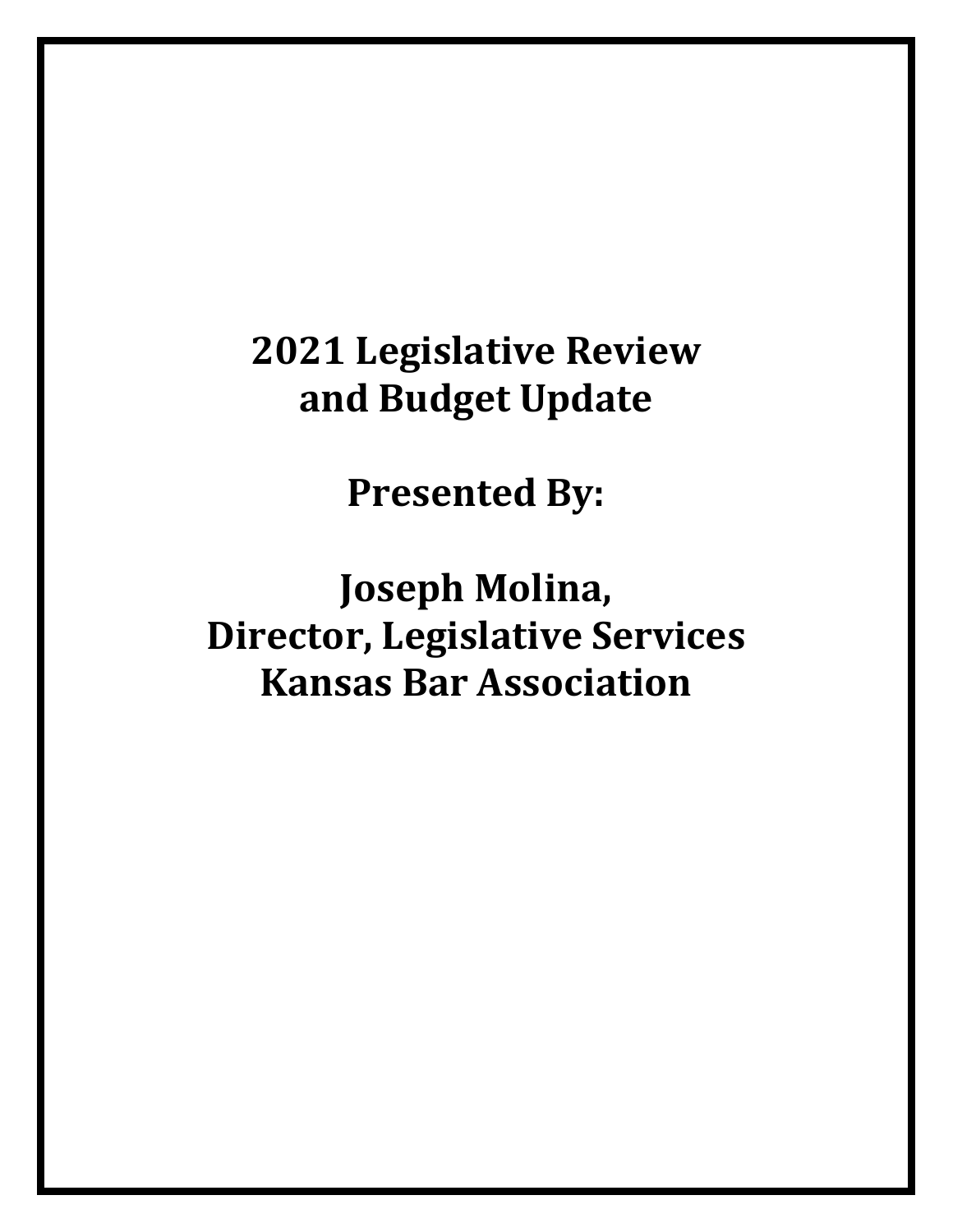# **PRELIMINARY SUMMARY OF LEGISLATION 2021 KANSAS LEGISLATURE**



Providing objective research and fiscal analysis for the Kansas Legislature

This publication contains summaries of selected bills enacted by the Legislature as of the end of the legislative day on March 31, 2021. Bills that have not yet been signed by the Governor and select resolutions are included.

A supplement containing summaries of major bills that were enacted after that date will be distributed during the week of April 12, 2021. An additional supplement will be mailed after the wrap-up session in May.

*Highlights,* a summary of major legislation, will be prepared after the Legislature adjourns and will be mailed to legislators as soon as possible. *The Summary of Legislation*, which accounts for all bills enacted by the 2021 Legislature, will be distributed at a later date.

These documents are available on the Kansas Legislative Research Department's website: kslegislature.org/klrd (under "Publications").

> Kansas Legislative Research Department  $300$  SW  $10<sup>th</sup>$  Avenue Room 68-West, Statehouse Topeka, Kansas 66612-1504

> > Telephone: (785) 296-3181 kslegres@klrd.ks.gov kslegislature.org/klrd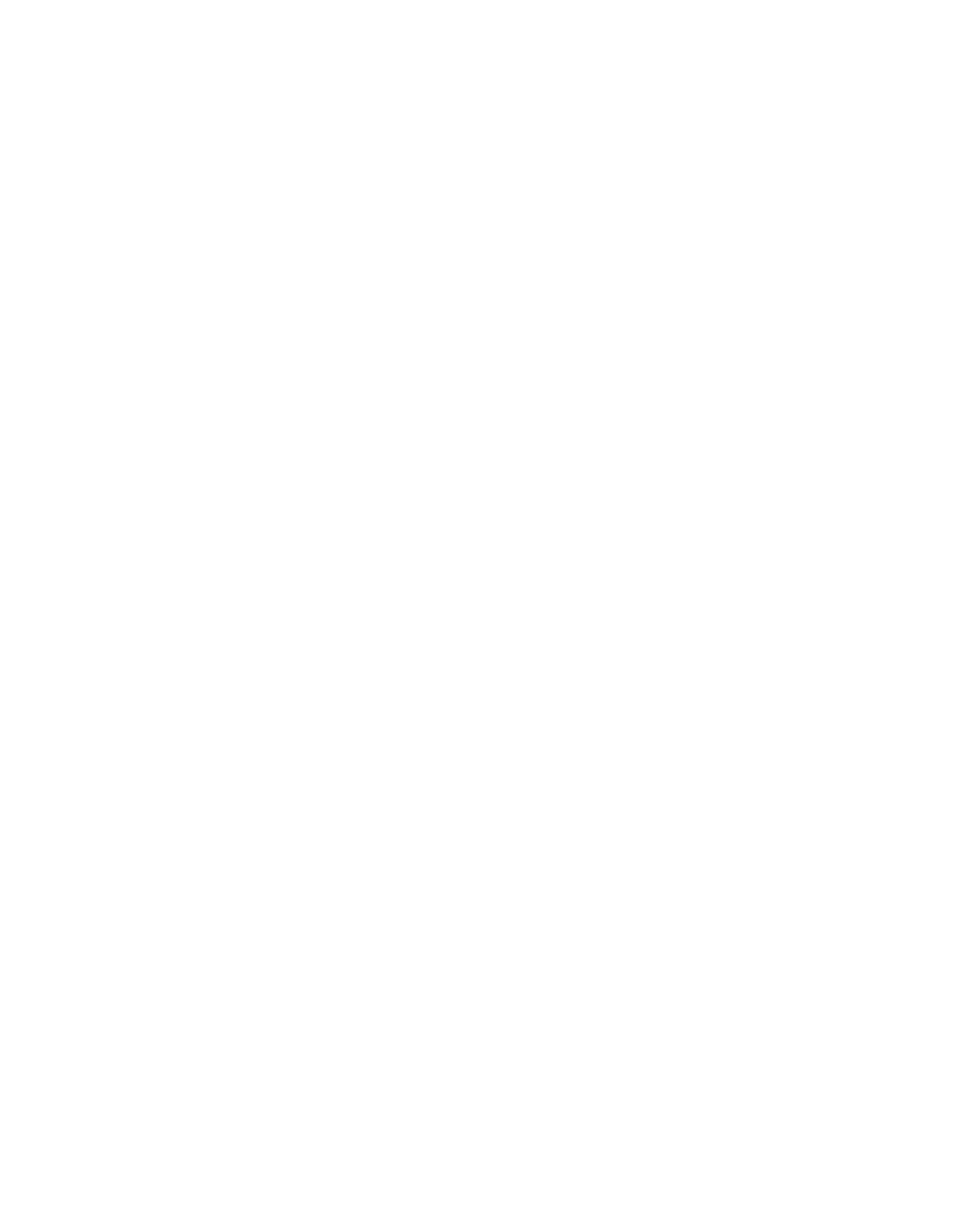# **Table of Contents**

| <b>ABORTION</b>                                                                                                                                           |  |
|-----------------------------------------------------------------------------------------------------------------------------------------------------------|--|
| Aboveground and Underground Storage Tanks; Sunset; Fund Limitations; SB 272                                                                               |  |
| COVID-19; Extension of Provisions Regarding Telemedicine, Temporary Licensure, and                                                                        |  |
| High Performance Incentive Program; Decoupling Kansas Industrial Training and                                                                             |  |
| Permitting Credit Card Surcharges for Private Not-for-Profit Postsecondary<br>Kansas State Department of Education Degree Information; HB 208518          |  |
|                                                                                                                                                           |  |
| Kansas Economic Recovery Loan Deposit Program; Credit Unions, Field of                                                                                    |  |
| Audiology and Speech-Language Pathology Interstate Compact; SB 7736<br>Urging the Legislative Coordinating Council to Revoke Any Executive Order          |  |
| Statutory Speedy Trial; Deadline Suspension; Reports; Prioritization of<br>Adult Care Homes; Covered Facilities; COVID-19; Immunity from Civil Liability; |  |
|                                                                                                                                                           |  |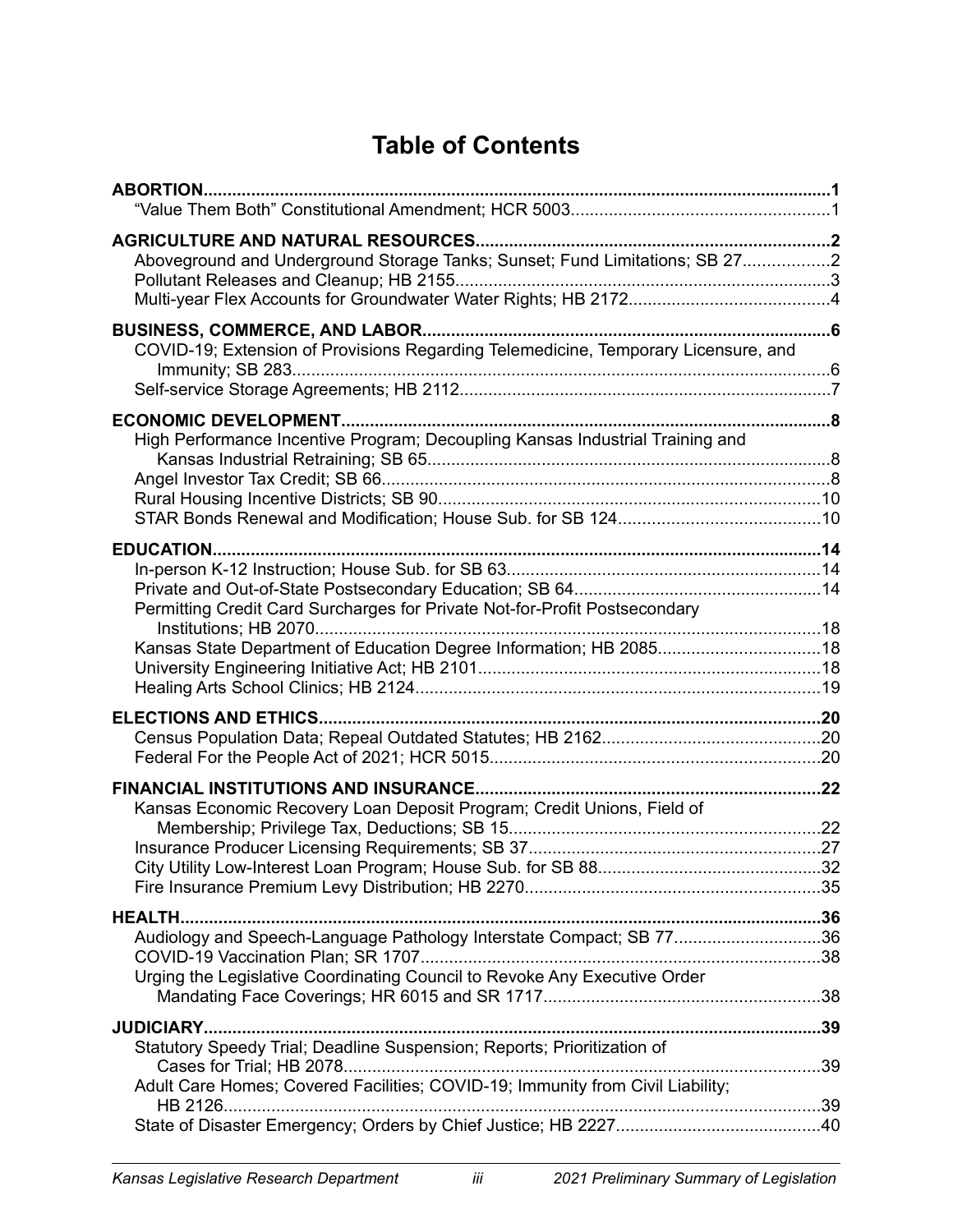| <b>RETIREMENT</b>                                                                     |  |
|---------------------------------------------------------------------------------------|--|
| KP&F Service-connected Benefits; Michael Wells Memorial Act; HB 206342                |  |
|                                                                                       |  |
|                                                                                       |  |
| COVID-19; Extension of State of Disaster Emergency; Extension of Related Provisions;  |  |
|                                                                                       |  |
| COVID-19; Kansas Emergency Management Act; State of Disaster Emergencies;             |  |
|                                                                                       |  |
|                                                                                       |  |
|                                                                                       |  |
| Attorney General Coordination of Training Regarding Missing and Murdered              |  |
|                                                                                       |  |
| Public Agency Fee Prohibition; Legislative Division of Post Audit; Sub. for HB 204955 |  |
|                                                                                       |  |
| Vacating Lots in the City of Americus; Vacation of City Streets; HB 217856            |  |
| Transferring Department of Corrections Land to the City of Beloit; HB 221456          |  |
|                                                                                       |  |
|                                                                                       |  |
|                                                                                       |  |
|                                                                                       |  |
|                                                                                       |  |
|                                                                                       |  |
| Marketplace Facilitators and Income Tax Deductions and Exemptions; SB 5061            |  |
|                                                                                       |  |
|                                                                                       |  |
| Vehicle Dealer Bonding; Permit for Motor Vehicle Display Show; House Sub. for SB 9965 |  |
|                                                                                       |  |
| Exempting Municipal Motor Grader Operators from CDL Requirements; HB 229567           |  |
|                                                                                       |  |
| <b>UTILITIES</b>                                                                      |  |
|                                                                                       |  |
|                                                                                       |  |
|                                                                                       |  |
|                                                                                       |  |
|                                                                                       |  |
|                                                                                       |  |
| Kansas Corporation Commission Regulation of Wire Stringing Activities; HB 236791      |  |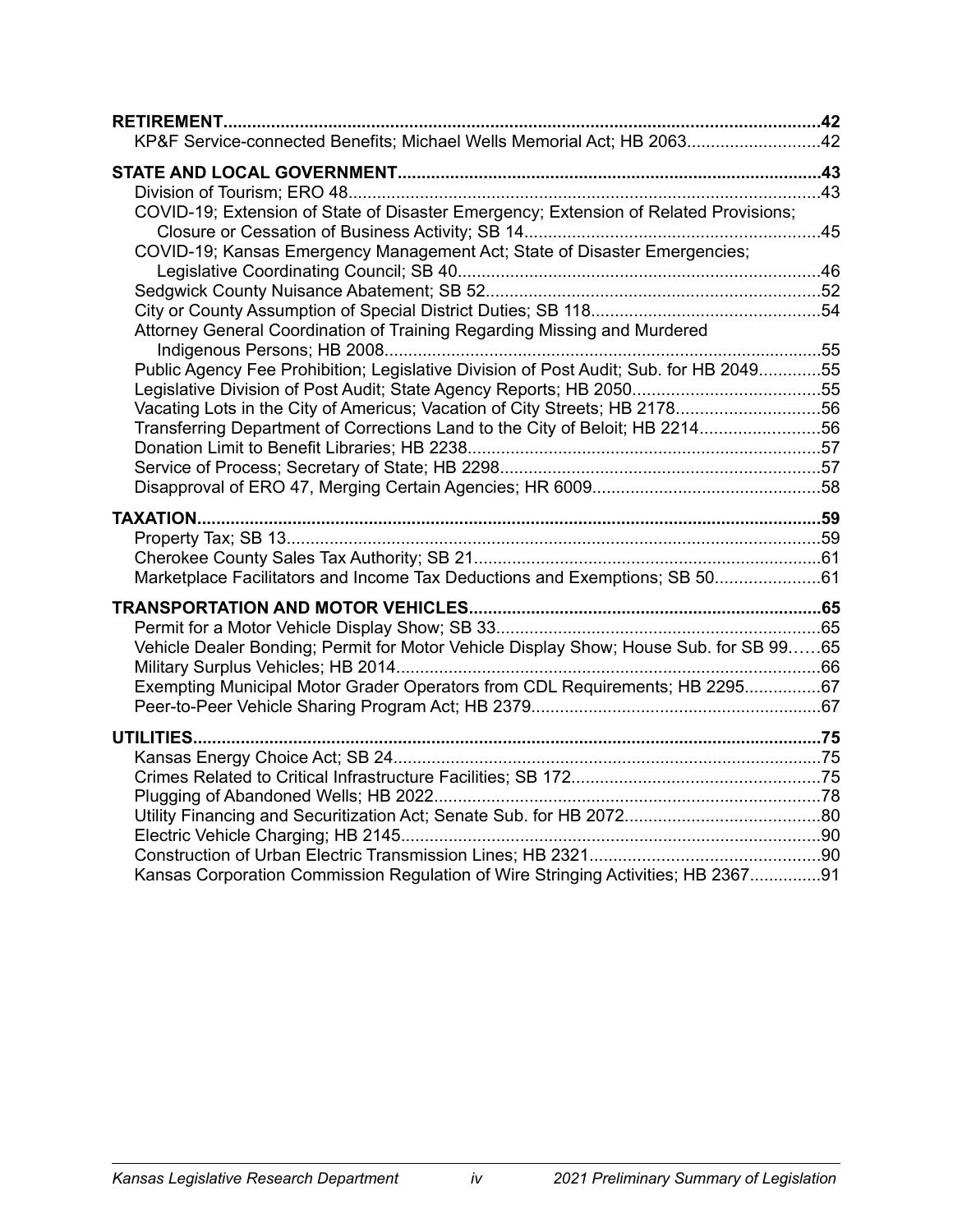# **ABORTION**

# <span id="page-5-0"></span>**"Value Them Both" Constitutional Amendment; HCR 5003**

**HCR 5003** proposes an amendment to the *Kansas Constitution* for consideration at a special election called on August 2, 2022, to be held in conjunction with the primary election held on that date. That amendment, if approved by a majority of Kansas voters, would create a new section in the *Kansas Bill of Rights* concerning the regulation of abortion. The resolution states the amendment may be cited as the Value Them Both Amendment.

The new section would state the *Kansas Constitution* does not require government funding of abortion and does not create or secure a right to abortion. Further, the language would state, to the extent permitted by the *U.S. Constitution*, the people of Kansas, through their elected state representatives and senators, may pass laws regarding abortion, including, but not limited to, laws that account for circumstances of pregnancy resulting from rape or incest, or circumstances of necessity when necessary to save the life of the mother.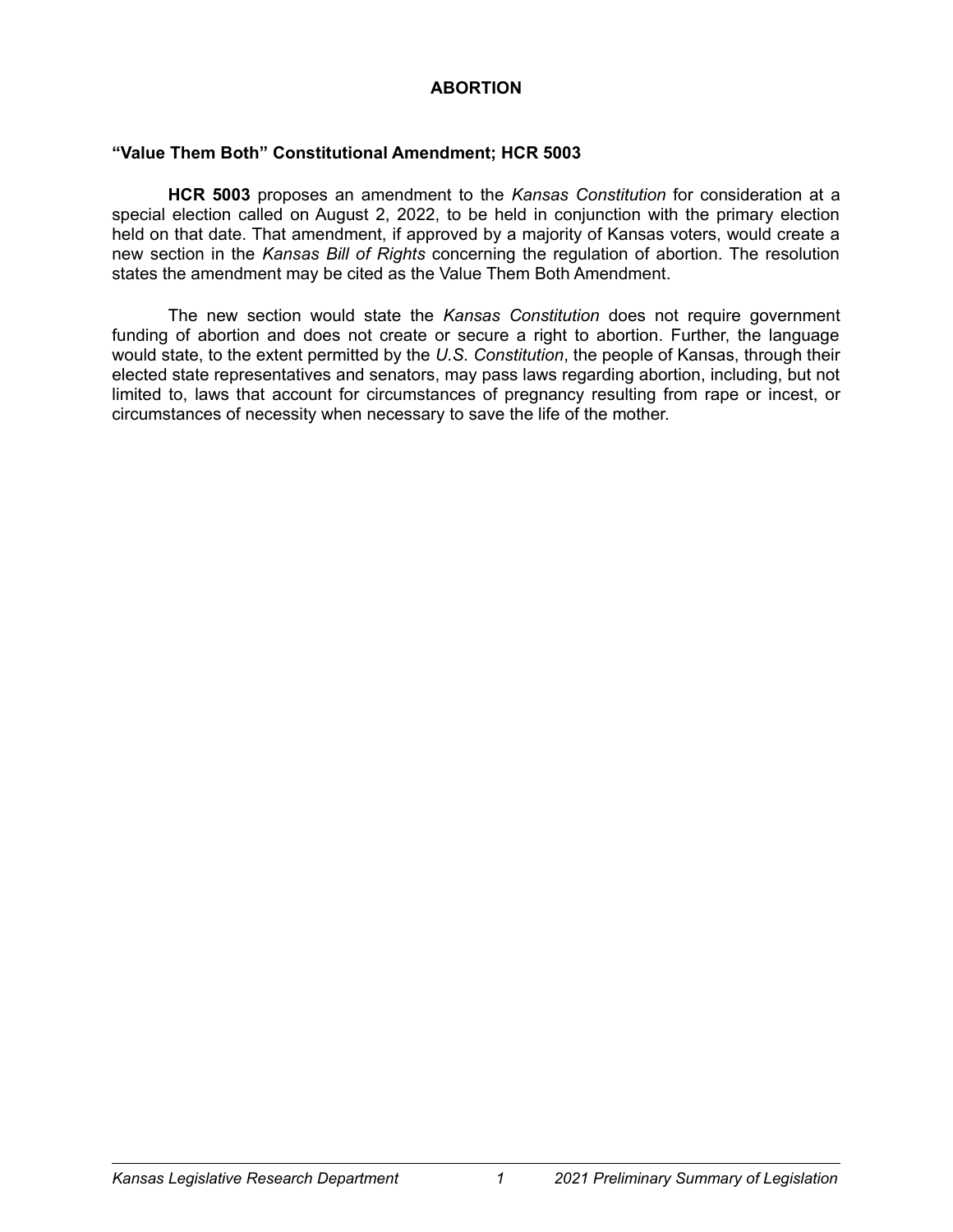# **AGRICULTURE AND NATURAL RESOURCES**

# <span id="page-6-0"></span>**Aboveground and Underground Storage Tanks; Sunset; Fund Limitations; SB 27**

**SB 27** extends the sunset dates for certain funds, an advisory board, and operators' ability to apply for funds relating to underground storage tanks (USTs). The bill also increases deductible amounts and liability and replacement limits for certain funds within the Kansas Storage Tank Act that are managed by the Kansas Department of Health and Environment.

# *Sunset Date Extensions*

The bill extends the following sunset dates:

- Underground Petroleum Storage Tank Release Trust Fund (Underground Fund) from July 1, 2024, to July 1, 2034;
- Aboveground Petroleum Storage Tank Release Trust Fund (Aboveground Fund) from July 1, 2024, to July 1, 2034;
- UST Redevelopment Fund Compensation Advisory Board from July 1, 2024, to July 1, 2032;
- UST Redevelopment Fund from July 1, 2024, to July 1, 2032;
- The ability for certain petroleum storage tank owners and operators to apply for reimbursement for corrective action if contamination is discovered and reported during the replacement of single-wall underground storage tanks, from June 30, 2020, to June 30, 2030; and
- The ability for owners and operators to apply for reimbursement for the replacement of underground single-wall storage tank systems with a secondary containment system, from June 30, 2020, to June 30, 2030.

# *Increase of Fund Limitations*

The bill increases from \$1.0 million to \$2.0 million, less the deductible amount, the limit on the liability of the State from the Underground Fund or the Aboveground Fund for any release from a petroleum storage tank. In continuing law, the owner or operator of a petroleum storage tank must agree to such limitation of state liability.

The bill also increases from \$1.0 million to \$2.0 million the total limitation on the liability of the Underground Fund and the Aboveground Fund for corrective action, less any applicable deductible amounts of the owner or operator for costs incurred in response to any one release from an underground or aboveground petroleum storage tank.

Finally, the bill increases the reimbursement limit for the replacement of single-wall USTs and single-wall UST systems with a secondary containment system to an amount of no more than \$100,000 per facility for replacement work completed on and after July 1, 2020, and before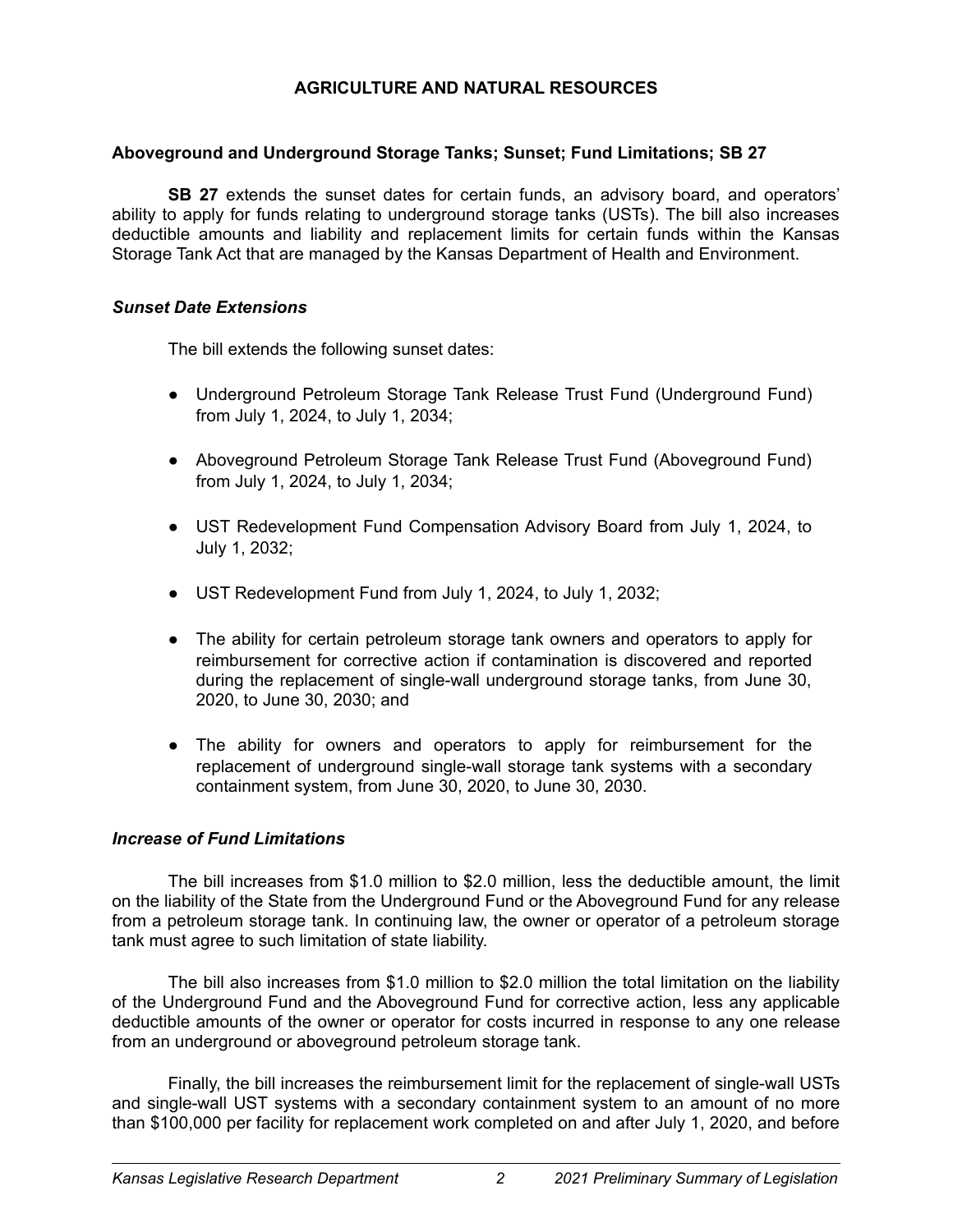<span id="page-7-0"></span>July 1, 2030. The bill also clarifies the \$50,000 reimbursement limit in current law applies to replacement work completed on and after August 8, 2005, and before July 1, 2020.

# **Pollutant Releases and Cleanup; HB 2155**

**HB 2155** replaces and updates law regarding soil and water pollutant releases and cleanup.

# *Definitions*

The bill establishes definitions relating to the release of certain water and soil pollutants for these terms: "cleanup," "cleanup costs," "emergency," "person," "pollutant," and "release."

The bill excludes from the definition of "pollutant" any animal or crop waste or manure on an agricultural operation or in an agricultural facility. The bill also excludes from the definition of "release" the releases that occur as part of normal agricultural activities or when done in compliance with the conditions of a federal or state permit or in accordance with the product label.

# *Pollutant Releases and Cleanup*

The bill requires, for the purpose of preventing water and soil pollution detrimental to the public health or environment, the Secretary of Health and Environment (Secretary) to:

- Adopt rules and regulations that, in the Secretary's judgment, are necessary to respond to and report the release of a pollutant (release);
- Designate a 24-hour statewide telephone number for individuals to provide notice of any release;
- Provide minimum reportable quantities;
- Order a person who is responsible for a release to clean up such release; and
- Provide for cleanup of a release if the individual responsible cannot be identified within a reasonable period of time.

The bill also permits the Secretary to:

- Provide technical guidance, oversight, and assistance to other state agencies, political subdivisions of the State, and other persons for the cleanup of and response to a release;
- Take necessary action for the cleanup of a release if the individual responsible for the release fails to take reasonable action required by the Secretary to clean up the release; and
- Perform cleanup of a release if it poses an emergency.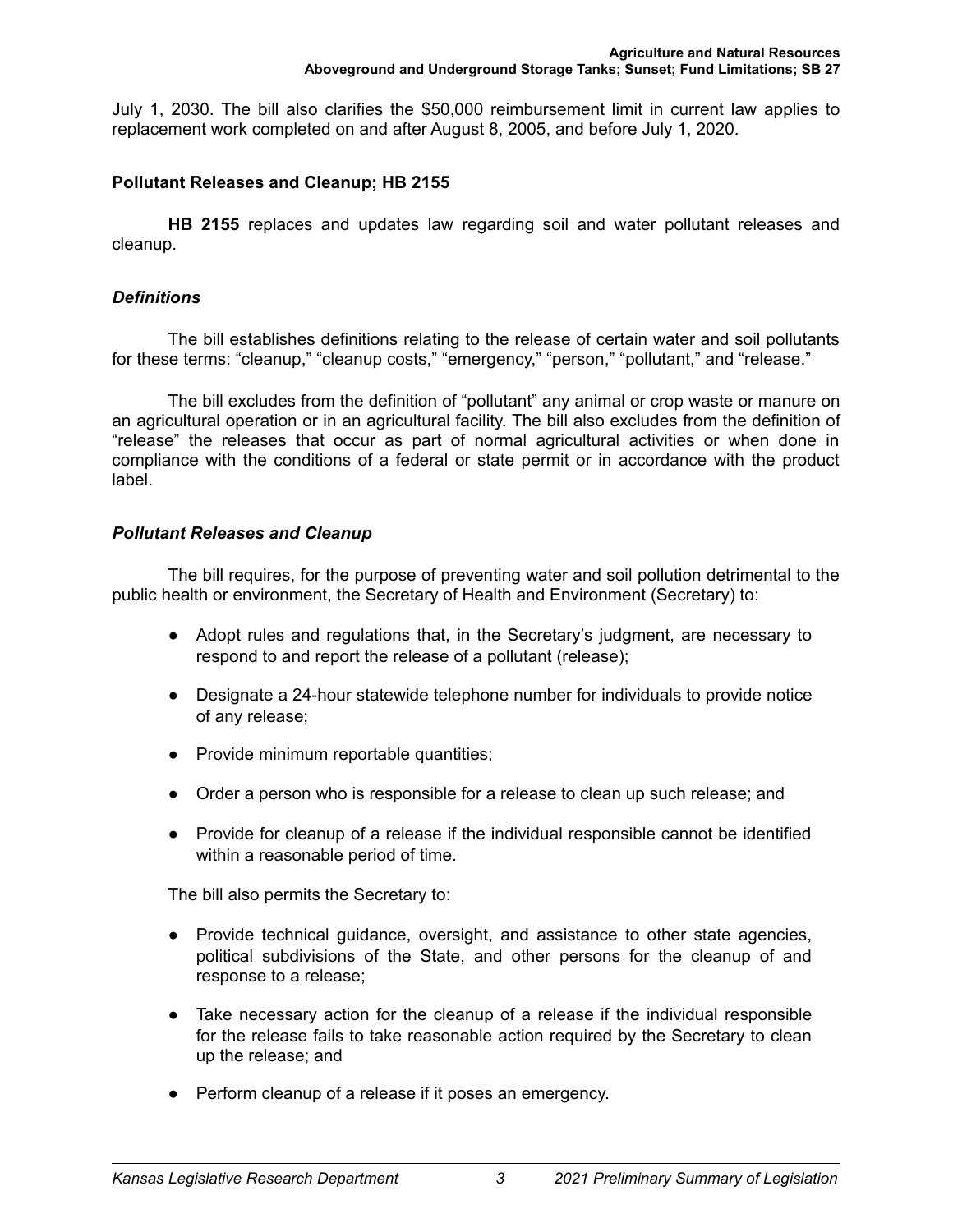#### <span id="page-8-0"></span>*Cleanup Responsibilities*

The bill requires an individual responsible for a release to be responsible for the cleanup of the release. The individual is required to provide notice to the Kansas Department of Health and Environment (KDHE) if the release exceeds the minimum reportable quantities set by the Secretary. The individual is required to repay cleanup costs incurred by KDHE upon reasonably detailed notice by the Secretary or the Secretary's designee.

# *Costs and Penalties*

The bill requires the Attorney General, in the district court of the county where the costs were incurred, to bring action for repayment of costs for a cleanup against individuals responsible for a release who fail to submit payments to KDHE promptly after notice is given.

The bill allows the Secretary to impose a penalty, not to exceed \$5,000, on an individual who violates any provision of the bill or any regulations adopted by the Secretary. For continuing violations, the maximum penalty cannot exceed \$15,000.

The bill permits the Secretary to impose a penalty only after notice of the violation and an opportunity for a hearing has been issued in writing to the individual who committed the violation. The bill requires any request for a hearing to be in writing and directed to and filed with the Secretary within 15 days after service of the order. Any hearing will be conducted in accordance with the Kansas Administrative Procedure Act.

#### *Funds*

The bill requires the Secretary to remit moneys received to the State Treasurer who, upon receipt of the funds, will deposit the entirety of the funds to the credit of the existing Emergency Response Activities Account in the Natural Resources Damages Trust Fund. The bill repeals a statute establishing the Pollutant Discharge Cleanup Fund.

# **Multi-year Flex Accounts for Groundwater Water Rights; HB 2172**

**HB 2172** amends the Kansas Water Appropriation Act to expand the opportunity for the establishment of multi-year flex accounts (MYFAs) for groundwater water rights to water right holders who did not have water use between 2000 and 2009.

The bill creates the definition of "alternative base average usage" that may be used in place of the base average usage as:

An allocation based on net irrigation requirements calculated as 500 percent of the product of the annual net irrigation requirement multiplied by the flex account acreage, multiplied by 110 percent, but not greater than 5 times the maximum annual quantity authorized by the base water right.

The bill amends the definition of "base water right" to include the following conditions:

• Groundwater is the authorized source of water supply, and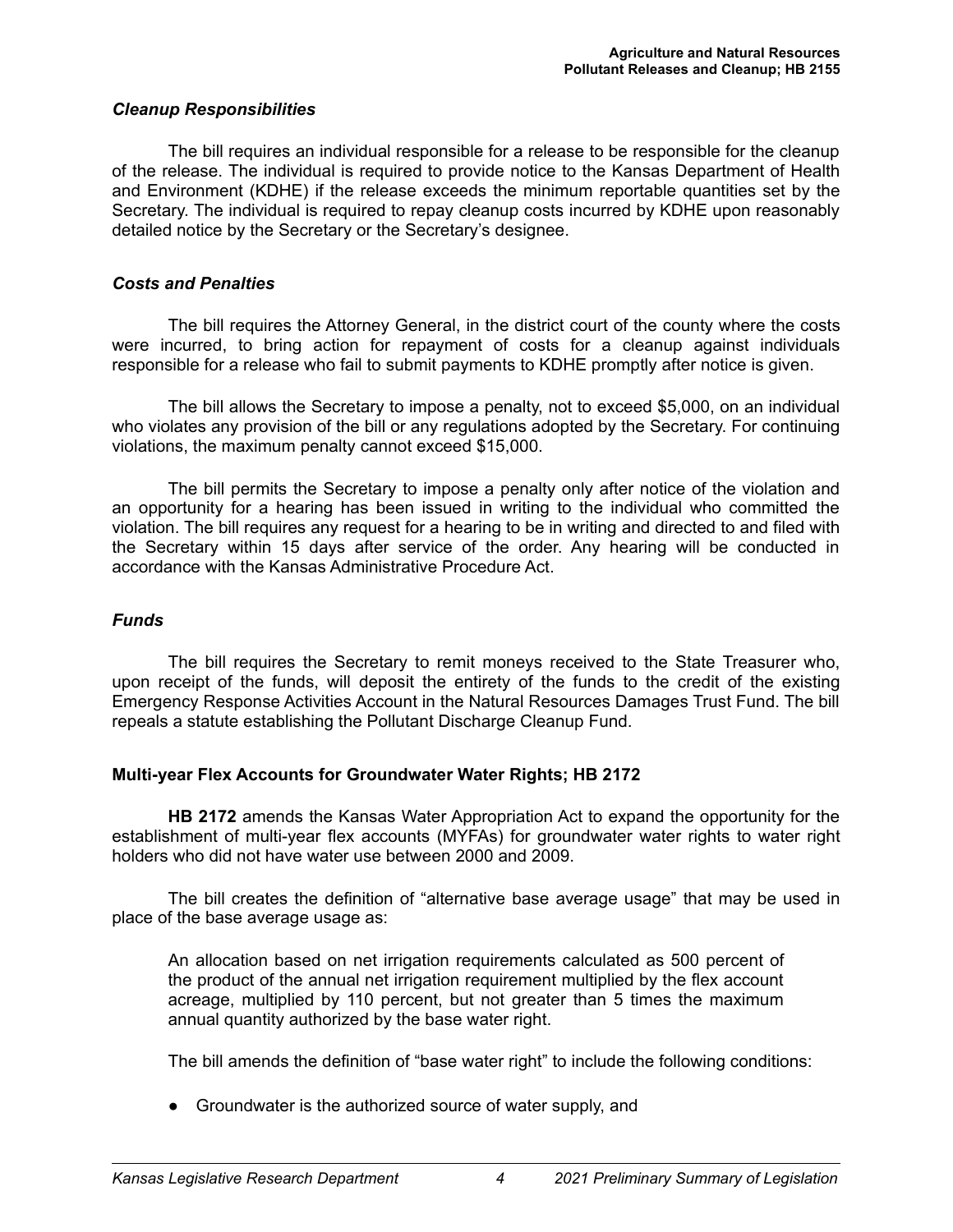● The water right is not currently the subject of a multi-year allocation due to a change approval that allows an expansion of the authorized place of use.

The bill amends the definition of "base average usage" to mean the average amount of water actually diverted for the authorized beneficial use under the base water right during calendar years 2000 through 2009. In addition, the bill also:

- Excludes from the definition of "base average usage" any amount of water applied to the unauthorized place of use from:
	- $\circ$  Any amount diverted in any year that exceeded the amount authorized by the base water right;
	- Any amount applied to an unauthorized place of use; and
	- Diversions in calendar years when water was diverted under a multi-year allocation with an expansion of the authorized place of use due to a change approval;
- Provides the chief engineer of the Division of Water Resources of the Department of Agriculture (chief engineer) may calculate the base average usage with less than all ten calendar years of 2000 to 2009 if water usage records are inadequate to accurately determine actual water use or upon application of good cause by the applicant; and
- Specifies if the chief engineer is satisfied with the base water right holder's showing that water conservation reduced water usage under the base water right during 2000 to 2009, then the base average usage must be calculated with the five calendar years immediately before when the water conservation began.

The bill amends the definition of "flex account acreage" to exclude any acres irrigated under a multi-year allocation that allowed for an expansion of the authorized place of use due to a change approval toward the maximum number of acres lawfully irrigated during a calendar year if certain conditions are met. The bill adds a condition that if an application to appropriate water was approved after December 31, 2004, then the calendar year used for the calculation can be any year during the perfection period.

The bill authorizes, if the base water right is eligible, the base water right holder to establish an MYFA in which the base water right holder may deposit the authorized quantity of water for five consecutive calendar years in advance, except when the chief engineer determines a shorter period is necessary for compliance with a local enhanced management area or an intensive groundwater use control area and the corrective controls in the area do not prohibit the use of MYFAs. If the MYFA is approved for less than five calendar years, the amount of water deposited in the MYFA will be prorated based on the number of calendar years approved or calculated as required by the bill on the amount of water deposited in the MYFA.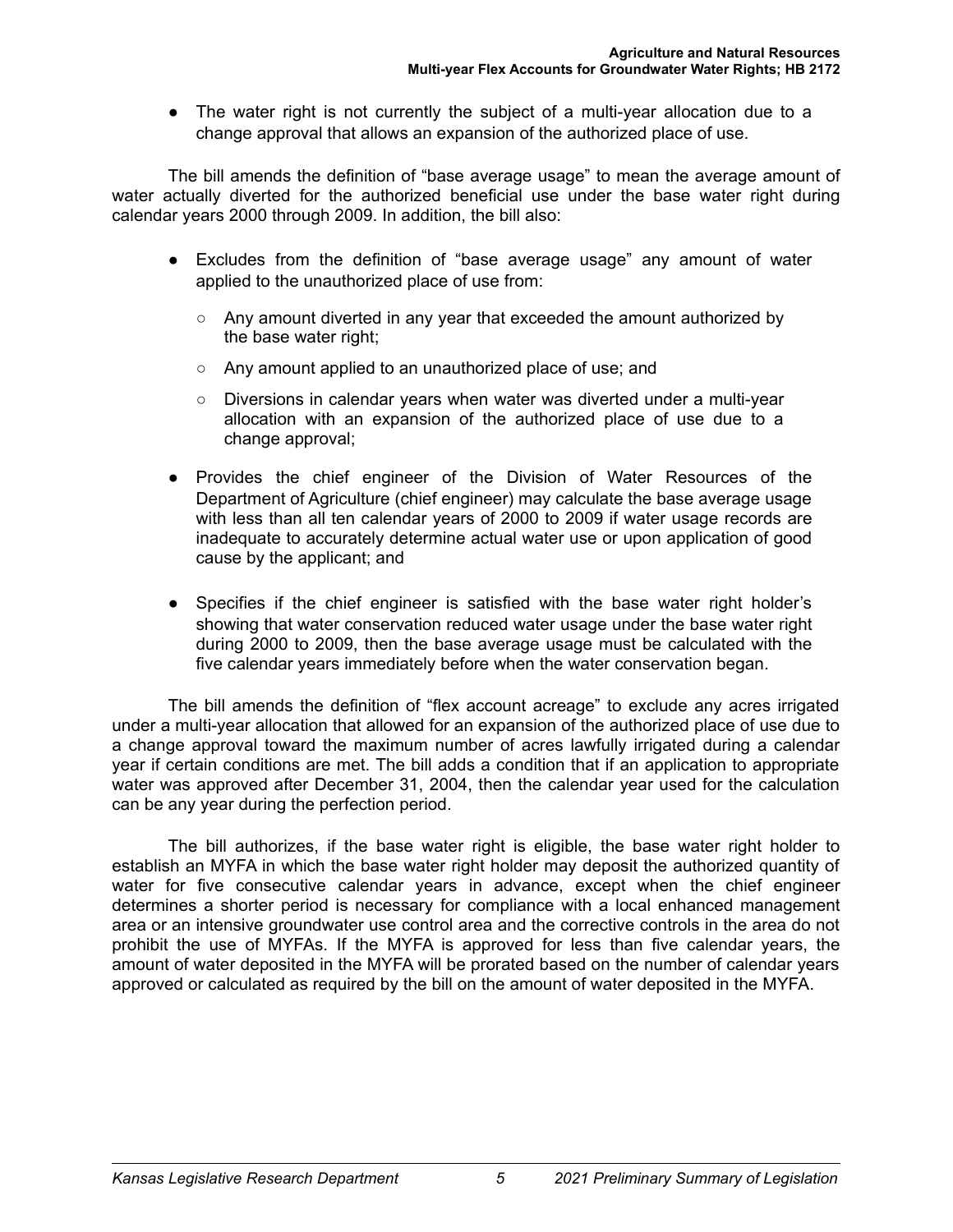# **BUSINESS, COMMERCE, AND LABOR**

# <span id="page-10-0"></span>**COVID-19; Extension of Provisions Regarding Telemedicine, Temporary Licensure, and Immunity; SB 283**

**SB 283** amends law regarding the governmental response to the COVID-19 pandemic in Kansas. The bill takes effect upon publication in the *Kansas Register*.

#### *Telemedicine*

In the statute authorizing the use of telemedicine, the bill amends a provision allowing an out-of-state physician to practice telemedicine to treat Kansas patients, to replace a requirement that such physician notify the State Board of Healing Arts (Board) and meet certain conditions with a requirement the physician hold a temporary emergency license granted by the Board. The expiration date of this section is extended for one year, from March 31, 2021, until March 31, 2022.

#### *Temporary Licensure*

The bill amends a statute allowing the Board to grant temporary emergency licenses to practice the professions overseen by the Board to add a provision allowing an applicant to practice in Kansas pursuant to such license upon submission of a non-resident health care provider certification form to the Kansas Health Care Stabilization Fund and without paying the annual premium surcharge required by the Health Care Provider Insurance Availability Act. The bill also extends the expiration of this statute for one year, from March 31, 2021, until March 31, 2022.

#### *Amendments to COVID-19 Response and Reopening for Business Liability Protection Act*

#### *Business Immunity Extension*

The bill amends the COVID-19 Response and Reopening for Business Liability Protection Act (Act) to extend the expiration date of the statute governing COVID-19 claim immunity for persons or agents of persons conducting business in the state by one year, until March 31, 2022.

#### *Health Care Provider Immunity*

The bill amends a statute in the Act regarding immunity for health care providers related to COVID-19 to specify such immunity applies to claims arising between March 12, 2020, and March 31, 2022, and removes references to a declared state of disaster emergency.

#### *Retroactivity*

The bill amends a statute regarding retroactivity of causes of action arising under the Act to specify the provisions related to health care provider immunity apply retroactively to any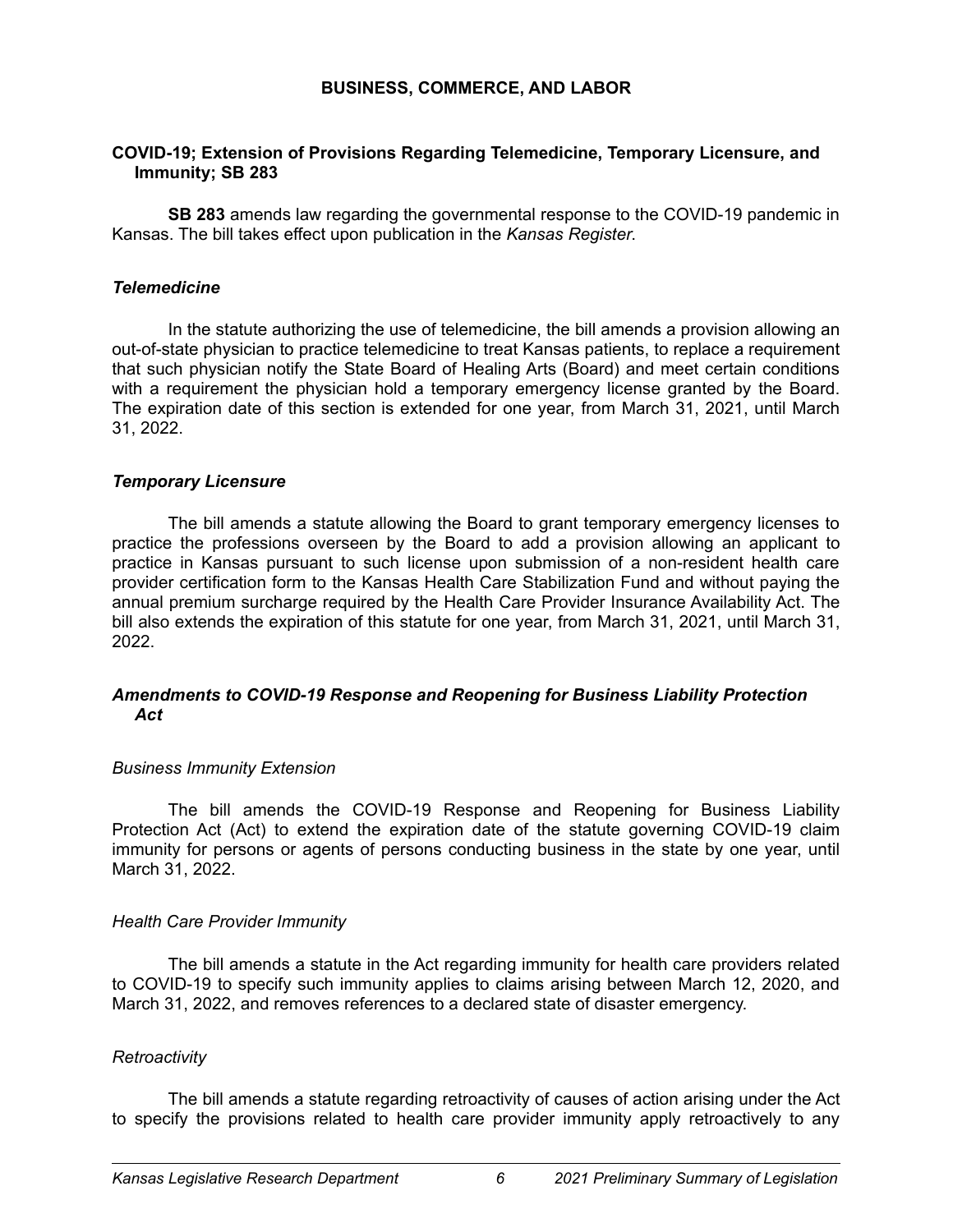<span id="page-11-0"></span>cause of action accruing on or after March 12, 2020, and prior to March 31, 2022, rather than applying retroactively on or after March 12, 2020, and prior to termination of the state of disaster emergency related to COVID-19.

# *Expiration of Other Provisions*

The bill amends a statute regarding hospital facility usage for COVID-19 purposes to change its expiration to March 31, 2022, from 120 calendar days after the expiration or termination of the COVID-19 state of disaster emergency proclamation.

The bill amends a provision regarding critical access hospital bed limits to extend its expiration from June 30, 2021, until March 31, 2022.

# **Self-service Storage Agreements; HB 2112**

**HB 2112** amends the Self-service Storage Act (Act) as it pertains to liability claims and the contents of storage agreements, as follows:

- Limits claims of damage or loss of personal property to the maximum value of personal property as specified in the rental agreement;
- Requires self-service storage rental agreements to ask the occupant if such occupant wishes to designate an alternative contact and permits them to do so. Alternative contacts are not given rights to the rental space or its contents merely by virtue of being designated as such;
- Permits the online sale of stored personal property in the event of default by the occupant, as currently defined by the Act; and
- Grants discretion to the operator to give seven days' notice of the sale by any commercially reasonable manner. Currently, the Act requires such notice to be made by newspaper only:
	- $\circ$  The manner of advertising a sale would be deemed not commercially reasonable and a sale would be canceled and subsequently rescheduled and re-advertised if fewer than three independent bidders were present in person or online.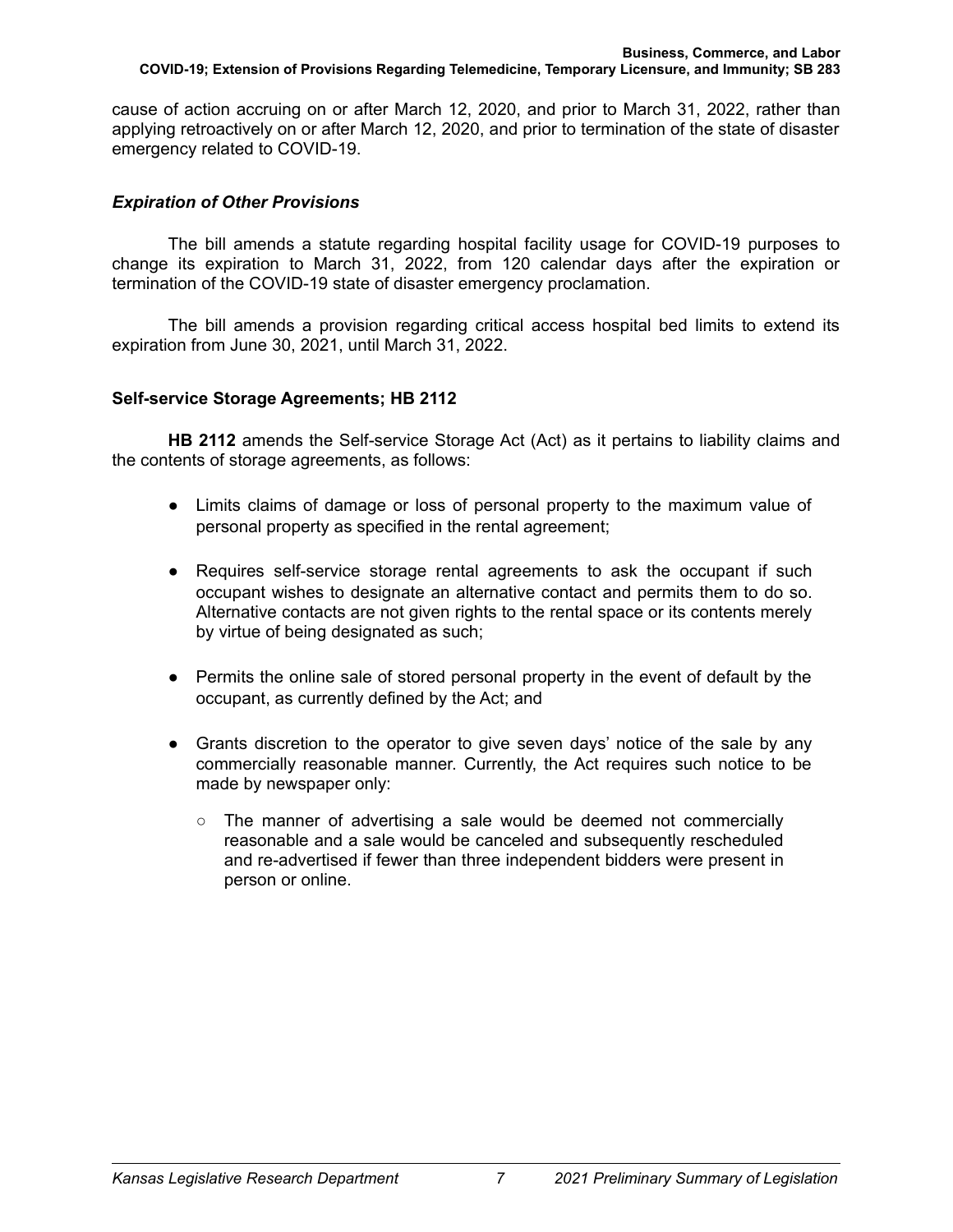# **ECONOMIC DEVELOPMENT**

# <span id="page-12-0"></span>**High Performance Incentive Program; Decoupling Kansas Industrial Training and Kansas Industrial Retraining; SB 65**

**SB 65** decouples participation in the Kansas Industrial Training program or the Kansas Industrial Retraining program as a method to qualify for the High Performance Incentive Program (HPIP) tax credit. The bill also eliminates the HPIP certification and recertification by a business to dedicate 2.0 percent of payroll for training purposes.

The bill also allows a company to transfer up to 50 percent of HPIP tax credits to another company or individual per year. Transferability is allowed only for projects placed into service on or after January 1, 2021. In the event a transferee's tax liability is less than the amount transferred, the transferee may carry forward the credits for up to 16 years. The bill states in the event the Secretary of Revenue determines a tax credit is not allowable, the taxpayer who originally earned the credit is liable for the amount that is disallowed.

#### **Angel Investor Tax Credit; SB 66**

**SB 66** revises certain tax credits pertaining to angel investors and home renovations for disabled family members.

# *Angel Investor Tax Credit*

The bill revises the Kansas Angel Investor Tax Credit Act (Act) by extending the sunset on the program from tax year 2021 to tax year 2026, amending applicable definitions, removing certain program restrictions, and increasing program tax credit amounts and annual program limits.

# *Program Sunset*

The bill extends the sunset on the angel investor tax credit from tax year 2021 to tax year 2026.

#### *Definitions*

The bill amends the definition of "qualified securities" with respect to the use of debt instruments as qualifying forms of investment. Debt instruments permitted to be used as a form of investment include any debt that:

- Is subordinate to the creditors of the business receiving the investment;
- Requires no payment by such business; and
- Will convert to some form of equity before the business receives any additional funds.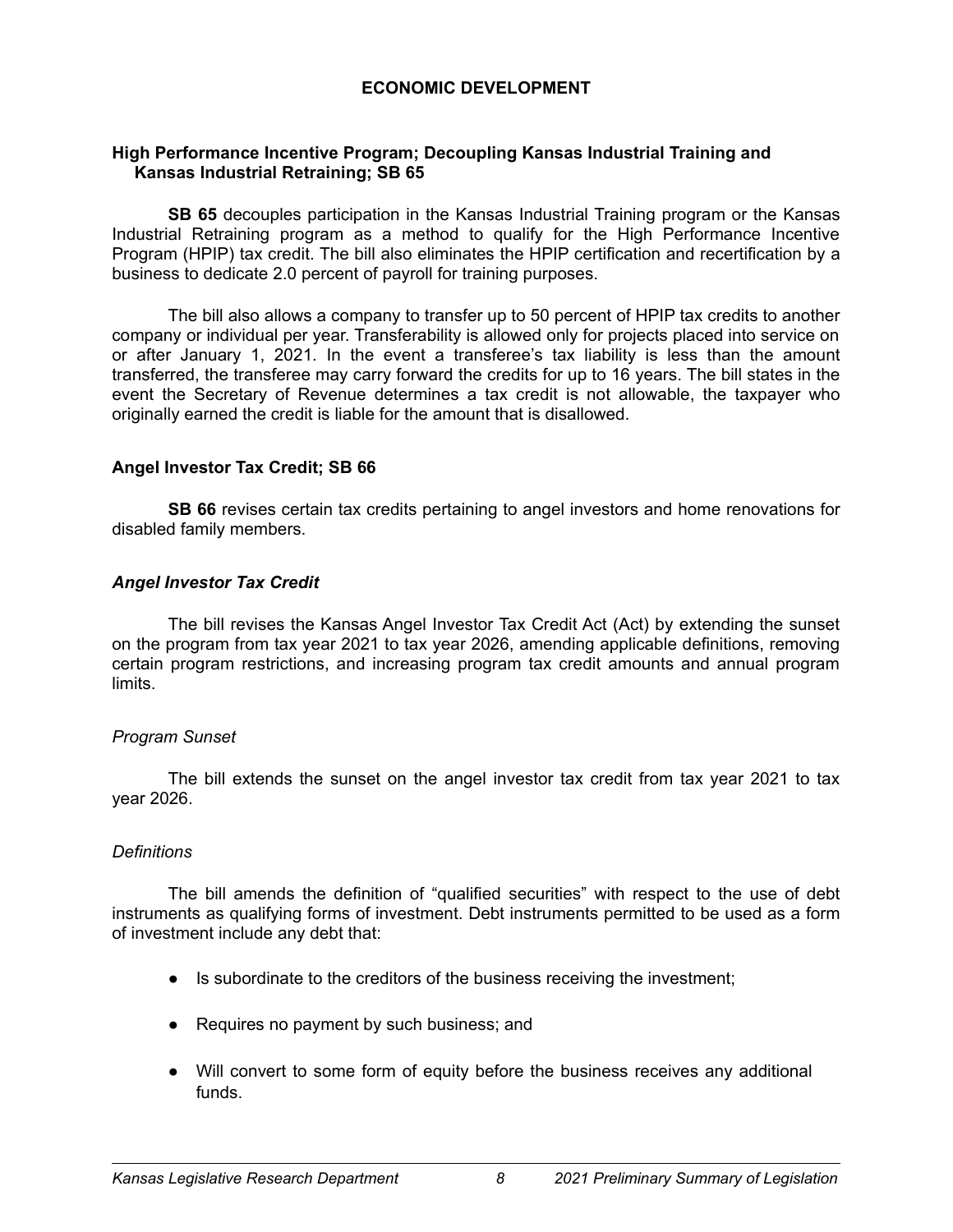# *Tax Credit Limits*

The bill makes the following changes to limits on tax credit dollar amounts:

- Increases single-year tax credit amounts:
	- From \$50,000 to \$100,000 for a single Kansas business; and
	- $\circ$  From \$250,000 to \$350,000 for a single qualified investor;
- Changes the maximum value of the tax credit from equal to 50 percent, to up to 50 percent of the qualifying investment; and
- Sets annual tax credit limits at \$6.0 million in tax years 2021 and 2022, with a \$500,000 increase each tax year after that through tax year 2026:
	- Any unused tax credits for a given year will be carried over for use in future tax years until tax year 2026.

#### *Restrictions on Investments and Investors*

The bill removes or modifies certain restrictions on investments and investors:

- Venture capital companies are permitted to receive tax credits;
- Investments in Kansas Venture Capital, Inc., are permitted;
- The bill requires an investor, in order to receive a transferable credit, to have no current tax liability at the time of investment, rather than no tax liability for the preceding three years;
- The recipient of a transferable credit will not need to be an accredited investor as defined by federal regulation (17 CFR 230.501(a)); and
- Provided that an investment was made lawfully, investors will not lose any tax credits if the business in which the investment was made were to lose its designation as a qualified business.

# *Clawback Provision*

The bill modifies the clawback provision in the Act. Currently, any business receiving financial assistance under the Act is required to make repayment to the Kansas Department of Commerce if the business ceases to be a qualified business or moves its operations outside of Kansas within ten years. The bill requires bioscience businesses to meet these qualifications for a minimum of ten years and any other business to meet these qualifications for five years.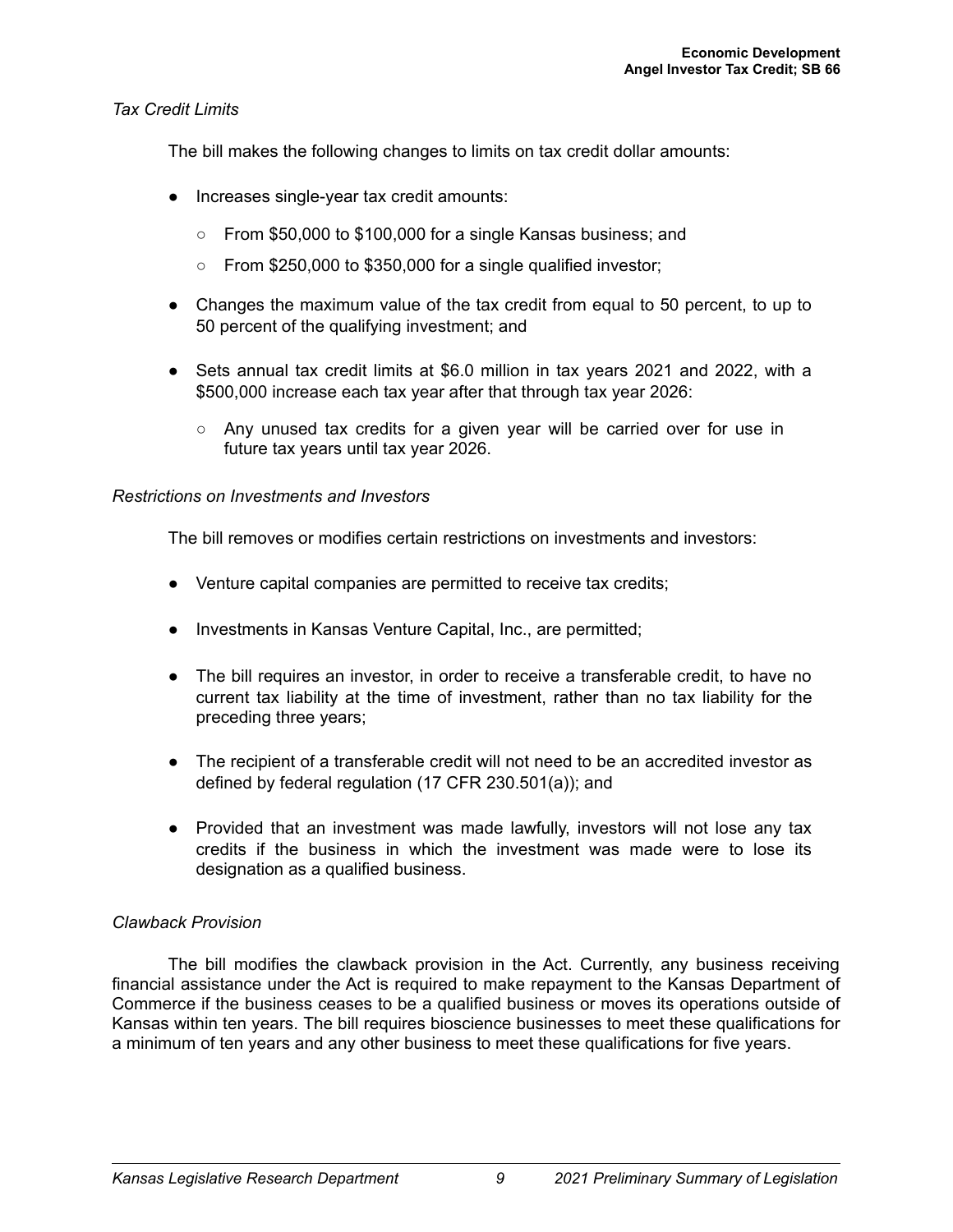#### <span id="page-14-0"></span>*Home Renovation Tax Credit for Disabled Family Members*

The bill increases the maximum tax credit, from \$9,000 to \$15,000, for home renovations made for a disabled family member's access. Under current law, the tax credit that may be claimed is equal to the lesser of either \$9,000 or the applicable percentage of construction expenditures, which decreases as the taxpayer's federal adjusted gross income (FAGI) increases; a taxpayer with an FAGI no greater than \$25,000 can claim the full credit. The bill allows taxpayers with an FAGI of \$60,000 or less to be eligible for a tax credit of \$15,000. The bill phases out the credit by increments of 10.0 percent for each \$10,000 increase in FAGI. The bill also distinguishes tax credits eligible for married individuals filing jointly and all other individual taxpayers, who are eligible for the maximum credit if their FAGI is no greater than \$40,000.

Under current law, if a taxpayer's liability is less than \$2,250, then portions of the credit may be refundable in the first, second, and third years equal to one-fourth, one-third, and onehalf of the credit, respectively. The bill increases the taxpayer's liability threshold from \$2,250 to \$3,750.

Starting in tax year 2022 and for all subsequent tax years, the bill adjusts the maximum tax credit and the tax liability threshold by a cost-of-living amount determined under Internal Revenue Code section 1(f)(3).

#### **Rural Housing Incentive Districts; SB 90**

**SB 90** allows vertical renovations of certain buildings for residential purposes to be a permitted use of bond proceeds and amends definitions under the Kansas Rural Housing Incentive District Act.

The bill provides that, within a rural housing incentive district, proceeds from the special obligation bonds may be used for the renovation of buildings that are located in central business districts and exceed 25 years of age as certified by the Secretary of Commerce.

The bill also limits the eligible improvements to those on the second or higher floor of a building that are residential in nature. Improvements for commercial purposes are not eligible improvements under the program.

The bill amends the definition of an eligible city to remove the population limit of less than 80,000 for the county in which the city is located. The population limit of less than 60,000 for the city remains.

The bill also amends the definition of an eligible county to increase the county population limit from 60,000 to 80,000.

#### **STAR Bonds Renewal and Modification; House Sub. for SB 124**

**House Sub. for SB 124** supplements, amends, and reauthorizes the Sales Tax and Revenue (STAR) Bonds program (program).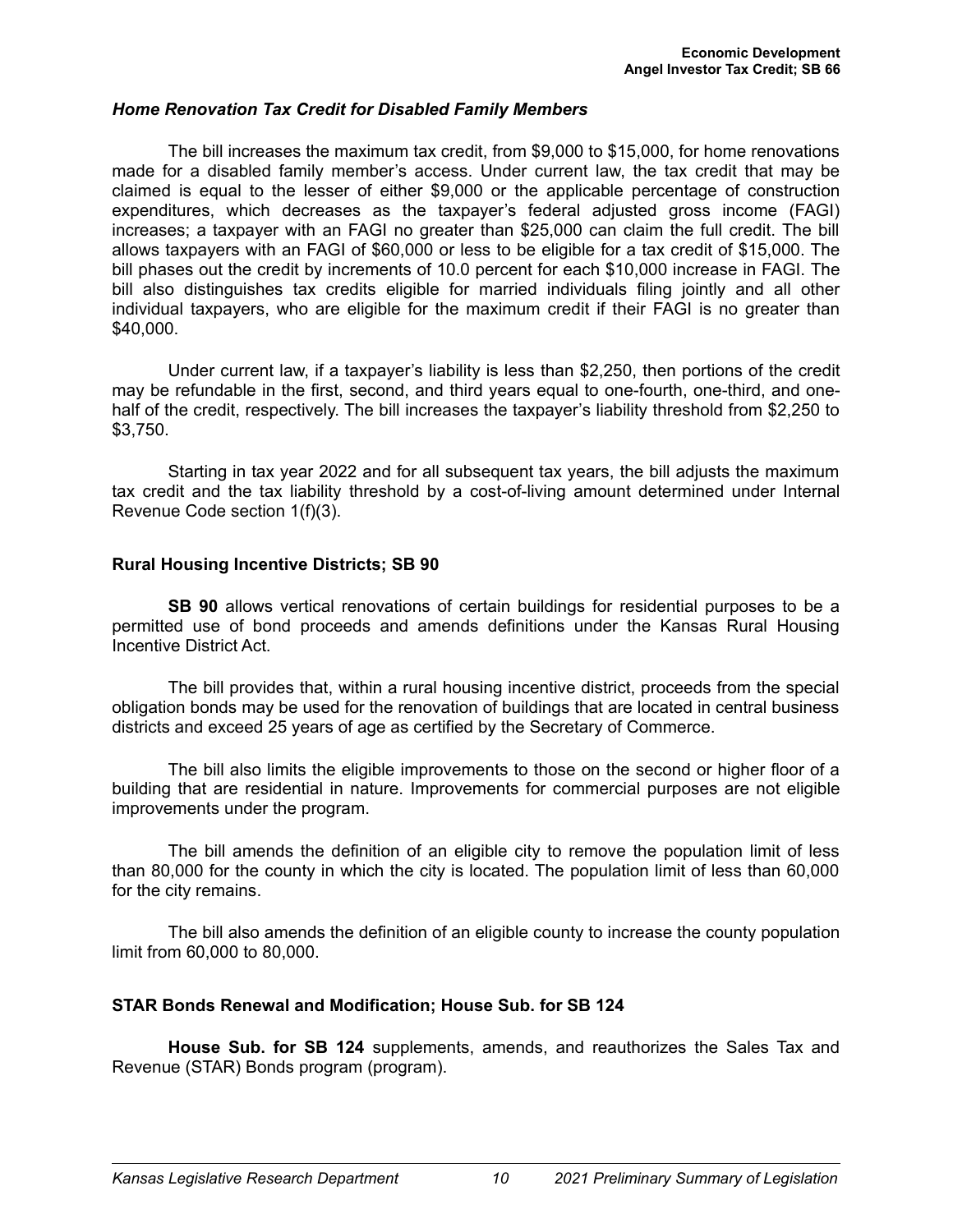#### *Restriction on Financial Benefits*

The bill states no state or local government official shall be employed by a STAR Bond project developer or manager through direct employment or through work as an independent contractor.

The bill defines a "state or local government official" as:

- A member of the Legislature;
- An appointed or elected official or officer of a state agency, office, board, commission, authority, or institution; and
- An appointed or elected official, officer, or member of the governmental authority of a city, county, township, school district, special district, board, or commission.

#### *Definitions*

The bill adds "major business facility" to the list of types of areas or facilities defined as "eligible areas" for the program. A "major business facility" is defined as a significant business headquarters or office building that is designed to draw a substantial number of new visitors to Kansas. The term "substantial" is not defined. The bill requires major business facilities to meet sales tax increment revenue requirements established by the Secretary of Commerce (Secretary) independent of associated retail businesses located in the STAR Bond project district and agree to provide visitor tracking data, including aggregate visitor residence zip code data, to the Secretary.

The bill also adds a "rural redevelopment project" to the list of eligible costs for which a STAR Bond project could expend funds. A "rural redevelopment project" is defined as a project that is not in a city with a population of more than 50,000; has regional importance; has a minimum of \$3.0 million in capital investment; allows for vertical building and rehabilitation; and would enhance the quality of life in the community and region. The bill does not define what is considered an enhancement of quality of life for the community and region.

The definition of "STAR Bond project district" is amended to state if a project is in a metropolitan statistical area, as defined by the federal Office of Management and Budget, then the district must be a contiguous parcel of real estate.

The bill amends the definition of "commence work" to require the work be done pursuant to an approved plan of construction. The bill amends the definition of "developer" to include, for reporting purposes, the names of the owners, partners, officers, or principals of the developer.

# *Eligibility*

The bill adjusts the eligibility requirements for a project under the program by increasing the minimum required capital investment and projected gross annual sales amounts from \$50.0 million each to \$75.0 million each, or \$40.0 million each if the project is in a metropolitan area with a population between 50,000 and 75,000 and the project is deemed of high value by the Secretary.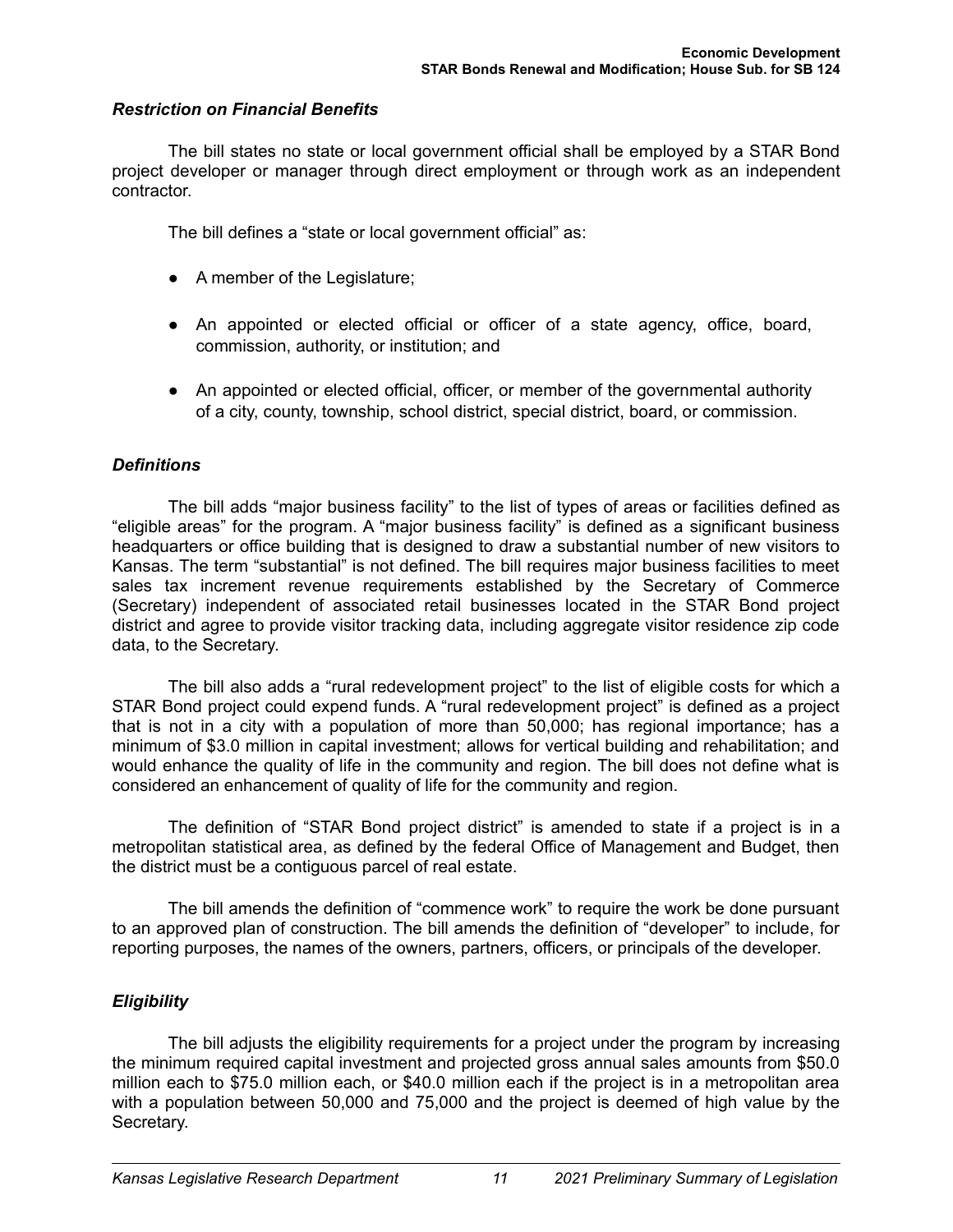The bill also includes rural redevelopment projects, as defined in the bill, as being eligible for the program.

# *Project Proposal*

The bill clarifies and expands requirements that must be fulfilled prior to consideration or approval of a project under the program.

A city or county wishing to propose a project must first have a feasibility study conducted by one or more consultants. The bill requires these consultants to be selected and approved by the Secretary, and the costs paid by the developer, city, or county in question. The bill also gives the Secretary control and oversight over the scope of the project. The Secretary is also allowed to establish a list of preapproved consultants and preapproved study parameters and methods.

The "visitation expectations" element of the proposal is required to contain a plan detailing how the project's number of visitors would be tracked and reported to the Secretary on a yearly basis. The plan must include the reporting of visitor zip code data to the Secretary in an aggregate manner without personal identifying information.

The bill requires the economic impact portion of a feasibility study for a STAR Bond project to include the anticipated effects of the project on the regional and statewide economies.

The bill also requires a net return on investment analysis; a summary of community involvement, participation, and support for the project; and a full disclosure of all federal, state, and local tax incentives applicable to the STAR Bond district to be included in the proposal. The information concerning tax incentives must be provided at the public hearing considering the adoption of the STAR Bond project plan.

The bill requires the resolution and ordinance required upon a city or county establishing a STAR Bond project district to include a description of all federal, state, and local tax incentives applicable to the STAR Bond district and any business located in the district.

The bill clarifies that if a developer has not commenced work on the project within two years of approval of the STAR Bond project plan, funding will cease, and the developer can resubmit the project to the Secretary for reapproval within one year.

# *Financing*

Rural redevelopment projects can finance projects from sales tax revenues annually up to \$10.0 million and are not required to issue special obligation bonds unless the amount to be financed exceeds \$10.0 million for each project.

The bill states for all projects established after July 1, 2021, with existing sales tax revenue, such pledge cannot exceed 90.0 percent of new state sales tax collections in excess of the existing base sales tax revenue.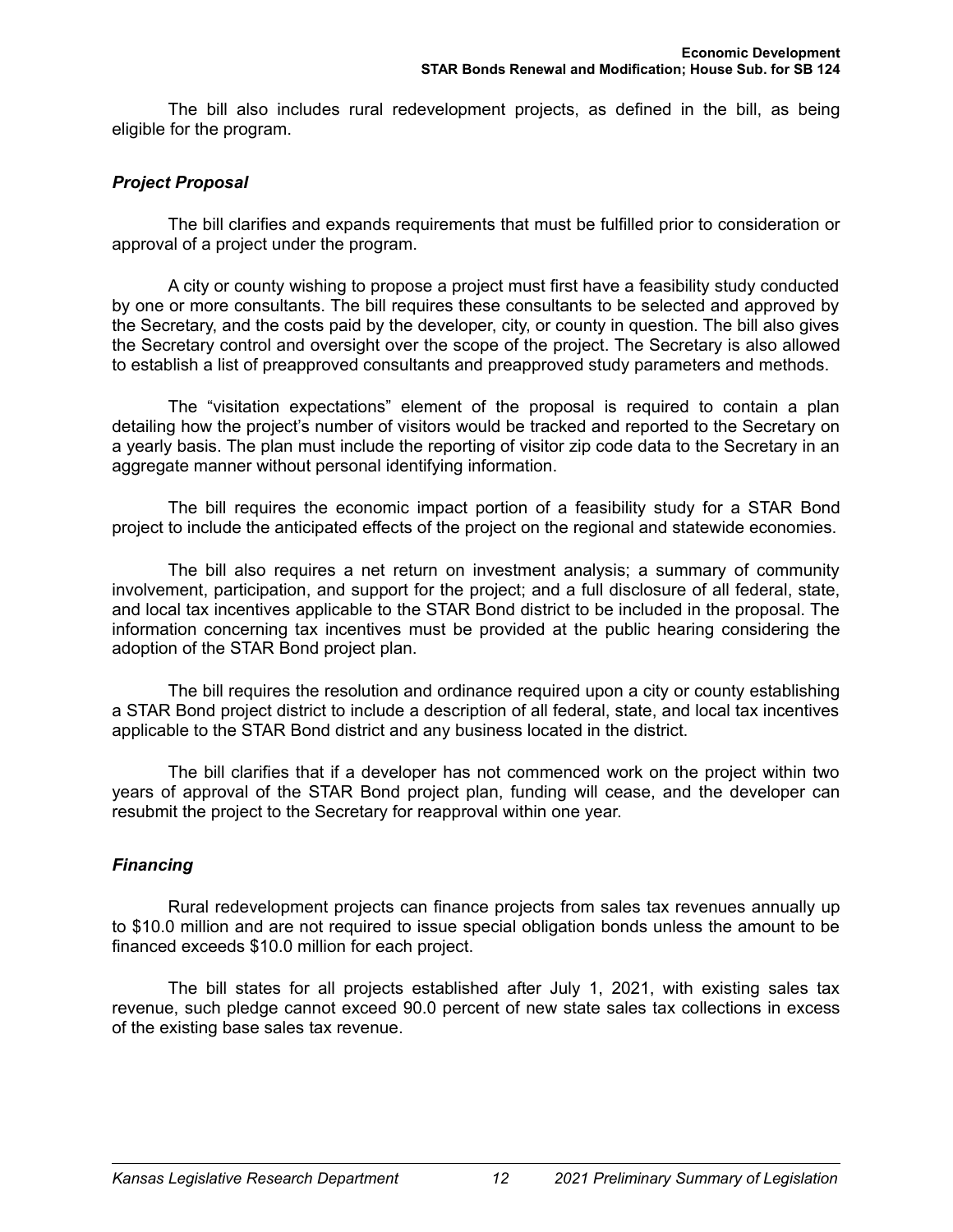#### *Reporting and Website Links*

The bill requires the annual STAR Bond report provided by the Department of Commerce to the Legislature to include information on gross annual sales, gross annual sales projected pursuant to the STAR Bond project plan and feasibility study, and gross annual sales required to meet bond debt service requirements and other expenses. The report must also include visitor tracking plan data, including zip code residence data and a description of all federal, state, and local tax incentives applicable within the STAR Bond district or to any business located in the district.

The bill requires cities, counties, and developers to provide all information requested by the Secretary for the Department of Commerce Economic Development Incentive Program Database.

The bill requires cities and counties that have websites to include on the first page of their websites notice for the public hearing to consider the establishment of a STAR Bond district; the ordinance or resolution, including the STAR Bond project district plan and legal description of the district; and any information concerning public hearing records and feasibility studies for STAR Bond projects. Additionally, the bill requires direct links to information for each STAR Bond project within the Department of Commerce Economic Development Incentive Program Database.

#### *Sale of Land*

Any transfer of ownership in real property acquired with the proceeds of STAR Bonds under the program requires authorization from the Secretary and, while STAR Bonds remain outstanding, the disclosure of the sale price and the name of the purchaser and any individual owner, partner, officer, or principal of the purchaser.

#### *Sunset*

The program is authorized until July 1, 2026.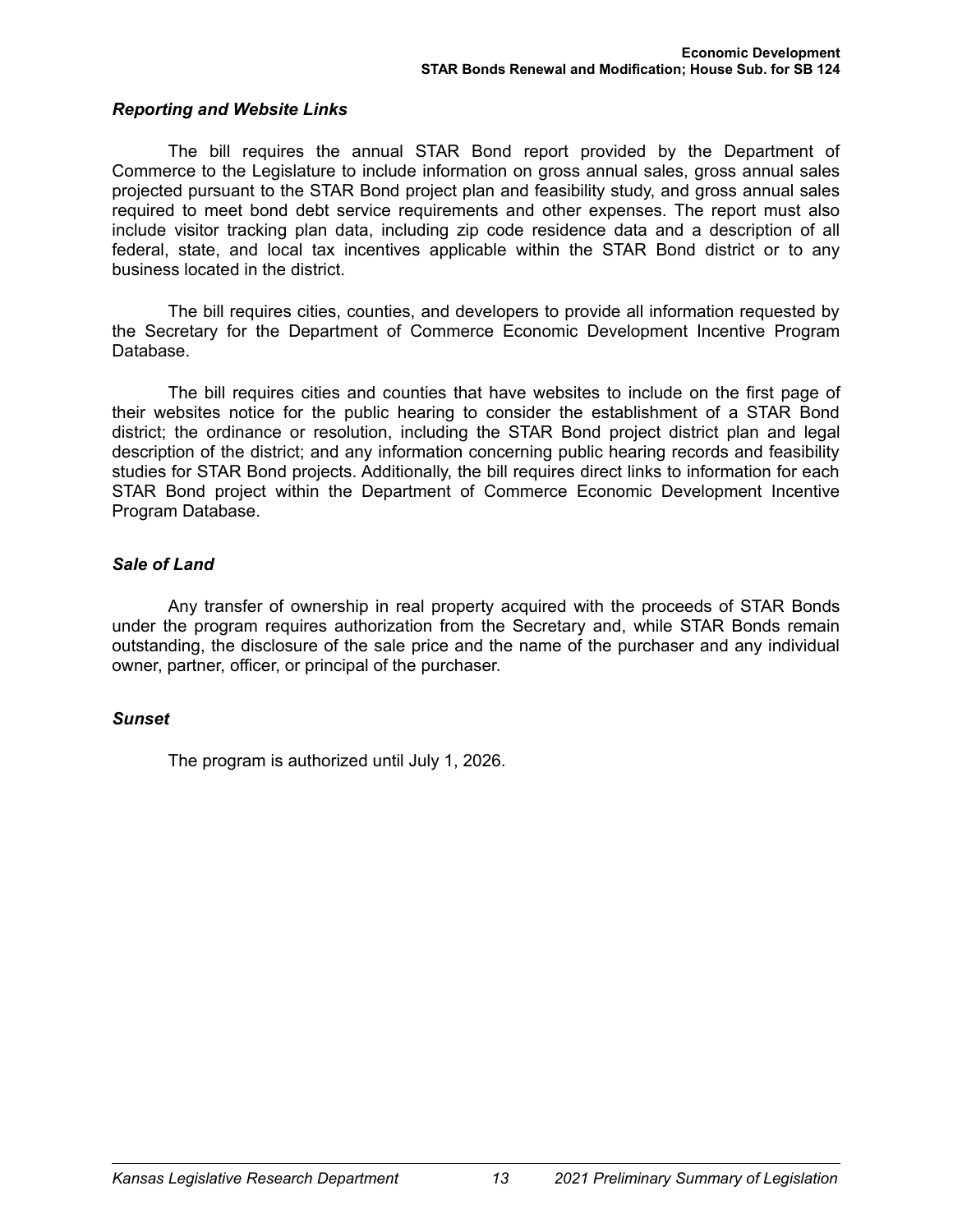# **EDUCATION**

# <span id="page-18-0"></span>**In-person K-12 Instruction; House Sub. for SB 63**

**House Sub. for SB 63** requires all unified school districts in the state to provide a fulltime, in-person attendance option for all students enrolled in kindergarten through grade 12 beginning no later than March 31, 2021, for school year 2020-2021.

The bill takes effect upon publication in the *Kansas Register*.

# **Private and Out-of-State Postsecondary Education; SB 64**

**SB 64** amends the Kansas Private and Out-of-State Postsecondary Education Institution Act (Act) to clarify the State Board of Regents' (Board) authority over private and out-of-state institutions.

#### *Certificate of Approval Application*

The bill allows an institution exempt from the Act to apply to the Board for a certificate of approval if it is required for the institution to be eligible to receive student financial aid under Title IV of the federal Higher Education Act of 1965. Any institution that applies for and receives a certificate of approval is subject to the jurisdiction of the Board. The institution can return to exempt status by not renewing the certificate of approval.

The bill requires a certificate of approval be issued to the owner of an institution, and such a certificate is not transferable. If the institution has a change of ownership due to the death of the owner, a court order, or the operation of law, the new owner is required to immediately apply for a new certificate of approval. If a change of ownership occurs for any other reason, the new owner is required to apply for a new certificate of approval 60 days prior to the change of ownership. The bill authorizes the Board to adopt rules and regulations to ensure an orderly transition to a new owner, including requirements regarding the maintenance of all student records.

The bill requires a court-appointed receiver of an institution with a certificate of approval to provide the Board with notice of appointment and copies of all documents required from the receiver by the court. The receiver must comply with the provisions of the Act.

The bill allows the Board to assess a civil fine against an institution for violations of the Act. For the first violation, the fine is limited to up to 1.0 percent of the institution's tuition revenue, with a minimum fine of \$125 and a maximum fine of \$15,000. For subsequent violations, the fine is limited to up to 2.0 percent of the institution's tuition revenue, with a minimum fine of \$250 and a maximum fine of \$20,000. These fines are subject to judicial review.

# *Definitions*

The bill amends the definitions of "distance education," "out-of-state postsecondary educational institution," "owner of an institution," "physical presence," and "private postsecondary educational institution." The bill also adds a definition for "provisional certificate,"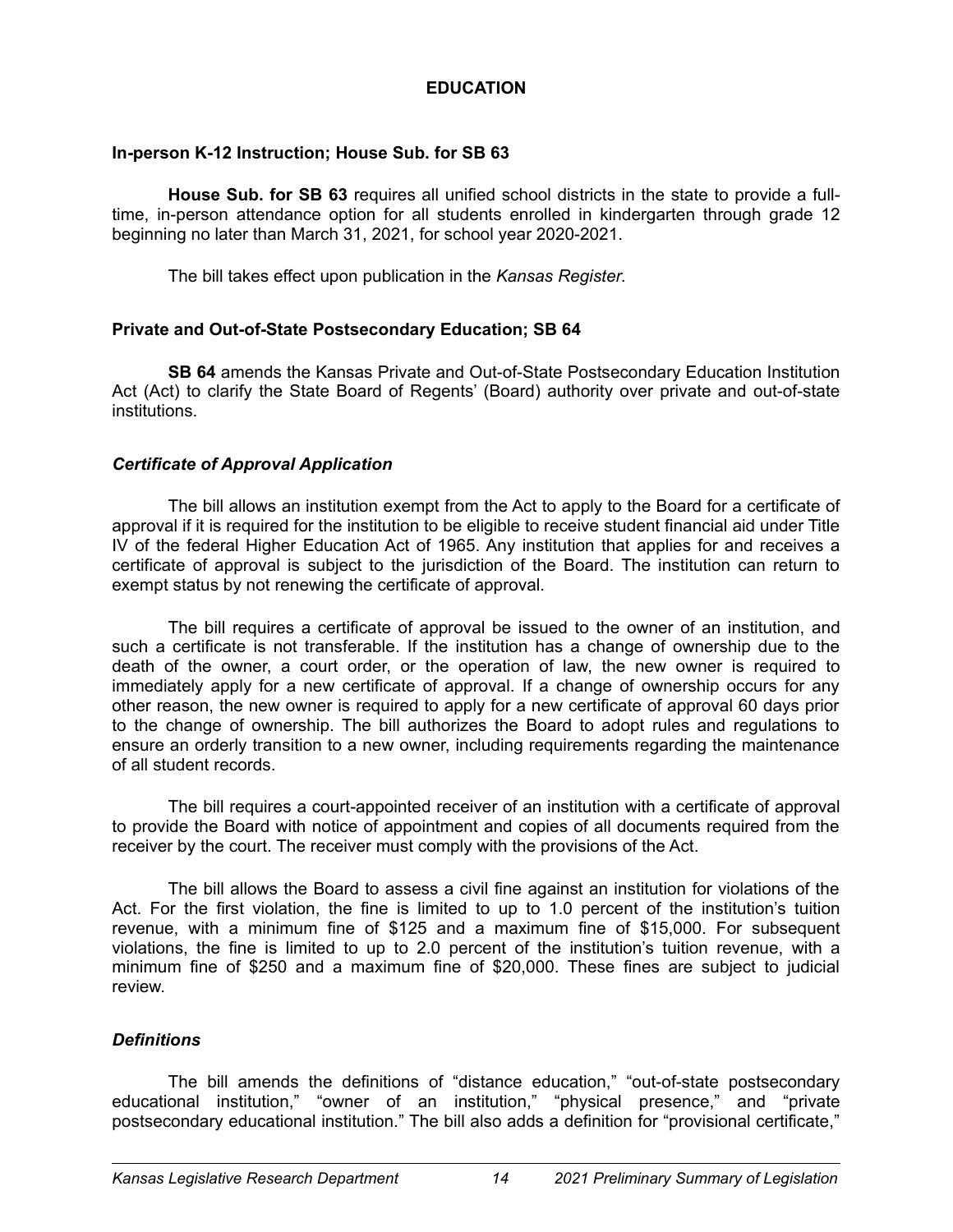which means a certificate of approval that can be granted to a degree-granting institution that is not yet accredited but is seeking to establish a physical presence in Kansas.

# *Exempt Courses and Institutions*

The bill amends law exempting certain types of education and certain institutions from the provisions of the Act. The bill exempts education offered as a review course designed solely to prepare students for graduate or professional school entrance exams or professional licensure exams. Institutions actively regulated by another agency under another statute are also exempt and receive an affirmative approval to operate in Kansas. The bill also lists the institutions exempted from the Act:

- Baker University, Baldwin City;
- Barclay College, Haviland;
- Benedictine College, Atchison;
- Bethany College, Lindsborg;
- Bethel College, North Newton;
- Central Baptist Theological Seminary, Kansas City;
- Central Christian College of Kansas, McPherson;
- Cleveland University–Kansas City, Overland Park;
- Donnelly College, Kansas City;
- Friends University, Wichita;
- Hesston College, Hesston;
- Kansas Christian College, Overland Park;
- Kansas Wesleyan University, Salina;
- Manhattan Christian College, Manhattan;
- McPherson College, McPherson;
- MidAmerica Nazarene University, Olathe;
- Newman University, Wichita;
- Ottawa University, Ottawa;
- Southwestern College, Winfield;
- Sterling College, Sterling;
- Tabor College, Hillsboro; and
- University of Saint Mary, Leavenworth.

# *Rules and Regulations, Standards*

The bill requires the Board to adopt rules and regulations governing the closure of any institution subject to the provisions of the Act. These may include notice requirements, teach-out plans, maintenance of academic records, refund requirements, and transcript requests. Additionally, the bill requires degree-granting institutions that are not yet accredited to make progress toward accreditation. Once accreditation is achieved, an institution is required to maintain accreditation. The bill allows the Board to set additional standards for institutions that receive federal Title IV student financial aid, including requiring audited financial statements.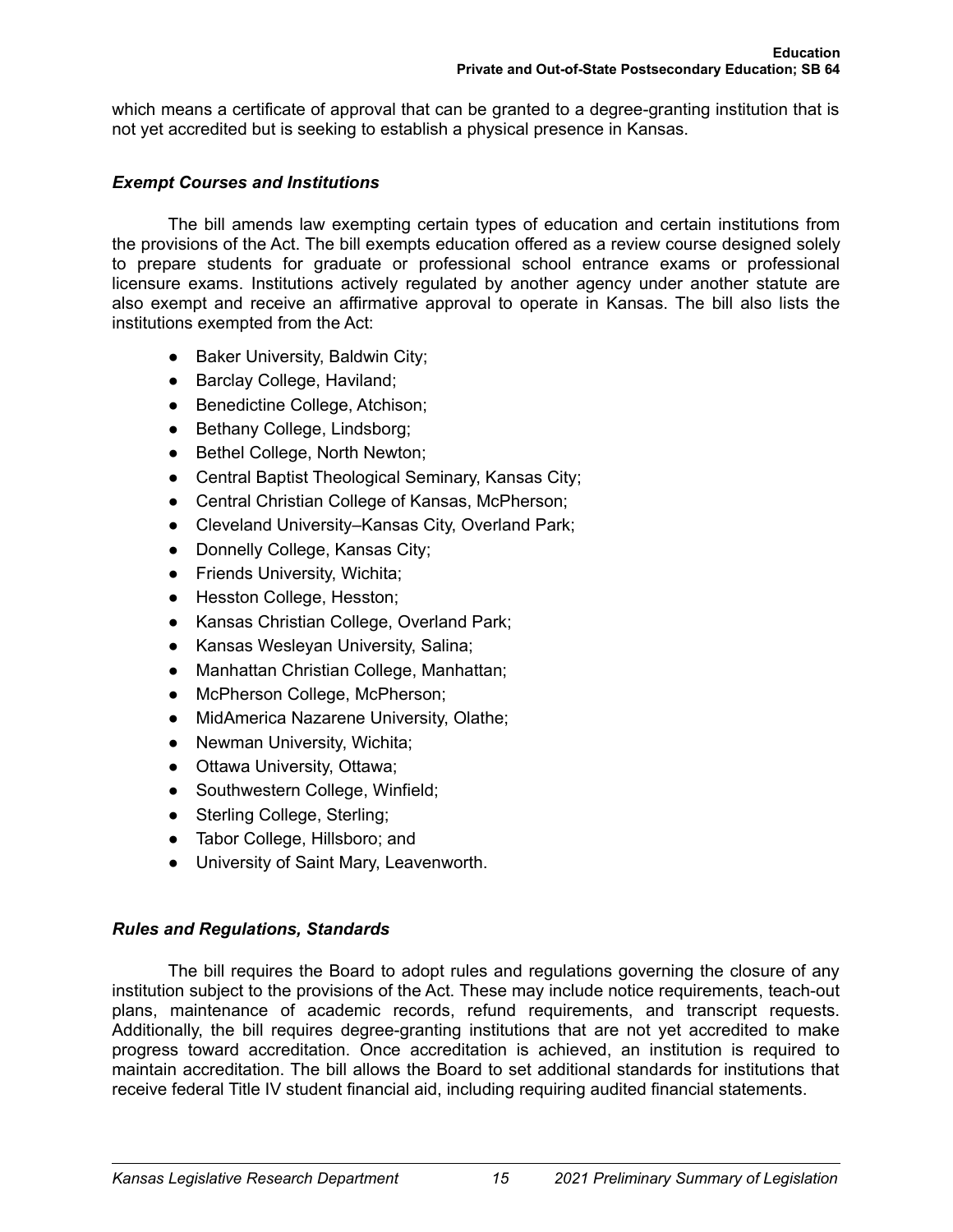# *Physical Presence of Institution in Kansas*

The bill prohibits an institution from establishing a physical presence in Kansas without obtaining a certificate of approval from the Board.

#### *Notification Requirement and Provisional Certificate of Approval*

The bill requires any institution planning on opening a branch campus in Kansas to notify the Board of its intent at least 60 days prior to the opening of the branch campus.

The bill allows the Board to issue a provisional certificate to a degree-granting institution that is not yet accredited and wishes to establish a physical presence in Kansas. The provisional certificate can be renewed annually as long as the institution continues to progress toward accreditation. The bill requires an institution with a provisional certificate to submit to the Board a plan for achieving accreditation and quarterly updates on the institution's progress toward accreditation. The bill also allows the Board to adopt rules and regulations imposing additional surety bond requirements for the indemnification of any student for any loss suffered as a result of a failure to achieve full accreditation.

#### *Certificate of Approval Minimum Standards*

The bill adds the following to the list of minimum standards an institution must meet to be awarded a certificate of approval:

- An institution is not allowed to award a certificate or degree based solely on the payment of tuition or fees, credit earned at another institution, credit for life experience, testing out, or research and writing;
- An institution is not allowed to award an honorary degree if it does not award that same degree and is not allowed to charge a fee for an honorary degree;
- An institution must maintain adequate financial records, which include financial aid information and loan default rates for institutions receiving federal Title IV student financial aid;
- An institution must protect students' personally identifiable information and promptly address any breach of that information; and
- An institution must publish graduation rates, placement rates, and loan default rates as required by the Board.

# *Certificate of Approval Renewal*

The bill states an application for the renewal of a certificate of approval will be deemed late if it is not submitted at least 60 days prior to the expiration of the institution's certificate. When an application for renewal is deemed late, the Board may require the institution to begin the closure procedure. The bill also requires any institution that is closing, either voluntarily or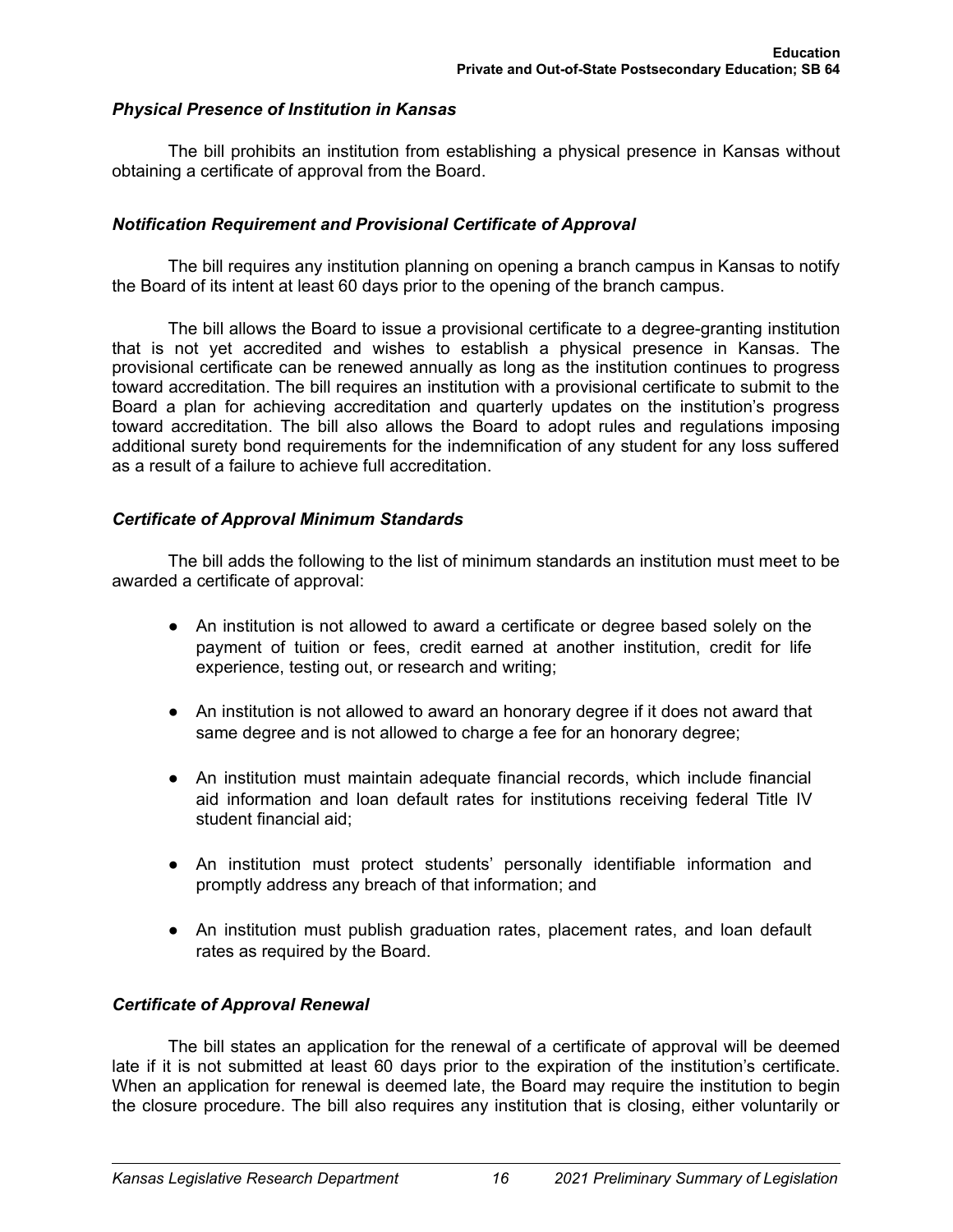involuntarily, to follow the closure requirements until notified by the Board that all requirements are satisfied.

# *Board Refusal to Issue Certificate of Approval and Appeal Process*

The bill updates and clarifies language regarding refusals by the Board to issue a certificate of approval and the process to request a hearing to contest such a refusal.

#### *Conditional Certificate of Approval*

The bill allows the Board to condition a certificate of approval if the Board has reasonable cause to believe additional information is necessary, a violation of the Act occurred, or it is in the students' best interests for the institution to continue operating while completing closure requirements. The conditions imposed by the Board may include reporting requirements, performance standard requirements, securing new or additional bonds, and limiting the period of time to operate during change or ownership, or be for the purpose of teaching out students. The Board may require an institution with a conditional certificate of approval to suspend or cease institutional activities, including enrolling students and advertising or delivering certain classes or programs. The Board-imposed conditions remain in effect until all the circumstances causing the conditional status are corrected and the Board has completed all reviews related to the institution's conditional status.

# *Revocation of Certificate of Approval*

The bill amends language related to the revocation of certificates of approval. The bill prohibits any institution that has had a certificate of approval revoked from applying for a new certificate for 12 months after the final order of revocation. After that 12-month period, an institution may apply for a certificate of approval only if the Board agrees the institution has cured all deficiencies. Prior to revoking an institution's certificate of approval, the Board is required to give written notice to the holder of the certificate. Such written notice must include the grounds for the revocation and notification that the institution may request a hearing on the revocation of the certificate of approval. If a hearing is requested, it must be conducted within 30 days after the written notice was sent.

# *Requirements of Institution and Employees*

The bill requires an institution, including its officers, agents, representatives, and employees, to comply with the provisions of the Act and any rules and regulations adopted by the Board, including, but not limited to, the protection of students' personally identifiable information.

# *Prohibited Actions under the Act*

The bill prohibits the use of fraud or misrepresentation to obtain a certificate of approval. The Board can revoke or condition a certificate of approval for any violation of the Act.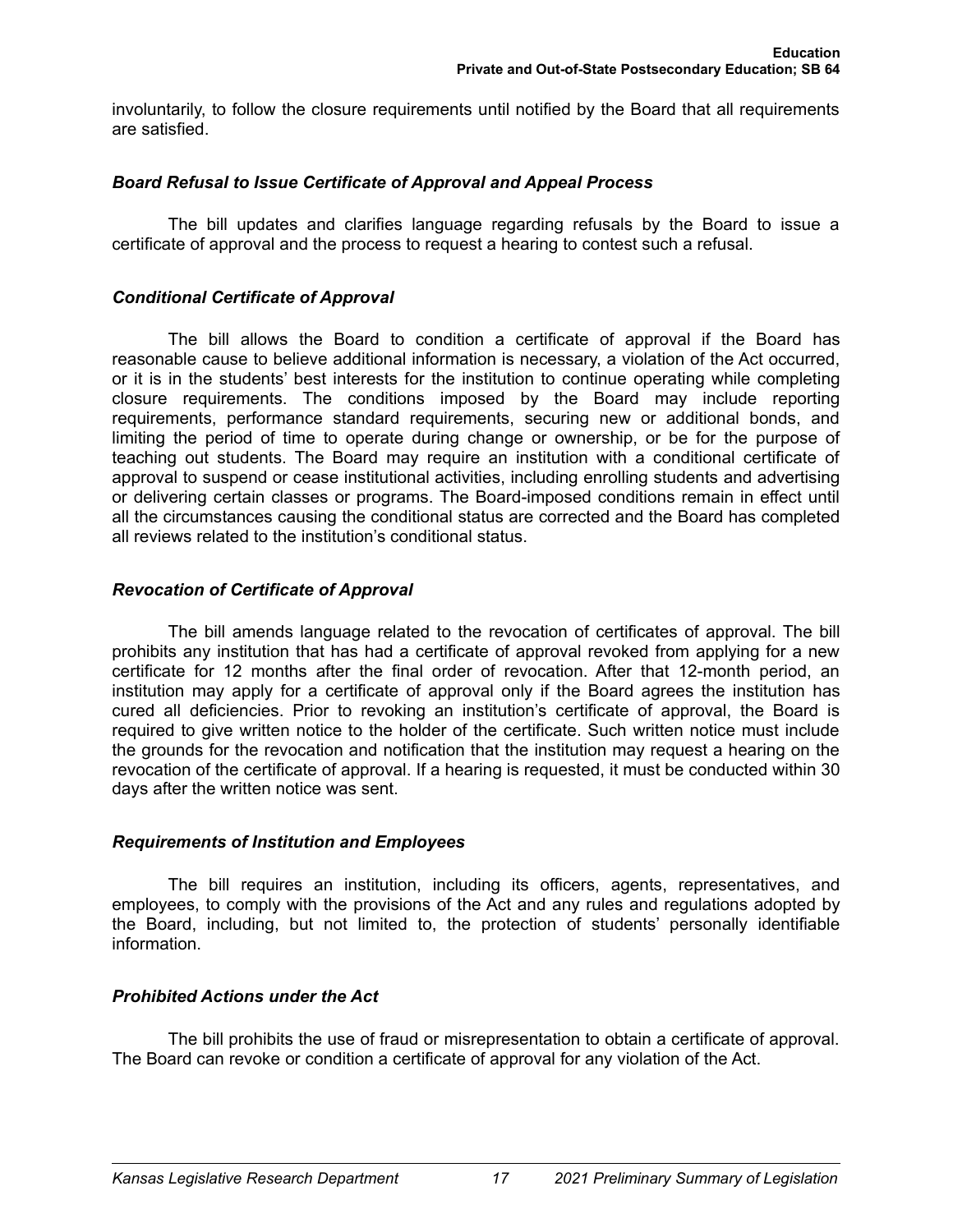# <span id="page-22-0"></span>*Civil Fines*

The bill increases the maximum civil penalty for an intentional violation from \$5,000 to \$20,000.

# *Statewide Data Collection*

The bill specifies an institution is in violation of the Act for failure to submit complete and accurate data on a timely basis when requested by the Board.

# **Permitting Credit Card Surcharges for Private Not-for-Profit Postsecondary Institutions; HB 2070**

**HB 2070** allows private, not-for-profit postsecondary educational institutions in Kansas to collect a surcharge on credit card payments. The Kansas Uniform Consumer Credit Code does not allow sellers to collect a surcharge on credit card payments, with certain exceptions that also include Kansas public institutions, municipal universities, community colleges, technical colleges, and vocational schools.

# **Kansas State Department of Education Degree Information; HB 2085**

**HB 2085** creates the Students' Right to Know Act, which requires the Kansas State Department of Education (KSDE) to ensure the distribution, electronic or otherwise, of certain information to all students in grades 7 through 12. Information to be distributed will include:

- The State Board of Regents degree prospectus information;
- The placement and salary report of the Kansas Training Information Program; and
- Any other information relevant to students' understanding of potential earnings as determined by the Department of Labor and each branch of the armed services of the U.S. military.

The bill also authorizes KSDE to enter into memorandums of understanding and other agreements with state agencies or other entities as needed to accomplish this task.

# **University Engineering Initiative Act; HB 2101**

**HB 2101** extends the current transfer of the first \$10.5 million credited to the Expanded Lottery Act Revenues Fund (ELARF) from ELARF to the Kan-grow Engineering Fund – KU, the Kan-grow Engineering Fund – KSU, and the Kan-grow Engineering Fund – WSU with each fund receiving equal amounts of \$3.5 million in each fiscal year, for FY 2023 through FY 2032. The transfer first occurred in FY 2013 and is currently scheduled to end with the transfer in FY 2022.

The bill amends the goal of the University Engineering Initiative Act (Act) to continue to generate the same number of engineering graduates per year as is currently set for 2021—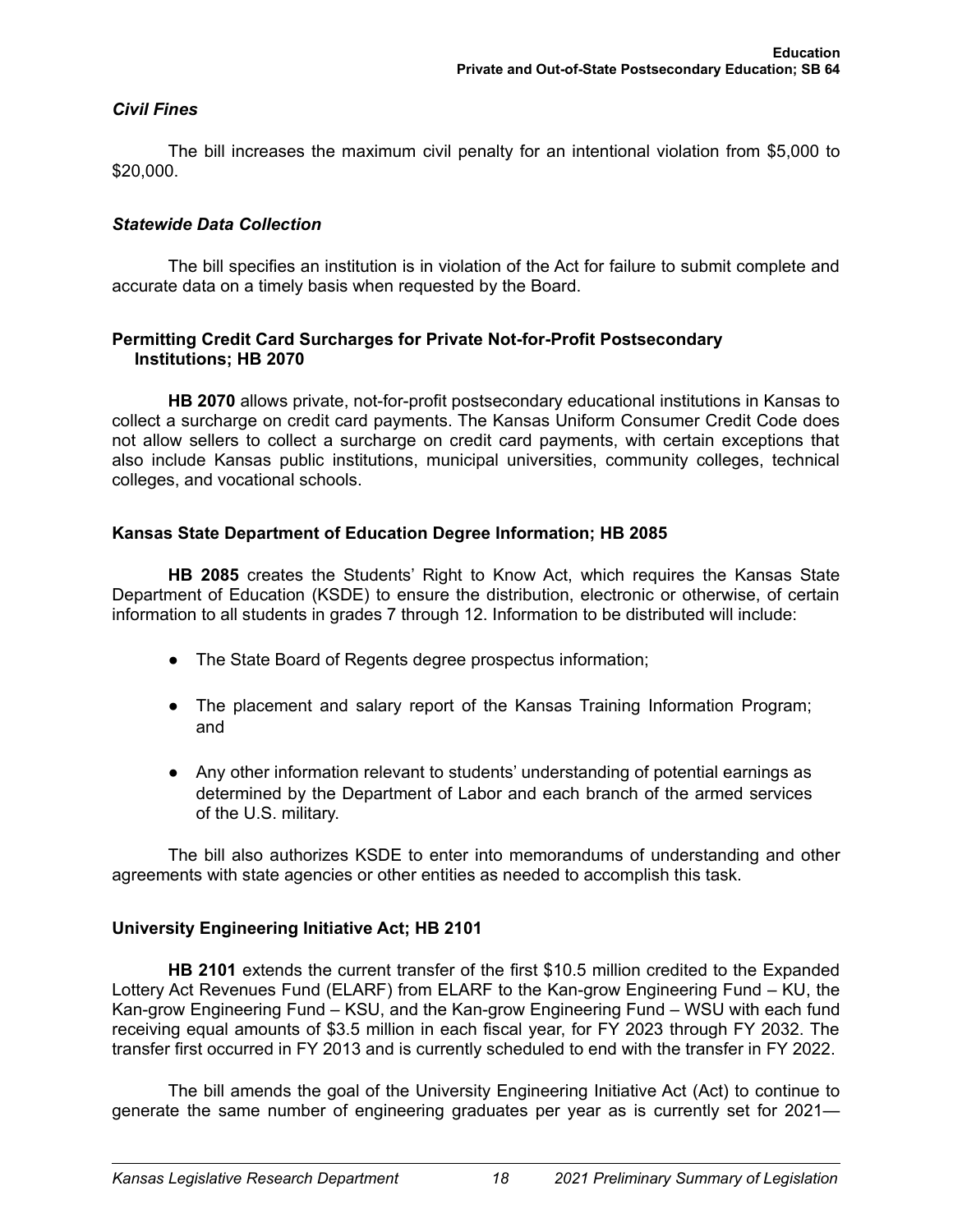<span id="page-23-0"></span>1,365 graduates—to meet the needs of the engineering workforce for as long as the Act is financed with annual transfers from the ELARF.

The bill adds requirements for the educational institutions, the State Board of Regents, and the Secretary of Commerce to report to the House Committee on Appropriations and Senate Committee on Ways and Means. The reports will include how many engineering graduates remain in the state over the previous three years, what efforts are taken to increase retention of graduates and opportunities for graduates in the state, and information regarding the number of engineering graduates from each state educational institution that were initially enrolled as in-state or out-of-state students.

# **Healing Arts School Clinics; HB 2124**

**HB 2124** clarifies the authority of healing arts school clinics to provide healing arts services. The bill allows schools statutorily exempted from State Board of Regents (Board) approval requirements to be exempted from the prohibition on the corporate practice of medicine. Current law requires that for a school clinic to be exempted from the prohibition on the corporate practice of medicine, the school must be approved by the Board.

The bill allows off-site clinics owned or operated by a school in partnership with other providers to engage in the practice of healing arts.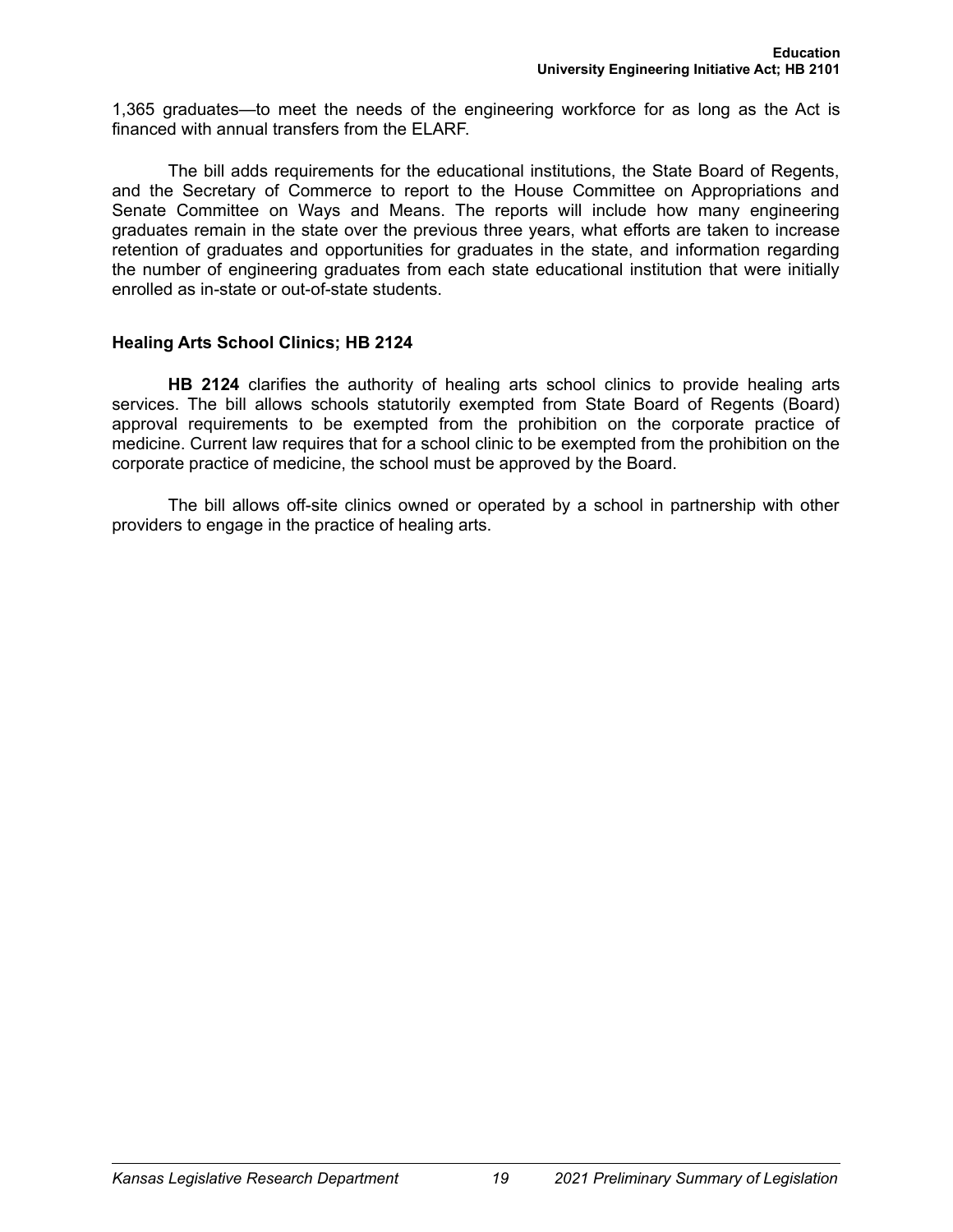# **ELECTIONS AND ETHICS**

#### <span id="page-24-0"></span>**Census Population Data; Repeal Outdated Statutes; HB 2162**

**HB 2162** adds and amends law related to data used in adopting representative and senatorial district boundaries. It also repeals law related to data used in adopting senatorial and representative district boundaries, election-related contributions by certain corporations and stockholders, and a presidential preference primary.

#### *Population Data*

The bill adds law to specify the population data used in adopting Kansas legislative districts must be identical to the data collected by the U.S. Bureau of the Census (Census) and used for the apportionment of the U.S. House of Representatives. The bill prohibits use of any other Census counts, including the use of statistical sampling, to add or subtract population.

#### *Repealed Statutes*

The bill repeals provisions in the *Kansas Statutes Annotated*, Chapter 11, Census, and in Chapter 25, Elections.

**State census.** The bill repeals provisions related to an enumeration of Kansas residents as of January 1, 1988. The bill also repeals a requirement for the Secretary of State to adjust the Census numbers for military personnel and postsecondary students for purposes of reapportioning senatorial and representative districts and provisions related to obtaining and using data for that adjustment.

**Elections.** The bill repeals a prohibition on political contributions from certain types of government-regulated corporations, such as banks and railroads, and the penalties for violating that prohibition. The bill also repeals statutes related to the presidential preference primary, on the topics of the state canvass of the votes, certification of results, payment of election expenses, eligibility to vote, the form of the ballot, county canvasses of votes, and transmitting results to the Secretary of State.

# *Other Provisions*

The bill amends law to remove references to the 1988 state census; in law regarding data used for grant applications and for certain credit union field-of-membership determinations, refers to the law added by the bill rather than to a section to be repealed; and removes a reference to a section that is repealed by the bill from exceptions to the Kansas Open Records Act.

#### **Federal For the People Act of 2021; HCR 5015**

**HCR 5015** states each state legislature should have the freedom and flexibility to determine election practices that best meet the needs of their state. The concurrent resolution states the authority to legislate changes to the election process should be left to the states.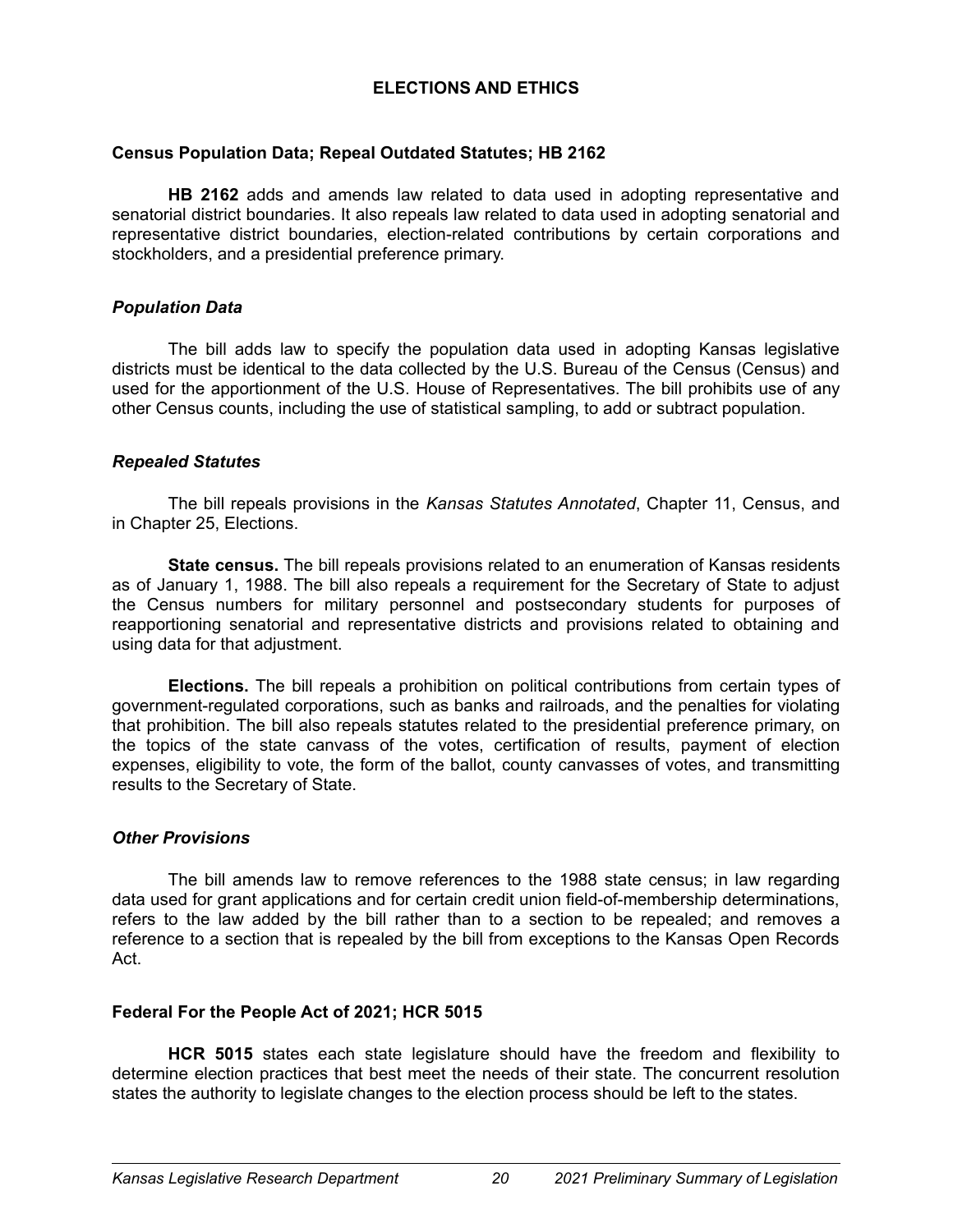The concurrent resolution contains whereas clauses related to the federal For the People Act of 2021, contained in H.R. 1 and S. 1.

The concurrent resolution requires the Secretary of State to send enrolled copies of the resolution to the President of the United States, the Majority Leader and Minority Leader of the U.S. Senate, the Speaker of the U.S. House of Representatives, the Minority Leader of the U.S. House of Representatives, and each member of the U.S. Senate and U.S. House of Representatives serving Kansas.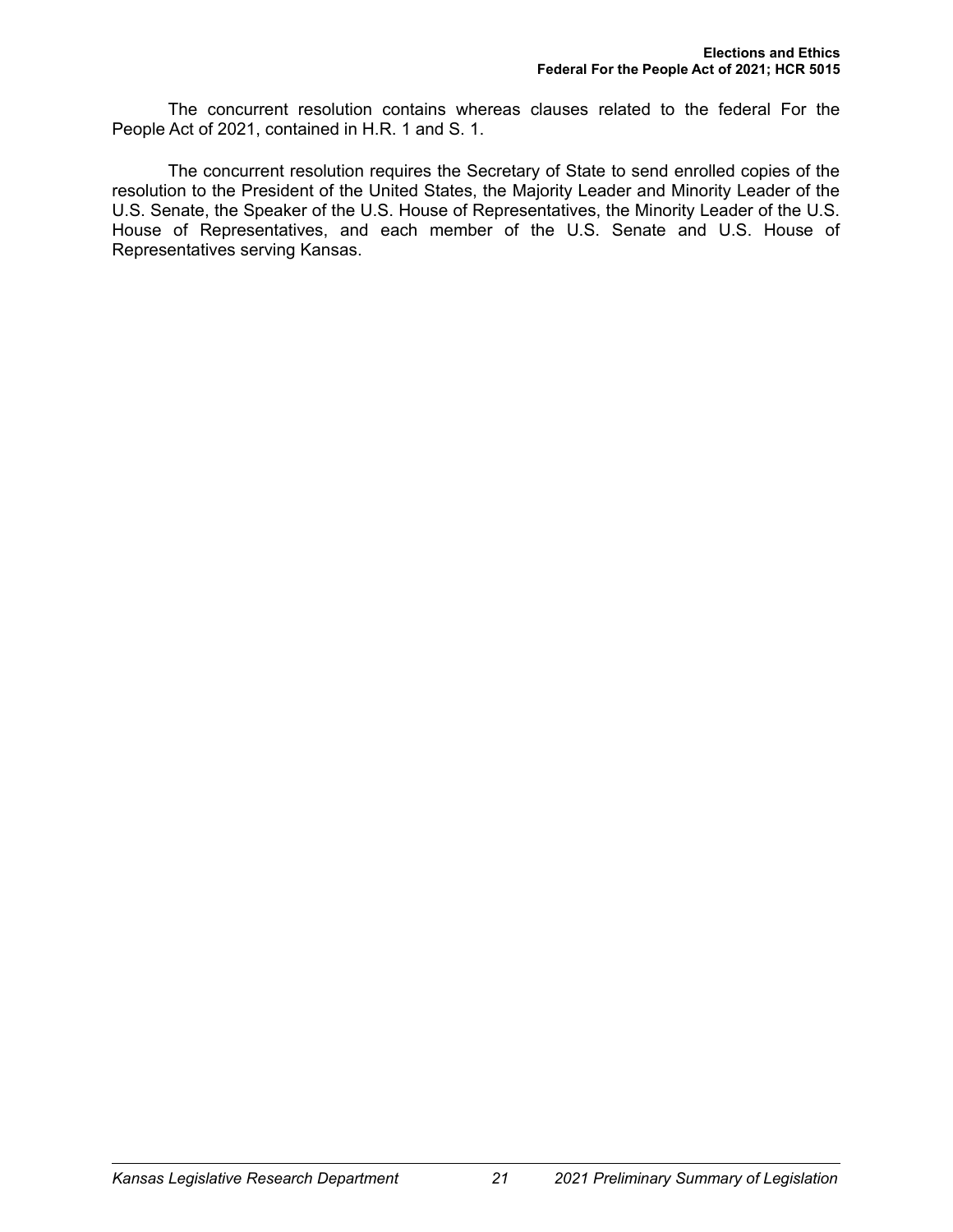# **FINANCIAL INSTITUTIONS AND INSURANCE**

# <span id="page-26-0"></span>**Kansas Economic Recovery Loan Deposit Program; Credit Unions, Field of Membership; Privilege Tax, Deductions; SB 15**

**SB 15** establishes the Kansas Economic Recovery Loan Deposit Program (Program); amends law governing linked deposit programs and related investment procedures; amends field-of-membership requirements placed on state-chartered credit unions to increase the permissible geographic area for a credit union's field of membership; and permits national banking associations, state banks, trust companies, and savings and loan associations, for all taxable years commencing after December 31, 2022, to deduct from net income the net interest income received from qualified agricultural real estate loans and the net interest income received from single-family residence loans to the extent such interest is included in the Kansas taxable income of a corporation.

# *Kansas Economic Recovery Loan Deposit Program (New Sections 1-7; Section 9)*

#### *Program Citation; Definitions (New Sections 1-2)*

The bill designates sections 1 through 7 of the bill as the Kansas Economic Recovery Loan Deposit Program and further provides the Program shall be part of and supplemental to Article 42, Chapter 75 of the *Kansas Statutes Annotated* (Article 42 pertains to state moneys including the investment of state moneys, activities of the Pooled Money Investment Board, and the administration of certain loan deposit programs).

#### *Definitions (New Section 2)*

The bill defines terms, including the following:

- "Economic recovery loan deposit" means an investment account placed by the Director of Investments under the provisions of statutes pertaining to investment of state moneys with an eligible lending institution for the purpose of carrying out the intent of the Program;
- "Economic recovery loan deposit loan" or "loan" means a loan made by an eligible lending institution to an eligible borrower from the eligible lending institution's economic recovery loan deposit as part of the Program;
- "Economic recovery loan deposit program" or "program" means a stateadministered program in which eligible lenders are charged less than the market rate of interest and eligible borrowers receive a reduction in interest charged on a loan in the amount of the deposit;
- "Eligible borrower" means any individual or entity operating a business primarily for commercial or agricultural purposes with no more than 200 full-time employees maintaining offices or operating facilities and transacting business in the state of Kansas and is not an individual obtaining a loan primarily for personal, family, or household purposes; and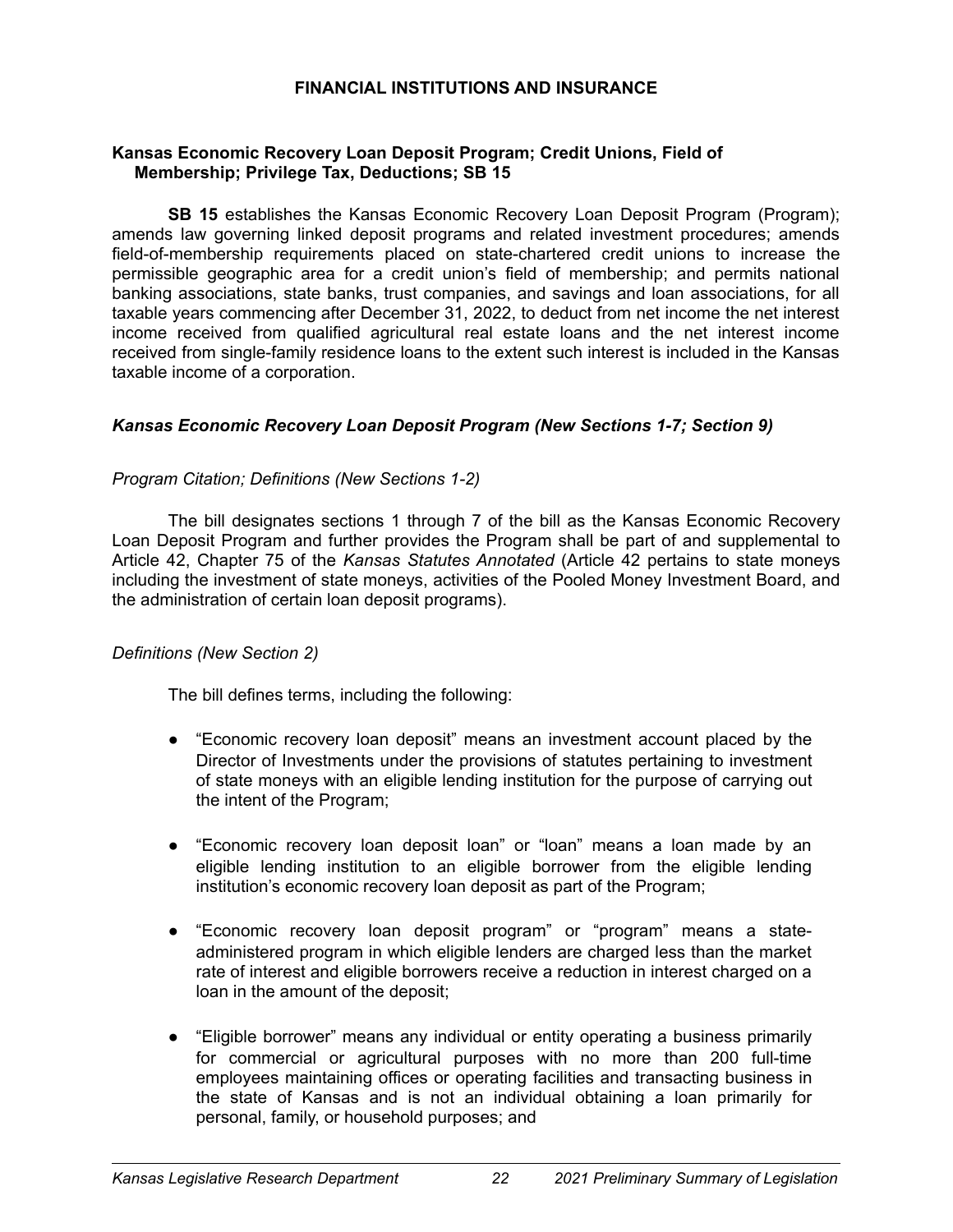- "Eligible lending institution" means a financial institution that is:
	- $\circ$  A bank, as defined in KSA 75-4201, that agrees to participate in the Program and is eligible to be a depository of state funds;
	- A credit union, as defined in the State Credit Union Code, that agrees to participate in the Program and provides securities acceptable to the Pooled Money Investment Board (PMIB) pursuant to statutes pertaining to investment of state moneys; or
	- An institution of the Farm Credit System organized under the federal Farm Credit Act of 1971, as amended, having at least one branch in the state of Kansas that agrees to participate in the Program and provides securities acceptable to the PMIB pursuant to statutes pertaining to investment of state moneys.

The bill also defines the terms "director of investments" and "economic recovery loan deposit loan package."

# *Program Administration and Purpose (New Section 3)*

The bill authorizes the State Treasurer to administer the Program and states the Program shall be for the purpose of providing incentives for the making of business loans. The bill further specifies the total aggregate amount of loans made under the Program must not exceed \$60.0 million of unencumbered funds pursuant to statutes pertaining to investment of state moneys.

# *Rules and Regulations*

The bill requires the State Treasurer to adopt all rules and regulations necessary to enact and administer the provisions of the Program. Such rules and regulations must be adopted no later than February 1, 2022.

# *Annual Report; Legislative Review*

The bill requires the State Treasurer to submit an annual report to the Legislature and the Governor identifying the eligible lending institutions participating in the Program and the eligible borrowers who have received an economic recovery loan deposit loan. The bill also requires the annual report to provide the aggregate amount of moneys loaned and the amount of moneys still available for loan, if any. The report will be due on or before January 1, 2023, and each January 1 thereafter. The bill requires the Legislature perform a review of the Program as part of the State Treasurer's annual report on or after January 1, 2024.

# *Program Loan Package Requirements and Loan Information (New Section 4)*

The bill authorizes the State Treasurer to disseminate information and provide economic recovery loan deposit loan packages (loan packages) to the eligible lending institutions.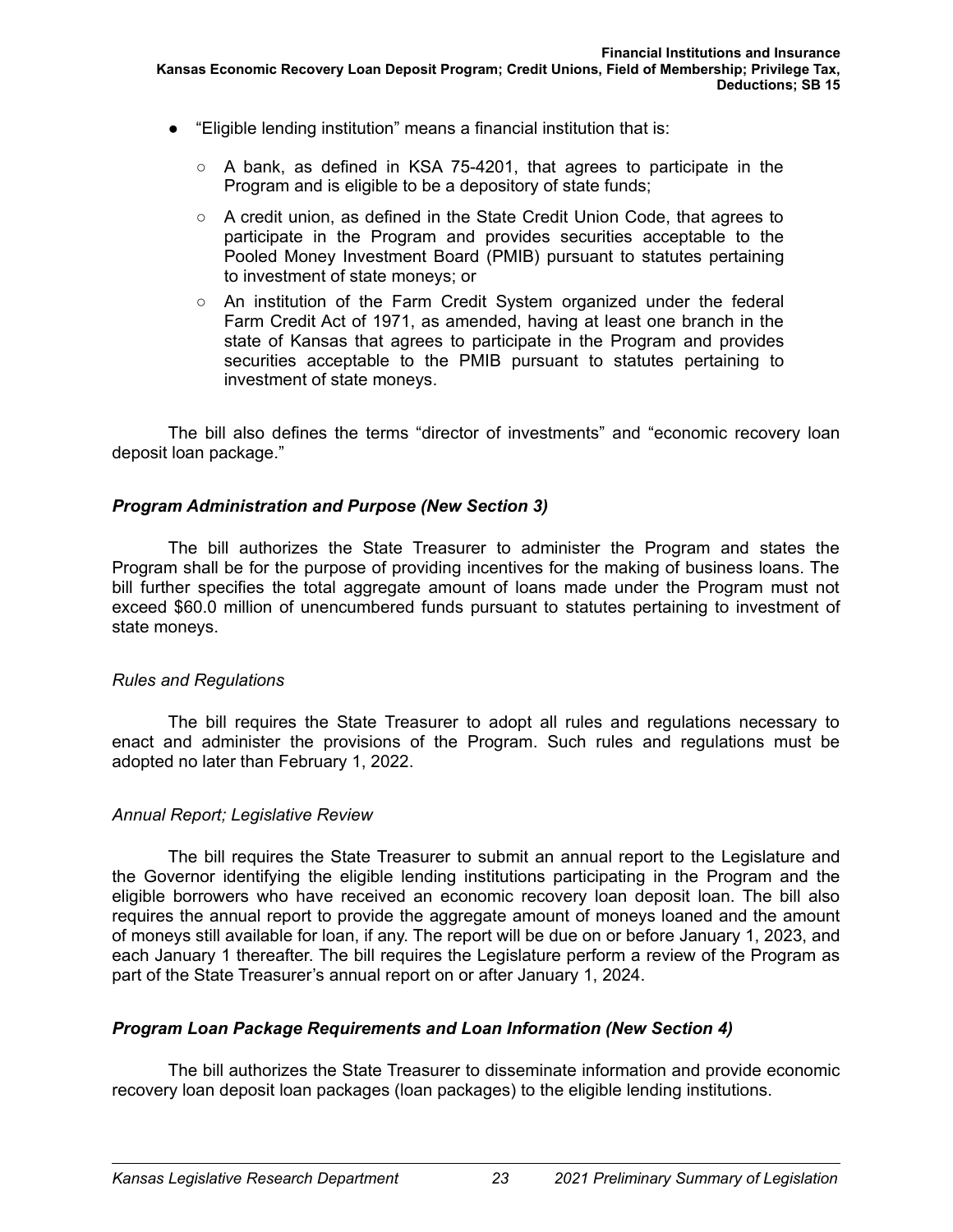# *Eligible Borrowers, Applications, Loan Limitations*

The bill provides the following requirements and other criteria for participation in the Program:

- The loan package must be completed by the eligible borrower before being forwarded to the lending institution for consideration;
- An eligible lending institution that agrees to receive an economic recovery loan deposit must accept and review applications for loans from eligible borrowers;
- The lending institution must apply all usual lending standards to determine the credit worthiness of eligible borrowers;
- No single economic recovery loan deposit loan can exceed \$250,000;
- Only one economic recovery loan deposit loan can be made and be outstanding at any one time to any eligible borrower; and
- No loan may be amortized for a period of more than ten years.

# *Certification and Loan Approval*

The bill requires an eligible borrower to certify on the loan application that the reduced rate loan will be used exclusively for the expenses involved in operating the borrower's business in Kansas. The eligible lending institution will be permitted to approve or reject a loan package based on the institution's evaluation of the eligible borrowers included in the package, the amount of the individual loan in the package, and other appropriate considerations. The eligible lending institution is required to forward to the State Treasurer an approved loan package in the prescribed form and manner. The bill requires the package to include a certification by the applicant that such applicant is an eligible borrower.

# *Evaluation of the Economic Recovery Loan Deposit Loan Package; Interest and Market Rates; Loan Agreement (New Section 5)*

The bill permits the State Treasurer to either accept or reject the loan package based on the State Treasurer's evaluation of whether the loan meets the Program requirements. The bill would further provide, if sufficient funds are not available for a loan deposit, then the applications may be considered in the order received when funds are once again available, subject to a review by the lending institution.

Upon acceptance of a loan package, the State Treasurer will be required to certify to the Director of Investments (Director) the required amount for the package and the Director will be required to place an economic recovery loan deposit in the amount certified with the eligible lending institution at an interest rate that is 2.0 percent below the market rate provided in KSA 75-4237 (a floating rate). The bill requires such rate to be recalculated on the first business day of January each year using the market rate then in effect. The bill further specifies the minimum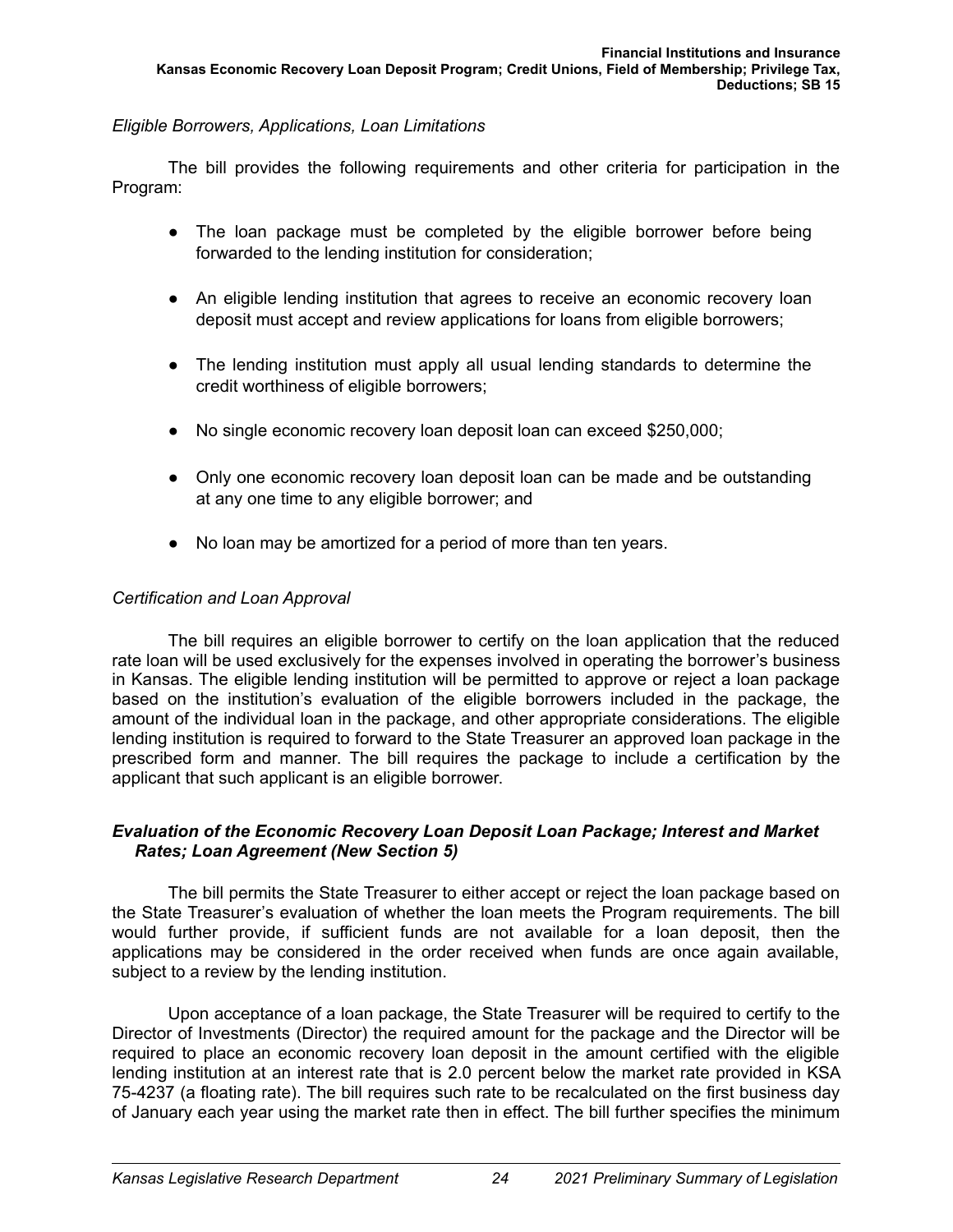interest rate (or floor) would be 0.25 percent if the market rate is below 2.25 percent. The bill permits the State Treasurer to request the Director place an economic recovery loan deposit with the eligible lending institution prior to acceptance of a loan package when necessary.

An eligible lending institution is required to enter into an economic recovery loan deposit agreement with the State Treasurer. Such agreement will include requirements necessary to implement the purposes of the Program. The bill specifies requirements must include an agreement by the eligible lending institution to lend an amount equal to the loan deposit to eligible borrowers at an interest rate that is not more than 3.0 percent greater than the interest rate made available to the lending institution (effectively capping the interest rate spread at 3.0 percent). The borrower's rate must be recalculated on an annual basis. The bill provides the loan agreement will include provisions for the loan deposit to be placed for a time not to exceed a period of ten years and that is considered appropriate in coordination with the underlying loan. The bill also requires the agreement to include provisions for the reduction of the loan deposit in an amount equal to any payment of loan principal by the eligible borrower.

#### *Funding of the Loan by the Lending Institution (New Section 6)*

The bill requires, upon placement of a loan deposit with an eligible lending institution, the institution to fund the loan to each approved eligible borrower listed in the loan package in accordance with the agreement between the institution and the State Treasurer. The bill requires the loan to be at the rate established in the agreement and established pursuant to requirements of this bill.

# *Liability for Default or Delay in Payments (New Section 7)*

The bill states the State and the State Treasurer shall not be liable to any eligible lending institution in any manner for payment of the principal or interest on any economic recovery loan deposit loan to an eligible borrower. The bill also states any delay in payments or default on the part of the eligible borrower does not in any manner affect the economic recovery loan deposit agreement between the eligible lending institution and the State Treasurer.

# *Amendments to Linked Deposit Loan Program Law (Section 9)*

The bill amends law governing the investment of state moneys, which also includes previously authorized linked deposit programs, to add those loan deposits made under the Program and applicable interest rates established by the bill.

# *Field of Membership—Credit Unions (Section 8)*

The bill also amends geographic area criteria associated with defining field of membership for state-chartered credit unions in the State Credit Union Code (Code). Continuing law requires credit union members to be linked by one of three fields of membership: geographic area, occupation, or association.

Under current law, a geographic area is permitted to include a single political jurisdiction or multiple contiguous political jurisdictions, until the aggregate total of the population of the geographic area reaches 500,000. The law further provides, however, if the headquarters of the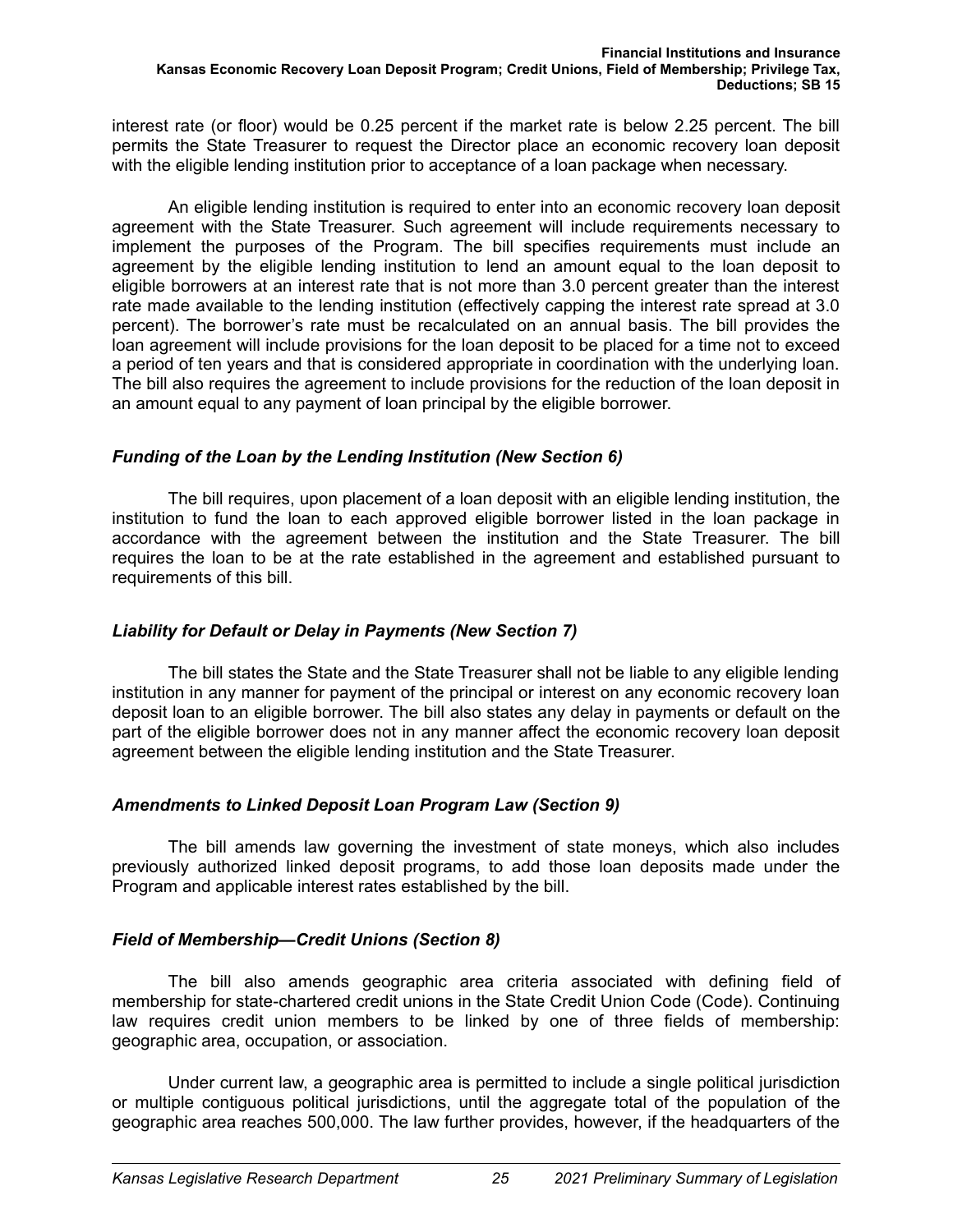credit union is located within a metropolitan statistical area (MSA) of more than one county, a different maximum population limit would apply. That limit is determined by a formula:

Multiply the population of the most populous MSA within Kansas (*i.e.*, the population of the Kansas City MSA counties within Kansas) by the fraction having 1.0 million as the numerator and 750,000 as the denominator. [*Note:* Current population numbers are those of the adjusted federal census information presented to the Legislature by the Secretary of State.]

The bill permits a single political jurisdiction (continuing law) but modifies other criteria

- to:
- Increase the permitted maximum for multiple contiguous political jurisdictions for an aggregate of the total population from 500,000 to 2.5 million, as determined by official state population figures, or any portion thereof, which are identical to the decennial census data from the enumeration conducted by the U.S. Census Bureau (language attributable to the Census data is located in the definition of "population data" in the current field-of-membership requirements); and
- Remove language that separately applied to credit unions with headquarters located within an MSA of more than one county (allowed for a different maximum population limit).

The bill also modifies a requirement that provides, from and after July 1, 2008, no geographic area shall consist of any congressional district or the entire state of Kansas to instead state no geographic area shall consist of the entire state of Kansas.

The bill removes definitions within the Code for "MSA," "population data," and "overt act." Some of the requirements within the definitions had been specific to operations of credit unions, including branch locations, construction of new buildings, and membership of occupation or association groups on or before either February 1, 2008, or June 30, 2008.

# *Kansas Financial Institutions Privilege Tax—Definitions (Section 10)*

The bill permits a deduction from net income, beginning in tax year 2023, for financial institutions subject to the Kansas Financial Institutions Privilege Tax (privilege tax) equal to the net interest income received from qualified agricultural real estate and single family residence loans attributable to Kansas to the extent such interest is included in the Kansas taxable income. The bill creates definitions for the terms "interest," "qualified agricultural real estate," and "single family residence" and also creates a calculation methodology for "net interest income received from qualified agricultural real estate loans" and for "net interest income from single family residence loans" as follows:

● "Interest" means interest on indebtedness attributed to Kansas and incurred in the ordinary course of the active conduct of any business and interest on indebtedness incurred that is secured by a single family residence;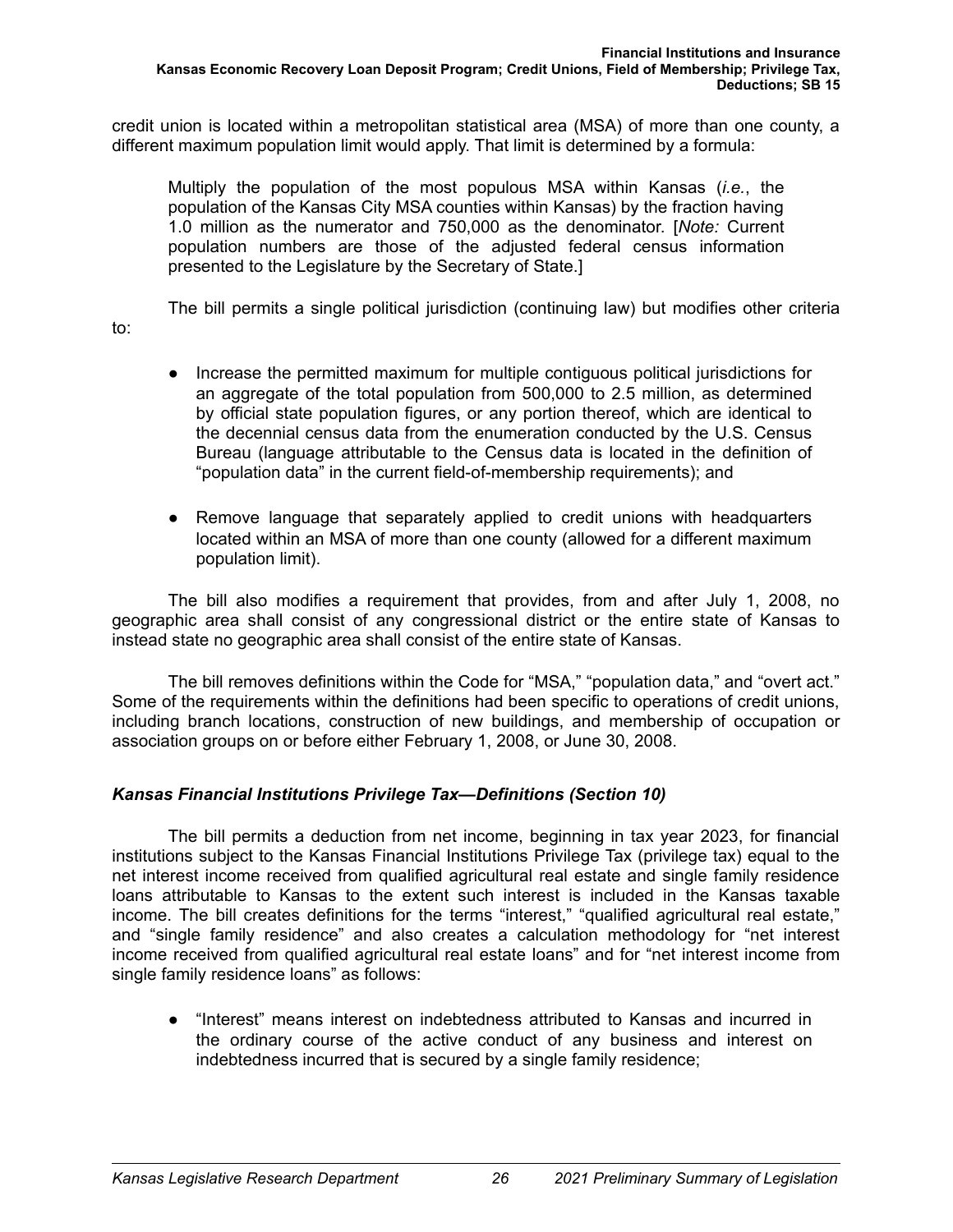- <span id="page-31-0"></span>● "Qualified agricultural real estate loans" means loans made on real property that is substantially used for the production of one of more agricultural products and that:
	- Have maturities of not less than 5 years and not more than 40 years;
	- Are secured by a first lien interest in real estate, except that the loans may be secured by a second lien interest if the institution also holds the first lien on the property; and
	- Have an outstanding loan balance when made that is less than 85 percent of the appraised value of the real estate, except that a loan for which private mortgage insurance is obtained may exceed 85 percent of the appraised value of the real estate to the extent the loan amount in excess of 85 percent is covered by such insurance;
- "Net interest income received from qualified agricultural real estate loans attributed to Kansas" means the product of the ratio of the interest income earned on qualified agricultural real estate loans over total interest income earned, in relation to the net income of the national banking association, state bank, trust company, or savings and loan association without regard to this deduction;
- "Net interest income received from single family residence loans attributed to Kansas" means the product of the ratio of the interest income earned on single family residence loans over total interest income earned, in relation to the net income of the national banking association, state bank, trust company, or savings and loan association without regard to this deduction; and
- "Single family residence" means a residence that is:
	- The principal residence of its occupant;
	- Located in Kansas in a rural area, as defined by the U.S. Department of Agriculture, that is not within an MSA and has a population of 2,500 or less as determined by the most recent census for which data is available; and
	- Purchased or improved with the proceeds of the loan.

# **Insurance Producer Licensing Requirements; SB 37**

**SB 37** amends provisions governing agent licensing and renewal licensure requirements in the Uniform Agents Licensing Act and in the Public Adjusters Licensing Act and also amends a statute governing the examination of applicants for agent licensure. The bill also provides for an exemption and extension in complying with the continuing education requirements of licensed insurance agents serving on active duty in the National Guard or armed services of the United States for a specified period of time. The bill further requires certification by pre-needonly insurance agents that the agent transacted no other insurance business.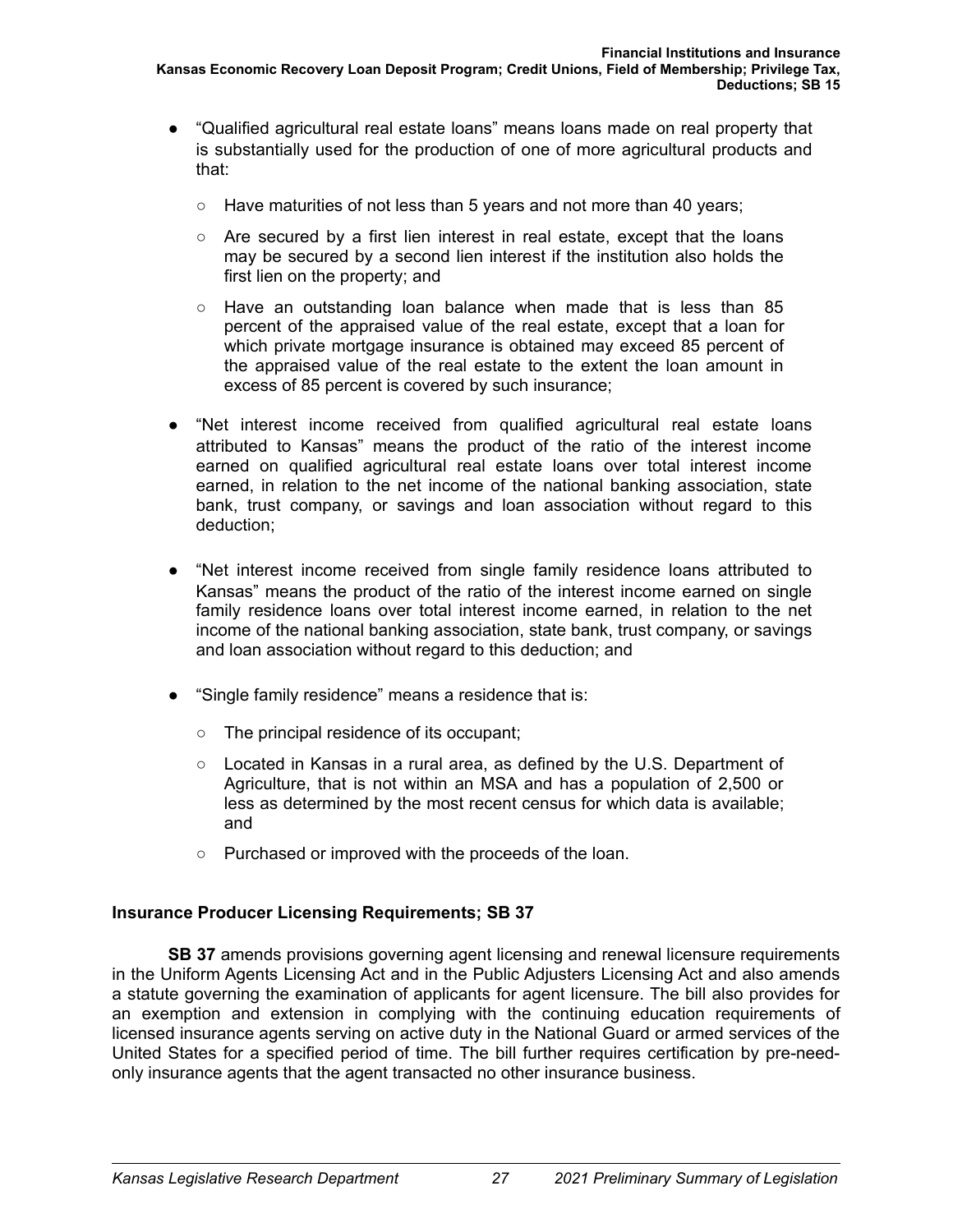# *Examination for Applicant Agent Licensure*

The bill modifies the requirement of examination for applicants and prospective applicants for an agent's license to remove a six-month waiting period for the retaking of an examination after a third or subsequent failure.

#### *Uniform Insurance Agents Licensing Act*

#### *Definitions*

The bill modifies the definition of "biennial due date" as the term applies to both agents (the last day of the agent's birth month) and to registered businesses (the last day of the month of the business' initial licensure).

#### *Biennial Renewal Fee and Continuing Education Requirements for Licensure*

**Biennial renewal fee.** In addition to the current criteria specified for residential agents to meet educational requirements in the biennial license period, the bill requires agents to submit an application for renewal on a form prescribed by the Commissioner of Insurance (Commissioner) and, on and after January 1, 2022, to pay a \$4.00 biennial renewal application fee.

**Continuing education credits.** Under current law, licensed agents holding only a property and casualty (P&C) or a life, accident, and health (L&H) qualification are required to obtain biennially a minimum of 12 continuing education credits (CECs), including at least 1 hour in insurance ethics and no more than 3 CECs in insurance agency management. If an agent holds both the P&C and L&H certifications, the agent is required to obtain a minimum of 24 CECs biennially.

On and after January 1, 2022, the bill amends the CEC requirement for agents to require each licensed agent to earn 18 CECs biennially, permit at least 3 hours of instruction in ethics, and remove the required insurance agency management hours.

The bill updates the CEC requirements for specified lines of insurance to add exemptions for insurance agents licensed to hold only a qualification in either self-service storage unit or travel insurance.

**Pre-need agent reporting requirement.** The bill requires that, at the biennial due date, a licensed insurance agent, who is an individual and holds a life insurance license only for the purpose of selling pre-need funeral insurance or annuity products, provide certification from an officer of each insurance company that has appointed such agent that the agent transacted no other business during the period covered by the report. Under current law, the certification is required only upon request of the Commissioner.

**Exemption and extension for licensed agents in active duty armed services.** The bill exempts a licensed agent who is a member of the National Guard or any reserve component of the armed services of the United States who serves on active duty for at least 90 consecutive days from continuing education requirements during the time such insurance agent is on active duty. The bill requires the Commissioner to grant an extension to any such licensed agent until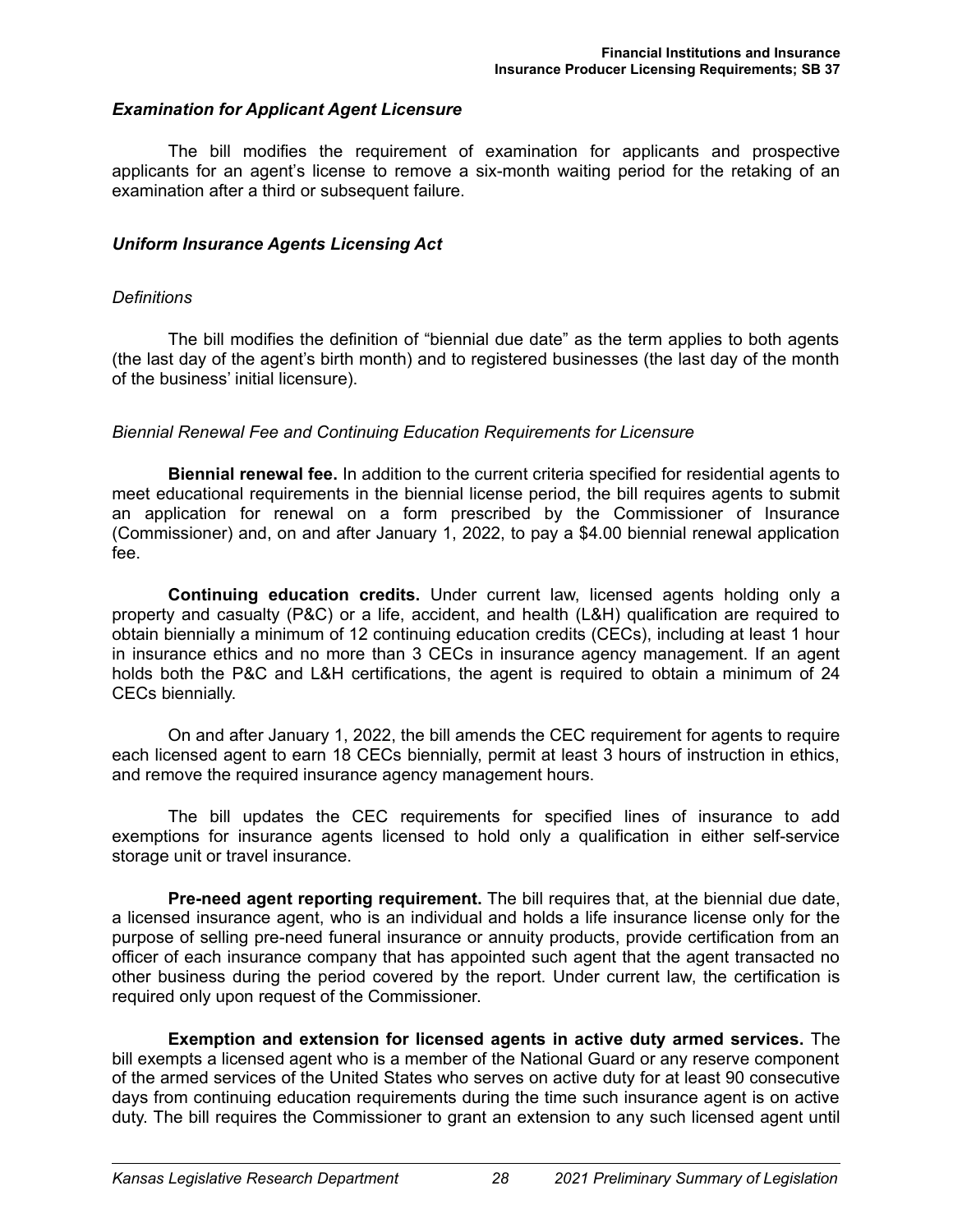the biennial due date that occurs in the year next succeeding the year in which such active duty ceases.

# *Appointment of Agents; Notification*

**Appointment of agents.** The bill removes affiliation requirements for business entities (insurance companies). Under current law, each officer, director, partner, and employee of the business entity who acts as an insurance agent must be licensed as an insurance agent. The business entity is required to disclose to the Kansas Insurance Department (Department) the names of all of its officers, directors, partners, and employees, regardless of whether such persons are licensed as insurance agents. The current notification requirement and licensure of the business entity's representatives include an associated time frame for notification to the Department and penalties for failure to notify. The bill removes the notification time frames and penalties.

The bill, on and after January 1, 2022, also removes a required annual certification and related certification fee for a licensed insurance agent who is an officer, director, partner, or employee or is otherwise legally associated with a corporation, association, partnership, or other legal entity appointed by an insurance company. Under current law, an annual certification fee must be paid for each licensed agent certified by the company at the time the company files its premium tax returns.

**Notification.** The bill creates reporting requirements on each person or entity licensed in the state as an insurance agent. The bill requires the following information to be reported to the Commissioner within 30 calendar days of an occurrence:

- Each disciplinary action on the agent's license or licenses by the regulatory agency of another state or territory of the United States;
- Each disciplinary action on an occupational license held by the licensee, other than an insurance agent's license;
- Each judgment or injunction entered against the licensee on the basis of conduct involving fraud, deceit or misrepresentation, or a violation of any insurance law;
- All details of any conviction of a misdemeanor or felony (details are specified in the bill; minor traffic violations may be omitted);
- Each change in name (if the change is effected by court order, a copy of such order must be provided to the Commissioner);
- Each change in residence or mailing address, email address, or telephone number;
- Each change in the name or address of the agency with which the agent is associated; and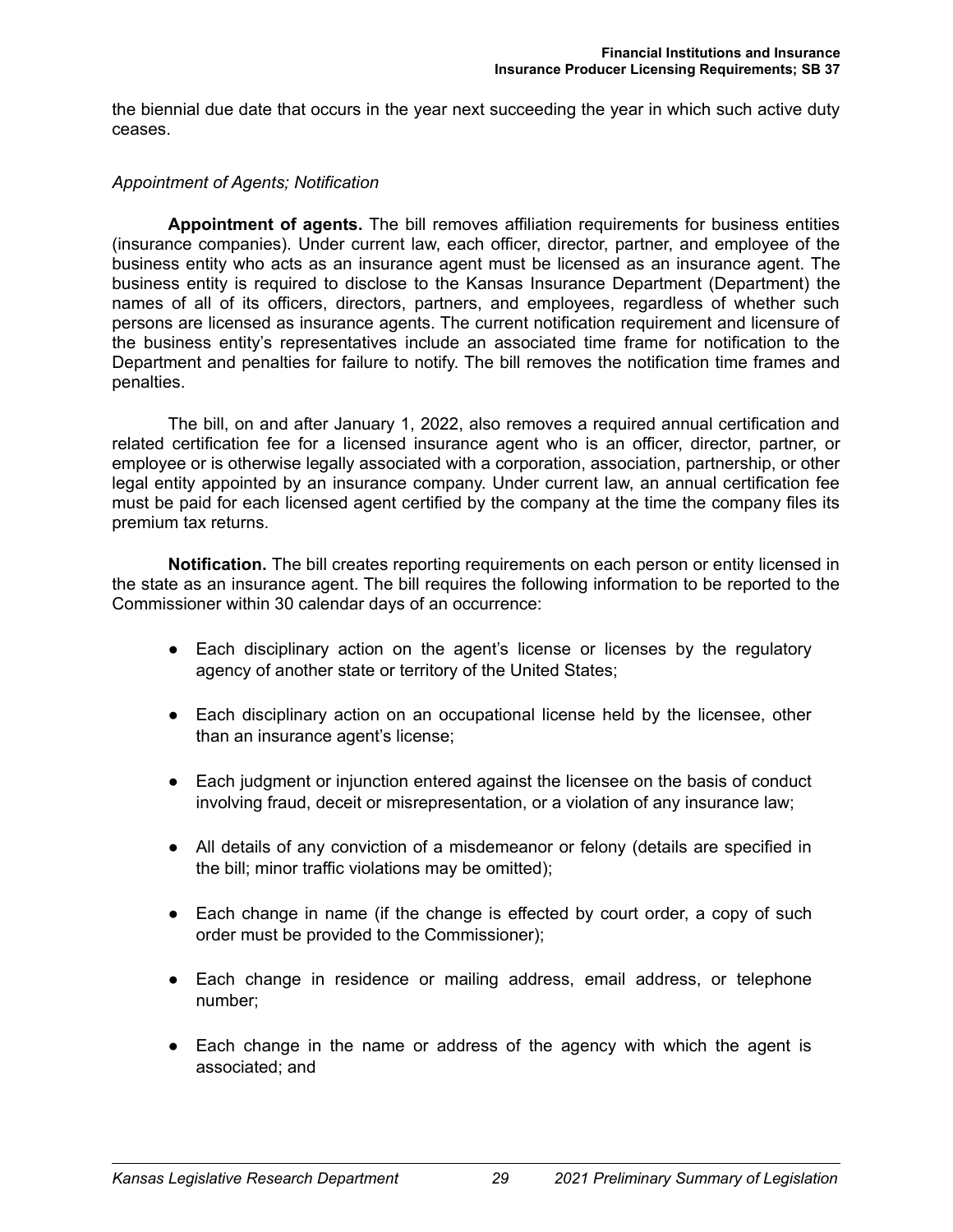● Each termination of a business relationship with an insurer if the termination is for cause, including the reason for the termination.

In addition, each person or entity licensed in Kansas as an insurance agent is required to provide to the Commissioner, upon request, a current listing of company affiliations and affiliated insurance agents. Business entities licensed in Kansas as insurance agents are required to report each change in legal or mailing address, email address, and telephone number to the Commissioner within 30 days of occurrence. These entities also are required to report each change in the name and address of the licensed agent who is responsible for the business entity's compliance with the insurance laws of Kansas to the Commissioner within 30 days of occurrence.

#### *Commissioner—Licenses and Renewals; Permissible Considerations*

Under continuing law, the Commissioner is permitted to deny, suspend, revoke, or refuse renewal of licenses if the Commissioner finds violation of several listed actions of the applicant or license holder (*e.g.*, providing incorrect, misleading, incomplete, or untrue information; violations of insurance law; a misdemeanor or felony conviction). The bill adds "failed to respond to an inquiry from the Commissioner within 15 business days" to this list of actions.

In addition, the bill requires the Commissioner to consider the following criteria when determining whether to grant or renew a license:

- Applicant's age at the time of the conduct;
- Recency of the conduct;
- Reliability of the information concerning the conduct;
- Seriousness of the conduct;
- Factors underlying the conduct;
- Cumulative effect of the conduct or information;
- Evidence of rehabilitation;
- Applicant's social contributions since the conduct;
- Applicant's candor in the application process; and
- Materiality of any omissions or misrepresentations.

Separately, the Commissioner is required to consider when determining whether to reinstate or grant to an applicant a license that has been revoked:

● Present moral fitness of the applicant;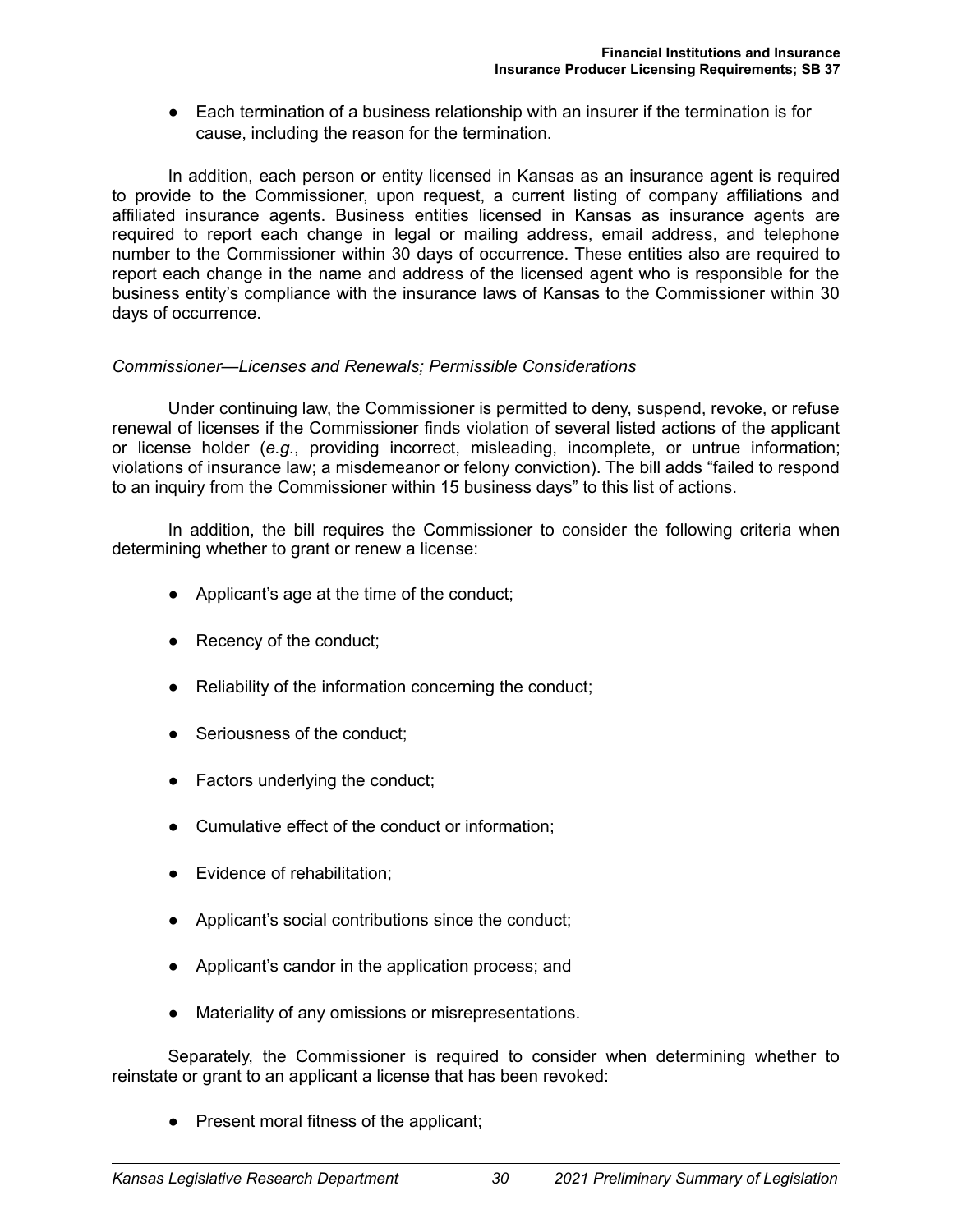- Demonstrated consciousness by the applicant of the wrongful conduct and disrepute that the conduct has brought to the insurance profession;
- Extent of the applicant's rehabilitation;
- Seriousness of the original conduct;
- Applicant's conduct subsequent to discipline;
- Amount of time that has elapsed since the original discipline;
- Applicant's character, maturity, and experience at the time of the revocation; and
- Applicant's present competence and skills in the insurance industry.

The bill provides that an applicant to whom a license has been denied after a hearing may not apply for a license again until after the expiration of a period of one year from the date of the Commissioner's order. A licensee whose license was revoked cannot reapply until after two years from the date of the order.

#### *Renewal Application—Penalties*

The bill amends provisions applying to the renewal of licensure for an insurance agent to create corresponding penalty provisions when the required renewal application is not received by the Commissioner by the agent's biennial due date. The bill provides, if the required renewal application is late:

- Such individual insurance agent's qualification and each corresponding license shall be suspended automatically for a period of 90 calendar days or until such time as the agent satisfactorily submits a completed application, whichever occurs first; and
- The Commissioner shall assess a penalty of \$100 for each license suspended:
	- $\circ$  If such agent fails to provide the required renewal application and the monetary penalty within 90 calendar days of the biennial due date, the agent's qualification and each corresponding license will expire on such agent's biennial due date;
	- $\circ$  If, after more than 3 but less than 12 months from the date the license expired, the agent desires to reinstate his or her license, the agent must provide the required renewal application and pay a reinstatement fee in the amount of \$100 for each license suspended; and
	- $\circ$  If, after more than 12 months have passed since license expiration, the agent desires to reinstate the license, this agent is required to apply for an insurance agent's license, provide the required proof of CEC completion, and pay a reinstatement fee in the amount of \$100 for each license suspended.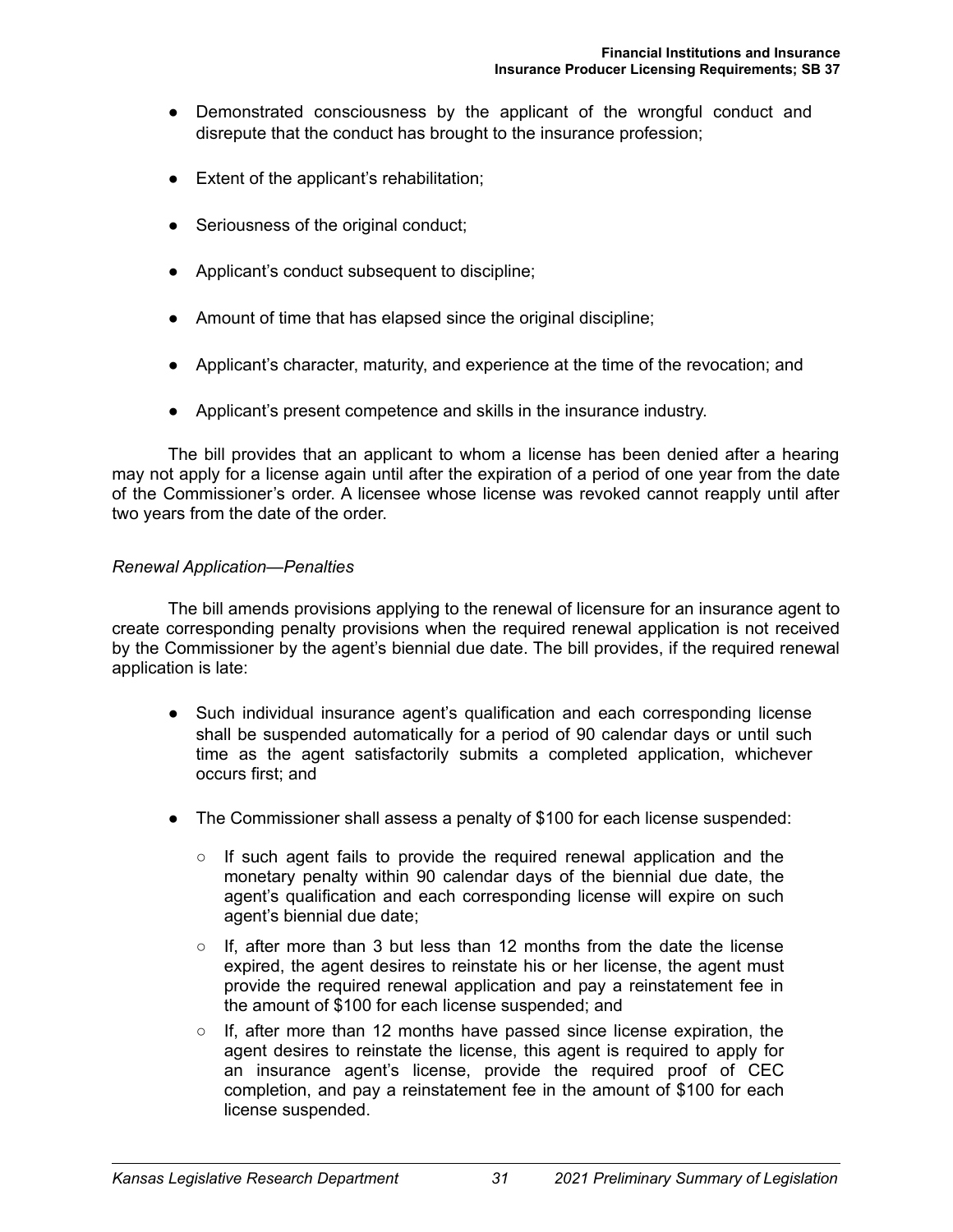The bill permits, upon receipt of a written application from an agent claiming extreme hardship, the Commissioner to waive any penalty associated with renewal of an agent's license.

# *Public Adjusters Licensing Act*

The bill amends the Public Adjusters Licensing Act to add fingerprinting and criminal history record checks of applicants. Under the bill, the Commissioner is allowed to:

- Require a person applying for a public adjuster license to be fingerprinted and submit to a state and national criminal history record check, to submit a background check, or both:
	- $\circ$  The fingerprints shall be used to identify the applicant and to determine whether the applicant has a record of criminal history in this state or another jurisdiction. The Commissioner is required to submit the fingerprints to the Kansas Bureau of Investigation and the Federal Bureau of Investigation for a state and national history record check. Local and state law enforcement officers and agencies are required to assist the Commissioner in the taking and processing of fingerprints of applicants and to release all records of an applicant's arrests and convictions to the Commissioner; and
- Conduct or have a third party conduct a background check on a person applying for a public adjuster license.

The bill requires the applicant to pay any associated costs whenever the Commissioner requires fingerprinting or a background check, or both. The Commissioner is permitted to use the information obtained from a background check, fingerprinting, and the applicant's criminal history only for purposes of verifying the identity of the applicant and in the official determination of the applicant's fitness to be issued a license as a public adjuster.

The bill also amends the biennial renewal provisions for licensure as a public adjuster to clarify the term "biennial due date" and increase, from 12 to 18 hours, the biennial minimum continuing education courses for licensees and to specify such education include 3 hours of ethics. The bill removes a requirement that such education include 11 hours of P&C or general continuing education courses.

# **City Utility Low-Interest Loan Program; House Sub. for SB 88**

**House Sub. for SB 88** creates the City Utility Low-Interest Loan Program (Program), which provides loans to cities for extraordinary electric or natural gas costs incurred during the extreme winter weather event of February 2021. The total aggregate amount of loans issued under the Program, which will be administered by the State Treasurer, cannot exceed \$100.0 million of unencumbered funds. The bill also amends law governing the investment of state moneys to add Program loans and applicable interest rates.

The bill took effect upon publication in Issue 9A of the *Kansas Register* on March 4, 2021.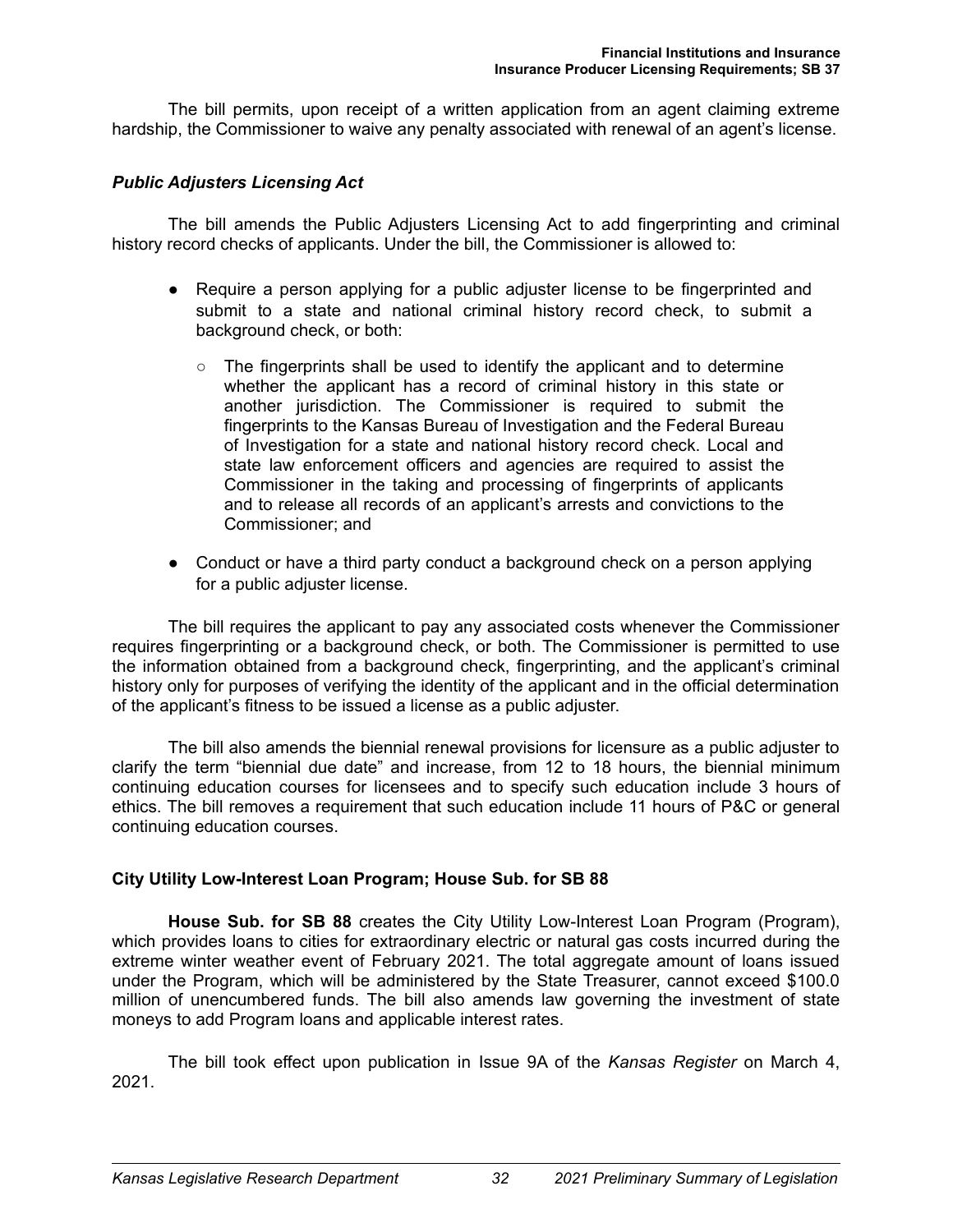## *City Utility Low-Interest Loan Program (New Section 1)*

The bill designates its provisions and amendments thereto as the Program. The Program is part of and supplemental to Article 42 of Chapter 75 of the *Kansas Statutes Annotated* (Article 42 pertains to state moneys, including the investment of state moneys, activities of the Pooled Money Investment Board, and the administration of certain loan deposit programs).

### *Program Definitions (New Section 2)*

The bill establishes definitions for terms including:

- "City" to mean a city organized and existing under the laws of Kansas; and
- "Loan" to mean a deposit of unencumbered state funds to a city pursuant to the Program.

The bill also defines the terms "director of investments" and "program."

# *Program Administration; Report and Legislative Review (New Section 3)*

The bill authorizes the State Treasurer to administer the Program. The bill states the Program's purpose is to provide loans to cities for extraordinary electric or natural gas costs incurred during the extreme winter weather event of February 2021. The bill restricts the total amount of loans under the Program to an amount not to exceed \$100.0 million of unencumbered funds pursuant to statutes pertaining to investment of state moneys.

The State Treasurer is required to adopt all rules and regulations necessary to administer the Program, including the development of a streamlined application process, no later than January 1, 2022, except the streamlined application process must be established within 14 days from the effective date of the act (*Kansas Register* publication). The bill further specifies the adoption of such rules and regulations is not be a prerequisite for the approval of Program loans by the State Treasurer. The bill states the State Treasurer shall approve loans under the Program in the most expeditious manner possible on or after the effective date of this act.

The State Treasurer is required to submit an annual report to the Governor and Legislature identifying the cities participating in the Program. The report must provide the aggregate amount of moneys loaned and the amount of moneys available for loan. The report is due on or before January 1, 2022, and each January 1 thereafter. The Legislature is required to perform of a review of the Program as part of the State Treasurer's annual report on or after January 1, 2024.

# *Program Loan Applications (New Section 4)*

The bill authorizes the State Treasurer to disseminate information and to provide loan applications as soon as practicable on or after the effective date of this act to cities for Program participation.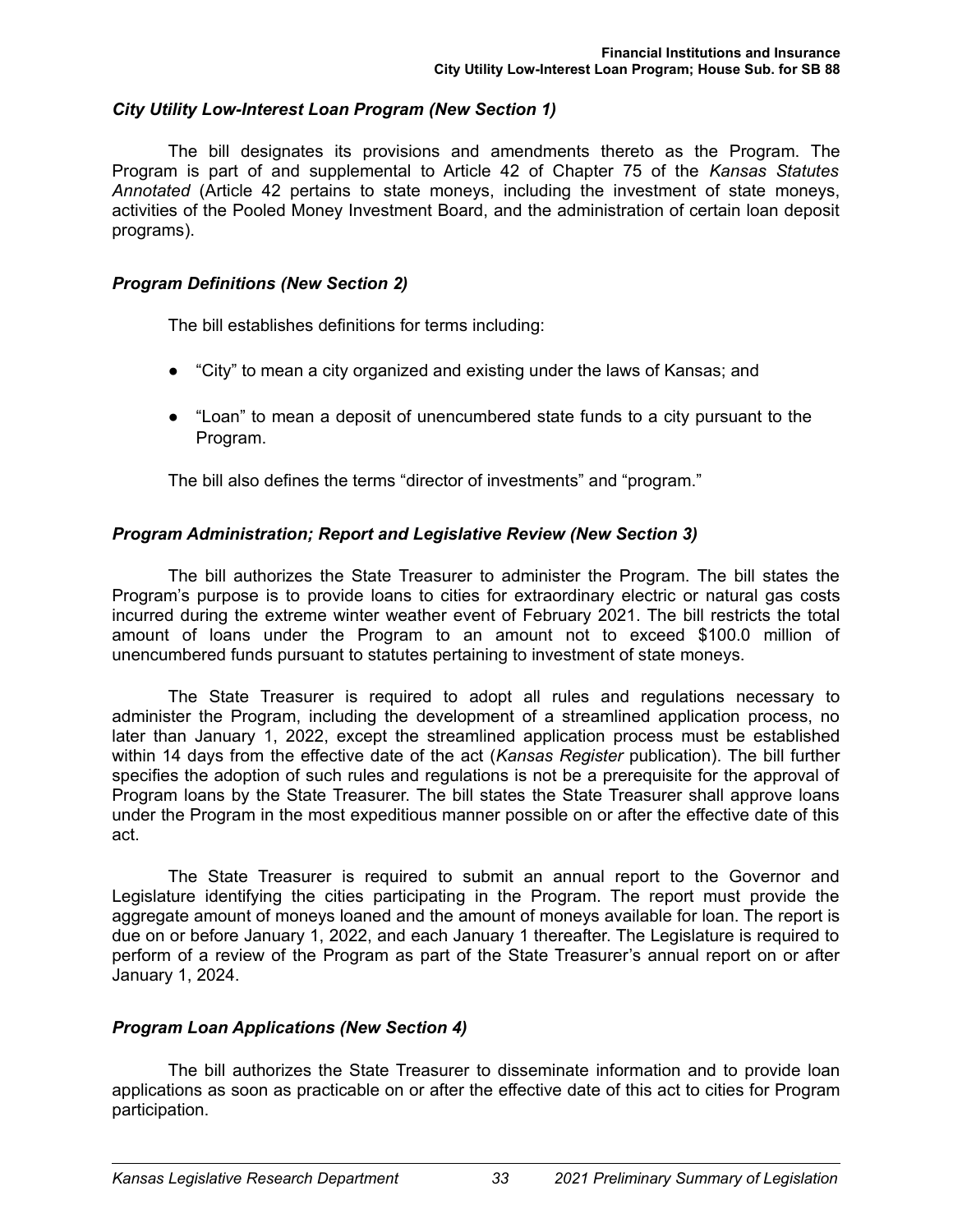A city must forward an application to the State Treasurer in a form and manner prescribed by the State Treasurer. The application is required to:

- Include information regarding the amount of the loan requested by the city and such information the State Treasurer may require, including, but not limited to, the specific fund or account of the city in which loan proceeds will be deposited; and
- Contain a certification by the governing body of the city that, if the city receives any federal moneys related to the extreme winter weather event of February 2021, the first priority for expenditure of such moneys is for the payment of any outstanding balance of a loan made to the city under the Program.

The bill further specifies a Program loan can be used only for those extraordinary electric or natural gas costs incurred during the extreme weather event of February 2021, as certified by the city's governing body, and not for any other utility costs previously budgeted for by the city.

The bill also provides that no loan can be amortized for a period of more than ten years. Payments on such loan will not be required to be more frequently than annually but can be made more frequently upon agreement between the city and State Treasurer.

# *Certification of Program Loans; Interest Rate (New Section 5)*

The bill authorizes the State Treasurer to accept or reject an application based on the State Treasurer's evaluation of whether the city meets the Program requirements. If sufficient funds are not available for a Program loan, the applications may be considered in the order received when funds become available.

Upon the acceptance of an application, the bill requires the State Treasurer to certify to the Director of Investments the amount required for the loan, and the Director will place a deposit of this certified amount in the specific fund or account of the city indicated in the loan application and approved by the State Treasurer.

The bill provides the interest rate on a loan must be 2.0 percent below the market rate provided in KSA 75-4237 (a floating rate). The bill requires such rate to be recalculated on the first business day of January each year using the market rate then in effect. The bill further specifies the minimum interest rate (or floor) will be 0.25 percent if the market rate is below 2.25 percent. The bill authorizes the State Treasurer to request the Director of Investments to place such deposit with the city prior to approval of an application when necessary.

The bill requires all moneys received by the State Treasurer from cities for payments of the Program loans to be deposited in the State Treasury to the credit of the Pooled Money Investment Portfolio.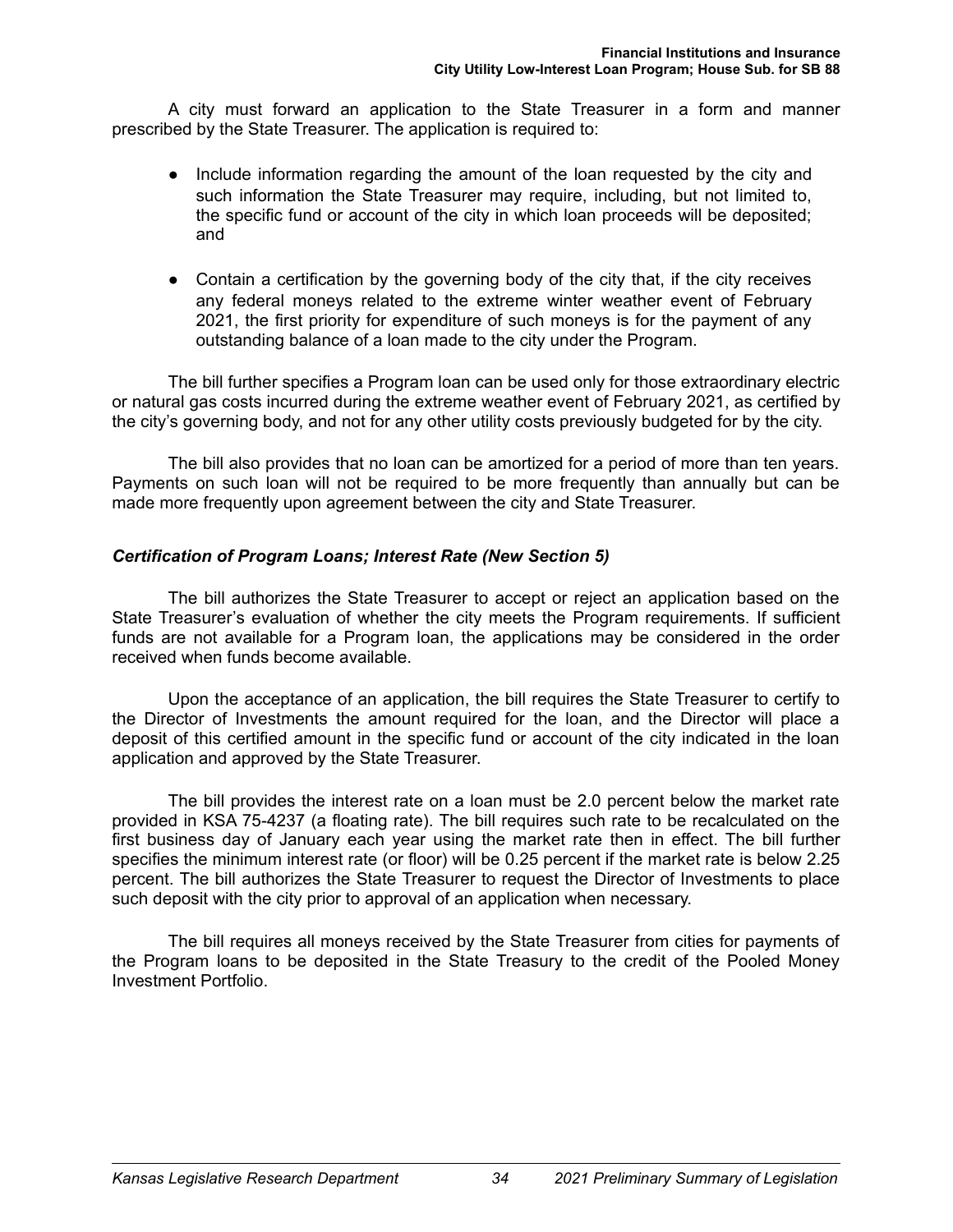### *Conflict of Provisions with Other Law Governing State Moneys; Exemption from Bonded Indebtedness (New Section 6)*

The bill provides, in the event a conflict arises between provisions of this bill and provisions statutes pertaining to investment of state moneys, or any other provision of law, the provisions of the bill shall control.

The bill also provides that any Program loan made to a city shall not be considered bonded indebtedness for the purposes of KSA 10-308 (pertaining to bonded indebtedness of cities) or any other statute imposing a limitation on indebtedness of a city.

## *Program Interest Rates, Investment in State Moneys (Section 7)*

The bill amends law governing the investment of state moneys to add those loan deposits made under the Program and applicable interest rates established by the bill.

#### **Fire Insurance Premium Levy Distribution; HB 2270**

**HB 2270** places a limit of \$100,000 on deposits into the State General Fund (SGF) each fiscal year from moneys from a levy placed on each fire insurance company doing business in Kansas for the purpose of maintaining the Office of State Fire Marshal. Continuing law requires the State Treasurer to credit 10.0 percent of moneys from the levy to the SGF.

The bill directs the remainder of this levy to be distributed as specified in the bill: 64.0 percent to a fee fund of the Office of State Fire Marshal, 20.0 percent to the Emergency Medical Services Operating Fund, and 16.0 percent to Fire Service Training Program Fund of the University of Kansas Fire and Rescue Training Institute.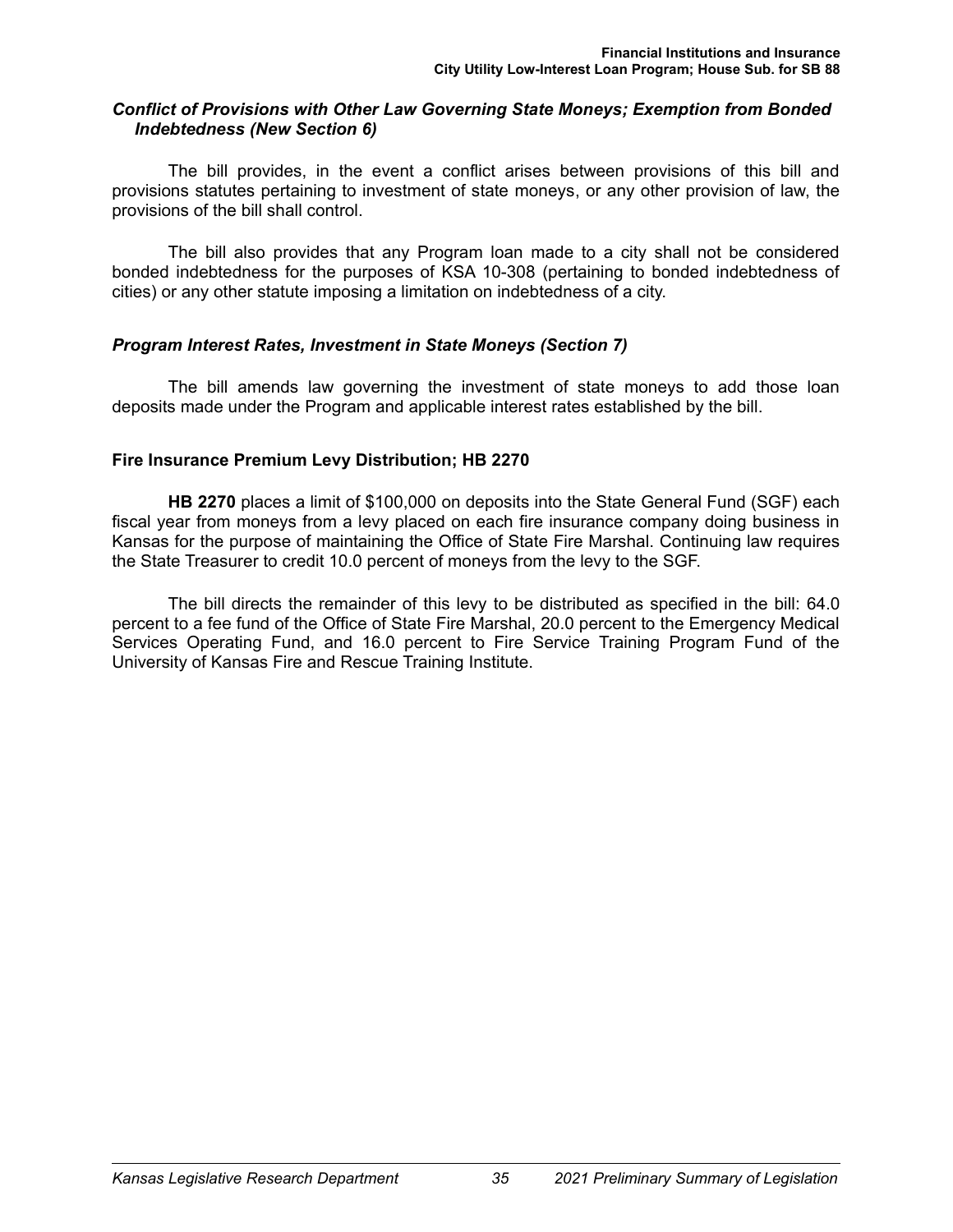# **HEALTH**

# **Audiology and Speech-Language Pathology Interstate Compact; SB 77**

**SB 77** enacts the Audiology and Speech-Language Pathology Interstate Compact (Compact). The Compact's uniform provisions are outlined below.

## *Purpose*

The purpose of the Compact is to facilitate the interstate practice of audiology and speech-language pathology with the goal of improving public access to audiology and speechlanguage pathology services.

## *Definitions*

The Compact defines various terms used throughout the Compact.

## *State Participation in the Compact*

The Compact provides licensure requirements for states participating in the Compact. Licenses issued by a home state to an audiology or speech-language pathologist are recognized by each member state as authorizing the practice of audiology or speech-language pathology in each member state. States are required to implement criminal history record checks of license applicants. The privilege to practice audiology or speech-language pathology is derived from the home state license. Member states are authorized to charge a fee for granting a compact privilege and are required to comply with bylaws and rules of the Audiology and Speech-Language Pathology Compact Commission (Compact Commission).

#### *Compact Privilege*

The Compact requires audiologists and speech-language pathologists to comply with certain requirements to exercise compact privilege and state audiologists and speech-language pathologists can hold only one home state license at a time. The Compact establishes the requirements to restore an encumbered license.

#### *Compact Privilege to Practice Telehealth*

The Compact requires member states to recognize the right of an audiologist or speechlanguage pathologist licensed in a member state to practice in another member state *via* telehealth.

# *Active Duty Military Personnel or Their Spouses*

The Compact allows active duty military personnel or their spouses to designate a home state where such service member or spouse has a license in good standing and allows such military personnel or spouse to retain that home state designation during the period of time the service member is on active duty.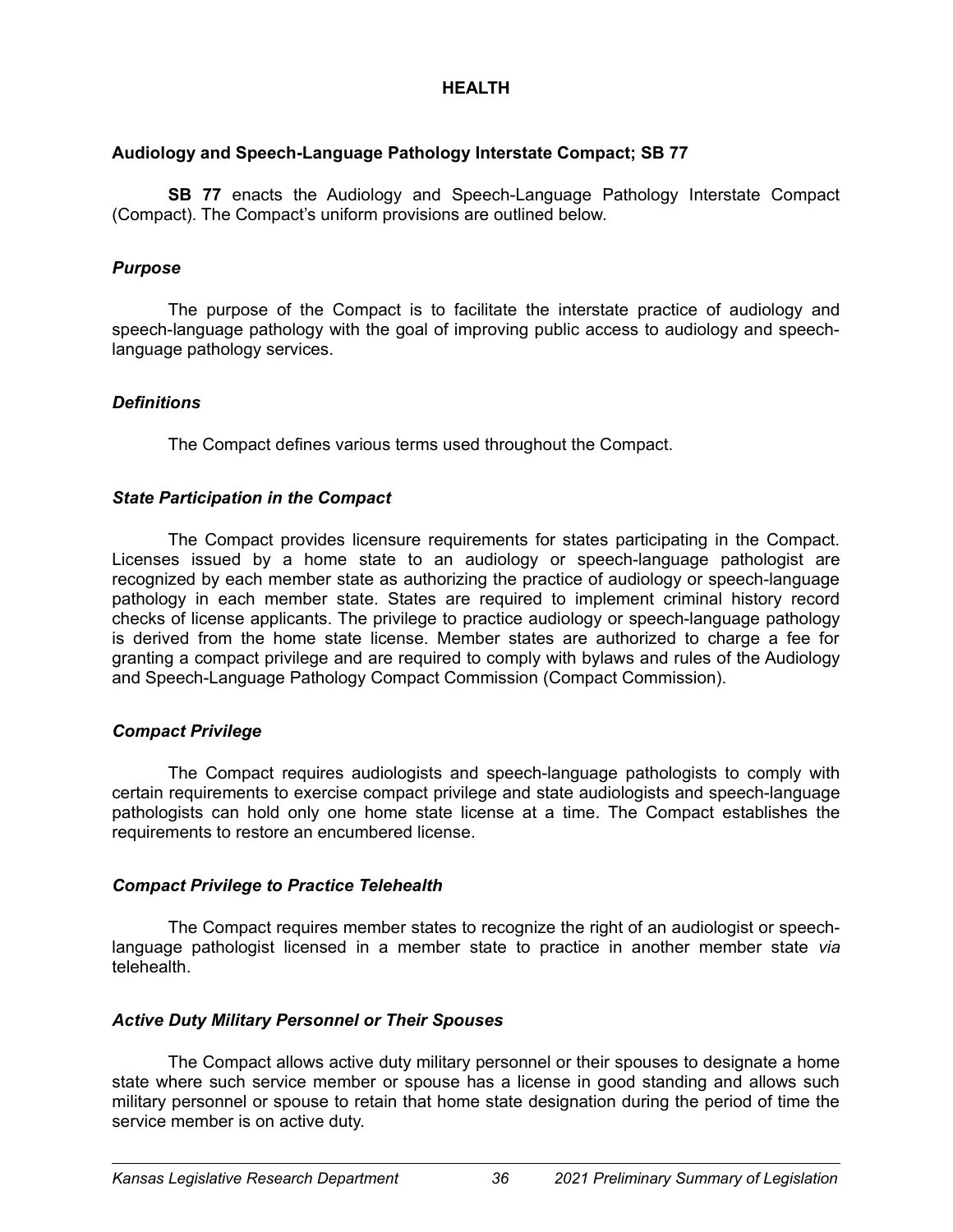# *Adverse Actions*

The Compact allows a member state to take adverse action against an audiologist's or speech-language pathologist's privilege to practice in such member state and to issue subpoenas. Only the licensee's home state has the power to take adverse action against the audiologist's or speech-language pathologist's license issued by such home state. The Compact allows joint investigations of licensees by member states.

## *Establishment of the Audiology and Speech-Language Pathology Compact Commission*

The Compact creates the Compact Commission and includes provisions relating to the membership, voting, powers and duties, and financing of the Compact Commission.

## *Data System*

The Compact requires the Compact Commission to develop, maintain, and utilize a coordinated database and reporting system on all licensed individuals in member states. Additionally, the Compact Commission is required to promptly notify all member states of an adverse action taken against a licensee or applicant. Any information contributed to the database can be designated by a member state as not for the public.

## *Rulemaking*

The Compact authorizes the Compact Commission to exercise rulemaking powers. The bill requires notice of proposed rules to be filed at least 30 days prior to the meeting where the Compact Commission will consider such rule. Additionally, the Compact Commission is required to grant the opportunity for a public hearing if certain conditions are met. However, the Compact provides for emergency rulemaking procedures.

# *Oversight, Dispute Resolution, and Enforcement*

The Compact requires the Commission, upon member request, to resolve disputes arising among member states and between member states and nonmember states. In addition, the Compact Commission is allowed to enforce the provisions of the Compact and, by majority vote, could initiate legal action in federal court against a member state.

## *Date of Implementation of the Interstate Commission for Audiology and Speech-Language Pathology Practice and Associated Rules, Withdrawal, and Amendment*

The Compact is effective on the date on which the Compact statute is enacted into law in the tenth member state. Any member state is allowed to withdraw from the Compact by enacting a statute that repeals the Compact, but this does not take effect until six months after the enactment of the repealing statute. Member states can amend the Compact, but any amendment is not effective until it is enacted by all member states.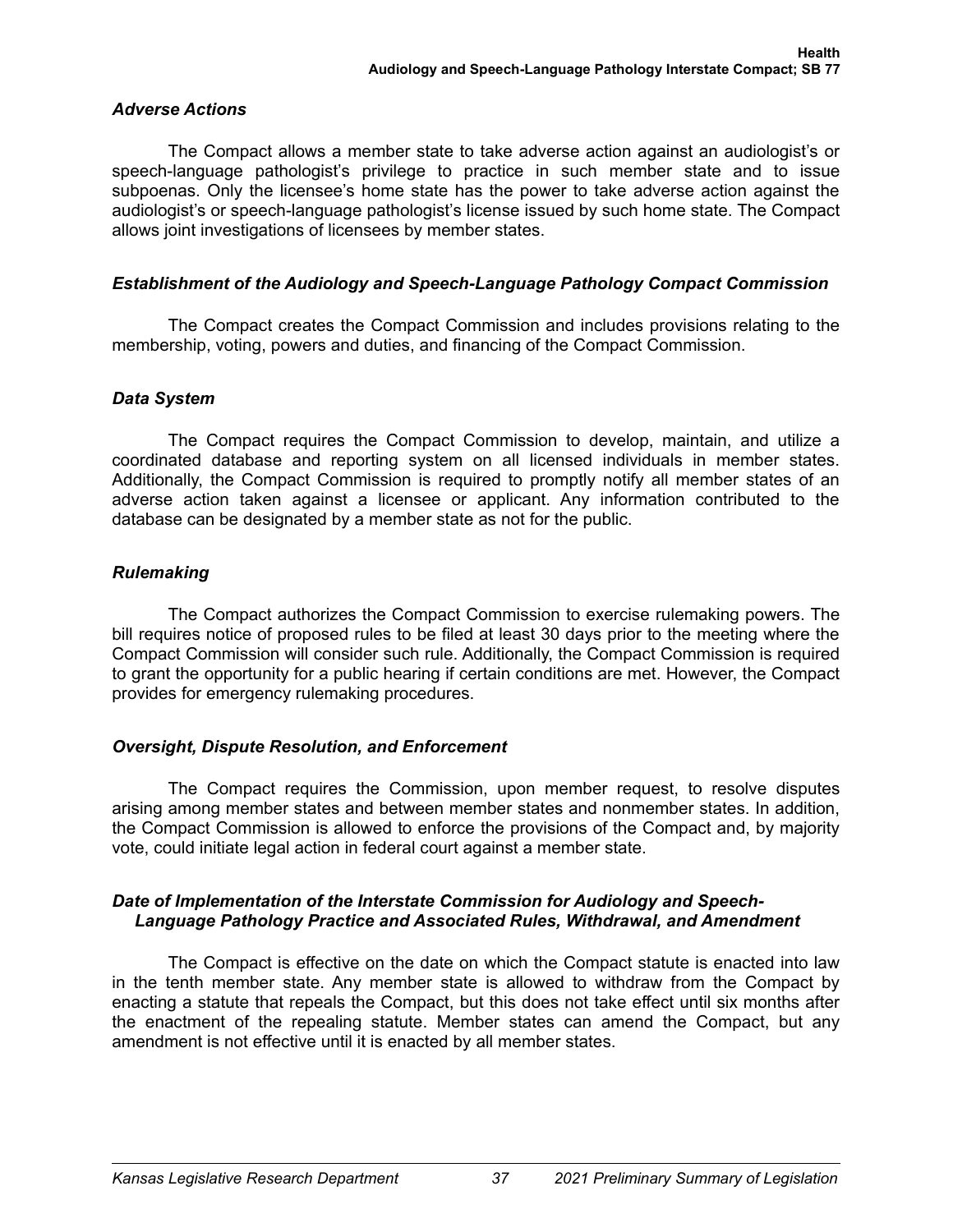## *Construction and Severability*

The Compact is to be liberally construed and the provisions of the Compact are severable.

# *Binding Effect of Compact and Other Laws*

The Compact does not prevent the enforcement of any other law of a member state that is not inconsistent with the Compact. Laws in conflict with the Compact are superseded to the extent of the conflict and all lawful actions of the Compact Commission are binding upon member states.

The bill is in effect upon publication in the *Kansas Register*.

## **COVID-19 Vaccination Plan; SR 1707**

**SR 1707** recognizes the COVID-19 pandemic and acknowledges the work of developing a vaccine for distribution to combat the disease. The resolution acknowledges the vaccination and distribution plan by the Governor and the data provided by the U.S. Centers for Disease Control and Prevention regarding Kansas and its ranking among other states in vaccine distribution. The resolution states the current vaccination plan submitted by the Governor of Kansas prioritizes the COVID-19 vaccination of healthy, incarcerated individuals over Kansans between the ages of 16 to 64 who have severe medical risks.

The resolution calls upon the Governor to revise the current COVID-19 vaccination plan by removing prisoners from the front of the line in Phase 2 and instead prioritize the vaccination of the elderly, teachers, and Kansans aged 16 to 64 who have severe medical risks.

## **Urging the Legislative Coordinating Council to Revoke Any Executive Order Mandating Face Coverings; HR 6015 and SR 1717**

**HR 6015** and **SR 1717** urge the Legislative Coordinating Council (LCC) to revoke any executive order issued by the Governor pursuant to the Kansas Emergency Management Act establishing a face coverings protocol, if such executive order is issued by the Governor while the Legislature is not in Session or is adjourned for three or more days during the Legislative Session. The resolution directs the Chief Clerk of the House to send an enrolled copy of the resolution to the chairperson of the LCC.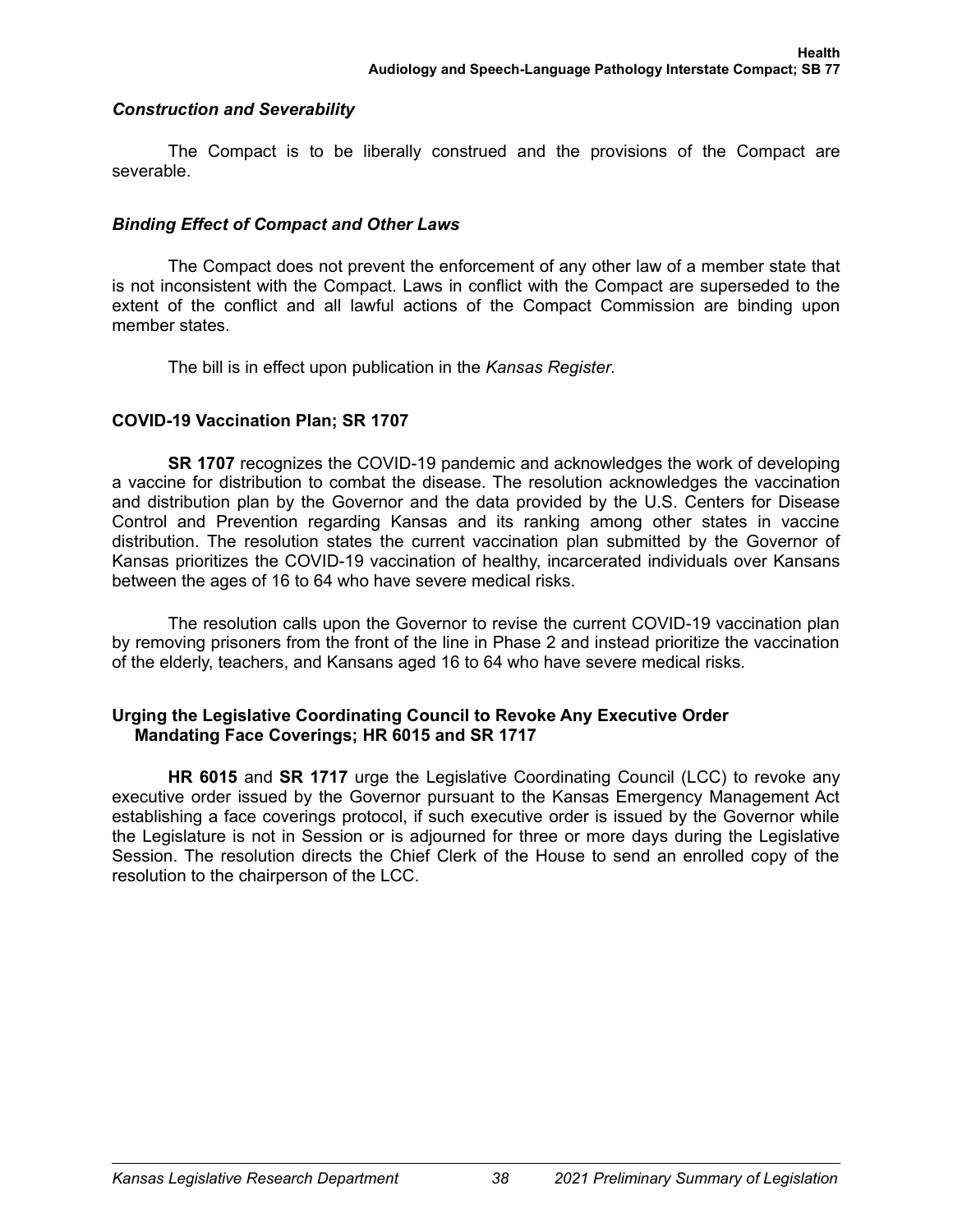# **JUDICIARY**

# **Statutory Speedy Trial; Deadline Suspension; Reports; Prioritization of Cases for Trial; HB 2078**

**HB 2078** suspends the provisions of the speedy trial statute in the Kansas Code of Criminal Procedure until May 1, 2023, in all criminal cases and removes a provision in the statute authorizing the Chief Justice to issue an order to extend or suspend any deadlines or time limitations and requiring trials to be scheduled within 150 days of termination of such order.

Additionally, the bill adds a provision requiring trial courts to consider relevant factors when prioritizing cases for trial, including, but not limited to:

- The trial court's calendar:
- Relative prejudice to the defendant;
- The defendant's assertion of the right to speedy trial;
- The calendar of trial counsel;
- Availability of witnesses; and
- The relative safety of the proceedings to participants as a result of the response to the COVID-19 public health emergency in the judicial district.

The bill requires the Office of Judicial Administration to prepare and submit a report to the Senate Committee on Judiciary and the House Committee on Judiciary on or before January 17, 2022, and January 16, 2023, containing information by judicial district regarding the number of criminal cases that are pending, resolved, or newly filed and the number of jury trials conducted in criminal cases.

The bill states the amendments made by the bill are procedural in nature and shall be construed and applied retroactively.

The bill takes effect upon publication in the *Kansas Register*.

# **Adult Care Homes; Covered Facilities; COVID-19; Immunity from Civil Liability; HB 2126**

**HB 2126** amends the COVID-19 Response and Reopening for Business Liability Protection Act by replacing the definition of "adult care facility" with the following definition of "covered facility":

- An adult care home, as defined in the Adult Care Home Licensure Act, except that "covered facility" would include a center approved by the Centers for Medicare and Medicaid Services as a Program for All-inclusive Care for the Elderly (PACE) that provides services only to PACE participants;
- A community mental health center and a crisis intervention center, as defined elsewhere in statute; and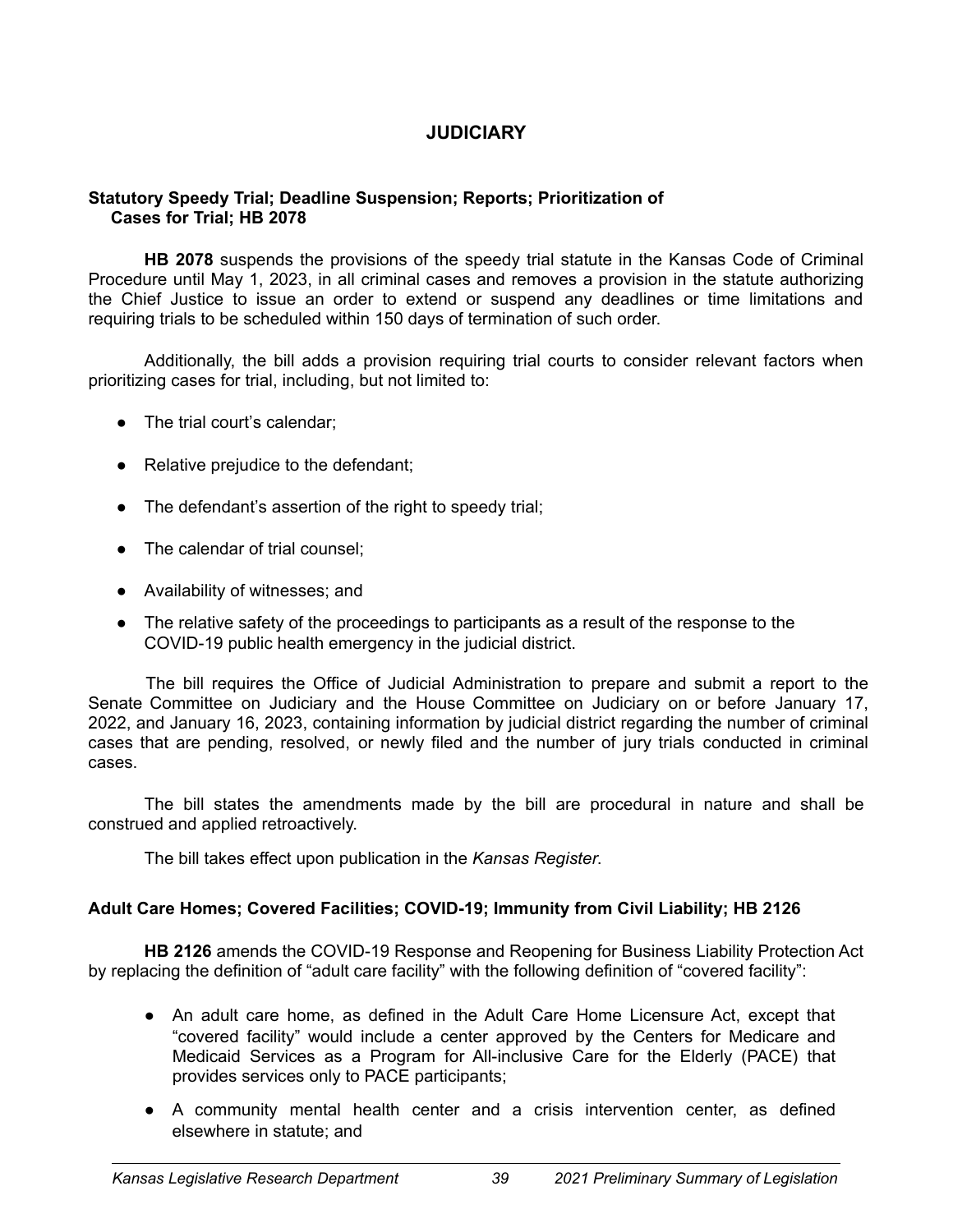● A community service provider, a community developmental disability organization, and an institution, as defined in the Developmental Disabilities Reform Act.

The bill replaces an affirmative defense available in certain circumstances for an adult care facility in a civil action for damages, administrative fines, or penalties for a COVID-19 claim with immunity from liability for a covered facility in a civil action for damages for a COVID-19 claim if such facility was in substantial compliance with public health directives applicable to the activity giving rise to the cause of action when the cause of action accrued.

For purposes of this immunity provision, "public health directives" means any of the following required by law to be followed related to COVID-19:

- State statutes or rules and regulations; or
- Federal statutes or regulations from federal agencies, including the U.S. Centers for Disease Control and Prevention and the Occupational Safety and Health Administration of the U.S. Department of Labor.

The bill states this immunity provision shall not apply to civil liability when it is established the act, omission, or decision giving rise to the cause of action constituted gross negligence or willful, wanton, or reckless conduct.

The bill states the amendments replacing the affirmative defense with an immunity provision apply retroactively to any cause of action accruing on or after March 12, 2020, and prior to termination of the state of disaster emergency related to the COVID-19 public health emergency.

The bill takes effect upon publication in the *Kansas Register*.

# **State of Disaster Emergency; Orders by Chief Justice; HB 2227**

**HB 2227** amends law governing orders issued by the Chief Justice to secure the health and safety of court users, staff, and judicial officers during a state of disaster emergency.

The bill became effective March 30, 2021, upon its publication in Issue 12B of the *Kansas Register*.

# *State of Disaster Emergency Suspension Orders*

The bill amends a statute that allows the Chief Justice, during a state of disaster emergency, to issue an order to extend or suspend statutory deadlines or time limitations when the Chief Justice determines such action is necessary to secure the health and safety of court users, staff, and judicial officers, to also allow the Chief Justice to issue such orders during a state of local disaster emergency.

Orders issued may remain in effect up to 150 days after the termination of the applicable state of disaster emergency or state of local disaster emergency.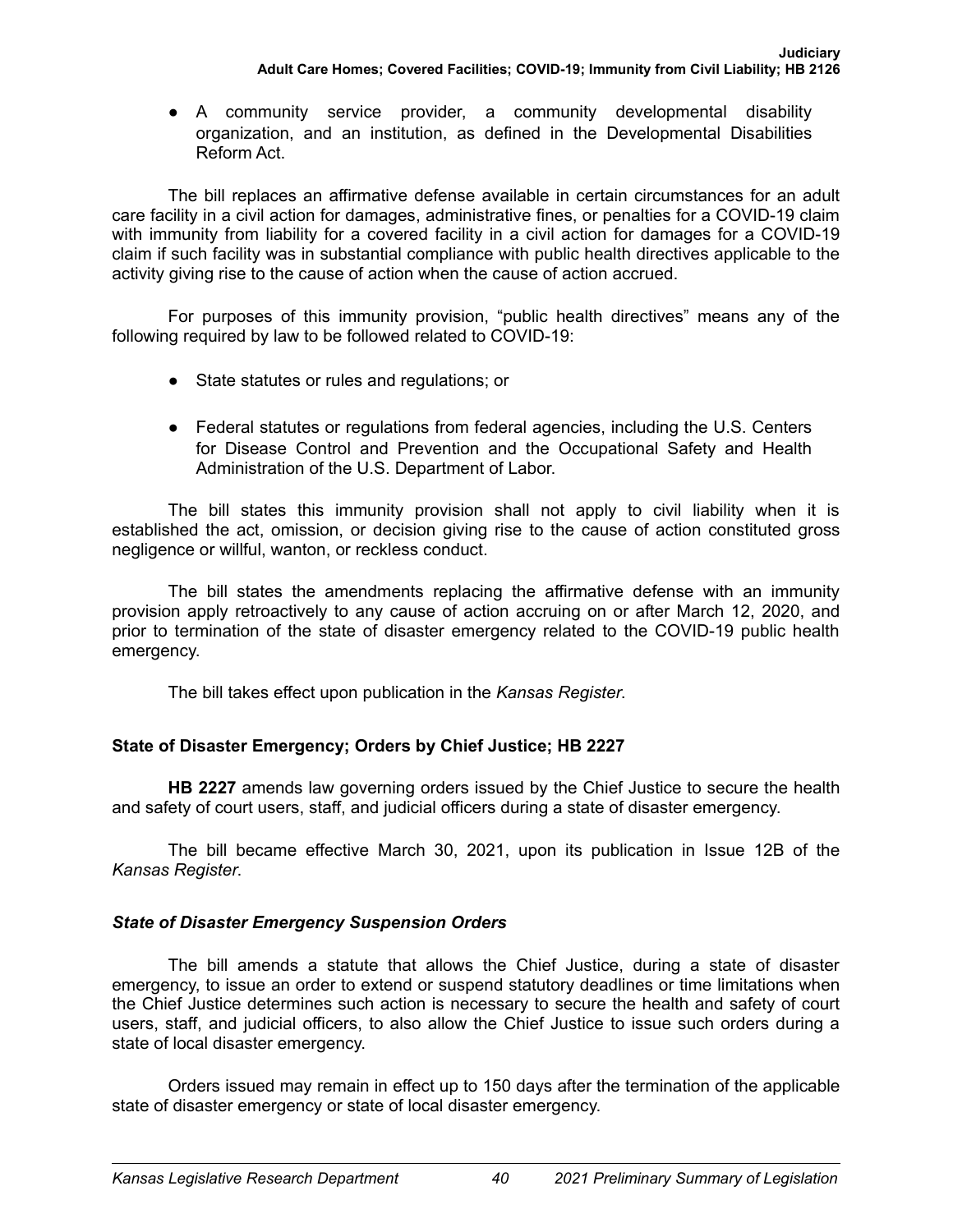The bill also allows the Chief Justice to suspend appeals verification requirements contained in the Revised Kansas Code for the Care of Children if the above conditions are met.

# *Operation of Deadlines or Time Limitations Upon Termination of Order*

The bill provides that on the date an order issued under this statute terminates, for a deadline or a time limitation that did not begin to run due to the order, a person shall have the full period provided by law to comply with such deadline or time limitation and have the same number of days to comply with the deadline or time limitation as the person had when the deadline or time limitation was extended or suspended.

# *Audio-visual Communication*

The bill amends the provision allowing the Chief Justice to issue an order to authorize the use of two-way electronic audio-visual communication in any court proceeding after a determination that such action is necessary to secure the health and safety of court users, staff, and judicial officers, and to also authorize such action when necessary to expeditiously resolve pending cases.

# *Sunset Provision*

The bill extends the sunset for the provisions relating to the Chief Justice's authority to issue orders to extend or suspend statutory deadlines, time limitations, or appeals verifications from March 31, 2021, to June 30, 2022.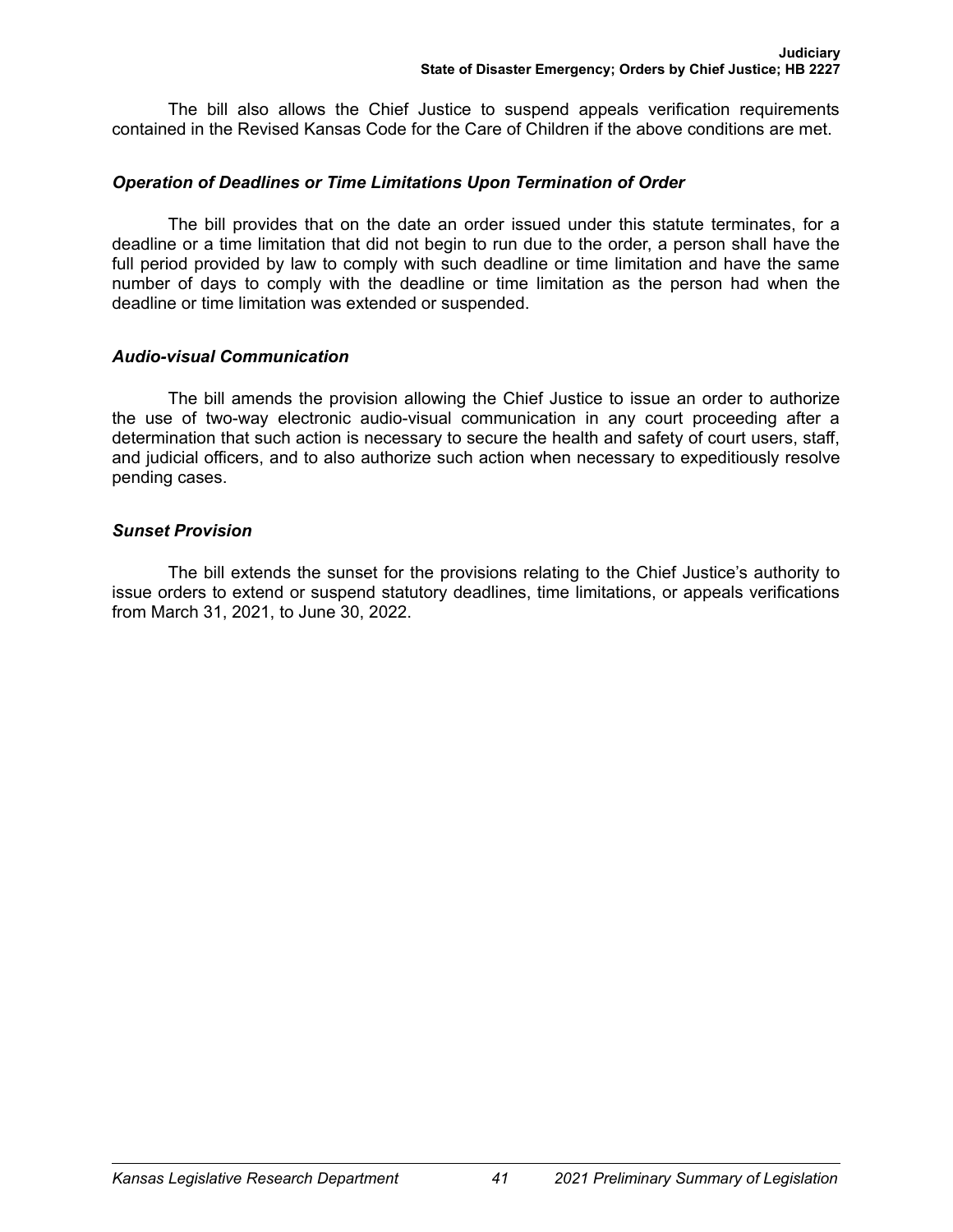# **RETIREMENT**

## **KP&F Service-connected Benefits; Michael Wells Memorial Act; HB 2063**

**HB 2063** revises the benefits for members of the Kansas Police and Firemen's Retirement System (KP&F) who are Tier II members, meaning those employees hired since July 1, 1989, who are disabled and ultimately die due to a "service-connected" condition, as that term is defined by law. The bill will apply to deaths that occurred on and after January 1, 2017, and designates these amendments to law as the Michael Wells Memorial Act.

Assuming no death benefits are payable, the new benefit will be the greater of:

- A monthly benefit equal to 50.0 percent of the member's final average salary at the time of the disability, plus 10.0 percent for each dependent child who is under the age of either 18 years or 23 years, if a full-time student; or
- The retirement benefit the deceased member would have received if the member had been able to retire, if there are no dependent children.

The total amount of benefits payable can not exceed 75.0 percent of the member's final average salary.

Under the current benefit structure, when a Tier II KP&F member becomes disabled and later dies due to a service-connected condition before reaching eligibility, the spouse receives both a one-time, lump-sum payment equal to 50.0 percent of the member's final average salary, which is the average of the three highest of the previous five years of employment, and a monthly benefit equal to 50.0 percent of the member's disability benefit. If there is no spouse, dependent children receive the benefit in equal shares.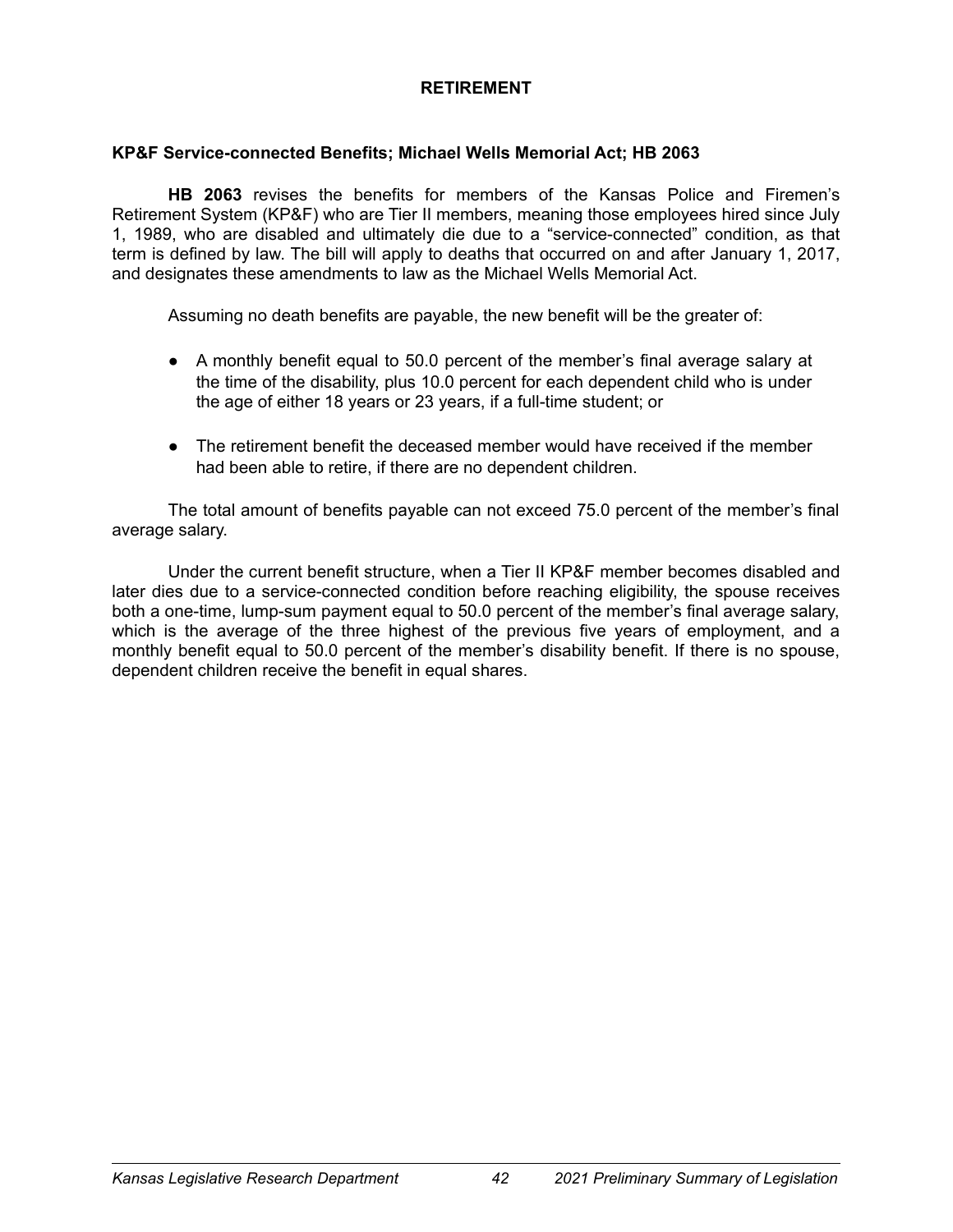## **STATE AND LOCAL GOVERNMENT**

### **Division of Tourism; ERO 48**

**ERO 48** Executive Reorganization Order (ERO) No. 48 establishes the Division of Tourism (Division) within the Department of Commerce, effective July 1, 2021, rather than continue it within the Kansas Department of Wildlife, Parks and Tourism (KDWPT). The ERO states the head of the Division shall be the Director of Tourism (Director) and is to be appointed by the Secretary of Commerce. The position of Director will be an unclassified position and will receive an annual salary set by the Secretary of Commerce.

The ERO states the Director will appoint employees as necessary to carry out the powers and duties of the Division. Such employees will act for and exercise the powers of the Director if the Director delegates such powers. The Director may organize the Division in the most efficient manner.

## *Changes to the Department of Wildlife, Parks and Tourism*

The ERO abolishes the Division of Tourism and the Office of the Director of Tourism within the KDWPT.

The ERO states all KDWPT powers, duties, and functions related to the Division are transferred to and imposed upon the Division and the Director within the Department of Commerce.

The ERO renames the KDWPT as the Kansas Department of Wildlife and Parks and the Secretary of Wildlife, Parks and Tourism (Secretary) as the Secretary of Wildlife and Parks. The ERO states the Kansas Department of Wildlife and Parks and the Secretary of Wildlife and Parks will be the successor in every way to the powers, duties, and functions of the KDWPT and of the Secretary granted prior to the effective date of the ERO. Every act performed under the powers, duties, and functions by or under the authority of the Kansas Department of Wildlife and Parks or the Secretary of Wildlife and Parks will have the same force and effect as if performed by the KDWPT or the Secretary.

The ERO states that whenever the KDWPT is referred to or designated by a statute, contract, or other document regarding the KDWPT's powers, duties, or functions related to the KDWPT, such reference shall apply to the Kansas Department of Wildlife and Parks. The ERO states that whenever the Secretary is referred to or designated by a statute, contract, or other document regarding the Secretary's powers, duties, or functions related to the Secretary, such reference shall apply to the Secretary of Wildlife and Parks. All rules, regulations, orders, and directives of the Secretary that are in effect on July 1, 2021, shall continue to be effective and shall be deemed the rules, regulations, orders, and directives of the Secretary of Wildlife and Parks until revised, amended, revoked, or nullified by law.

The ERO states the Secretary of Wildlife and Parks will appoint an assistant secretary for operations. The position of assistant secretary for operations will be an unclassified position with a salary set by the Secretary of Wildlife and Parks. The Secretary of Wildlife and Parks will assign powers, duties, and functions to the assistant secretary for operations. The assistant secretary for operations will act for and exercise the powers of the Secretary of Wildlife and Parks, if the Secretary delegates such powers.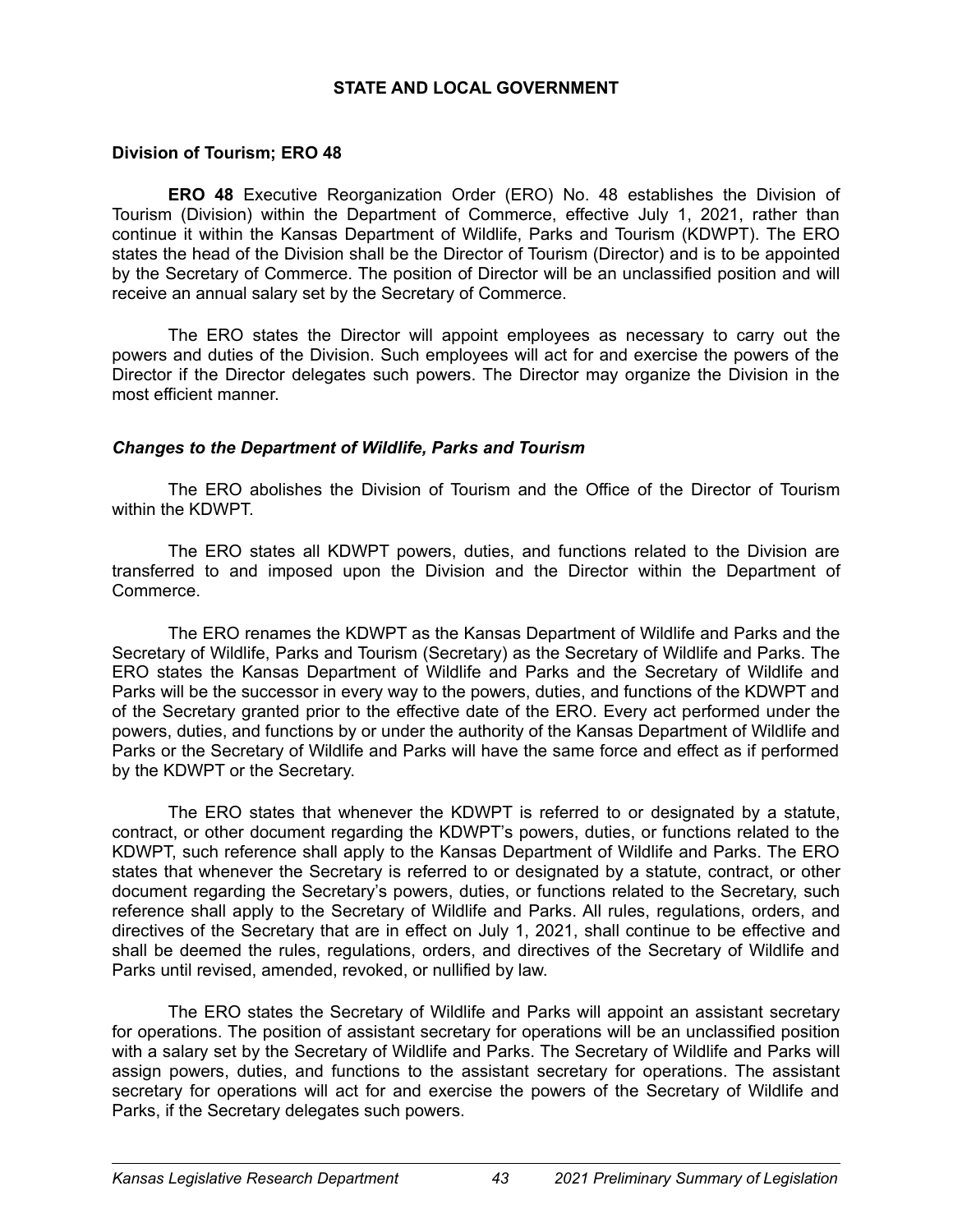The ERO abolishes the positions of assistant secretary for parks and tourism and the assistant secretary of wildlife, fisheries, and boating within the KDWPT.

### *Division of Tourism within the Department of Commerce*

The ERO states the Division and the Director will be the successor in every way to the powers, duties, and functions of the Division of Tourism and the Director of Tourism of KDWPT granted prior to the effective date of this ERO and transferred as part of this ERO. Every act performed under the powers, duties, and functions by or under the authority of the Division and Director will have the same force and effect as if performed by the Division of Tourism or the Director of Tourism of KDWPT.

The ERO states that whenever the Division of Tourism of the KDWPT is referred to or designated by a statute, contract, or other document regarding the Division of Tourism of the KDWPT and such document is related to the Division of Tourism of the KDWPT, such reference shall apply to the Division.

The ERO states that whenever the Director of Tourism of KDWPT is referred to or designated by a statute, contract, or other document regarding the Director of Tourism of KDWPT's powers, duties, or functions and such document is related to the Director of Tourism of the KDWPT, such reference shall apply to the Director.

All rules, regulations, orders, and directives of the Secretary that are in effect on July 1, 2021, and that relate to the functions, powers, or duties of the Director of Tourism of the KDWPT shall continue to be effective and shall be deemed the rules, regulations, orders, and directives of the Secretary of Commerce until revised, amended, revoked, or nullified by law.

All orders or directives of the Division of Tourism or the Director of Tourism of the KDWPT that are in effect on July 1, 2021, and that relate to any function, power, or duty of the Division of Tourism or the Director of Tourism of the KDWPT shall continue to be effective and shall be deemed the orders and directives of the Division and Director until revised, amended, revoked, or nullified by law.

# *Transfers of Funds, Accounts, Liability, Property, and Records*

The ERO transfers the balances of all funds and accounts appropriated or reappropriated to the KDWPT for activities related to the Division from the KDWPT to the Department of Commerce.

The ERO states liability for all accrued compensation or salaries of officers and employees who are transferred to the Division shall be paid by the Department of Commerce.

The ERO transfers all property, property rights, and records relating to the powers, duties, or functions transferred to the Division to the Department of Commerce. Any conflict that arises regarding the transfers described above will be resolved by the Governor, whose decision will be final

The ERO states lawsuits, criminal actions, or other proceedings by or against any state agency or program or by or against any officer of the State in such officer's official duties will not be affected by reason of governmental reorganization.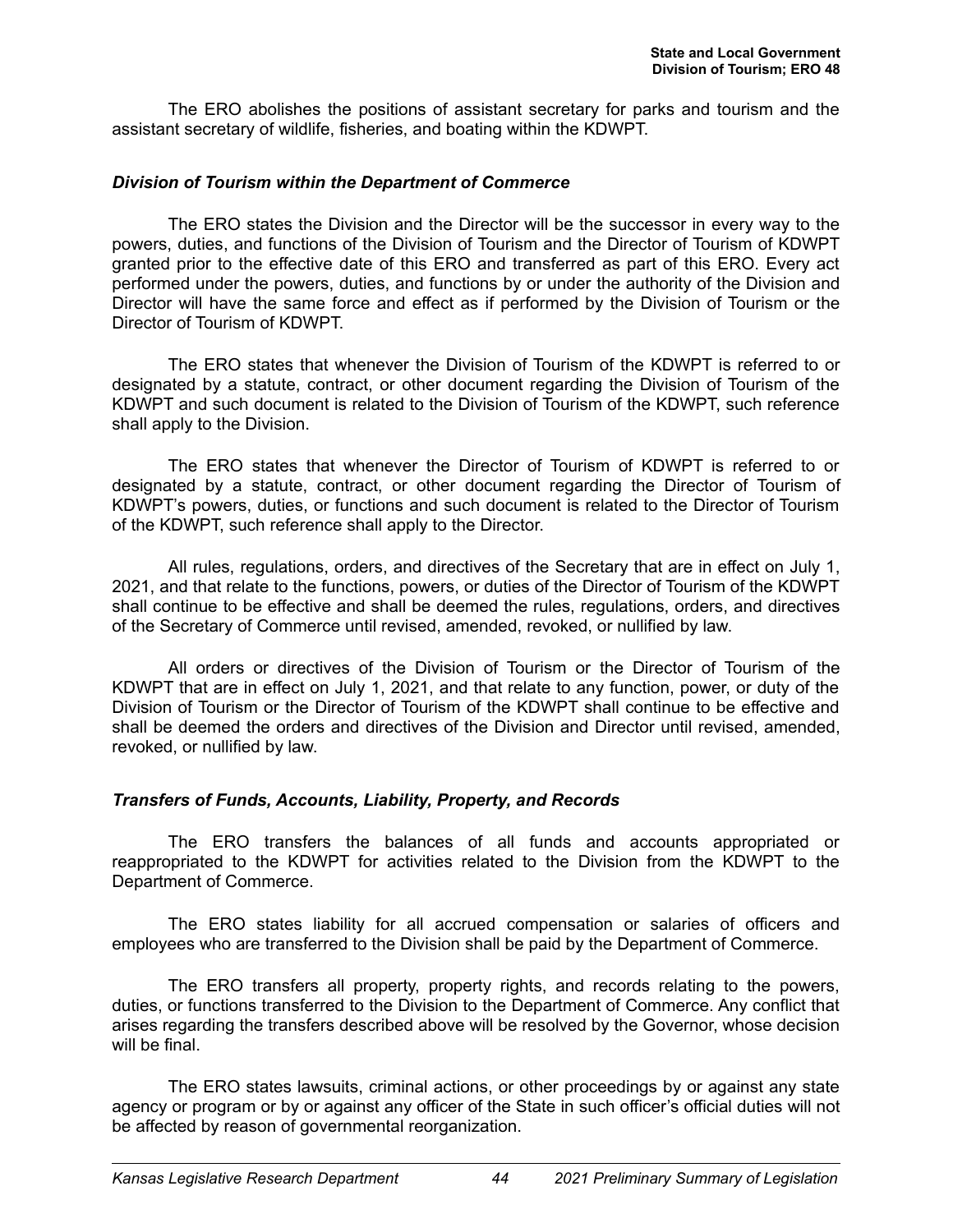#### *Transfer of Employees*

The ERO states officers and employees that are engaged in duties relating to the Division and are necessary to perform those duties, in the opinion of the Secretary of Commerce, are transferred to the Division. All classified employees will retain their status as classified employees.

The ERO states all retirement benefits and leave balances and rights that are accrued or granted prior to the date of transfer of such officers and employees transferred by this order shall be retained. The service of each transferred officer or employee will be declared continuous. The ERO will not affect the classified status of any transferred person employed by KDWPT prior to the date of transfer. The ERO states any subsequent transfer, layoff, or abolition of classified service positions will be made in accordance with the civil service laws and any related rules and regulations. The date of transfer of each transferred officer or employee shall commence at the start of a payroll period.

## **COVID-19; Extension of State of Disaster Emergency; Extension of Related Provisions; Closure or Cessation of Business Activity; SB 14**

**SB 14** amends law regarding the governmental response to the COVID-19 pandemic in Kansas. The bill became effective upon publication in Issue 3A of the *Kansas Register* on January 25, 2021.

## *Ratification and Extension of State of Disaster Emergency*

The bill amends the statute ratifying and continuing the COVID-19-related state of disaster emergency declared by the Governor on March 12, 2020, to reflect the September 15, 2020, ratification and continuation of the state of disaster emergency by 2020 Special Session HB 2016 and subsequent extensions and continuations by the State Finance Council, and ratifies and continues in existence the state of disaster emergency through March 31, 2021. The bill also amends this statute to extend from 2020 through 2021 a provision prohibiting the Governor from proclaiming any new state of disaster emergency related to the COVID-19 health emergency without approval by at least six legislative members of the State Finance Council.

# *Extension of Provisions*

The bill amends statutory provisions regarding the following to extend their expiration from January 26, 2021, until March 31, 2021:

- Removal of alcohol from premises of a licensed club or drinking establishment;
- In the section of the Kansas Emergency Management Act (KEMA) governing declaration of a state of disaster emergency, provisions regarding extension of the COVID-19 state of disaster emergency when the Legislature is not in session by application of the Governor to the State Finance Council. This section is also amended to permit this procedure when the Legislature is adjourned during session for three or more days;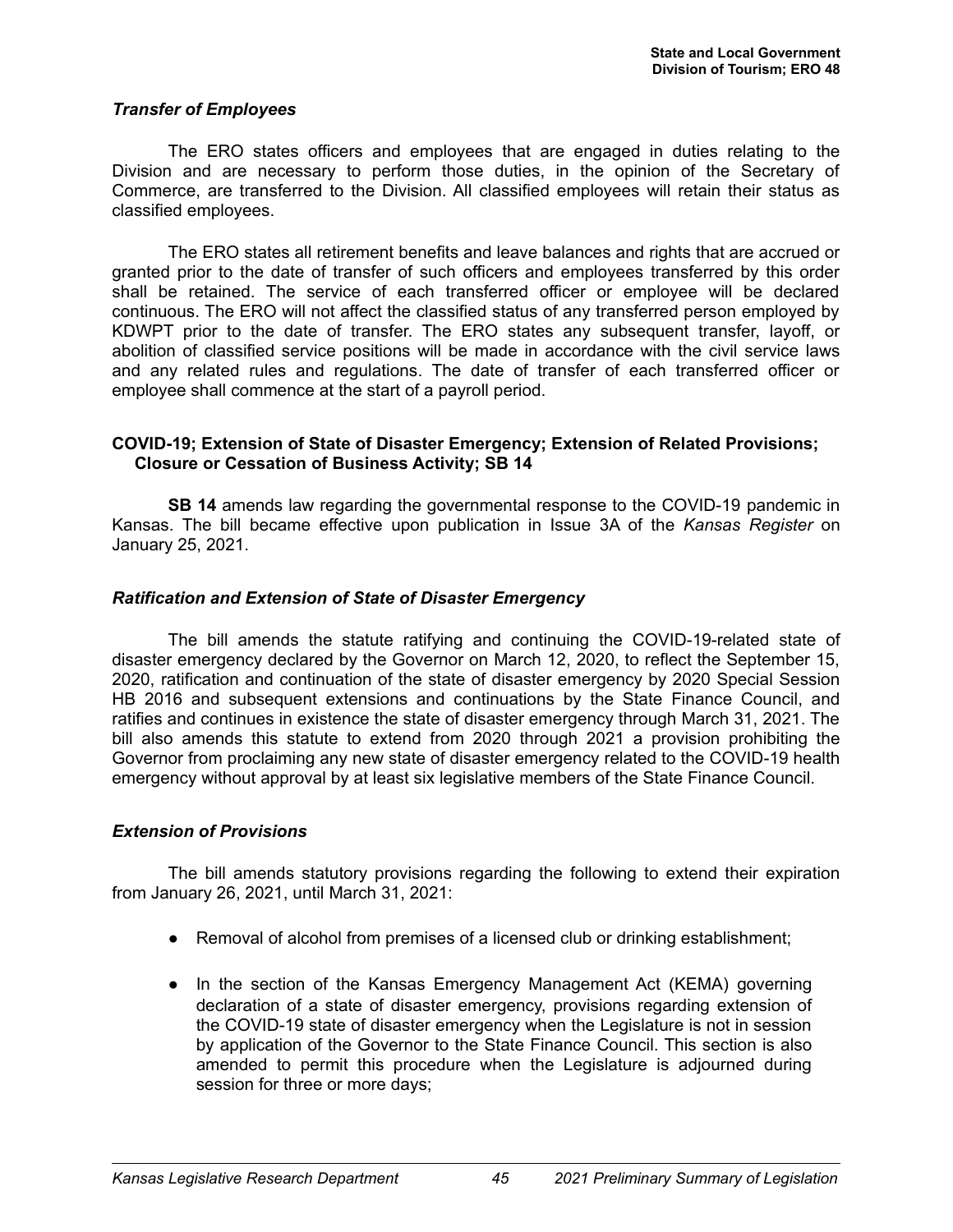- In the section of KEMA governing powers of the Governor during a state of disaster emergency, extending provisions regarding the powers of the Governor and boards of county commissioners enacted in 2020 Special Session HB 2016. [*Note:* This section appears to make substantive amendments to the statute. However, these apparent substantive amendments reflect current statutory language as of the date of enactment of SB 14 and appear as amendments only to continue the then-effective language beyond the original January 26, 2021, expiration date.] Effective March 31, 2021, the bill returns this section to the version effective before enactment of 2020 Special Session HB 2016, removing the amendments made by 2020 Special Session HB 2016 and this bill;
- Telemedicine;
- Temporary emergency licensure by the State Board of Healing Arts;
- Temporary licensure measures for additional health care providers and provision of certain health care services; and
- Business immunity from liability for a COVID-19 claim.

# *Closure or Cessation of Business Activity*

The bill amends the KEMA statute limiting the Governor's closure or cessation of business activity.

Under previous law, this statute prohibited the Governor from ordering, during any state of disaster emergency, the closure or cessation of any for-profit or nonprofit business or commercial activity for more than 15 days, required the Governor to consult with the State Finance Council prior to issuing such an order, and required approval of six legislative members of the State Finance Council for additional closure or cessation beyond 15 days. The bill amends these provisions to instead prohibit the Governor, during any state of disaster emergency related to COVID-19, from issuing an order that substantially burdens or inhibits the gathering or movement of individuals or operation of any religious, civic, business, or commercial activity, whether for-profit or not-for-profit.

The expiration date of this statute is also extended from January 26, 2021, until March 31, 2021.

# **COVID-19; Kansas Emergency Management Act; State of Disaster Emergencies; Legislative Coordinating Council; SB 40**

**SB 40** creates and amends law regarding the Kansas Emergency Management Act (KEMA), state of disaster emergencies, the Legislative Coordinating Council, and the COVID-19 health emergency. The bill became effective March 25, 2021, upon publication in Issue 12A of the *Kansas Register*.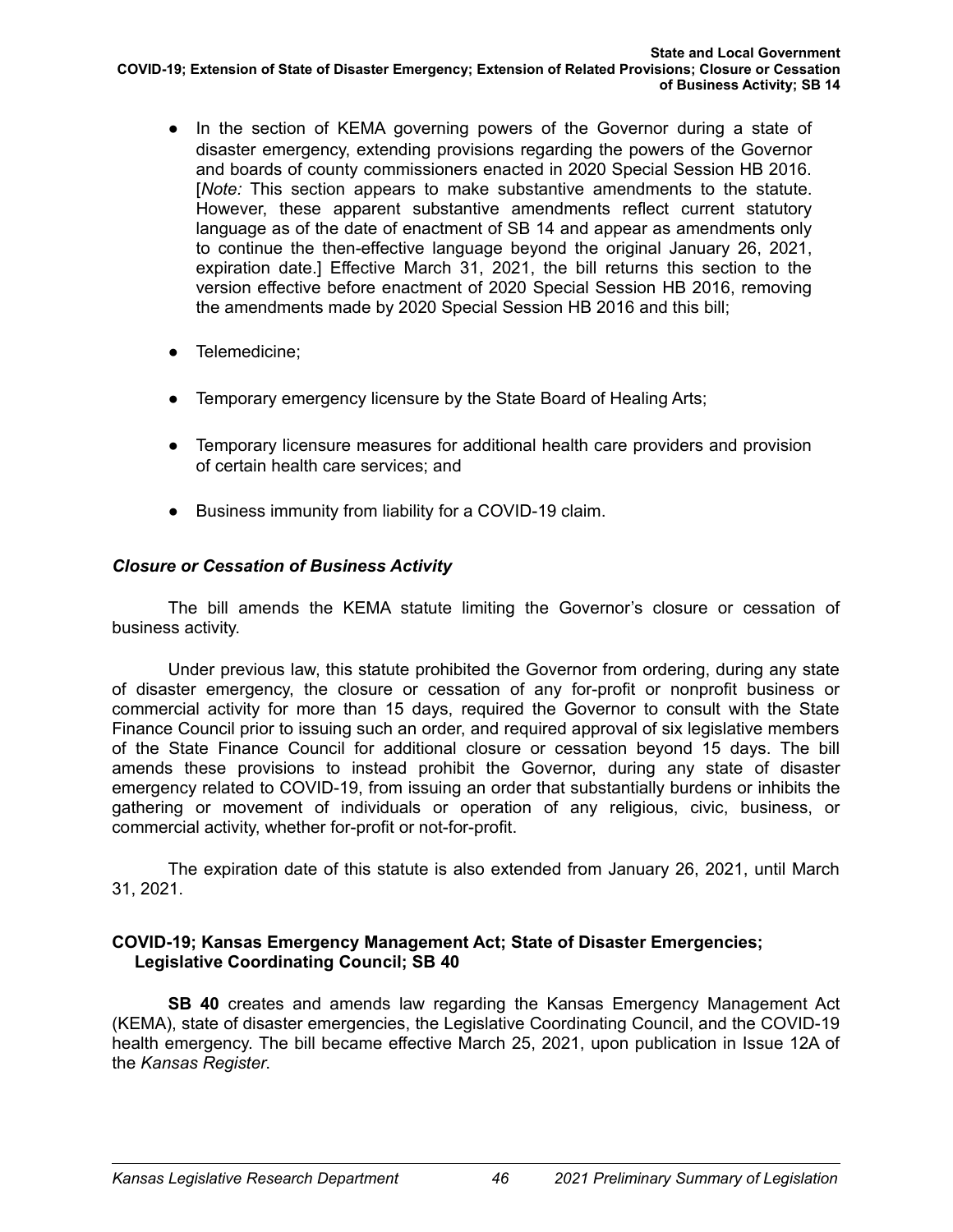# *Local School Board Actions during COVID-19 State of Disaster Emergency (New Section 1)*

The bill creates a section of law providing that, during the COVID-19 state of disaster emergency, only the board of education responsible for the maintenance, development, and operation of a school district (local school board) shall have the authority to take any action, issue any order, or adopt any policy made or taken in response to such disaster emergency that affects the operation of any school or attendance center of the school district, including, but not limited to, any action, order, or policy that:

- Closes or has the effect of closing any school or attendance center of such school district;
- Authorizes or requires any form of attendance other than full-time, in-person attendance at a school in the school district, including, but not limited to, hybrid or remote learning; or
- Mandates any action by any students or employees of a school district while on school district property.

Any such action, order, or policy shall only affect the operations of schools under the jurisdiction of the local school board and shall not affect the operation of nonpublic schools.

During any such disaster emergency, the State Board of Education, the Governor, the Department of Health and Environment, a local health officer, a city health officer, or any other state or local unit of government may provide guidance, consultation, or other assistance to the local school board but may not take any action related to such disaster emergency that affects the operation of any school or attendance center of the school district.

Any meeting or hearing of a local school board discussing an action taken, order issued, or policy adopted shall be open to the public and may be conducted by electronic audio-visual communication when necessary to secure the health and safety of the public, the board, and employees.

# *Grievance Process for Actions Taken by School Boards; Request for Hearing*

The bill provides that an employee, a student, or the parent or guardian of a student aggrieved by an action taken, order issued, or policy adopted by a local school board under the above provisions or by an action of any employee of a school district violating any such action, order, or policy may request a hearing by such board to contest the action within 30 days of the action, and such request shall not stay or enjoin the action, order, or policy.

Upon receipt of a request for a hearing, the local school board must conduct a hearing within 72 hours of receiving such request for the purposes of reviewing, amending, or revoking such action, order, or policy. The board must issue a decision within seven days after the hearing is conducted. The board may adopt emergency rules of procedure to facilitate the efficient adjudication of any hearing requested under these provisions, including, but not limited to, rules for consolidation of similar hearings.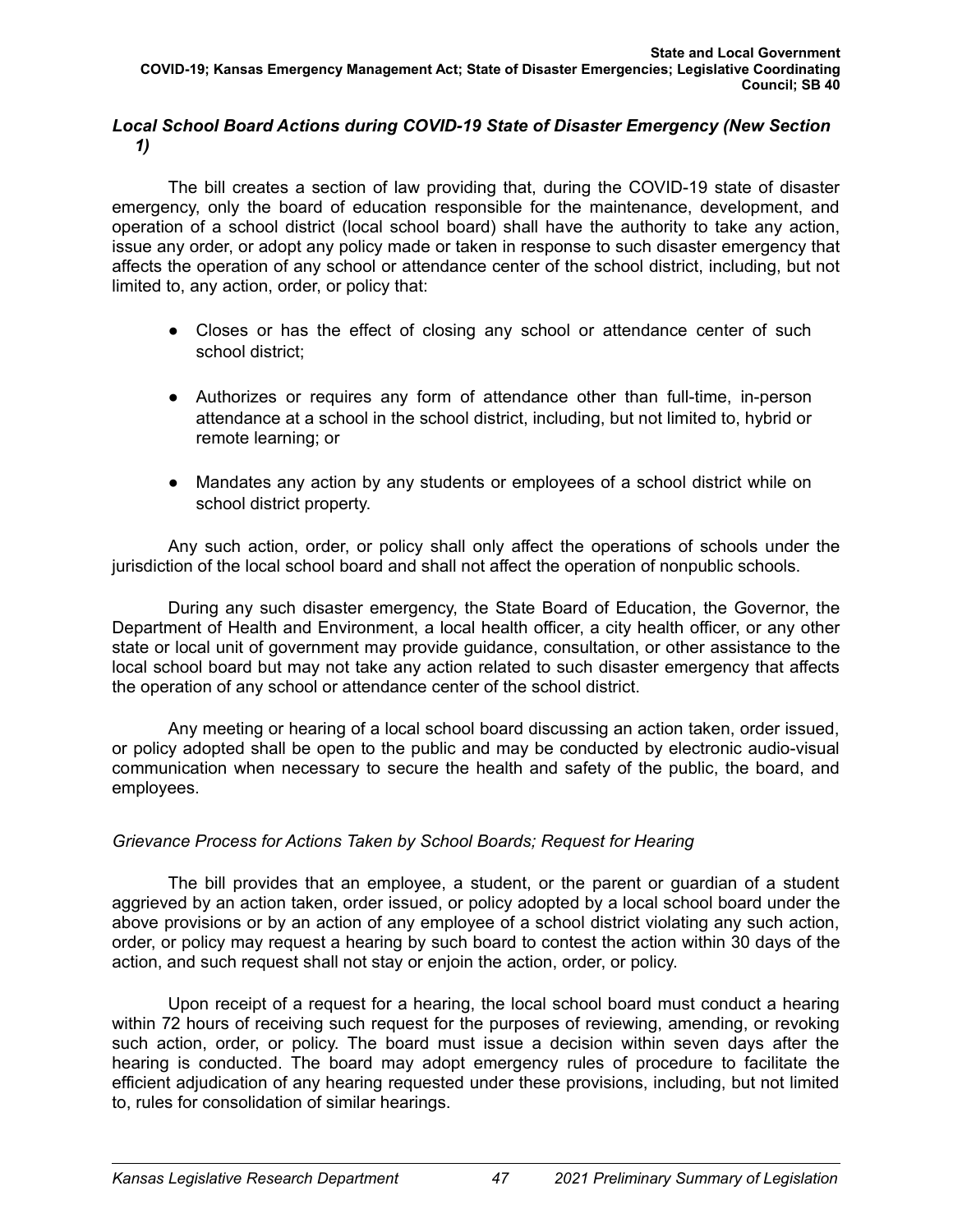The bill allows any party aggrieved by such decision of the local school board to file a civil action, within 30 days after the issuance of the decision, in the district court of the county where the party resides or in Shawnee County District Court. Notwithstanding any order issued by the Chief Justice regarding deadlines or time limitations during a state of disaster emergency, the bill requires the court to conduct a hearing within 72 hours of receiving a petition in such action. The court must grant the request for relief unless the court finds the action, order, or policy is narrowly tailored to respond to the state of disaster emergency and uses the least restrictive means to do so. The bill requires the court to issue an order on such petition within seven days after the hearing. If the court does not do so, the relief requested in the petition shall be granted. Relief under these provisions may not include a stay or injunction concerning the contested action, order, or policy that applies beyond the county in which the petition was filed, and the Supreme Court may adopt emergency rules of procedure to facilitate the efficient adjudication of any hearing under these provisions, including rules for consolidation of similar hearings.

# *Community College and Technical College Actions during COVID-19 State of Disaster Emergency (New Section 2)*

The bill creates a section of law, in substantially similar form to Section 1, regarding the authority of and actions taken by the governing body of a community college or technical college during the COVID-19 state of disaster emergency, with the following adjustments:

- Provisions regarding schools affected by local school board actions and nonpublic schools are not included;
- Some of the entities and officials who may offer guidance, consultation, or other assistance are changed; and
- Parents are not included in those who may request a hearing.

# *Legislative Coordinating Council Membership (Section 3)*

The bill amends the statute establishing the Legislative Coordinating Council (LCC) to add the Vice President of the Senate as a member, increasing the total number of LCC members to eight.

# *Amendments to KEMA (Sections 4-9)*

# *Responsibilities during State of Disaster Emergency (Section 4)*

The bill provides the LCC, instead of the State Finance Council, has the authority to extend a state of disaster emergency beyond the initial 15-day state of disaster emergency period, for specified periods not to exceed 30 days each. The bill requires an affirmative vote of five LCC members for such extension and removes a limit of one such extension.

The bill similarly replaces the State Finance Council with the LCC in extension provisions for a state of disaster emergency regarding domestic animals, plants, raw agricultural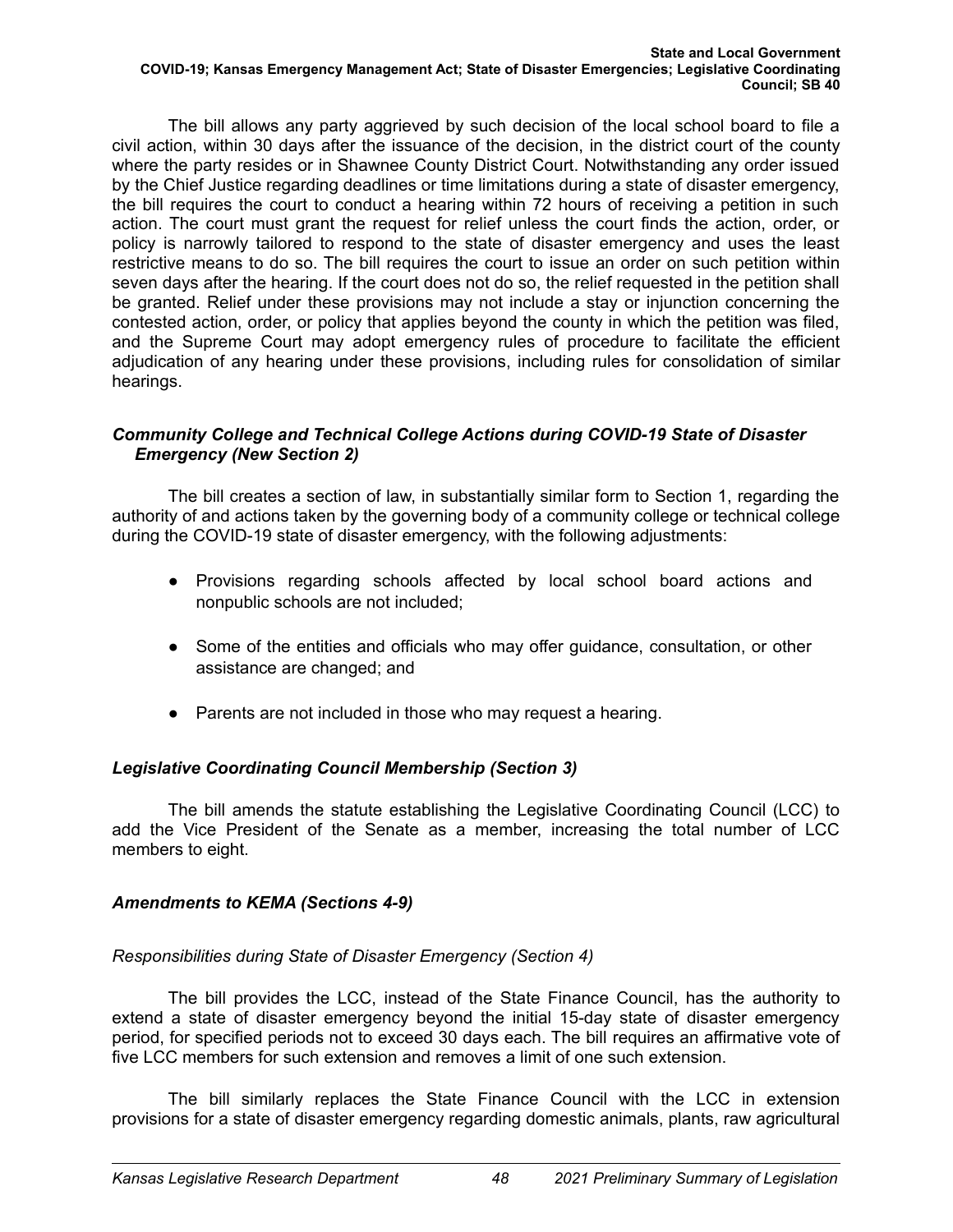commodities, animal feed, or processed food, and changes the vote required from a unanimous vote to an affirmative vote of five LCC members.

The bill amends a specific provision regarding the COVID-19 state of disaster emergency to reflect an extension of the state of disaster emergency in Section 3, to reflect the replacement of the State Finance Council with the LCC in the extension procedure, and to remove a prohibition on such extensions past March 31, 2021.

## *Ratification and Extension of COVID-19 State of Disaster Emergency; Executive Orders (Section 5)*

The bill ratifies and continues in existence the COVID-19 state of disaster emergency originally declared by the Governor on March 12, 2020, through May 28, 2021.

The bill amends a prohibition on proclamation of new state of disaster emergencies related to the COVID-19 health emergency during 2020 or 2021 to specify the prohibition includes state of disaster emergencies related in whole or in part to the COVID-19 health emergency, including, but not limited to, any economic, financial, or other crisis caused by such emergency, and to reflect the replacement of the State Finance Council with the LCC in the extension procedure.

The bill states, notwithstanding any other provision of law to the contrary, all executive orders (EOs) issued during the COVID-19 state of disaster emergency will be revoked on March 31, 2021, and shall be null and void. The bill provides that any new EOs issued during the COVID-19 state of disaster emergency or during a new state of disaster emergency related to the COVID-19 health emergency are subject to revocation by the Legislature or by the LCC, pursuant to procedures provided in Section 6 of the bill.

#### *Powers during State of Disaster Emergency (Section 6)*

The bill adds the term "executive" to those orders issued by the Governor under its provisions and replaces the State Finance Council with the LCC in provisions regarding review and revocation of EOs related to state of disaster emergency. The bill requires the chairperson of the LCC to call a meeting of the LCC to occur within 24 hours of the issuance of such EO for purposes of reviewing the order, and allows the LCC, when the Legislature is not in session or is adjourned during session for three or more days, to revoke such EOs with the affirmative vote of five members. This section is amended to reflect the specific limitations placed on EOs related to the COVID-19 state of disaster emergency by Section 4 of the bill.

The bill amends a provision restricting the Governor's power or authority to take certain actions regarding firearms or ammunition during a state of disaster emergency to state the Governor shall not have the power or authority to limit or otherwise restrict the sale, purchase, transfer, ownership, storage, carrying, or transporting of firearms or ammunition, or any component or combination thereof, including any components or combination thereof used in the manufacture of firearms or ammunition, or seize or authorize the seizure of any firearms or ammunition, or any component or combination thereof, except as otherwise permitted by state or federal law.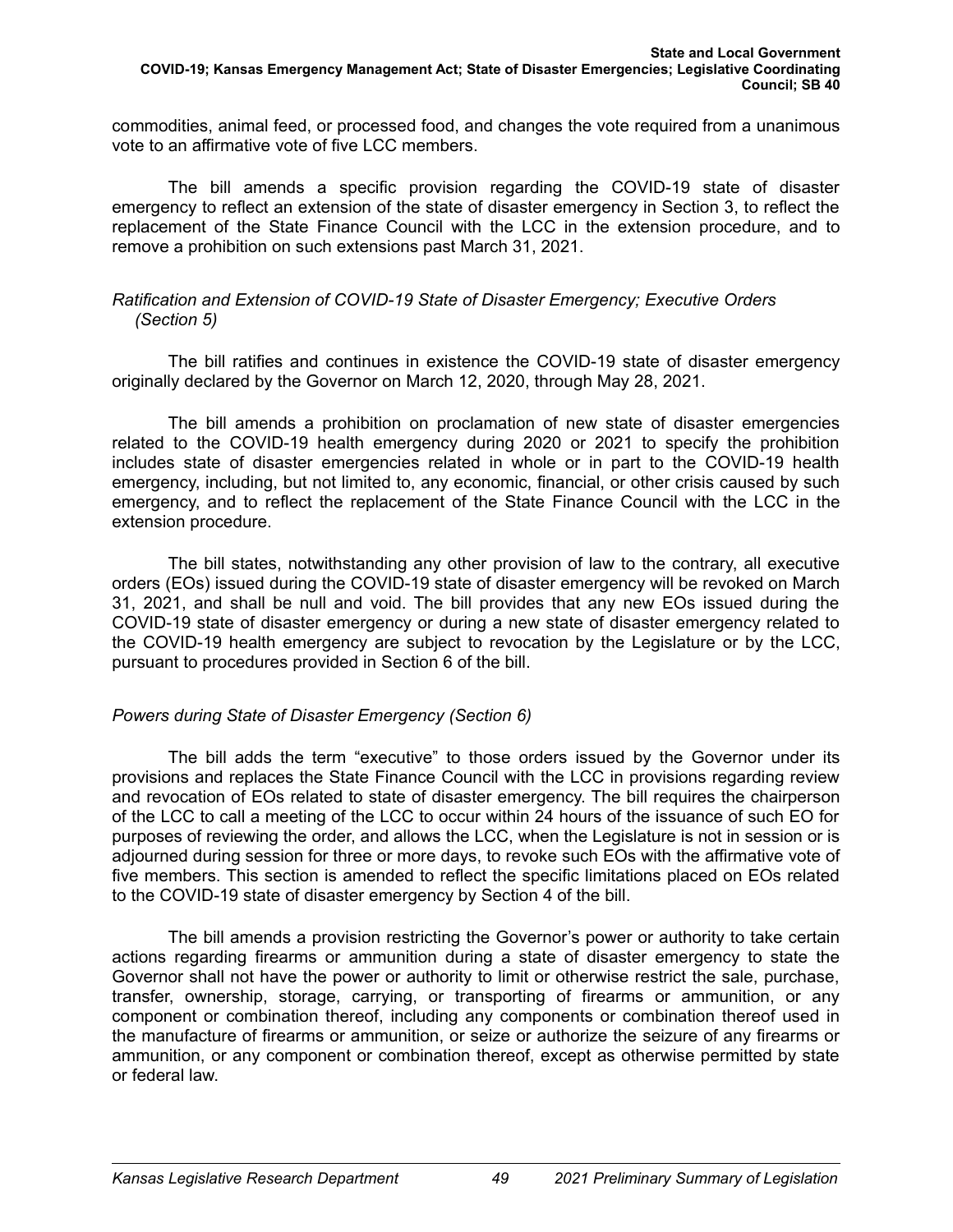The bill removes an expired provision regarding restrictions on business operations and movement or gathering of individuals.

The bill allows any party aggrieved by an EO issued under this section that has the effect of substantially burdening or inhibiting the gathering or movement of individuals or the operation of any religious, civic, business, or commercial activity (whether for-profit or not-forprofit) to file a civil action, within 30 days after the issuance of the EO, in the district court of the county where the party resides or in Shawnee County District Court. Notwithstanding any order issued by the Chief Justice regarding deadlines or time limitations during a state of disaster emergency, the bill requires the court to conduct a hearing within 72 hours of receiving a petition in such action. The court must grant the request for relief unless the court finds the EO is narrowly tailored to respond to the state of disaster emergency and uses the least restrictive means to do so. The bill requires the court to issue an order on such petition within seven days after the hearing. If the court does not do so, the relief requested in the petition shall be granted. Relief under these provisions may not include a stay or injunction concerning the contested EO that applies beyond the county in which the petition was filed, and the Supreme Court may adopt emergency rules of procedure to facilitate the efficient adjudication of any hearing under these provisions, including rules for consolidation of similar hearings.

The bill amends provisions regarding the powers of a board of county commissioners to issue an order relating to public health that includes provisions less stringent than a statewide EO to state that such orders shall operate in the county in lieu of the Governor's EO.

# *Business Activity; Gathering or Movement of Individuals (Section 7)*

The bill amends the KEMA section prohibiting the issuance of an order during a COVID-19 state of disaster emergency that substantially burdens or inhibits the gathering or movement of individuals or operation of any religious, civic, business, or commercial activity, to remove the section's expiration date of March 31, 2021, allowing the section to remain effective past that date.

# *State of Local Disaster Emergency (Section 8)*

The bill amends the KEMA section governing states of local disaster emergency to add provisions allowing a party aggrieved by specified actions taken by a local unit of government pursuant to the section to file a civil action in the district court of the county where the action was taken. The parameters and procedures for such action are otherwise be substantially similar to those provided by Section 5 of the bill regarding EOs.

# *Violations (Section 9)*

The bill provides an exception to continuing civil penalties for violations of KEMA or related rules and regulations or lawful orders or proclamations. The exception makes a knowing violation of an executive order issued pursuant to Section 5 that mandates a curfew or prohibits public entry into an area affected by a disaster a class A nonperson misdemeanor.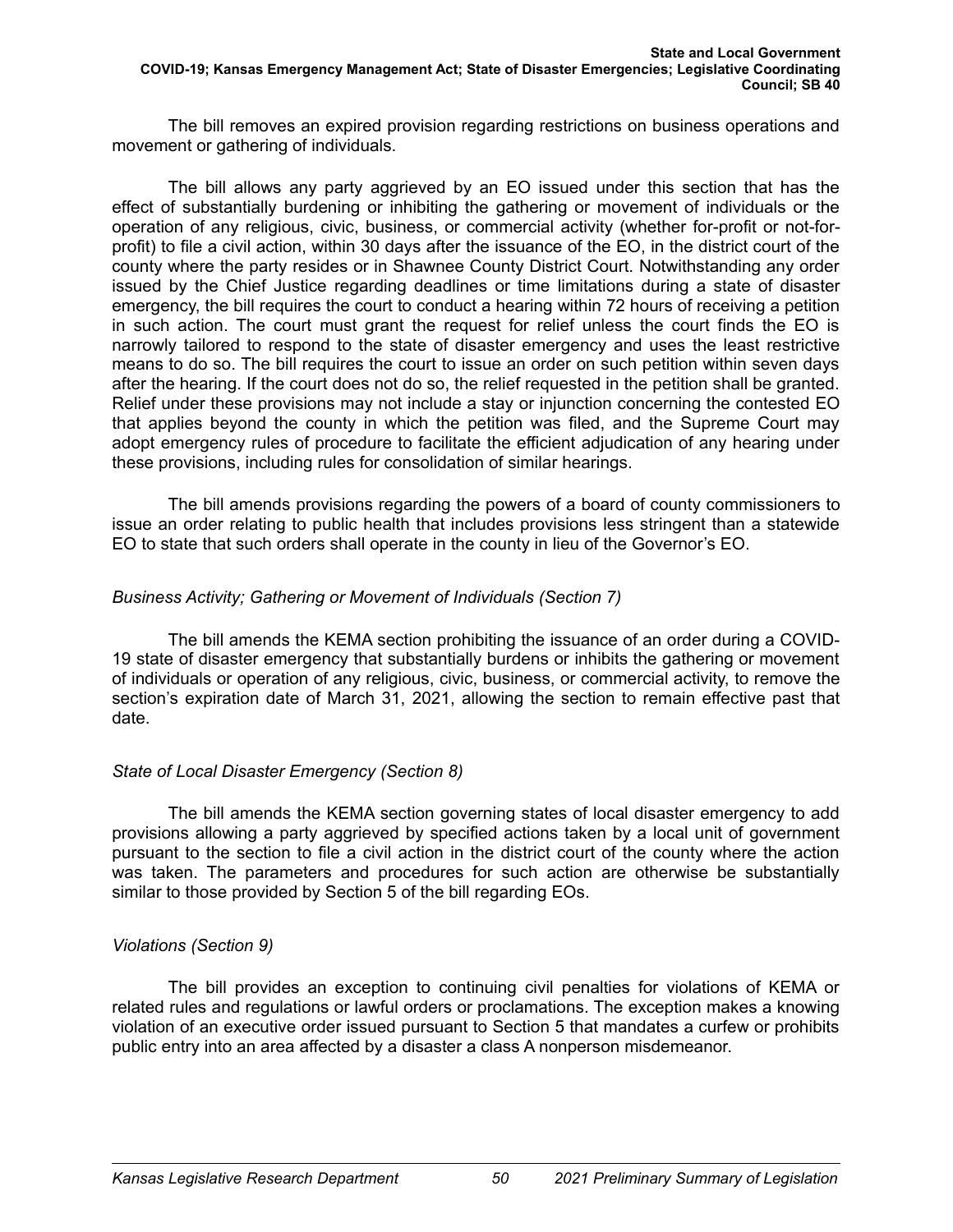# *Kansas Intrastate Emergency Mutual Aid Act (Section 10)*

The bill amends the definition of "emergency responder" in the Kansas Intrastate Emergency Mutual Aid Act to include 911 call center public safety telecommunicators and physician assistants.

# *Revocation of Orders of the Secretary of Health and Environment (Section 11)*

The bill amends a statute governing the powers of the Secretary of Health and Environment (Secretary) to provide that, in the event of a state of disaster emergency declared by the Governor or a state of local disaster emergency, the Legislature may revoke, by concurrent resolution, an order issued by the Secretary to take action related to such disaster emergency. The bill allows the LCC, when the Legislature is not in session or is adjourned during session for three or more days, to revoke such orders with the affirmative vote of five members.

# *Authority of County Health Board and Local Health Officers (Section 12)*

The bill amends a statute governing the powers of the board of county commissioners acting as the county board of health (board) and local health officers (officers) to provide, if an officer determines it is necessary to issue an order mandating the wearing of face masks, limiting the size of gatherings of individuals, curtailing the operation of business, controlling the movement of the population of the county, or limiting religious gatherings, the officer must propose such order to the board. At the next regularly scheduled meeting of the board or at a special meeting of the board, the board must review the proposed order and may take any action related to the proposed order the board determines is necessary. The proposed order shall become effective if approved by the board or, if the board is unable to meet, if approved by the chairperson of the board or the vice chairperson of the board in the chairperson's absence or disability.

The bill allows any party aggrieved by an order issued under the above provisions to file a civil action in the district court of the county in which the order was issued. The procedures for such action are substantially similar to those provided elsewhere in the bill regarding EOs and states of local disaster emergency.

# *Amendment and Repeal of Additional Statutes (Sections 13 and 15)*

The bill amends a statute regarding the State Finance Council to remove a reference to the KEMA statute regarding responsibilities during a state of disaster emergency to reflect the other amendments made by the bill.

The bill repeals a version of the KEMA statute regarding the powers of the Governor during a state of disaster emergency that would have gone into effect on March 31, 2021, and a KEMA section prohibiting closure of schools without the approval of the State Board of Education.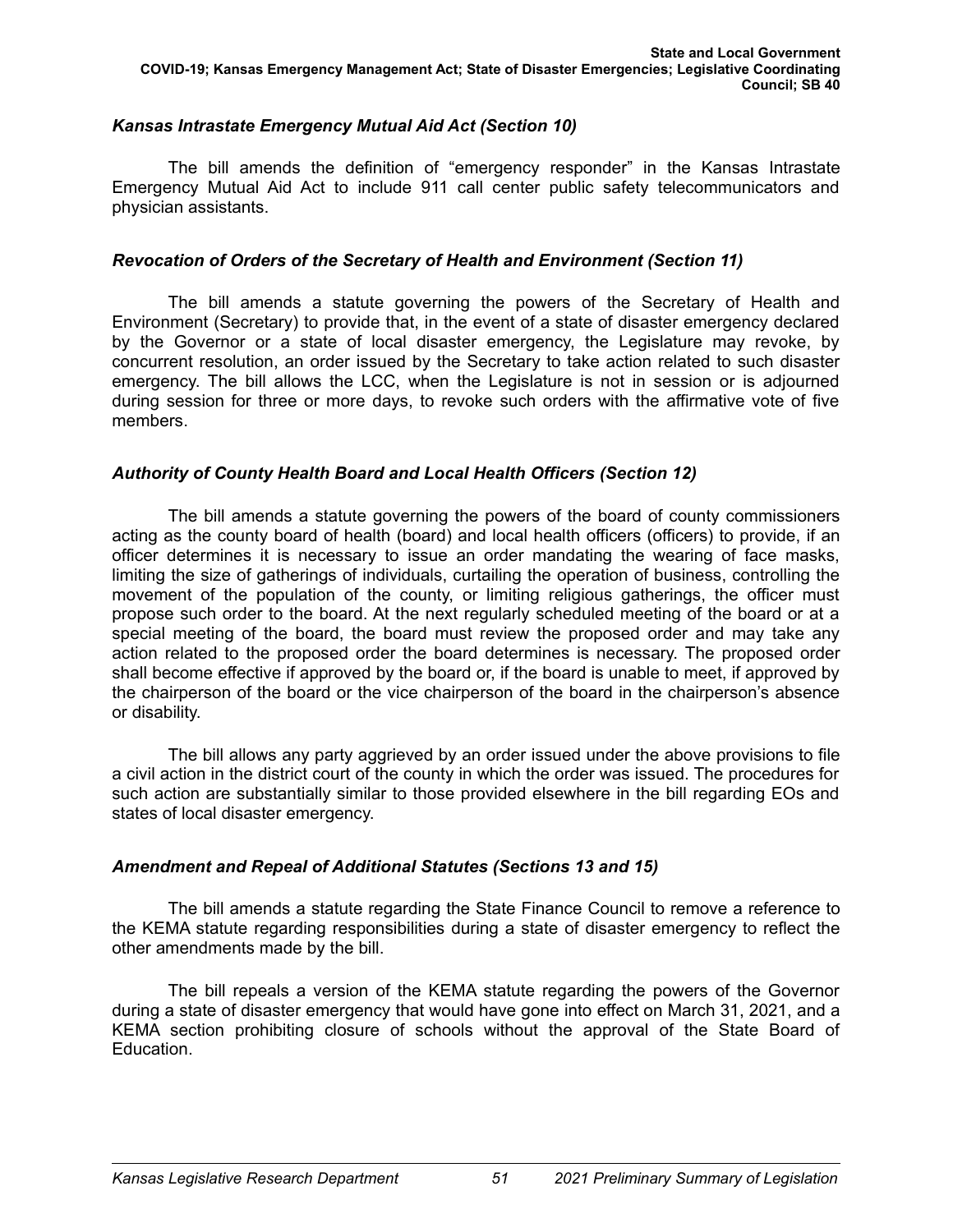# *Severability Clause (New Section 14)*

The bill provides the provisions of this act are severable and, if any portion of the act or application to any person or circumstance is held unconstitutional or invalid, the invalidity shall not affect other portions of the act that can be given effect without the invalid portion or application, and the applicability of such other portions of the act to any person or circumstance shall remain valid and enforceable.

# **Sedgwick County Nuisance Abatement; SB 52**

**SB 52** establishes the Sedgwick County Urban Area Nuisance Abatement Act (Act).

The bill authorizes the Board of County Commissioners (Board) to order the removal or abatement of any nuisance from any property in the unincorporated area of Sedgwick County (County). All costs associated with the abatement are the responsibility of the property owner. Before the abatement process can begin, the bill requires the County to first obtain a conviction for a county code violation regarding the nuisance no more than 12 months before the issuance of the abatement order.

The bill states the Act shall not apply to any land, structures, machinery, equipment, or vehicles used for agricultural activity as defined in continuing law to include the growing or raising of horticultural and agricultural crops, hay, poultry, and livestock and the handling, storage, and transportation of agricultural commodities. The Act also excludes all real and personal property, machinery, equipment, stored grain, and agricultural input products that are owned or maintained by commercial grain elevators and agribusiness facilities.

# *Abatement Process*

To begin the abatement process, the bill requires the Board, or an agency designated by the Board, to file a statement with the Sedgwick County Clerk describing the nuisance and declaring it a menace and health risk to county residents. The bill authorizes the Board to issue an order requiring the nuisance to be removed or abated. The bill requires the order to provide a minimum of ten days (as specified in the order) for the owner to remove and abate the nuisance; the Board is empowered to grant extensions to the time period in question. The property owner is also provided the right to request a hearing before the Board if the request is made prior to the end of the waiting period or any extension. The bill subjects any decision made by the Board or its designated representative on this matter to review under the Kansas Judicial Review Act (KSA 77-601 *et seq.*).

The abatement order is to be sent to the owner of record by personal service. [*Note:* Methods of service of process are provided in KSA 2020 Supp. 60-303.] The bill, if the owner fails to accept delivery or effectuate receipt during a preceding 24-month period, authorizes the Board to use alternative notification methods such as, but not limited to, door hangers, telephone communications, or first-class mail. Telephone communication or first-class mail is required if the property is unoccupied and the owner is a nonresident.

If the owner of the property fails to abate the nuisance before the time limit stated in the abatement order, the Board is authorized to order the repair or demolition of any structure, have items described in the order removed, and provide notice to the owner by certified mail, with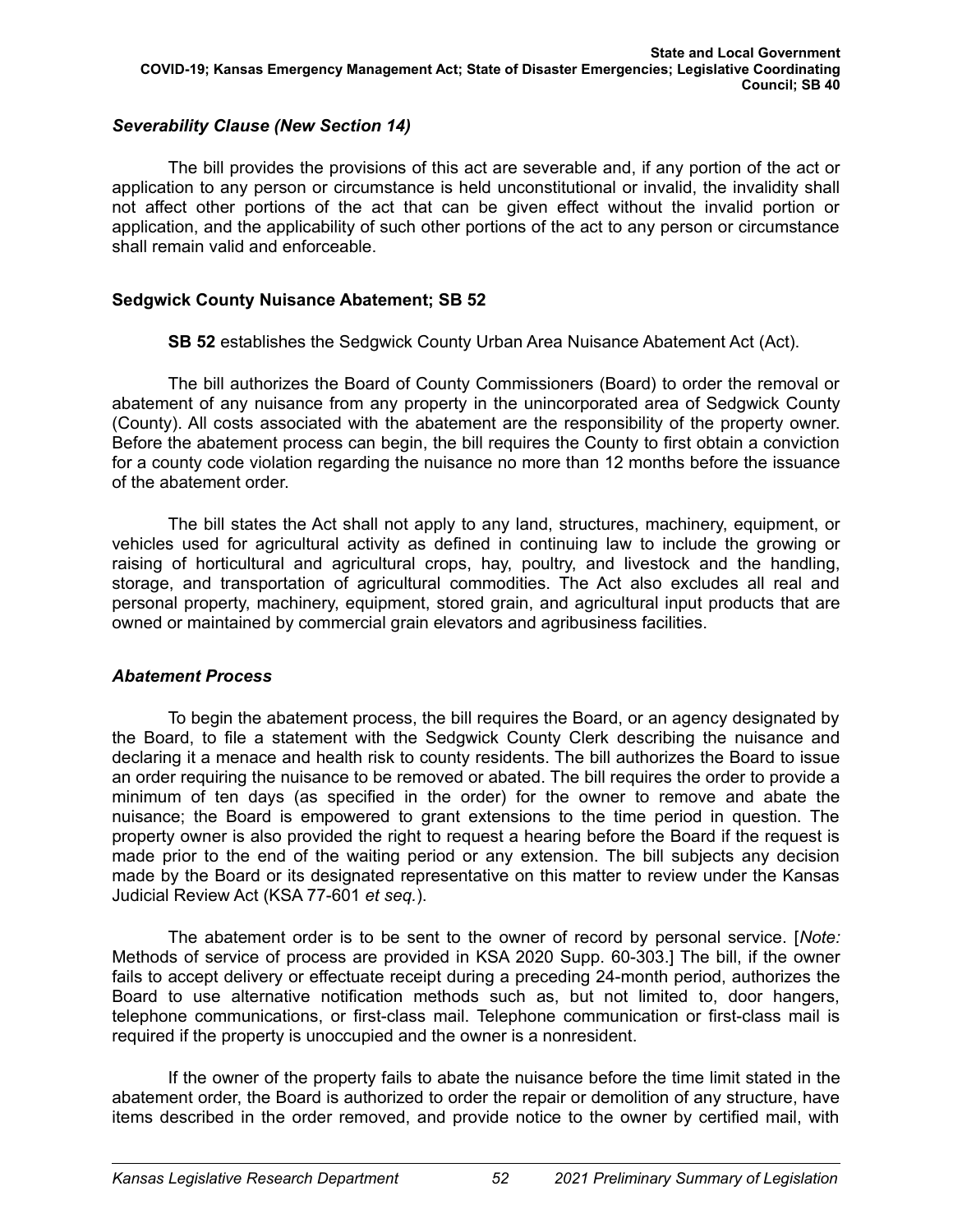return receipt requested, that the abatement has occurred and include the total cost of the abatement incurred by the County. The bill requires the notice to state payment for the abatement to the County would be due and payable no later than 60 days after the mailing of the notice. If payment is not made within the 60-day period, the County is authorized to assess the cost of the abatement to the lot or parcel of land on which the nuisance was located. The bill requires the county clerk to certify the costs and extend the cost on the tax roll against the lot or parcel of land.

The bill requires all orders and notices to be served on the owner of record for the property. In the event of more than one owner of record, the County is required to notify at least one of the owners of record.

## *County Abatement Costs*

The bill states, when assessing the cost of removal or abatement of a nuisance, the County shall subtract the value of the property that was removed or abated from the total cost of the abatement or removal. If the value of the property removed or abated is greater than the total cost of the removal or abatement, the bill requires the County to pay the property owner the difference.

A property owner who contests the value of the property is allowed to request a hearing before the Board or its designated representative prior to the deadline for payment of removal or abatement costs to the County.

### *Motor Vehicles*

The bill states the County is authorized to remove a motor vehicle determined to be a nuisance, except when the vehicle is on public property or property open to the public. The County is authorized to impound and auction vehicles removed by this process following provisions of continuing law applicable to removing a vehicle from public property or property open to the public. The bill states an individual who purchases a vehicle in this manner may file proof of purchase with the Division of Vehicles (Division) in order to receive the title to the vehicle purchased. If no responsible bid is received during the auction, the County is authorized to file proof with the Division and be issued the title in the County's name.

Any individual whose vehicle is sold *via* this process is eligible for a refund of motor vehicle tax imposed, and the amount of the refund will be determined as provided in continuing law.

# *Policies and Procedures*

The Board may adopt a resolution to establish policies, procedures, a designated body, or other matters for hearings that property owners or their agents may request pursuant to the Act.

# *Sunset*

The Act expires on July 1, 2024.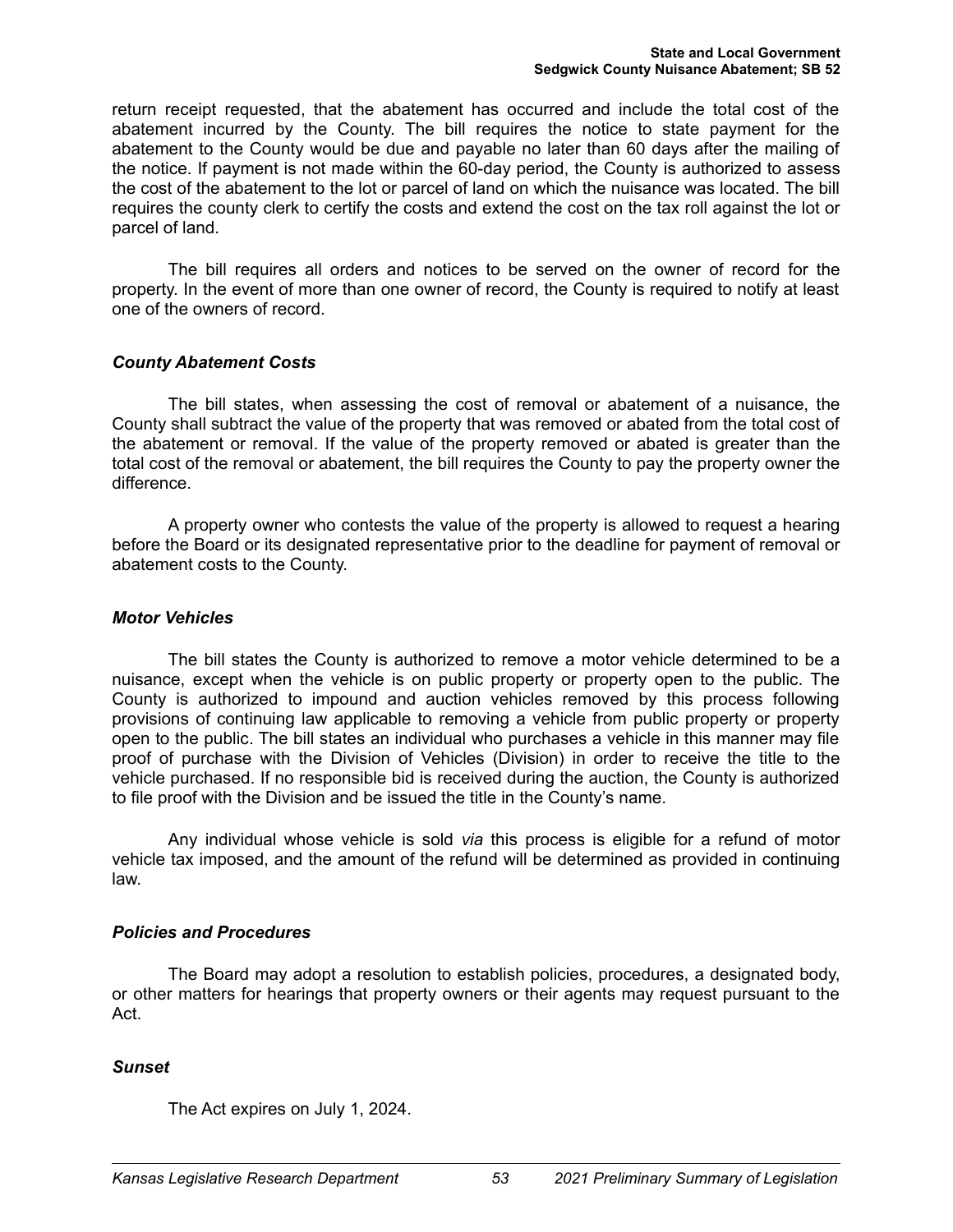#### **City or County Assumption of Special District Duties; SB 118**

**SB 118** establishes a procedure by which a city or county may assume the powers, responsibilities, and duties of a special district within the city's corporate boundary or the county's boundaries.

The bill defines a "special district" to include airport authorities, cemetery districts, drainage districts, fire districts, industrial districts, library districts, port authorities, rural water districts, sewer districts, and rural watershed districts.

#### *Procedure*

The bill requires the city or county and the special district to reach an agreement regarding the city or county assuming the powers, responsibilities, and duties of the special district and to pass a joint resolution stating their intent to dissolve the special district into the city or county. The joint resolution must also contain the time and location for a joint public hearing on the issue of dissolution.

Upon both the special district and the city or county governing body passing the joint resolution, the special district is prohibited from issuing new debt without notifying and receiving approval from the city or county governing body.

The joint resolution must be published once a week for two consecutive weeks in a newspaper of general circulation in the county or counties where the city or county and special district are located.

The bill requires that, after the public hearing has been held, the governing bodies of the city or county and the special district decide whether to proceed with consolidation or abandon the proposed dissolution. If both agree to proceed, the governing body of the city or county adopt a city ordinance or county resolution stating the special district is dissolved and the city or county is assuming all powers, responsibilities, and duties of the special district.

The special district is considered dissolved on the effective date of the ordinance or resolution.

#### *Results of Consolidation*

Upon the dissolution of the special district, the city or county is the successor to all powers, duties, and responsibilities of the special district. The city or county would:

- Acquire the property of the special district subject to any lease or agreement;
- Pay or retire district debts or obligations;
- Be vested with all property, funds, and assets of the district; and
- Have legal custody of records, memoranda, writings, entries, prints, representations, and electronic data of the special district.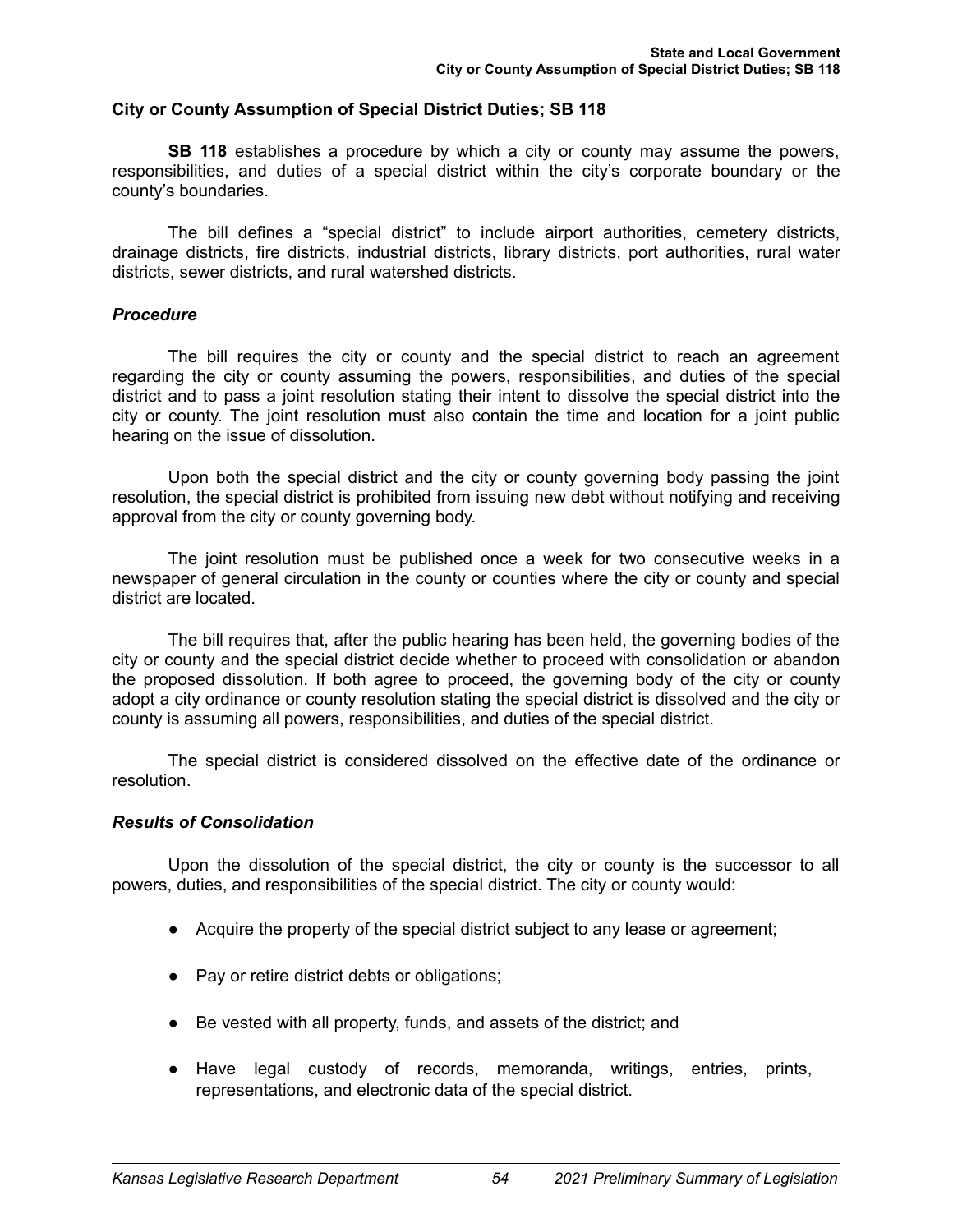References to the special district in a contract or other document that are in regard to any of the powers, duties, and functions transferred to the city or county would be deemed to apply to the city or county as the context requires.

All legal action, judicial or administrative, pending against the special district or an officer of the special district would abate by reason of this governmental reorganization, but the court would be authorized to allow any such suit, action, or other proceeding to be maintained by or against the successor.

## **Attorney General Coordination of Training Regarding Missing and Murdered Indigenous Persons; HB 2008**

**HB 2008** authorizes the Attorney General to coordinate training regarding missing and murdered indigenous persons for law enforcement agencies throughout Kansas, in consultation with Native American Indian tribes, the Kansas Bureau of Investigation, the Kansas Law Enforcement Training Center, and other appropriate state agencies.

# **Public Agency Fee Prohibition; Legislative Division of Post Audit; Sub. for HB 2049**

**Sub. for HB 2049** amends a statute authorizing the Legislative Post Audit Committee to direct the Post Auditor and Legislative Division of Post Audit (LPA) to audit state agencies and other entities specified in the Legislative Post Audit Act. Specifically, the bill adds a provision prohibiting a public agency that is the subject of an audit pursuant to the statute or any other law from charging a fee for copies of or access to certain records described in the statute.

# **Legislative Division of Post Audit; State Agency Reports; HB 2050**

**HB 2050** amends statutes to remove requirements that the following reports and certifications be provided to the Legislative Division of Post Audit, the Post Auditor, or the Legislative Post Audit Committee:

- An audited statement of actual expenditures incurred by a Kansas nonprofit corporation providing legal services to indigent inmates of Kansas correctional institutions;
- A certified summary of the write-off of any accounts receivable or taxes receivable by the Director of Account and Reports;
- An annual audit of corporations that contract with the Board of Regents (Board) or any state educational institution and are substantially controlled by the Board or such institution; and
- An annual report by the Secretary of Revenue regarding tax abatements that reduce final tax liability by \$5,000 or more.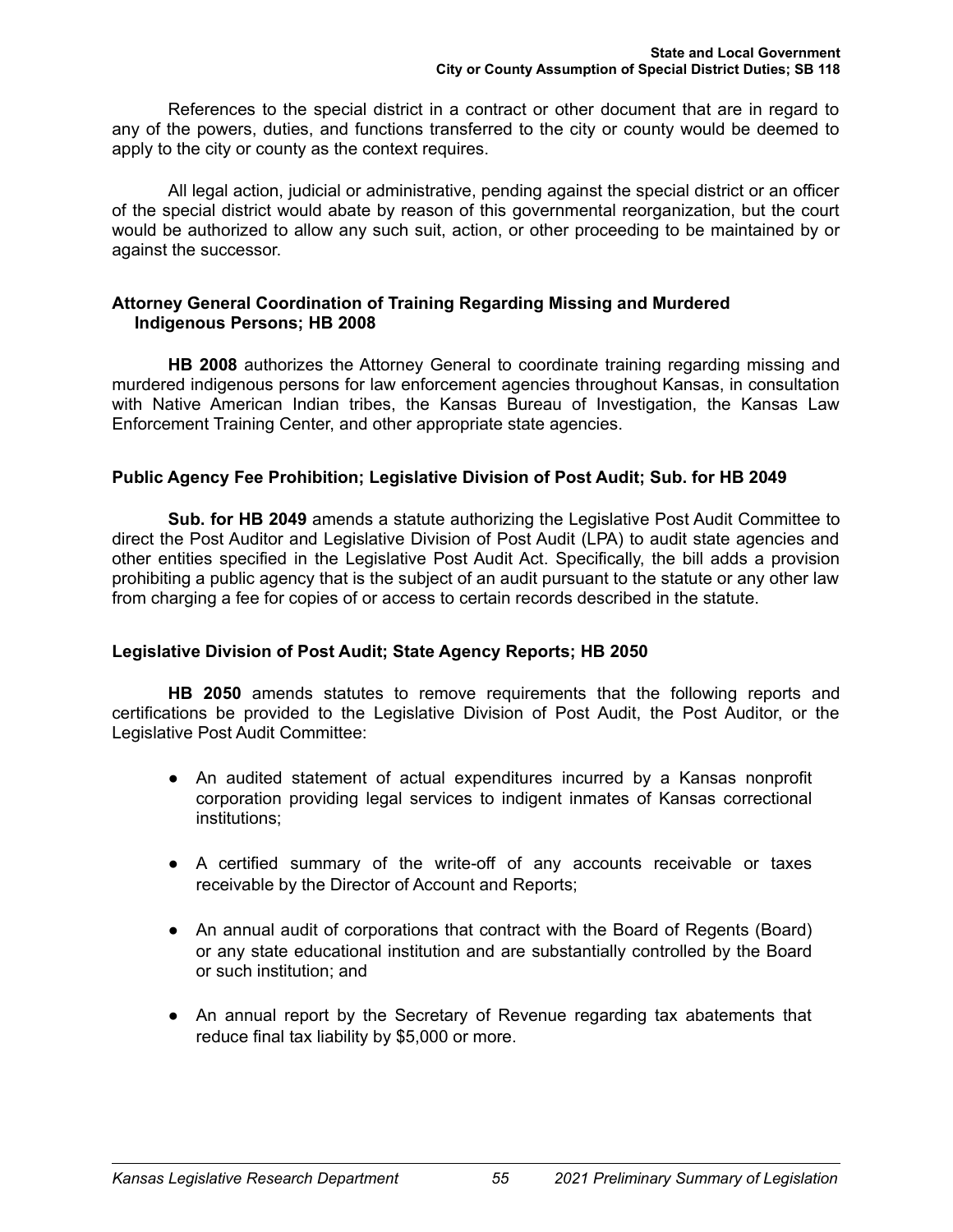## **Vacating Lots in the City of Americus; Vacation of City Streets; HB 2178**

**HB 2178** vacates lots in the City of Americus from a dedication and amends law regarding the vacation of streets.

## *City of Americus*

The bill vacates lots dedicated for a college and a park in the original town plat of the City of Americus from that dedication. The bill also confers fee simple title to the lots to the City of Americus, which the city's governing body can dispose of at its discretion.

## *Vacation of City Streets*

#### *Time Limit for Challenge of an Ordinance Vacating Property*

The bill allows any landowner aggrieved by the decision of a city governing body to vacate certain property to bring action in a district court challenging the reasonableness of such decision within 30 days following publication of the vacation ordinance.

## *Authorization*

The bill amends a statute to remove redundancy with continuing law and makes conforming changes. Continuing laws (KSA 13-334, 14-423, and 15-427) provide processes for local governments to request street vacations based on a city's classification.

The bill authorizes cities to utilize the process of the bill by following the notice and public hearing requirements established in the bill.

#### *Public Hearing*

The bill clarifies that, when a resident petitions a city to vacate a street, the governing body must give public notice of the request and, in the notice, specify whether the hearing on the petition will be conducted by the governing body or the planning commission. The bill requires all interested persons to be given an opportunity to be heard on the petition.

If a city chooses to use the same process to deannex land or vacate any public reservation, the bill requires the hearing to be held before the city governing body.

The bill requires the city governing body to enact an ordinance containing an order to vacate if, at the hearing, it is determined the request of the petitioner should be granted.

#### **Transferring Department of Corrections Land to the City of Beloit; HB 2214**

**HB 2214** authorizes the Secretary of Administration, on behalf of the Department of Corrections, to convey real estate adjacent to the site of the former Beloit Juvenile Correctional Facility to the City of Beloit. This 6.38-acre tract of land was inadvertently omitted when the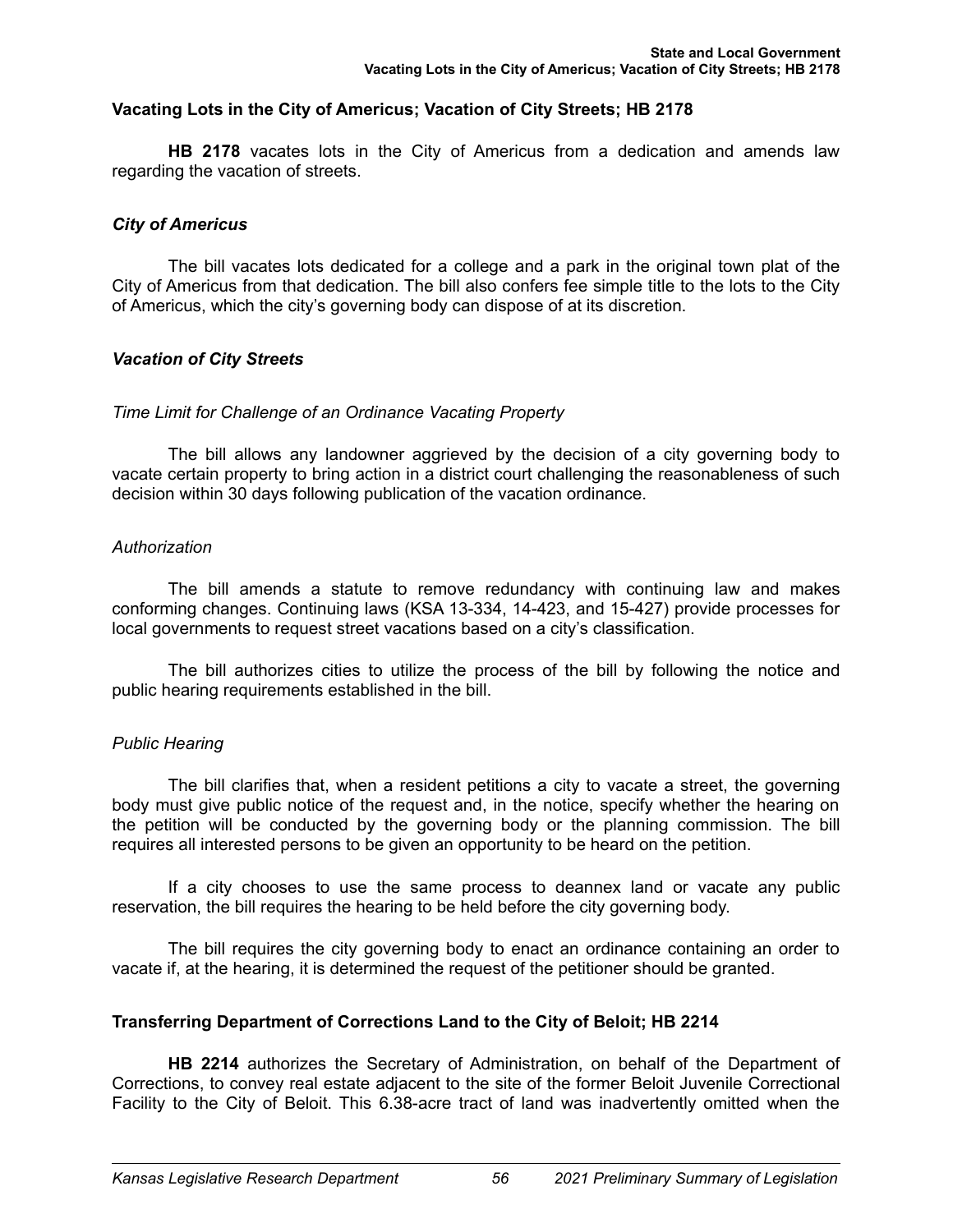former juvenile correctional facility was transferred to the City of Beloit in 2010 (KSA 76-2221). All costs related to the conveyance will be paid by the City of Beloit.

## **Donation Limit to Benefit Libraries; HB 2238**

**HB 2238** removes the \$500,000 limit on gifts school districts, governing bodies of cities, or both are jointly able to accept for the express purpose of the construction or furnishing of a library.

## **Service of Process; Secretary of State; HB 2298**

**HB 2298** amends law related to the Secretary of State (Secretary) and service of process, as follows.

### *Service of Process against Nonresidents in Cases Arising from Motor Vehicle Accidents or Collisions*

The bill clarifies the requirements for service of process on nonresident drivers or their representatives through the Secretary. Current law provides that nonresident drivers or their representatives are deemed to accept the Secretary as their agent for service of process arising from any accident or collision that occurs while operating a vehicle in Kansas and requires a notice to be delivered to the defendant by registered mail or personally outside of the state by a sheriff or deputy sheriff in such state.

The bill provides that a plaintiff may serve a defendant by paying a fee to the Secretary and providing to the Secretary a copy of the summons, petition, and order, and the last known address, residence, or place of abode for each defendant. The Secretary is directed to immediately mail a notice of service and copy of the summons, petition, and order to each defendant by return receipt delivery. The bill requires the notice of service to be signed, dated, and using language substantially in the form specified by the bill.

The bill allows a plaintiff, upon written notification to the Secretary, to personally serve a defendant in a foreign state by an adult person not party to the suit or an officer duly qualified to serve legal process in the state or jurisdiction where the defendant is found, by delivering the appropriate documents, or offering to make such delivery, in the case of refused delivery, on a defendant. The plaintiff is required to provide the Secretary with a copy of the notice of service, summons, petition, and order provided to the defendant. The process server is required to file an affidavit, declaration, or any other competent proof, stating the time, manner, and place of service on or before the return day of process or within a further time the court may allow.

The Secretary is required to keep a record of all process served upon the office pursuant to the bill, showing the day of service of each process.

Compliance with these provisions constitutes sufficient service on the defendant.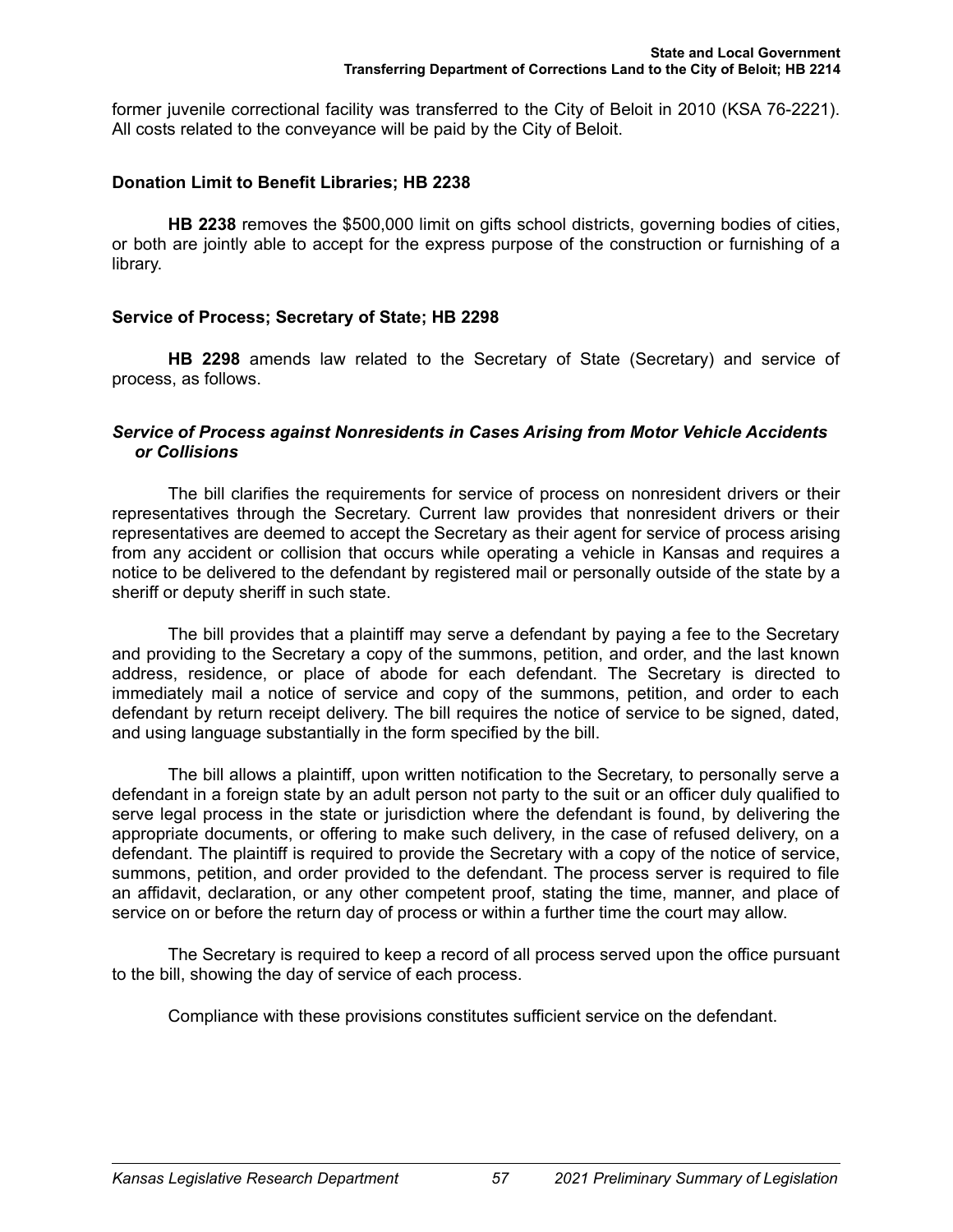## *Service of Process on Limited Liability Partnerships*

The bill clarifies a domestic limited liability partnership or foreign limited liability partnership authorizes the Secretary, as each entity's agent, to accept service of process on the entity's behalf.

## **Disapproval of ERO 47, Merging Certain Agencies; HR 6009**

**HR 6009** disapproves Executive Reorganization Order (ERO) No. 47, which was issued by the Governor on January 26, 2021.

ERO 47 would have renamed the Department for Children and Families (DCF) as the Kansas Department of Human Services (DHS) and transferred all jurisdiction, powers, functions, and duties for the Kansas Department for Aging and Disability Services (KDADS) to DHS, effective July 1, 2021. Under this merger, all jurisdiction, powers, functions, and duties from DCF and KDADS, as well as all the jurisdiction, powers, functions, and duties for which these agencies are serving as the operating agency or grants manager for another agency, would have been imposed upon DHS and the Secretary of Human Services.

The ERO stated whenever the secretaries of, or names of, these agencies, or predecessor agencies—the Department of Social and Rehabilitation Services or the Department of Aging—are referred to or designated by any statute, rule and regulation, contract, or other document, such reference should be deemed to apply to DHS. The ERO further stated DHS would be the successor to the powers, duties, and functions of these agencies, and any potential remaining rights, titles, or interest belonging to the Department of Social and Rehabilitation Services or Department of Aging in real property. Actions performed by DHS would have had the same force and effect as if performed by the above entities, in which the same powers, duties, and functions were vested prior to July 1, 2021.

Under this merger, the rule and regulation authority, fees, funds, grant funds, advisory group funds, loan repayment funds, account balances, property and property rights, liability, and liability for accrued compensation of salaries of personnel, including officers and employees of both DCF and KDADS, would have been located within DHS.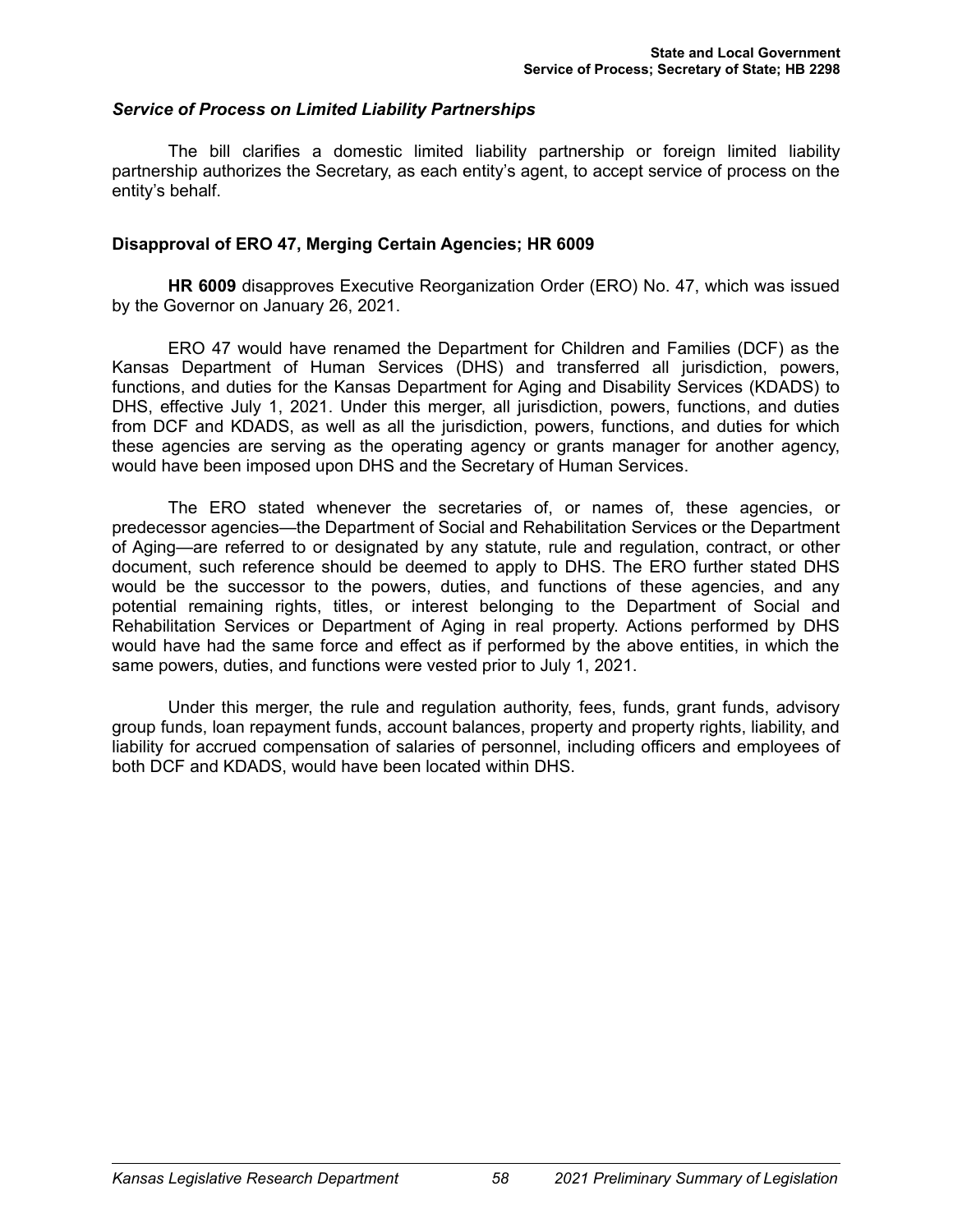# **TAXATION**

# **Property Tax; SB 13**

**SB 13** repeals the property tax lid law applicable to cities and counties and certain budget requirements applicable to other municipalities, establishes notice and public hearing requirements for certain taxing subdivisions seeking to collect property taxes in excess of the subdivision's revenue-neutral rate, prohibits valuation increases resulting solely from normal maintenance of existing structures, and expands the allowed acceptance of partial payments or payment plans for property taxes. The bill is in effect upon publication in the *Kansas Register*.

# *Tax Lid Repeal*

The bill eliminates, effective January 1, 2021, the property tax lid that currently requires a public vote for certain property tax increases by cities and counties. The bill also eliminates a requirement that municipalities, other than cities and counties, that levy at least \$1,000 in property taxes not approve any budget that includes revenue produced by property taxes in excess of the amount produced the preceding year without first publishing notice in the official county newspaper where the municipality is located of the budget and the scheduled vote thereon.

# *Notice and Public Hearing Requirements*

The bill establishes new notification and public hearing requirements for all taxing subdivisions seeking to increase property taxes above those provided for by their "revenueneutral rate." A taxing subdivision is prohibited from levying taxes exceeding its revenue-neutral rate without first approving a resolution or ordinance in accordance with the procedure provided by the bill.

The bill requires county clerks to notify taxing subdivisions of their revenue-neutral rate by June 15. "Revenue-neutral rate" means the tax rate for the current tax year that would generate the same amount of property tax revenue as levied the previous tax year, using the current tax year's total assessed valuation.

Governing bodies of taxing subdivisions are required to publish notice of their intent to exceed the revenue-neutral rate. The bill requires the notice to include the date, time, and location of a public hearing on the resolution or ordinance providing for the levy. The bill requires publication on such governing body's website at least ten days in advance of the hearing and in a weekly or daily newspaper that has general circulation within the county. Taxing subdivisions are required to notify county clerks by July 15 of their intent to exceed the revenue-neutral rate, including information concerning the hearing.

Beginning in tax year 2022, county clerks are required to mail notification of the intent of the taxing subdivision to each taxpayer with property within the taxing subdivision at least ten days in advance of the public hearing. County clerks are required to consolidate the information for all taxing subdivisions relevant to each piece of property on one notice. Notifications may be sent by electronic means with the consent of the taxpayer.

The bill creates the Taxpayer Notification Costs Fund in the State Treasury and provides, for calendar years 2022 and 2023, for any printing and postage costs incurred by county clerks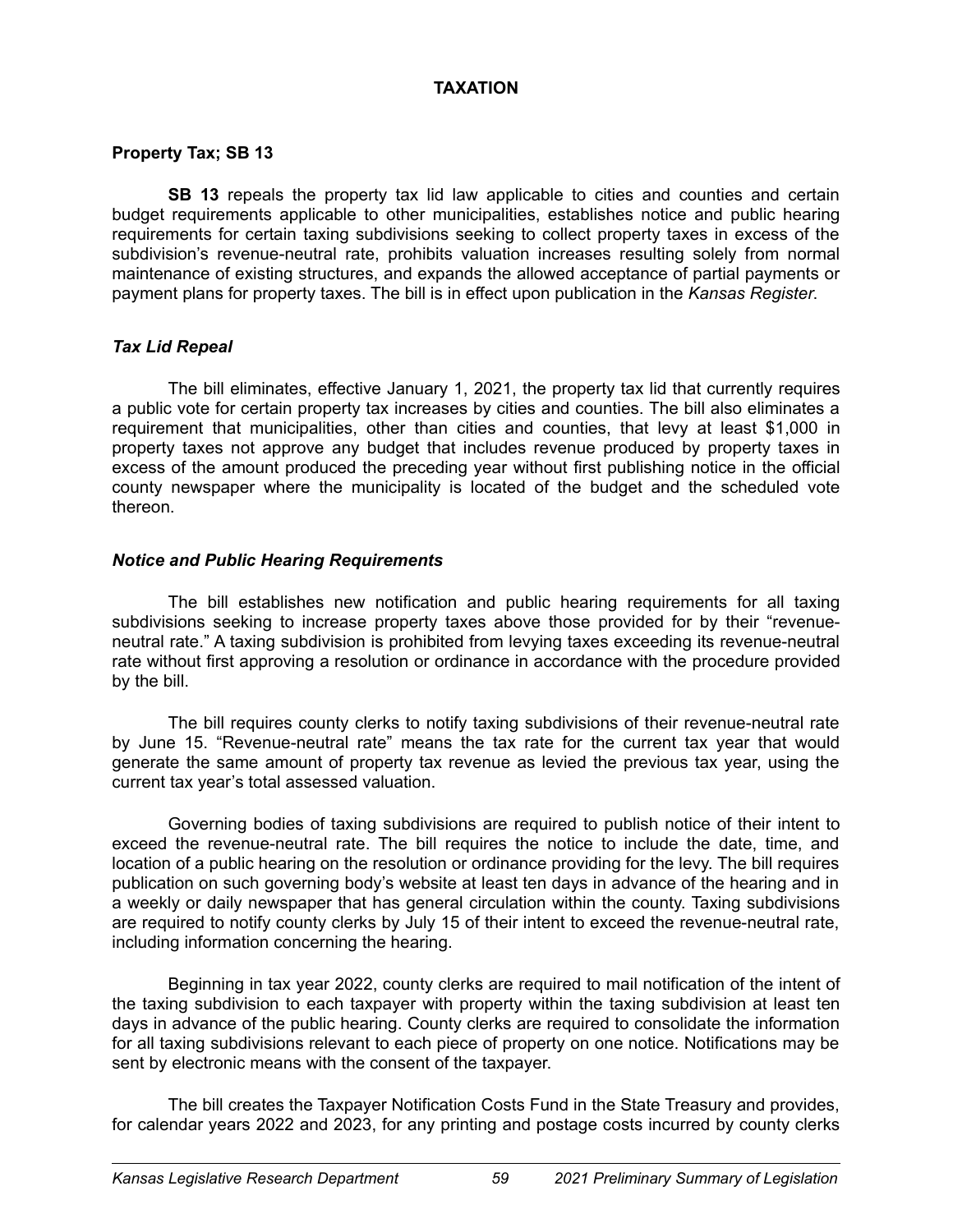to be reimbursed by that fund. County clerks are required to notify the Secretary of Revenue of such costs, and the Secretary will certify such amounts to the Director of Accounts and Reports, who will then be required to transfer an equal amount of money from the State General Fund to the Taxpayer Notification Costs Fund.

Any printing and postage costs incurred by county clerks for required notices that are not reimbursed from the Taxpayer Notification Costs Fund will be borne by the taxing subdivisions proposing to exceed their revenue-neutral rates in proportion to the total property tax levied by the subdivisions.

The bill requires the notifications to contain:

- The revenue-neutral rate for each relevant taxing subdivision;
- The proposed tax rate and amount of tax revenue to be levied by each taxing subdivision seeking to exceed its revenue-neutral rate;
- The tax rate and amount of tax from each taxing subdivision for the property from the previous year's tax statement;
- The appraised value and assessed value for the taxpayer's property for the current year;
- The estimated amount of tax for the current year for each subdivision based on the revenue-neutral rate and any tax rate in excess of the revenue-neutral rate and the difference between such amounts for any taxing subdivision seeking to exceed its revenue-neutral rate;
- The date, time, and location of the public hearing for each taxing subdivision seeking to exceed its revenue-neutral rate; and
- Information concerning statutory mill levies imposed by the State of Kansas.

The bill requires the hearing on the resolution or ordinance providing for a taxing subdivision to exceed its revenue-neutral rate to be held by September 10 and to include an opportunity for interested taxpayers to present testimony within reasonable limits and without unreasonable restrictions on the number of individuals allowed to comment. The governing body of each taxing subdivision is required to approve exceeding the revenue-neutral rate by a majority vote at the public hearing.

Taxing subdivisions failing to comply with the notice and hearing procedures are required to refund any property taxes collected in excess of the revenue-neutral rate.

The bill requires information regarding the revenue-neutral rate and taxing subdivision's decision to levy taxes in excess of the rate to be published in the taxing subdivision's annual budget form prescribed by the Division of Accounts and Reports.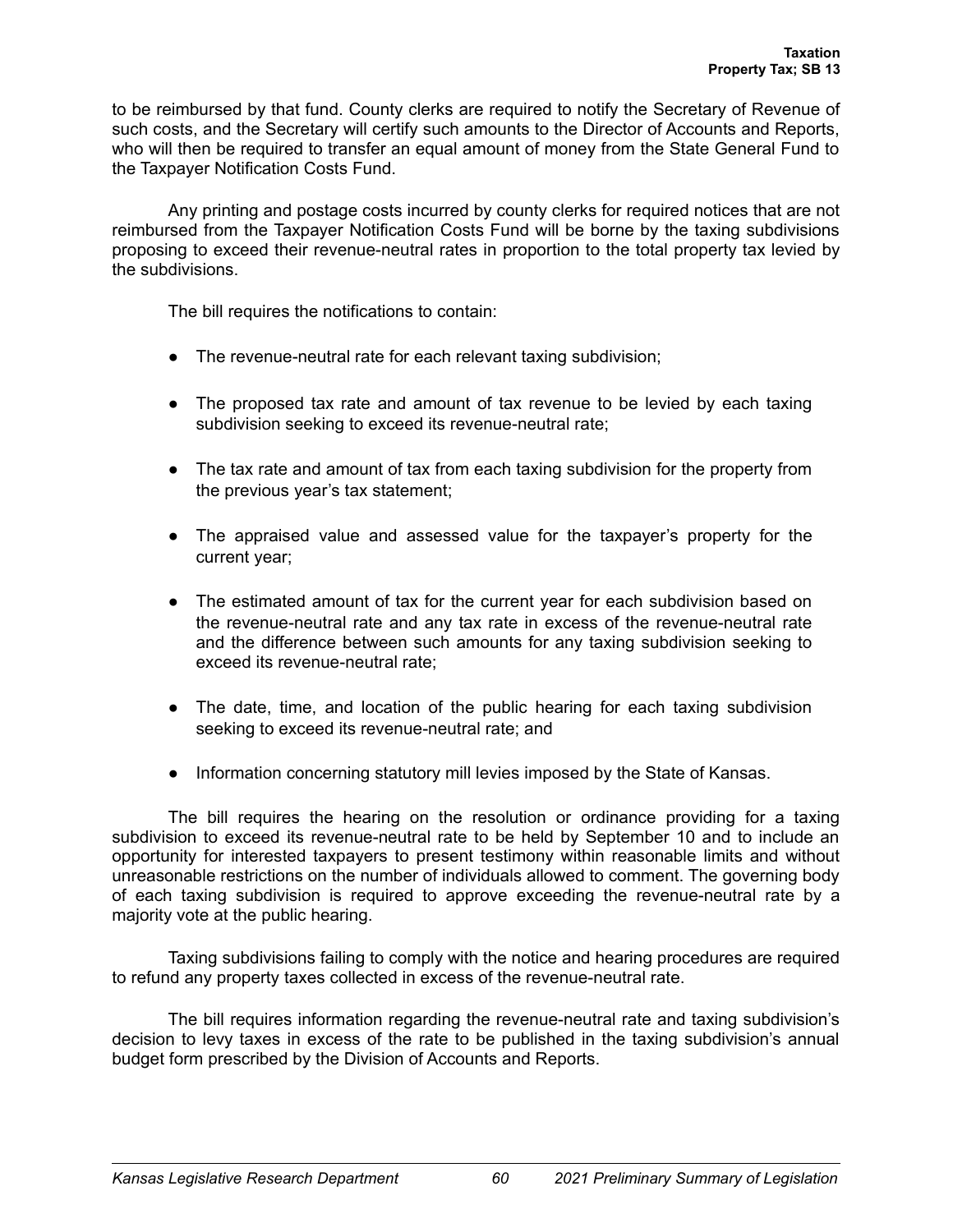### *Prohibited Valuation Increases*

The bill prohibits an increase in the appraised value of real property solely as a result of normal repair, replacement, or maintenance of existing structures, equipment, or other improvements on the property.

## *Partial Payments and Payment Plans*

The bill authorizes county treasurers to accept partial payments and establish payment plans for all property taxes. Current law allows county treasurers to accept partial payments for delinquent property taxes.

# **Cherokee County Sales Tax Authority; SB 21**

**SB 21** retroactively ratifies the results of a November 2020 election in Cherokee County that would impose a 0.5 percent retail sales tax for the purpose of financing ambulance services, renovation and maintenance of county buildings and facilities, or other projects within the county approved by the governing body of Cherokee County. The bill provides that the entire proceeds of the tax will be retained by the county and will not be subject to apportionment to other municipalities. The bill requires the tax to terminate prior to January 1, 2033. The bill will be in effect upon publication in the *Kansas Register*.

# **Marketplace Facilitators and Income Tax Deductions and Exemptions; SB 50**

**SB 50** requires the collection and remittance of certain taxes by marketplace facilitators. The bill also amends income tax law regarding fraudulent unemployment benefits, itemized and standard deductions, business income related to 2017 federal legislation, corporation return filing, net operating losses, and the business expensing deduction.

# *Marketplace Facilitators Tax Collection and Remittance*

The bill requires the collection and remittance of sales and compensating use tax by most marketplace facilitators beginning July 1, 2021. Such entities with annual gross receipts from sales sourced into Kansas in excess of \$100,000 are subject to the requirement, which also applies to out-of-state retailers with annual receipts from sales sourced into Kansas exeeding \$100,000.

The bill requires marketplace facilitators that reach the \$100,000 threshold for the first time in the current calendar year to collect and remit the tax on cumulative gross receipts from sales into the state in excess of \$100,000 during the current calendar year.

The bill defines "marketplace facilitators" to include entities that contract with sellers to facilitate the sale of products or lodgings through a physical or electronic marketplace operated, owned, or otherwise controlled by the entity and either directly or indirectly collect the payment from the purchaser and transmit all or part of the payment to the seller. The definition excludes platforms that exclusively provide advertising services, principally provide payment processing, or are a certain type of commodity futures trading organization.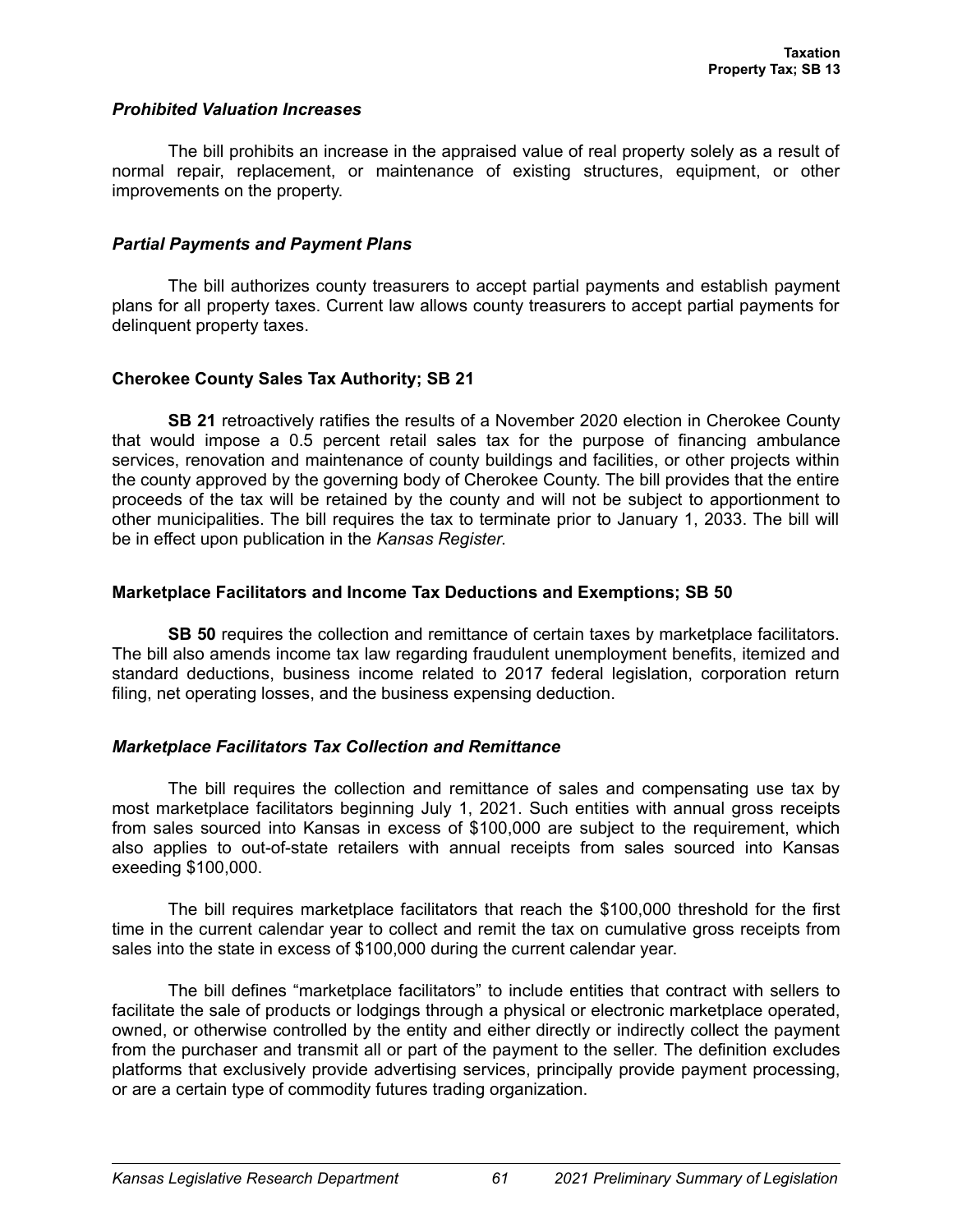The bill authorizes the Department of Revenue (KDOR) to waive the obligation of a marketplace facilitator to collect and remit taxes upon a showing by the marketplace facilitator that substantially all of its marketplace sellers are already collecting and remitting all applicable taxes. The bill also allows marketplace facilitators to contract with marketplace sellers with at least \$1.0 billion of annual gross sales in the United States to require the marketplace seller to collect and remit all applicable taxes and fees.

The bill further clarifies that, in addition to state and local sales and use tax, marketplace facilitators also are responsible for collecting and remitting local transient guest taxes beginning January 1, 2022, and certain prepaid wireless 911 fees beginning April 1, 2022.

KDOR is authorized to require marketplace facilitators to provide any information necessary to assure implementation of the bill's provisions, including the documentation of sales.

The Director of Taxation, KDOR, is required to remove the line for reporting compensating use tax from individual income tax returns beginning January 1, 2022.

The Secretary of Revenue is required to adopt any rules and regulations for purposes outlined in the bill.

The bill repeals the "click-through" nexus provisions for affiliated persons related to sales and use tax collections.

# *Fraudulent Unemployment Benefits*

The bill clarifies that victims of identify theft do not owe Kansas individual income tax on unemployment compensation that was fraudulently obtained by another individual.

# *Itemized Deductions*

Beginning in tax year 2021, the bill provides individual income taxpayers the option to take Kansas itemized deductions regardless of whether deductions are itemized or the standard deduction is claimed for federal income tax purposes.

# *Standard Deductions*

The bill, beginning in tax year 2021, increases the standard deduction amounts to \$3,500 for single filers, \$6,000 for single head-of-household filers, and \$8,000 for married filers filing jointly. These amounts are currently set at \$3,000, \$5,500, and \$7,500, respectively.

# *Business Income*

# *Global Intangible Low Tax Income (GILTI)*

The bill provides, beginning in tax year 2021, a subtraction modification exempting GILTI, as defined in section 951A of the federal Internal Revenue Code (IRC), before any deductions allowed under section 250(a)(1)(B) of the IRC.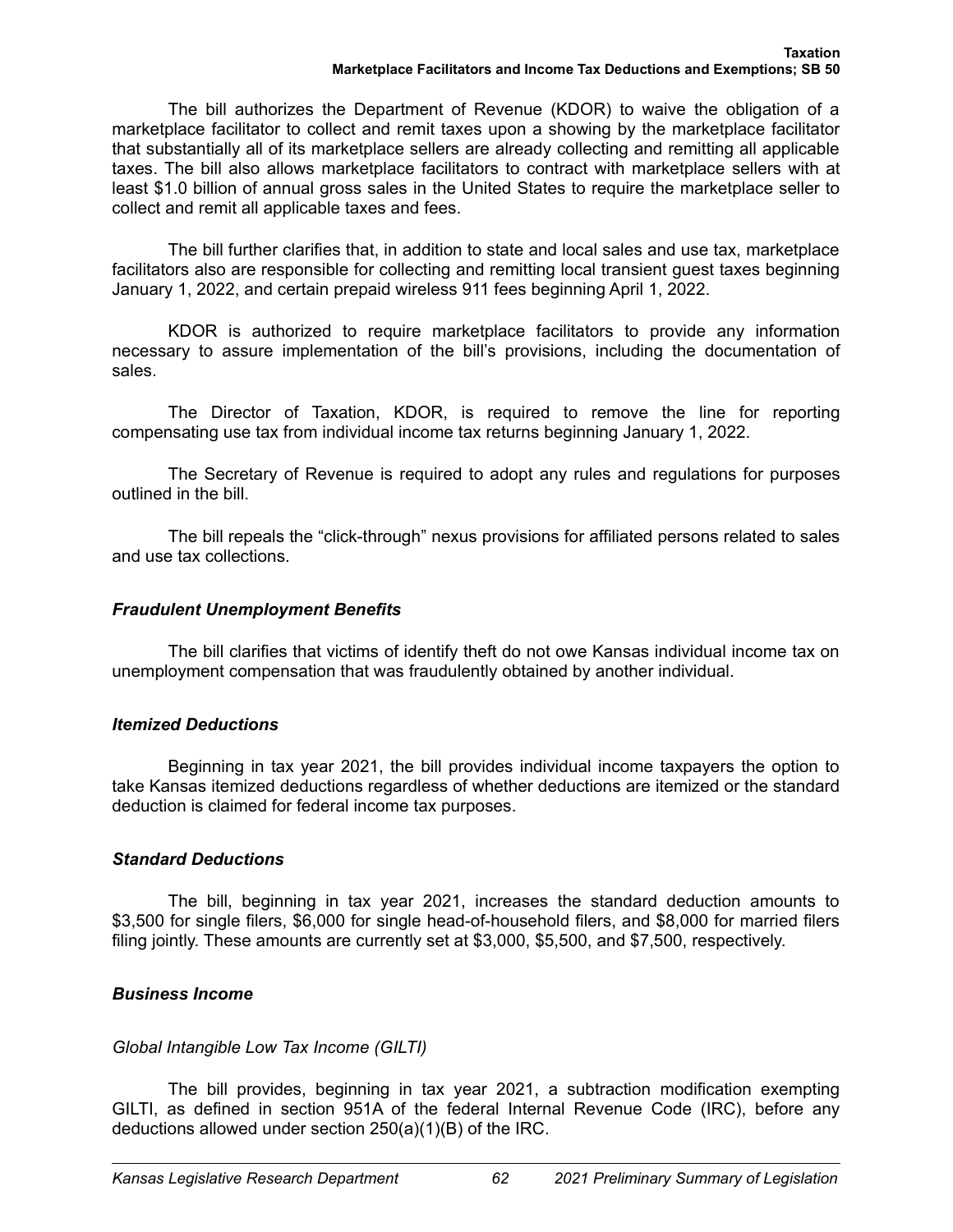## *Business Interest*

The bill provides, beginning in tax year 2021, a subtraction modification exempting certain business interest, to the extent such business interest is currently disallowed as a deduction pursuant to the IRC but was deductible under the IRC as in effect on December 31, 2017.

## *Capital Contributions*

The bill, beginning in tax year 2021, specifies for Kansas corporation income tax purposes that the exemption from federal taxable income for capital contributions shall be the exemption as it existed in section 118 of the IRC as in effect on December 31, 2017.

# *Federal Deposit Insurance Corporation Premiums*

The bill provides, beginning in tax year 2021, a subtraction modification for the amount disallowed as a deduction by section 162(r) of the IRC, as in effect on January 1, 2018, for Federal Deposit Insurance Corporation (FDIC) premiums paid by the taxpayer.

## *Business Meal Expenses*

The bill provides, beginning in tax year 2021, a subtraction modification exempting certain meal expenditures, to the extent such expenditures are currently disallowed as a deduction pursuant to the IRC but were deductible under the IRC as in effect on December 31, 2017.

# *Expensing Deduction*

The bill allows individual income taxpayers to claim the expensing deduction (provided by KSA 79-32,143(a)) for the costs of placing certain tangible property and computer software into service in the state beginning in tax year 2021. A second change, also effective with tax year 2021, requires all taxpayers claiming the Kansas expensing deduction to offset the amount of federal expensing deduction claimed pursuant to Section 179 of the IRC.

# *Corporation Income Tax Return Filing Deadline*

The bill extends the deadline for the filing of Kansas corporation income tax returns to one month after the due date established under federal law. The bill also provides that no latefiling penalty will be assessed on taxpayers filing state corporation income tax returns when the return is filed within one month after the taxpayer has received an extension to file a federal return by the Internal Revenue Service.

The provisions of this section are applicable to returns for tax year 2020 and all future years.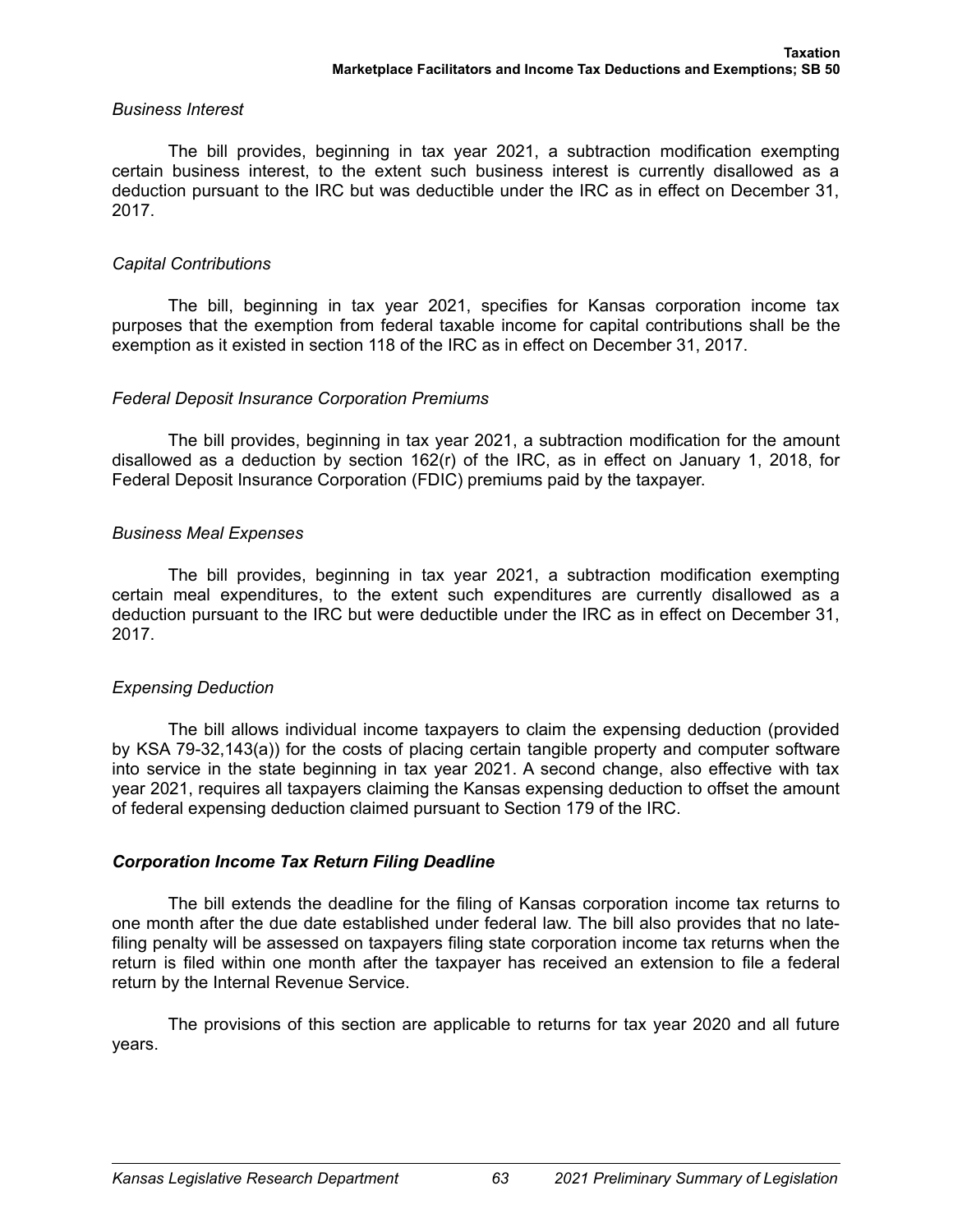# *Net Operating Loss Carry Forward Extension*

The bill allows Kansas income taxpayers to carry forward net operating losses indefinitely, beginning with such losses incurred in tax year 2018. Current law provides for net operating losses to be carried forward for ten years.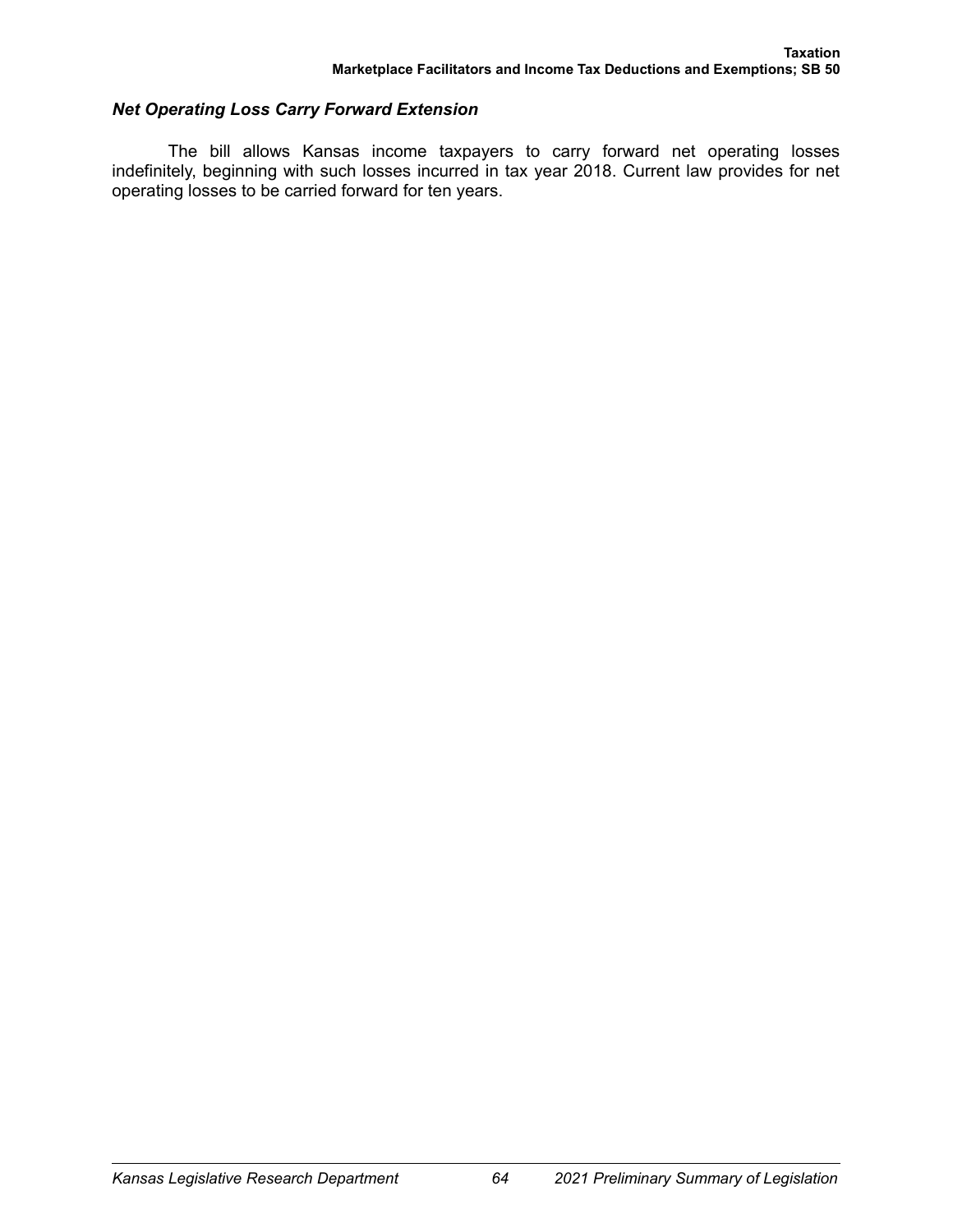# **TRANSPORTATION AND MOTOR VEHICLES**

#### **Permit for a Motor Vehicle Display Show; SB 33**

**SB 33** authorizes the Director of Vehicles (Director), Kansas Department of Revenue, to issue a temporary display show license to a sponsor of a motor vehicle display show. A display show sponsor, which the bill requires to be a licensed new vehicle dealer, will be responsible for organizing and operating the display show under such terms and conditions as the Director may reasonably require. The sponsor will pay a fee of \$100 upon application, and each show participant displaying vehicles will pay \$35 to the sponsor. All fees will be remitted to the **Director** 

The bill authorizes new vehicle dealers, first stage manufacturers, second stage manufacturers, first stage converters, second stage converters, and distributors (manufacturers and distributors) to attend and participate in the display of new motor vehicles at a temporary display show without regard to geographical territorial assignment or relevant market area. The bill requires participating new vehicle dealers to be licensed motor vehicle dealers, but manufacturers and distributors will not be required to be licensed to participate. The bill authorizes participation by new motor vehicle dealers without the approval of any manufacturer or distributor, and it prohibits a manufacturer or distributor from barring or treating a new vehicle dealer adversely for participating in a display show.

The bill prohibits sales or lease transactions at a display show but authorizes test drives for purposes other than sale or lease, to demonstrate the vehicle and its features.

The bill also adds leases and test drives to sales transactions as activities that can not occur at the temporary location of a new vehicle dealer that is not a display show.

# **Vehicle Dealer Bonding; Permit for Motor Vehicle Display Show; House Sub. for SB 99**

**House Sub. for SB 99** amends law regarding vehicle dealer license requirements and vehicle display shows.

The bill will be in effect upon publication in the *Kansas Register*.

#### *Dealer License Requirements*

The bill increases the bond required for licensure as a dealer of used or new vehicles from \$30,000 to \$50,000, on and after January 1, 2022.

# *Vehicle Display Show*

The bill authorizes the Director of Vehicles (Director), Kansas Department of Revenue, to issue a temporary display show license to a sponsor of a motor vehicle display show. A display show sponsor, which the bill requires to be a licensed new vehicle dealer, will be responsible for organizing and operating the display show under such terms and conditions as the Director may reasonably require. The sponsor will pay a fee of \$100 upon application, and each show participant displaying vehicles will pay \$35 to the sponsor. All fees will be remitted to the Director.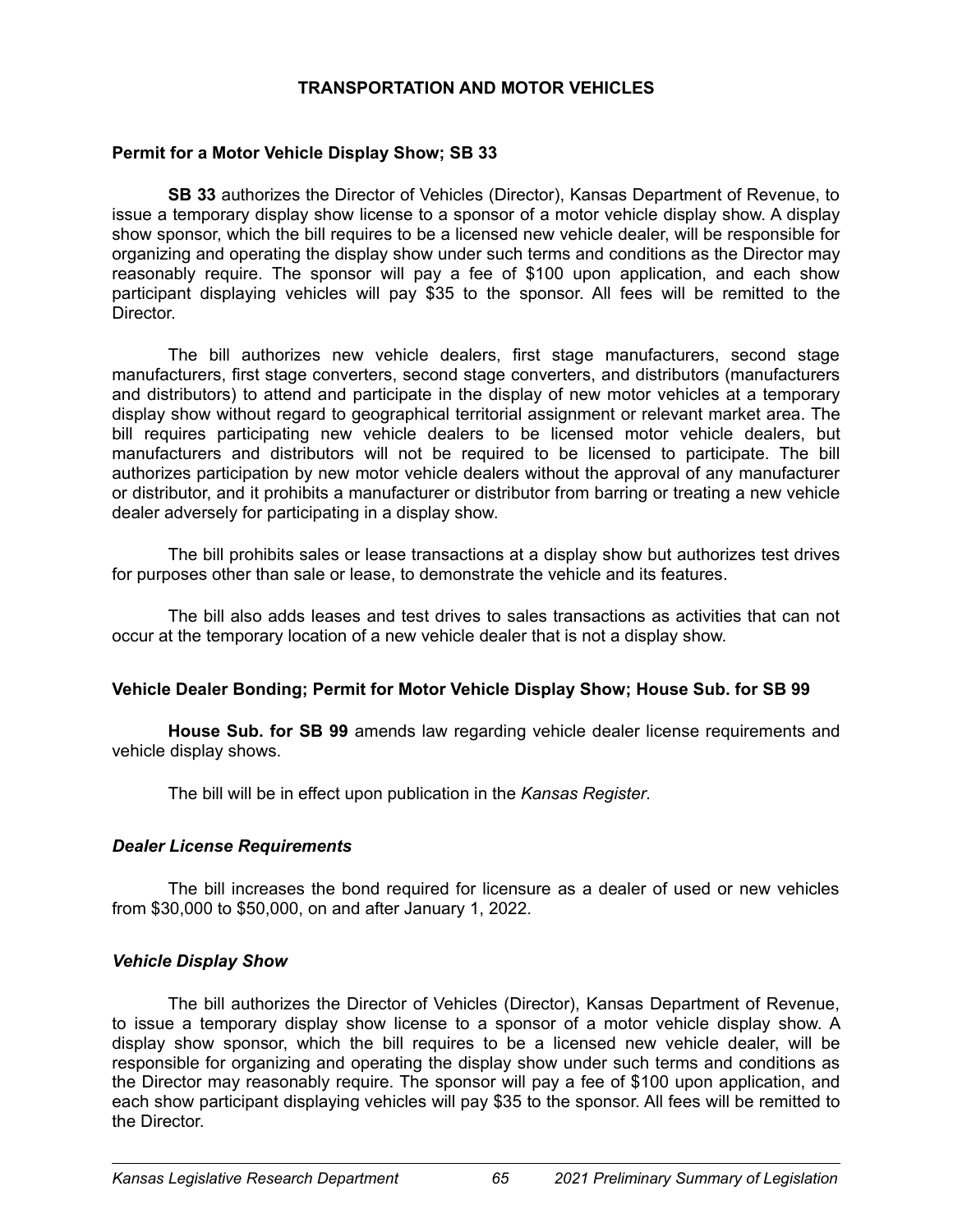The bill authorizes new vehicle dealers, first stage manufacturers, second stage manufacturers, first stage converters, second stage converters, and distributors (manufacturers and distributors) to attend and participate in the display of new motor vehicles at a temporary display show without regard to geographical territorial assignment or relevant market area. The bill requires participating new vehicle dealers to be licensed motor vehicle dealers, but manufacturers and distributors will not be required to be licensed to participate. The bill authorizes participation by new motor vehicle dealers without the approval of any manufacturer or distributor, and it prohibits a manufacturer or distributor from barring or treating a new vehicle dealer adversely for participating in a display show.

The bill prohibits sales or lease transactions at a display show, but authorizes test drives for purposes other than sale or lease to demonstrate the vehicle and its features.

The bill also adds leases and test drives to sales transactions as activities that can not occur at the temporary location of a new vehicle dealer that is not a display show.

[*Note:* Provisions regarding vehicle display shows are the same of those of SB 33 except that they become effective upon publication in the *Kansas Register*.]

# **Military Surplus Vehicles; HB 2014**

**HB 2014** defines "military surplus vehicle" in the Uniform Act Regulating Traffic on Highways and in law regarding vehicle registration.

The bill defines such a vehicle as one that meets the following requirements:

- Has three or fewer axles;
- Meets size and weight limits in continuing law;
- Is less than 35 years old; and
- Was manufactured for use in the U.S. military forces or the military force of any country that was a member of the North Atlantic Treaty Organization at the time the vehicle was manufactured and that is subsequently authorized for sale to civilians.

The definition excludes a tracked vehicle. The bill adds references to military surplus vehicles in definitions of "collector" and "parts car."

The bill authorizes the owner of a military surplus vehicle to register it upon payment of an annual fee of \$26. A special interest vehicle license plate will be furnished upon payment of a one-time fee of \$20; the bill requires a decal to be displayed on the license plate to identify the vehicle as a military surplus vehicle.

The bill authorizes a military surplus vehicle to be used as are other vehicles of the same type, but prohibits the use of a military surplus vehicle to transport passengers for hire. The bill specifies special interest vehicles, including street rod vehicles, are prohibited from hauling material weighing more than 500 pounds.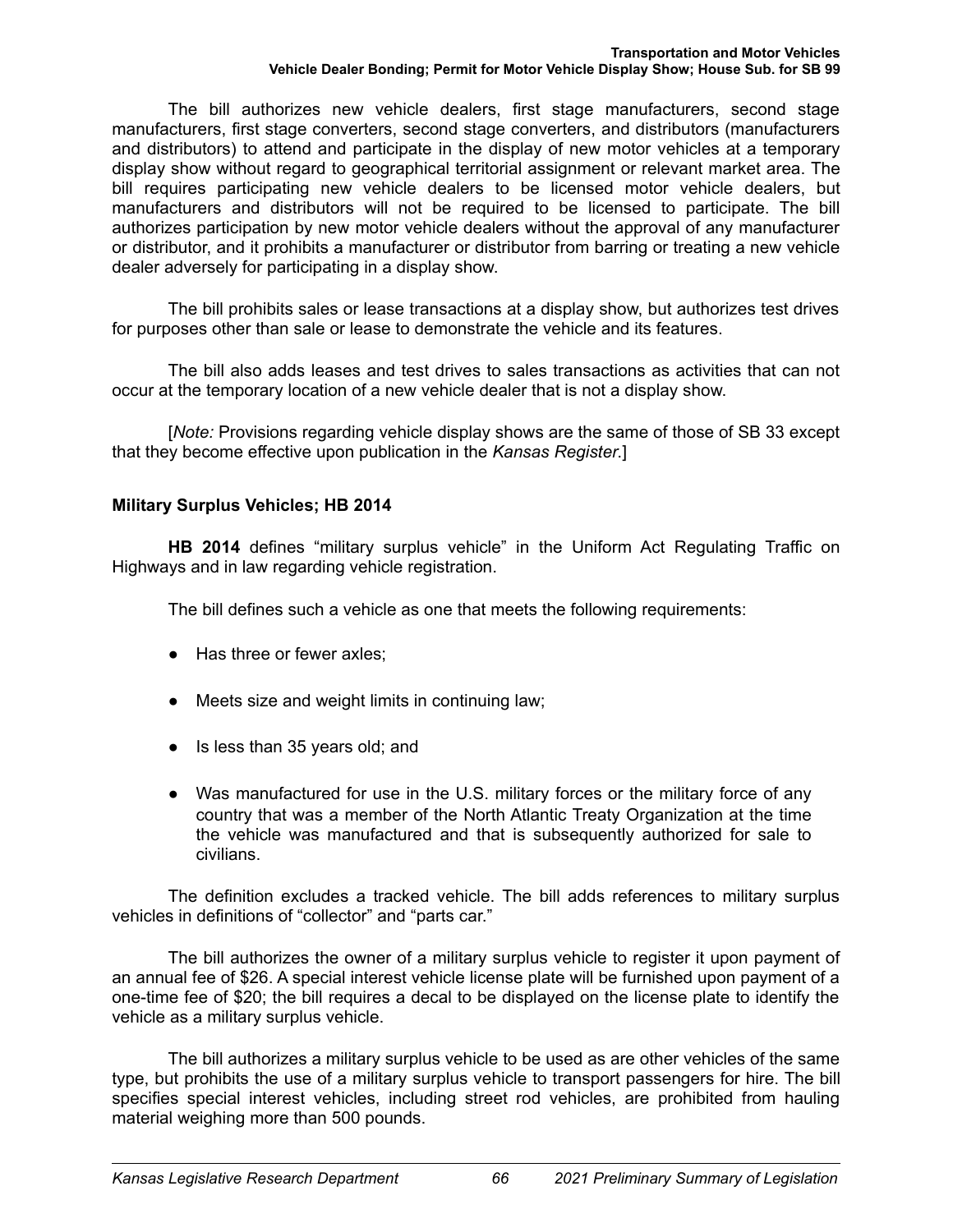The bill prohibits a military surplus vehicle from being registered until a vehicle identification number inspection has been completed by the Kansas Highway Patrol.

## **Exempting Municipal Motor Grader Operators from CDL Requirements; HB 2295**

**HB 2295** exempts municipal motor grader vehicles from requirements of the Kansas Uniform Commercial Driver's License Act.

Under current law, five types of vehicles are listed as exempt from the Act: farm vehicles, vehicles operated by firefighters, military vehicles operated by military personnel, commercial vehicles used solely for private noncommercial use, and certain farm tractors moved by implement dealers. The bill adds a sixth exemption for motor grader vehicles operated by an employee of a municipality, if such employee is operating the motor grader vehicle within the boundaries of such municipality.

"Municipality" is defined under continuing law referenced by the bill to mean any county, township, city, school district, or other political or taxing subdivision of the state, or any agency, authority, institution, or other instrumentality thereof.

## **Peer-to-Peer Vehicle Sharing Program Act; HB 2379**

**HB 2379** enacts the Peer-to-Peer (P2P) Vehicle Sharing Program Act.

The bill is effective and in force from and after January 1, 2022, and its publication in the statute book.

#### *Definitions*

The bill establishes several definitions associated with P2P vehicle sharing, including:

- "Peer-to-peer vehicle sharing," meaning the authorized use of a shared vehicle by an individual other than the shared vehicle's owner through a P2P program:
	- P2P vehicle sharing does not mean rental or lease of a motor vehicle for the purposes of law regarding an excise tax on certain lease or rental vehicles; and
	- $\circ$  Does not include the use of a vehicle that is used for demonstration purposes or a leased, temporarily loaned, or borrowed vehicle owned by a new or used vehicle dealer licensed under the provisions of the Vehicle Dealers and Manufacturers Licensing Act (Act);
- "Peer-to-peer vehicle sharing program," meaning a business platform that connects vehicle owners with drivers to enable the sharing of vehicles for financial consideration:
	- The term does not mean a rental car company; a lessor; or a service provider who is solely providing hardware or software as a service to a person or entity that is not effectuating payment of financial consideration for use of a shared vehicle; and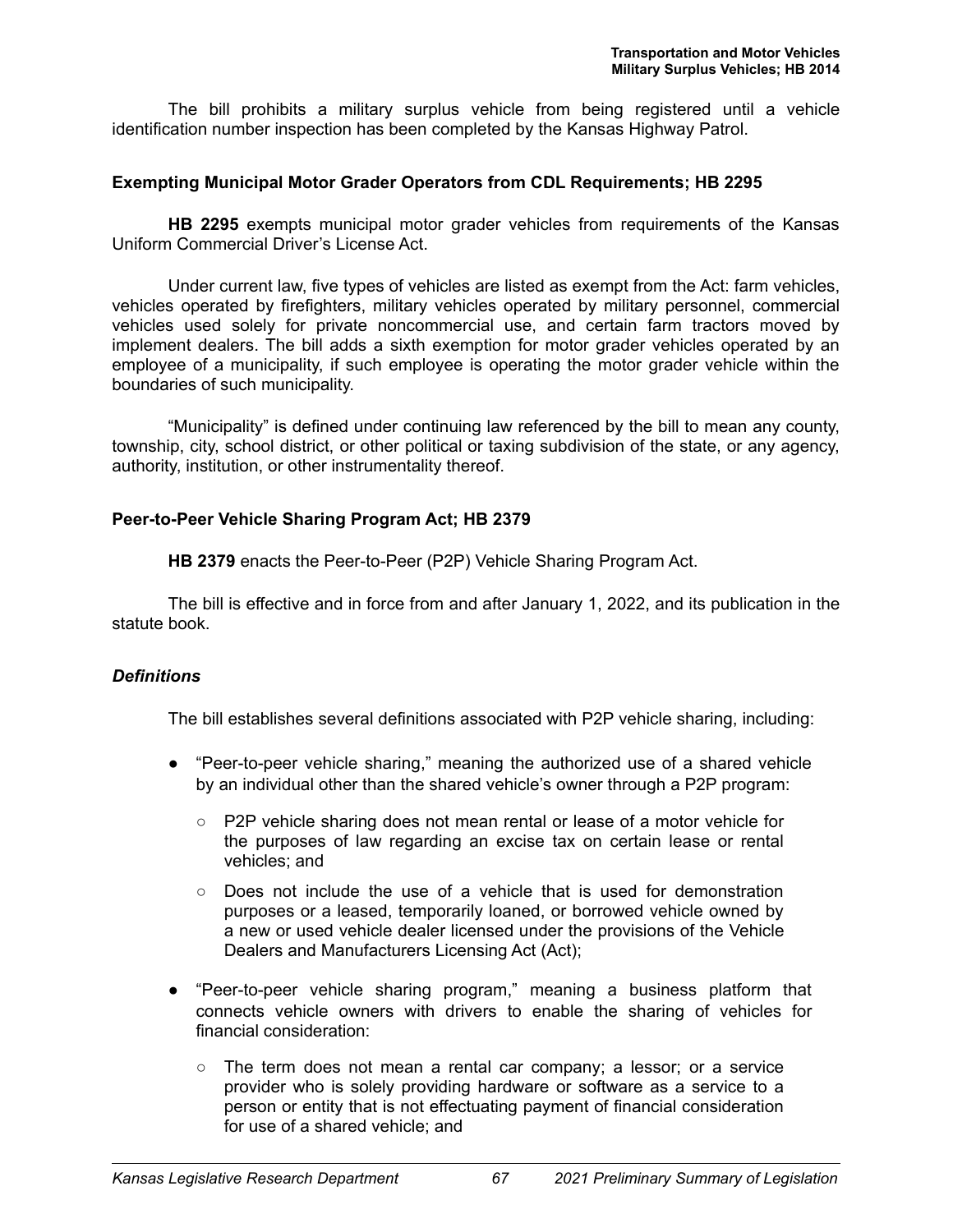- $\circ$  Does not include the use of a vehicle that is used for demonstration purposes or a leased, temporarily loaned, or borrowed vehicle owned by a new or used vehicle dealer licensed under the provisions of the Act;
- "Vehicle sharing program agreement," meaning the terms and conditions applicable to a shared vehicle owner, a shared vehicle driver, and a P2P vehicle sharing program that govern the use of a shared vehicle through a P2P vehicle sharing program:
	- Vehicle sharing program agreement does not include a rental agreement; and
	- Does not include a vehicle that is used for demonstration purposes or a leased, temporarily loaned, or borrowed vehicle owned by a new or used vehicle dealer licensed under the provisions of the Act;
- "Shared vehicle," meaning a vehicle that is available for sharing through a P2P vehicle sharing program:
	- Shared vehicle does not mean a rental car or rental commercial-type vehicle; and
	- Does not include a vehicle that is used for demonstration purposes or a leased, temporarily loaned, or borrowed vehicle owned by a new or used vehicle dealer licensed under the provisions of the Act;
- "Shared vehicle driver," meaning the individual authorized to drive the shared vehicle by the shared vehicle owner under a vehicle sharing program agreement:
	- Shared vehicle driver does not include a lessee; and
	- Does not include the operator of a vehicle that is used for demonstration purposes or the operator of a leased, temporarily loaned, or borrowed vehicle owned by a new or used vehicle dealer licensed under the provisions of the Act;
- "Shared vehicle owner," meaning the registered owner, or person or entity designated by the owner, of a vehicle made available for sharing to shared vehicle drivers through a P2P vehicle sharing program:
	- Shared vehicle owner does not include a person or entity in the business of providing rental vehicles to the public, a leasing company, or a rental car company; and
	- Does not include an owner of a vehicle that is used for demonstration purposes or a leased, temporarily loaned, or borrowed vehicle owned by a new or used vehicle dealer licensed under the provisions of the Act;
- "Vehicle sharing delivery period," meaning the period of time during which a shared vehicle is being delivered to the location of the vehicle sharing start time, if applicable, as documented by the governing vehicle sharing program agreement;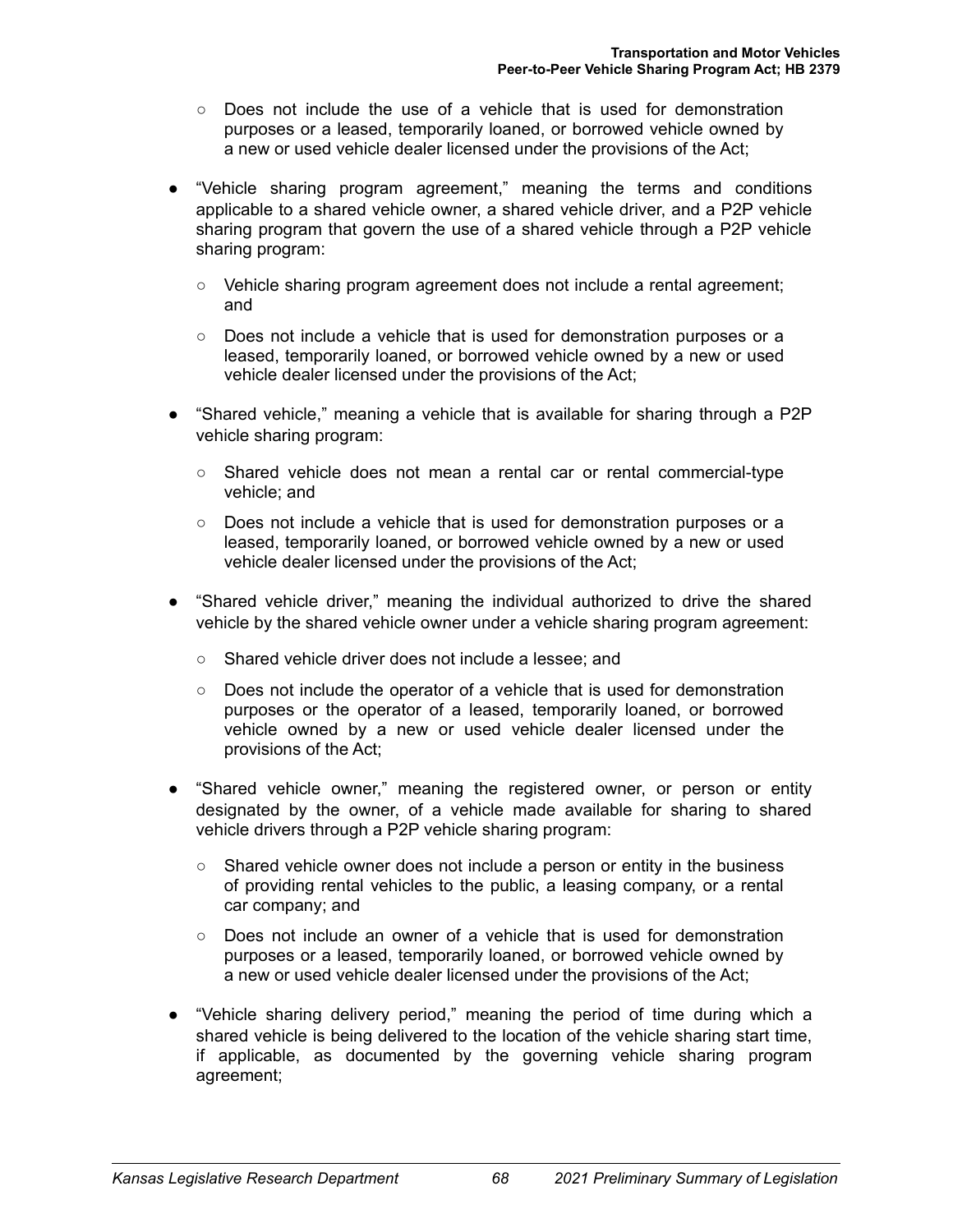- "Vehicle sharing period," meaning the period of time that commences with the vehicle sharing delivery period or, if there is no vehicle sharing delivery period, that commences with the vehicle sharing starting time and, in either case, that ends at the vehicle sharing termination time; and
- "Vehicle sharing termination time," meaning the earliest of the following:
	- Expiration of the agreed-upon period of time established for the use of a shared vehicle according to the terms of the vehicle sharing program agreement if the shared vehicle is delivered to the location agreed upon in the vehicle sharing program agreement;
	- When the shared vehicle is returned to a location as alternatively agreed upon by the shared vehicle owner (owner) and shared vehicle driver (driver) as communicated through a P2P vehicle sharing program and the alternatively agreed upon location is incorporated into the vehicle sharing program agreement; or
	- When the registered shared vehicle owner or the shared vehicle owner's authorized designee takes possession and control of the shared vehicle.

## ○ *Liability Coverage*

The bill requires, with exceptions specified in the bill, a P2P vehicle sharing program to assume liability of an owner for bodily injury or property damage to third parties for uninsured and underinsured motorist or personal injury protection losses during the vehicle sharing period in amounts stated in the P2P vehicle sharing program agreement. The bill requires coverage to be not less than the coverage required in the Kansas Automobile Injury Reparations Act (KAIRA).

Notwithstanding the definition of "vehicle sharing termination time," a P2P vehicle sharing program does not assume owner liability when the owner:

- Makes an intentional or fraudulent material misrepresentation or omission of fact to the P2P vehicle sharing program before the vehicle sharing period in which the loss occurred; or
- Acts in concert with a shared vehicle driver who fails to return the shared vehicle pursuant to the vehicle sharing program agreement.

However, the assumption of liability applies to bodily injury, property damage, uninsured and underinsured motorist, or personal injury protection losses by damaged third parties as required by the KAIRA.

The bill requires a P2P vehicle sharing program to ensure that, during each vehicle sharing period, the owner and the driver are insured under a motor vehicle liability insurance policy that provides coverage in amounts no less than those prescribed in KAIRA. The policy must:

- Recognize that the vehicle insured under the policy has been made available as a shared vehicle and is used through a P2P vehicle sharing program; or
- Not exclude the use of the vehicle by a shared vehicle driver.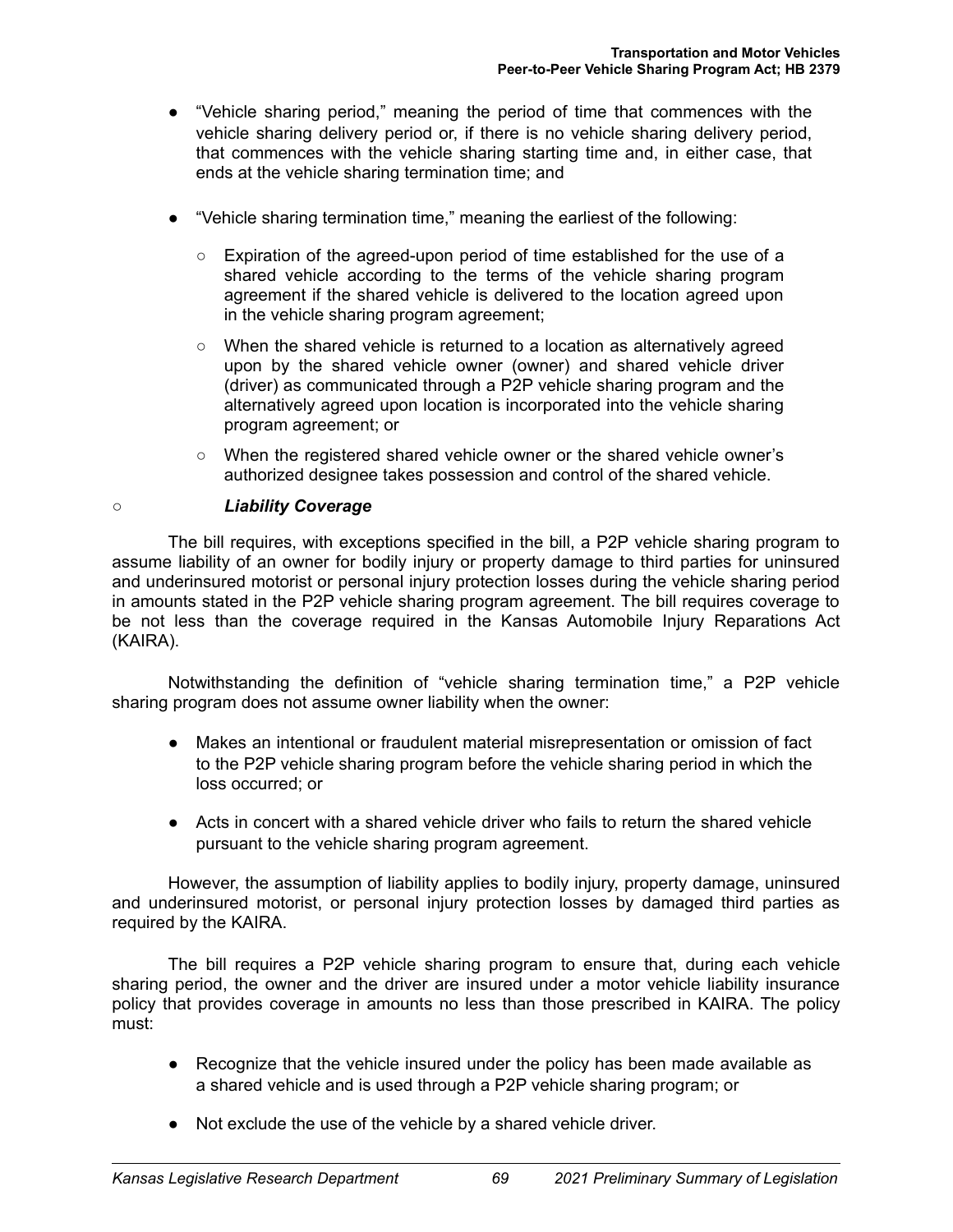The bill provides the requirement for motor vehicle liability insurance can be satisfied by such insurance maintained by an owner, as driver, a P2P vehicle sharing program, or a shared vehicle owner or a shared vehicle driver and a P2P vehicle sharing program.

Insurance satisfying this requirement is considered as primary during each vehicle sharing period and, if a claim occurs in another state with insurance policy coverage amounts that exceed the minimum amounts set forth in state law during the vehicle sharing period, the coverage described in the bill satisfies the difference in minimum coverage amounts, up to the applicable policy limits.

The insurer or P2P vehicle sharing program assumes primary liability for a claim when it is, in whole or in part, providing the insurance required by the bill and in these additional instances:

- A dispute exists as to who was in control of the shared vehicle at the time of the loss or as to whether the shared vehicle was returned to the alternatively agreedupon location; and
- The P2P vehicle sharing program does not have available, did not retain, or fails to provide information required under recordkeeping provisions in the bill.

The bill also requires, if the insurance maintained by an owner or driver has lapsed or does not provide the required coverage, insurance maintained by the P2P vehicle sharing program to provide such coverage beginning with the first dollar of the claim and to have the duty to defend such claim. The bill states coverage under the P2P vehicle sharing program insurance shall not be dependent on another motor vehicle insurer first denying a claim nor shall another motor vehicle insurance policy be required to first deny a claim.

The bill states nothing in the section pertaining to liability coverage shall be construed to:

- Limit the liability of the P2P vehicle sharing program for any act or omission of the program itself that results in injury to any person as a result of using a shared vehicle through the program; or
- Limit the ability of the P2P vehicle sharing program to contractually seek indemnification from the owner or the driver for economic loss sustained by the program resulting from a breach of the terms and conditions of the vehicle sharing program agreement.

## *Lienholder Notice*

The bill requires, between the time that a vehicle owner registers as a shared vehicle owner on a P2P vehicle sharing program and the time the owner makes a vehicle available as a shared vehicle on the program, the program to notify the owner that, if the shared vehicle has a lien against it, the use of the shared vehicle through such program, including use without physical damage coverage, could violate the terms of the contract with the lienholder.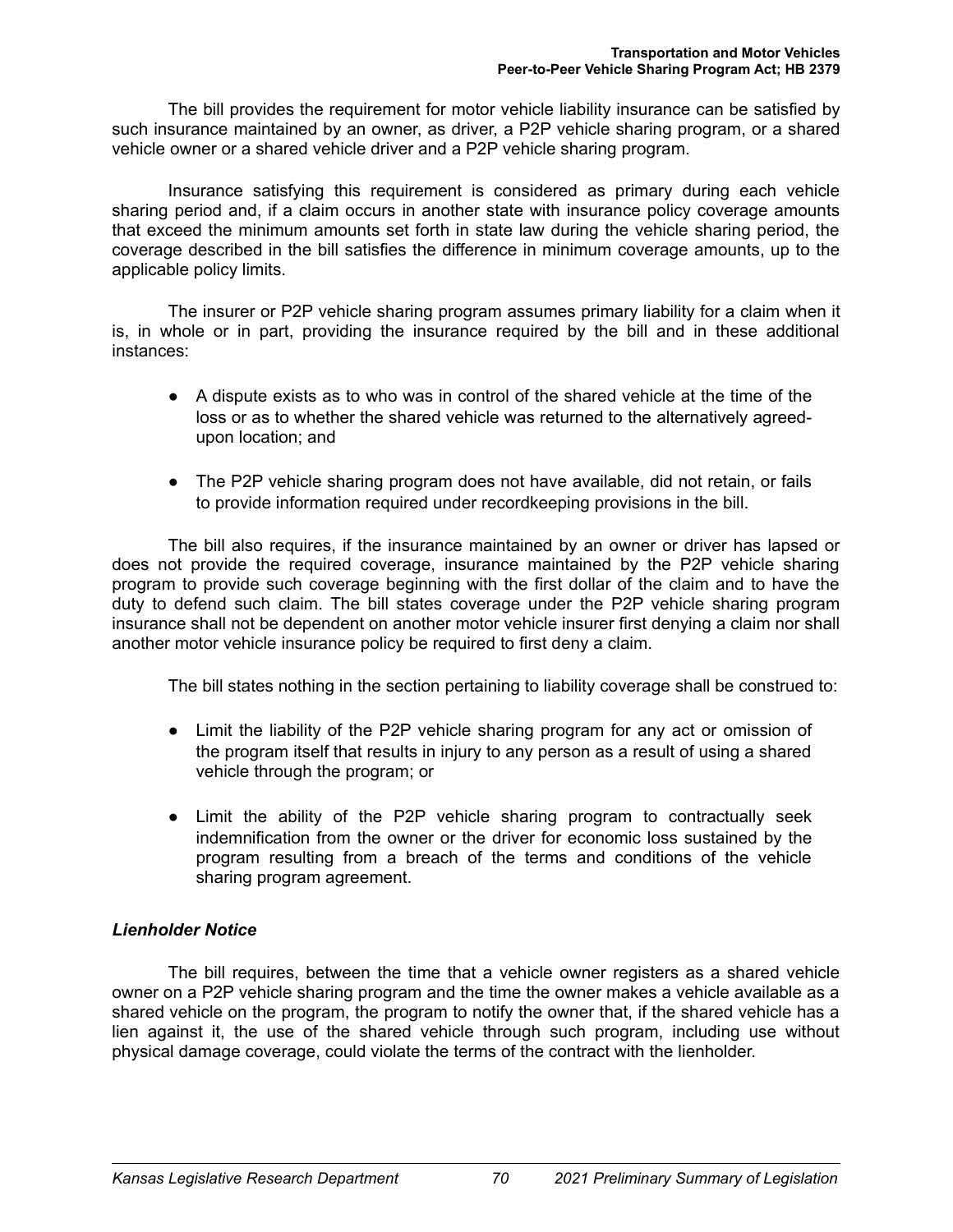## *Exclusions; Liability Coverage*

The bill permits an authorized insurer writing motor vehicle liability insurance in Kansas to exclude any and all coverage and the duty to defend or indemnify for any claim afforded under an owner's motor vehicle liability insurance policy, including, but not limited to:

- Liability coverage for bodily injury and property damage;
- Personal injury protection coverage, as defined in KAIRA;
- Uninsured and underinsured motorist coverage;
- Medical benefits coverage, as defined in KAIRA;
- Comprehensive physical damage coverage; and
- Collision physical damage coverage.

The bill further states nothing in this section (coverage exclusions) invalidates or limits an exclusion contained in a motor vehicle liability insurance policy, including any insurance policy in use or approved for use that excludes coverage for motor vehicles made available for rent, sharing, hire, or any business use; invalidates, limits, or restricts an insurer's ability to underwrite any insurance policy; or invalidates, limits, or restricts an insurer's ability to cancel and non-renew insurance policies.

## *Recordkeeping*

The bill requires P2P vehicle sharing programs to collect and verify records pertaining to the use of a vehicle, including, but not limited to:

- The times used;
- Vehicle sharing period pick up and drop off locations;
- Fees paid by the shared vehicle driver; and
- Revenues received by the shared vehicle owner.

The bill also requires the program to provide this information, upon request, to the owner, the owner's insurer, or the driver's insurer to facilitate a claim coverage investigation, settlement, negotiation, or litigation. The bill requires the program to retain the records for a time period not less than the applicable personal injury statute of limitations.

## *Vicarious Liability; Exemption*

The bill exempts a P2P vehicle sharing program and a shared vehicle owner from vicarious liability in accordance with 49 USC § 30106 (provisions of the 2005 Safe, Accountable,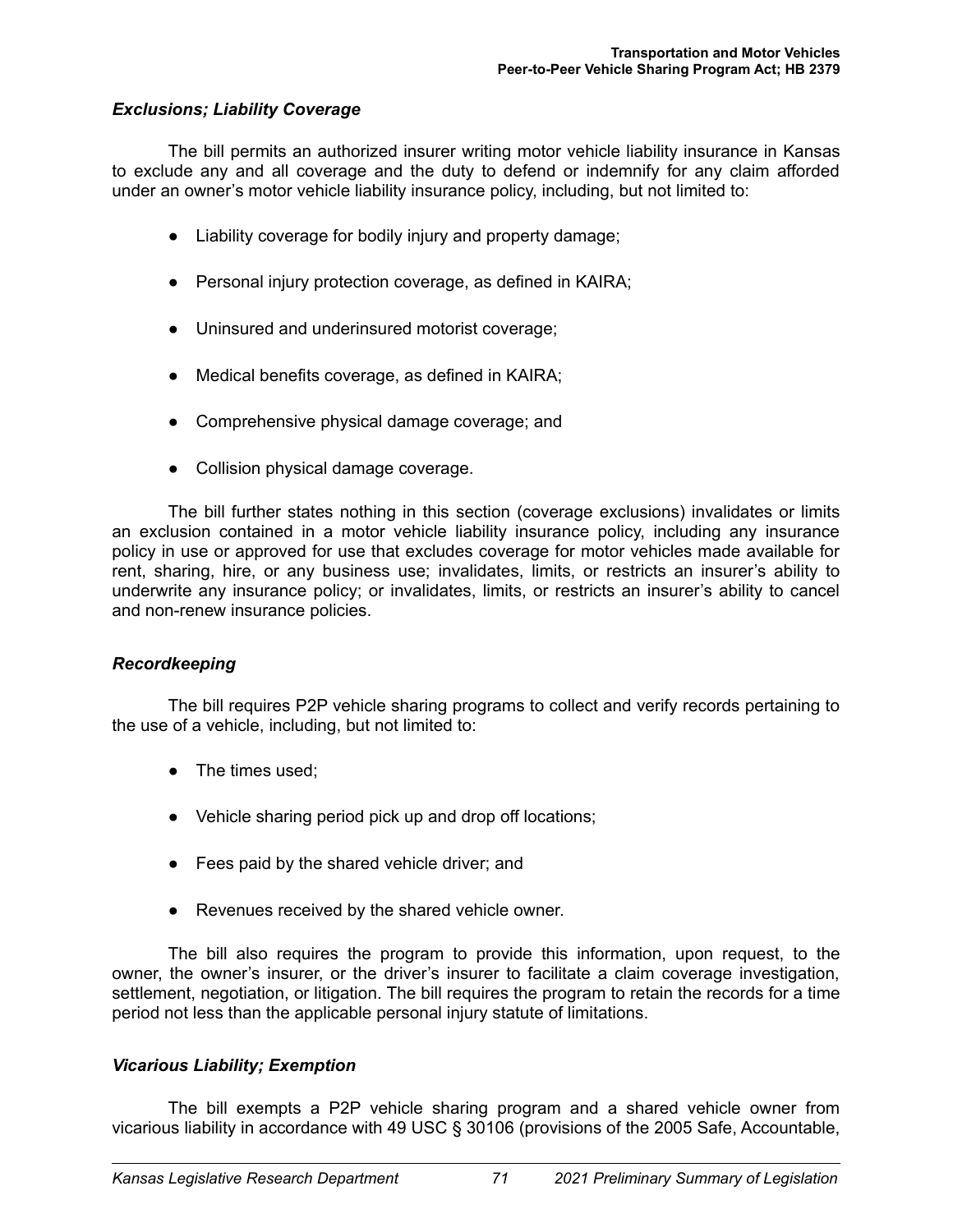Flexible, Efficient Transportation Equity Act: A Legacy for Users – applying to rented or leased motor vehicle safety and financial responsibility) and under any state or local law that imposes liability solely based on vehicle ownership.

## *Indemnification*

The bill provides that a motor vehicle insurer that defends or indemnifies a claim against a shared vehicle that is excluded under the terms of its policy shall have the right to seek recovery against the insurer of the P2P vehicle sharing program if the claim is:

- Made against the owner or the driver for loss or injury that occurs during the vehicle sharing period; and
- Excluded under the terms of its policy.

## *Insurable Interest*

The bill provides, notwithstanding any any other law, statute, rule, or regulation to the contrary, a P2P vehicle sharing program shall have an insurable interest in a shared vehicle during the vehicle sharing period. The bill further states nothing in this section (insurable interest) shall be construed to require a P2P program to maintain the coverage mandated by provisions of the bill relating to liability coverage.

The bill permits a P2P vehicle sharing program to own and maintain as the named insured one or more policies of motor vehicle liability insurance that provides coverage for:

- Liabilities assumed by the P2P program under a P2P vehicle sharing program agreement;
- Any liability of the owner;
- Damage or loss to the shared vehicle; or
- Any liability of the driver.

## *Disclosures to Shared Vehicle Owner; Driver*

The bill requires every vehicle sharing program agreement made in Kansas to disclose the following information to the owner and driver, as appropriate:

● Any right of the P2P vehicle sharing program to seek indemnification from the owner or driver for economic loss sustained by the P2P program resulting from a breach of the terms and conditions of the P2P vehicle sharing program agreement;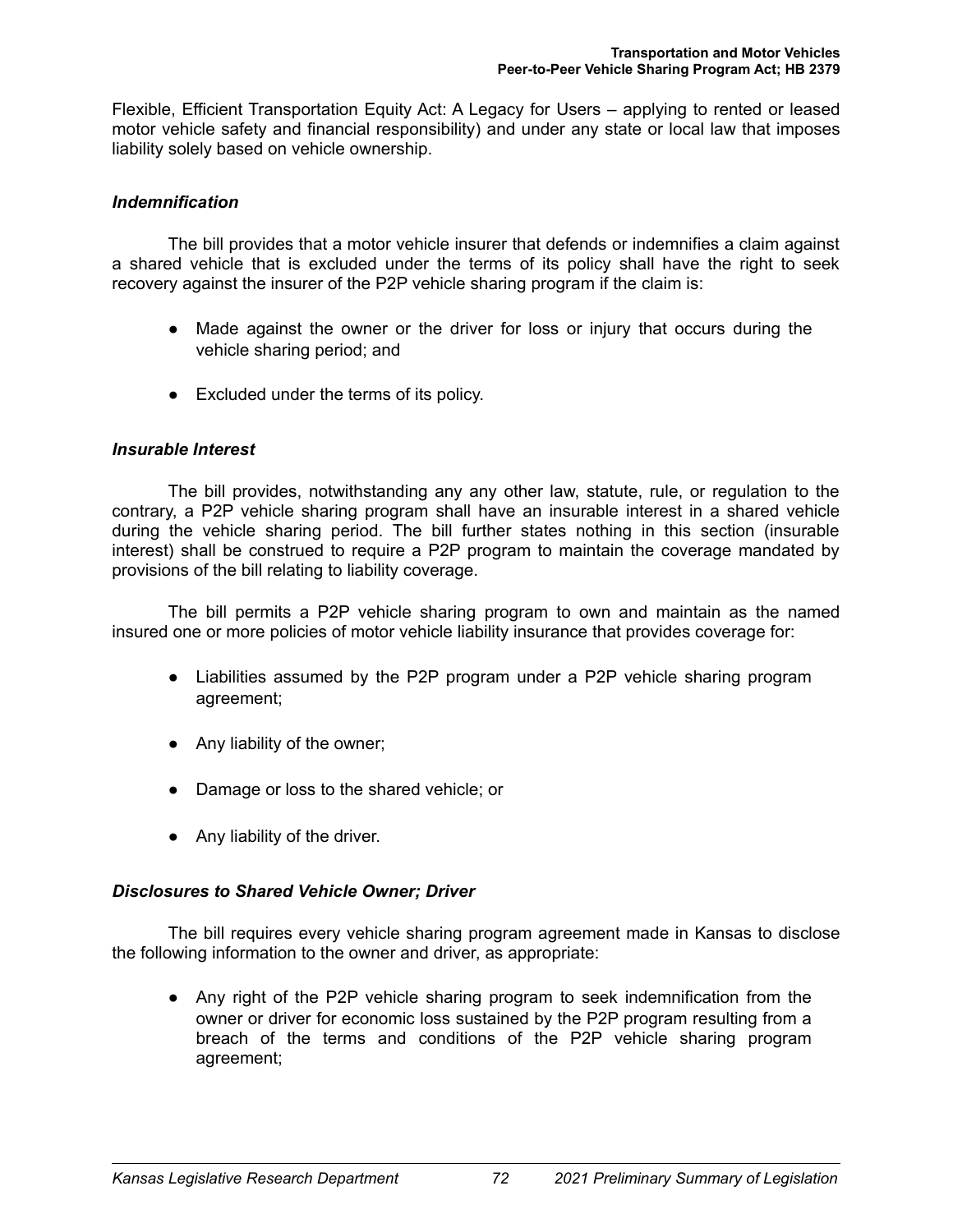- A motor vehicle liability insurance policy issued to the owner for the shared vehicle or to the driver does not provide a defense or indemnification for any claim asserted by the P2P vehicle sharing program;
- The P2P vehicle sharing program's insurance coverage on the owner and the driver is in effect only during each vehicle sharing period and that, for any use of the shared vehicle by the driver after the vehicle sharing termination time, the driver and the owner may not have insurance coverage;
- The daily rate, fees and, if applicable, any insurance or protection costs that are charged to the shared vehicle owner or the shared vehicle driver;
- The owner's motor vehicle liability insurance may not provide coverage for a shared vehicle; and
- If there are conditions under which a driver must maintain a personal motor vehicle liability insurance policy with certain applicable coverage limits on a primary basis in order to reserve a shared motor vehicle.

The bill also requires every vehicle sharing program agreement made in Kansas to provide an emergency telephone number to personnel capable of fielding roadside assistance and other customer service inquiries.

## *Driver's License; Data Retention*

The bill prohibits a P2P vehicle sharing program from entering into a P2P vehicle sharing program agreement with a driver unless the driver who will operate the shared vehicle:

- Holds a driver's license issued by the state of Kansas to drive vehicles of the class of the shared vehicle;
- Is a nonresident who:
	- Has a driver's license issued by the state or country of the driver's residence that authorizes the driver to drive vehicles of the class of the shared vehicle;
	- Is at least the legal age required of a resident to drive in Kansas; or
	- Otherwise is specifically authorized by the State of Kansas to drive vehicles of the class of the shared vehicle.

The bill also requires P2P vehicle sharing programs to maintain a record of the name, address, driver's license number, and place of issuance of the driver's license of the driver and any other person who will also drive the shared vehicle.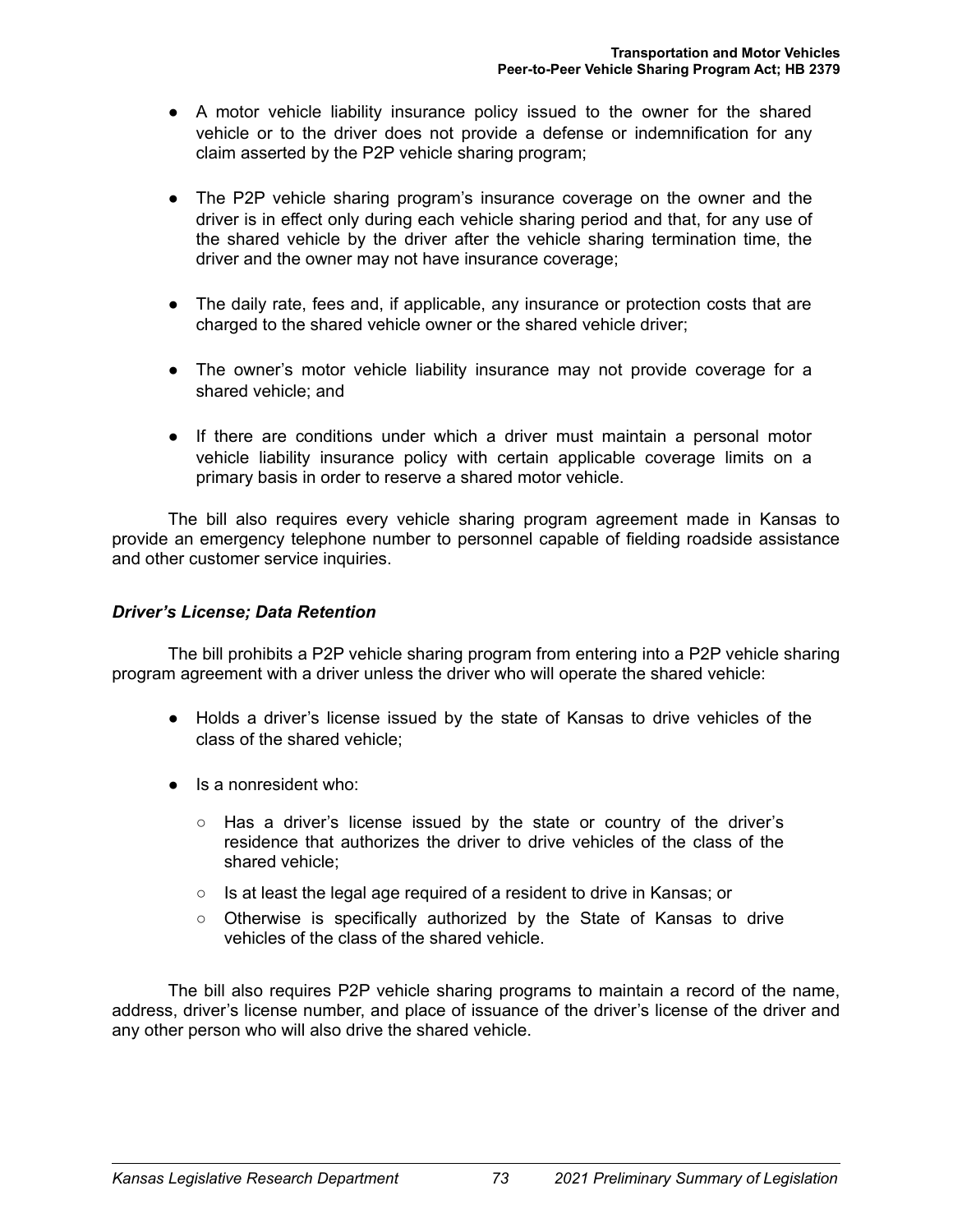## *Equipment Responsibility*

The bill places sole responsibility on a P2P vehicle sharing program for any equipment, such as a GPS system or other special equipment, that is installed in or on the shared vehicle to monitor or facilitate the vehicle sharing transaction. The bill also requires the P2P program to agree to indemnify and hold harmless the owner for any damage to or theft of such equipment during the vehicle sharing period the owner did not cause. The P2P program has the right to seek indemnity from the driver from any loss or damage to such equipment that occurs during the sharing period.

## *Safety Recalls*

Between the time a vehicle owner registers as a shared vehicle owner on a P2P vehicle sharing program and when the owner makes a vehicle available as a shared vehicle on the P2P program, the bill requires the P2P program to verify there are no outstanding safety recalls on the shared vehicle and notify the shared vehicle owner of the following requirements:

- If a vehicle owner receives an actual notice of a safety recall, the owner may not make such vehicle available as a shared vehicle on a P2P vehicle sharing program until the safety recall repair has been made;
- If an owner receives actual notice of a safety recall on a shared vehicle while the shared vehicle is available on the P2P vehicle sharing program, the owner must remove the shared vehicle from the P2P program as soon as practicable after receiving the notice and must not replace it on the program until the safety recall repair has been made; and
- If an owner receives an actual notice of a safety recall while the shared vehicle is being used and is in the possession of a driver, as soon as practicable after receiving such notice, the owner shall notify the P2P vehicle sharing program about the safety recall, so the shared vehicle owner may address the repair.

#### *Definition Amendments*

The bill amends the definitions section of the Kansas Collision Damage Waiver Act to add the following exclusions:

- "Lessor" does not include a P2P vehicle sharing program or a shared vehicle owner;
- "Lessee" does not include a shared vehicle driver;
- "Rental agreement" does not include a vehicle sharing program agreement; and
- "Rental motor vehicle" does not include a shared vehicle.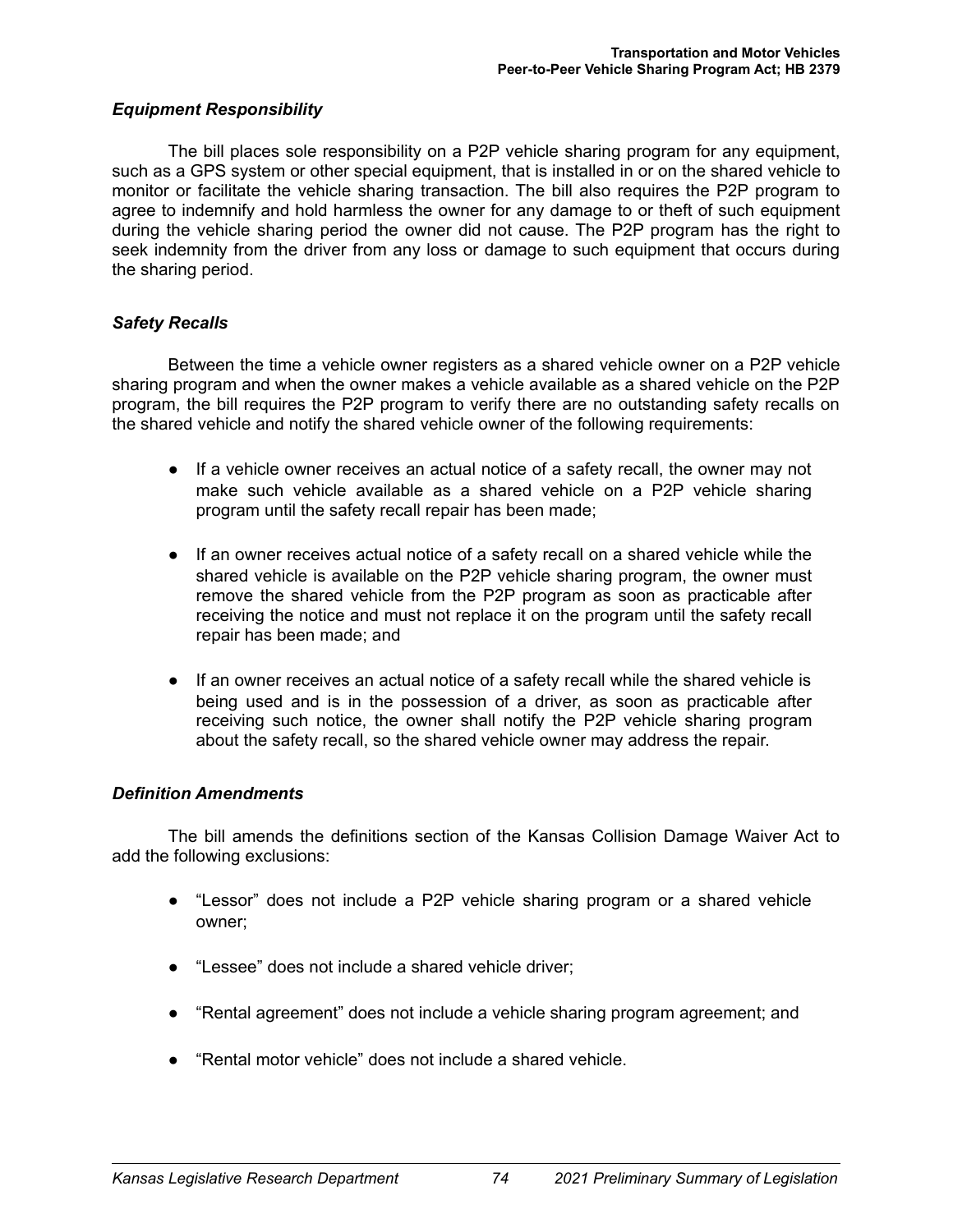## **UTILITIES**

## <span id="page-79-0"></span>**Kansas Energy Choice Act; SB 24**

#### **SB 24** creates the Kansas Energy Choice Act.

The bill defines the terms "municipality" and "utility service" for the purpose of prohibiting a municipality from imposing any ordinance, resolution, code, rule, provision, standard, permit, plan, or any other binding action that prohibits, discriminates against, restricts, limits, impairs, or has a similar effect on an end-use customer's use of a utility service, defined as the retail provision of natural gas or propane.

The bill states it should not be construed in its interpretation to restrict the ability of a municipality, as defined in the bill, to limit an end use customer's use of a utility service if that end use customer is the municipality.

The bill will be in effect upon publication in the *Kansas Register*.

## **Crimes Related to Critical Infrastructure Facilities; SB 172**

**SB 172** amends the Kansas Criminal Code regarding crimes involving property by eliminating the crime of tampering with a pipeline and establishing four new crimes: trespassing on a critical infrastructure facility (CIF), aggravated trespassing on a CIF, criminal damage to a CIF, and aggravated criminal damage to a CIF. The bill also allows a judge to order restitution for property damage to any victim of the four new crimes.

## *Right to Peacefully Protest*

The bill includes a "whereas" clause that states the provisions of the bill protect the right to peacefully protest for all Kansans and citizens of the four sovereign nations within the state's borders while also protecting the critical infrastructure located within the state.

## *Definition of Critical Infrastructure Facility*

The bill defines a CIF, as used in the bill, as any:

- Petroleum or alumina refinery;
- Electric generation facility, substation, switching station, electrical control center, electric distribution or transmission lines, or associated equipment infrastructure;
- Chemical, polymer, or rubber manufacturing facility;
- Water supply diversion, production, treatment, storage, or distribution facilities and appurtenances, including, but not limited to, underground pipelines and a wastewater treatment plant or pump station;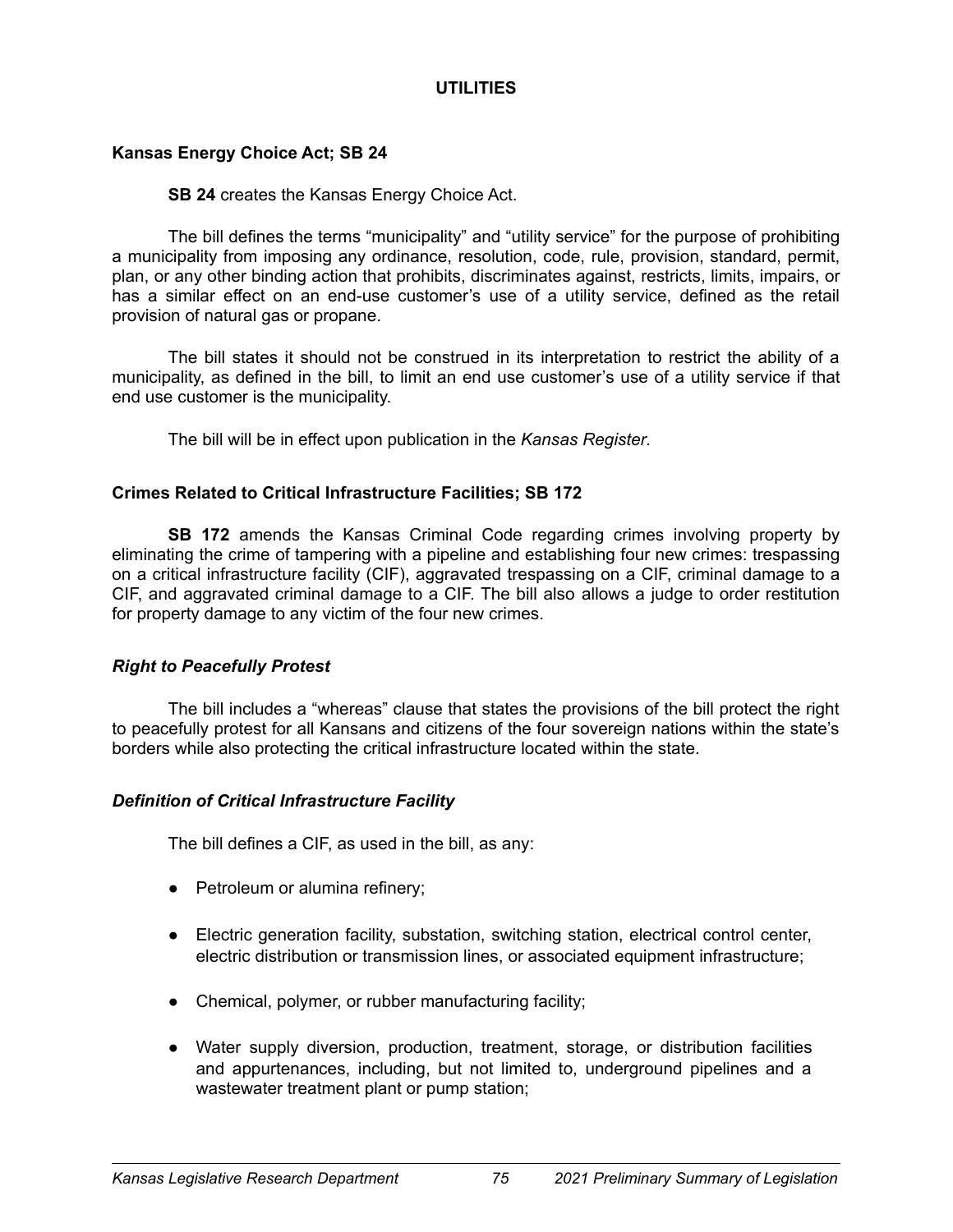- Natural gas compressor station;
- Liquid natural gas or propane terminal or storage facility;
- Facility that is used for wireline, broadband, or wireless telecommunications or video services infrastructure, including backup power supplies and cable television headend;
- Port, railroad switching yard, railroad tracks, trucking terminal, or other freight transportation facility;
- Gas processing plant, including a plant used in the processing, treatment, or fractionation of natural gas, propane, or natural gas liquids;
- Transmission facility used by a federally licensed radio or television station;
- Steelmaking facility that uses an electric arc furnace to make steel;
- Facility identified and regulated by the U.S. Department of Homeland Security Chemical Facility Anti-Terrorism Standards program, facility operated by the Office of Laboratory Services under the supervision of the Secretary of Health and Environment, or the National Bio and Agro-Defense Facility or Biosecurity Research Institute at Kansas State University;
- Dam that is regulated as a hazard class B or class C dam by the state or federal government;
- Natural gas distribution utility facility, or natural gas transmission facility, including, but not limited to, pipeline interconnections, a city gate or town border station, metering station, belowground or aboveground piping, a regular station, or a natural gas storage facility;
- Crude oil, including Y-grade or natural gas liquids, or refined products storage and distribution facility, including, but not limited to, valve sites, pipeline interconnections, pump station, metering station, belowground or aboveground pipeline or piping, and truck loading or offloading facility; or
- Portion of any belowground or aboveground oil, gas, hazardous liquid, or chemical pipeline, tank, railroad facility, or any other storage facility that is enclosed by a fence or other physical barrier or clearly marked with signs prohibiting trespassing that are obviously designed to exclude intruders.

#### *Crimes Related to Critical Infrastructure Facilities*

The bill eliminates the crime of tampering with a pipeline and creates four new crimes.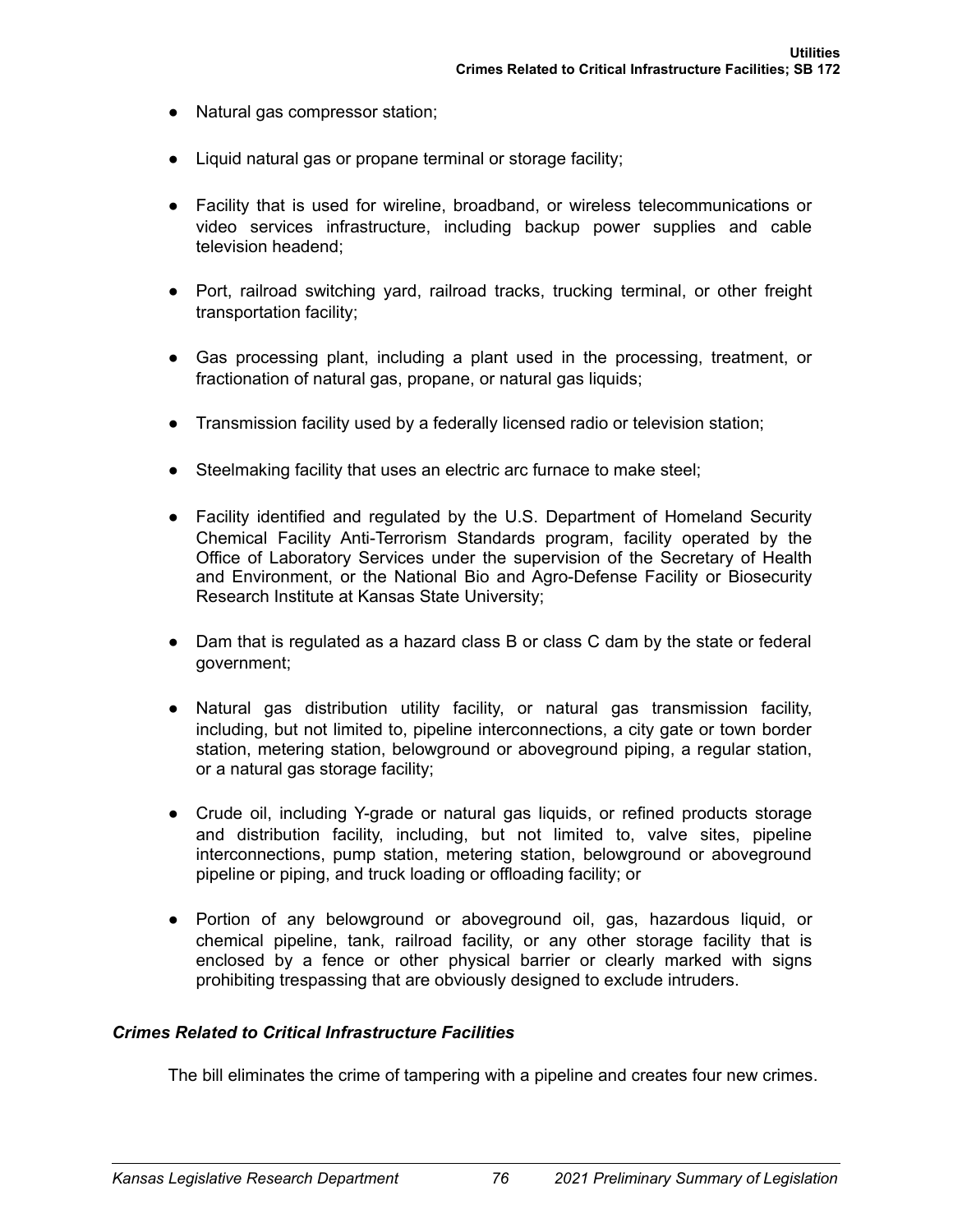## *Trespassing on a Critical Infrastructure Facility*

Under the bill, trespassing on a CIF means, without consent of the owner or the owner's agent, knowingly entering or remaining in:

- A CIF: or
- Any property containing a CIF, if such property is completely enclosed by a fence or other physical barrier that is obviously designed to exclude intruders or is clearly marked with a sign or signs that are posted on the property that are reasonably likely to come to the attention of intruders and indicate that entry is forbidden without site authorization.

The bill classifies trespassing on a CIF as a class A nonperson misdemeanor.

## *Aggravated Trespassing on a Critical Infrastructure Facility*

Under the bill, aggravated trespassing on a CIF means, with the intent to damage, destroy, or tamper with a CIF or impede or inhibit operations of the facility, knowingly entering or remaining in:

- A CIF; or
- Any property containing a CIF, if such property is completely enclosed by a fence or other physical barrier that is obviously designed to exclude intruders or is clearly marked with a sign or signs that are posted on the property that are reasonably likely to come to the attention of intruders and indicate that entry is forbidden without site authorization.

The bill classifies aggravated trespassing on a CIF as a severity level 7 nonperson felony.

#### *Criminal Damage to a Critical Infrastructure Facility*

Under the bill, criminal damage to a CIF means knowingly damaging, destroying, or tampering with a CIF. The bill classifies criminal damage to a CIF as a severity level 6 nonperson felony.

## *Aggravated Criminal Damage to a Critical Infrastructure Facility*

Under the bill, aggravated criminal damage to a CIF means knowingly damaging, destroying, or tampering with a CIF with the intent to impede or inhibit operations of the facility. The bill classifies aggravated criminal damage to a CIF as a severity level 5 nonperson felony.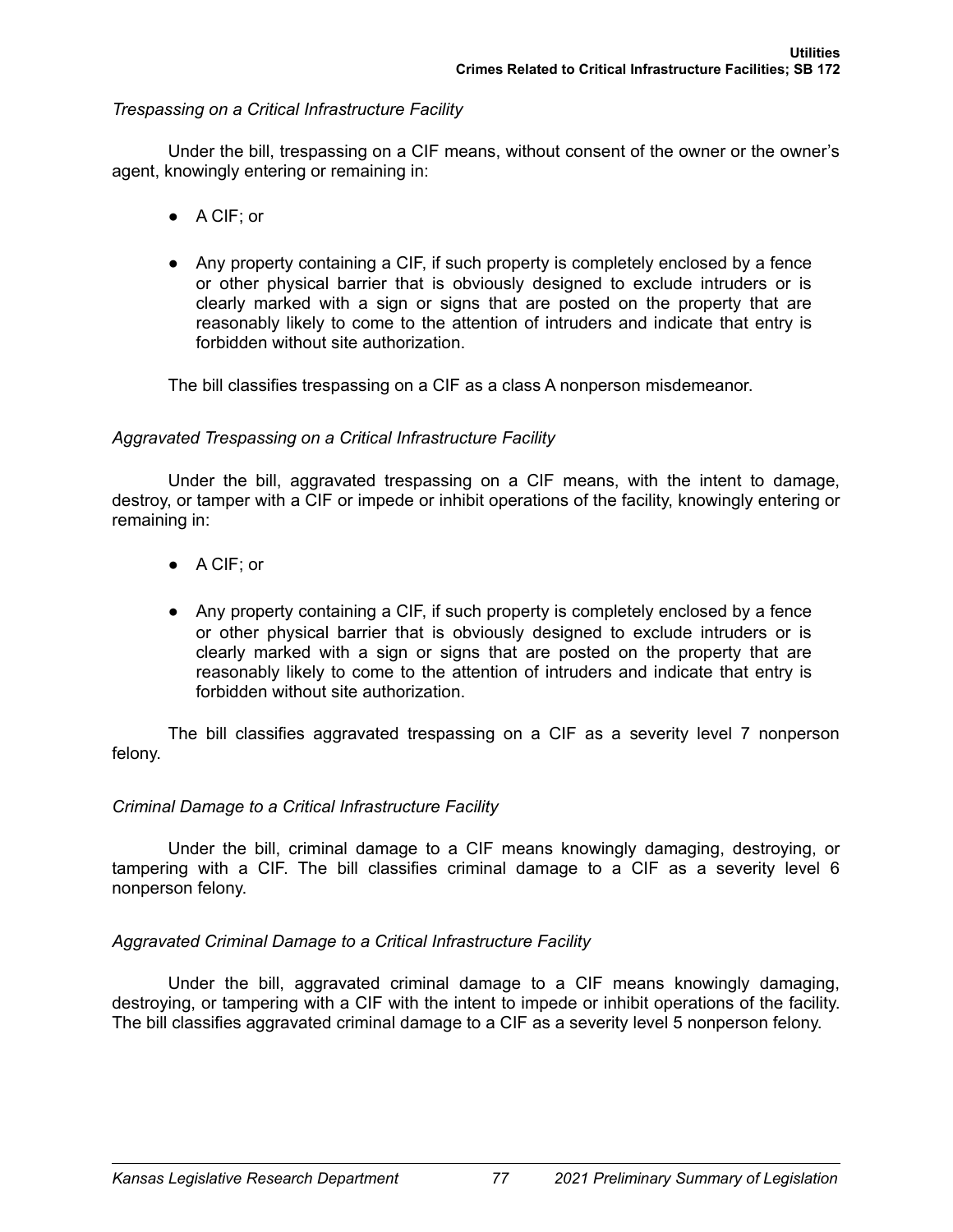## <span id="page-82-0"></span>*Damages*

The bill declares nothing in the bill would prevent an owner or operator of a CIF that has been damaged from pursuing any other remedy in law or equity and a person who commits these crimes may also be prosecuted for, convicted of, and punished for any other offense regarding crimes involving property (current law) or criminal trespass on a nuclear generating facility (current law). The bill allows a judge to order restitution for damages associated with these crimes.

## **Plugging of Abandoned Wells; HB 2022**

**HB 2022** amends law concerning the filing of complaints and investigations pertaining to abandoned wells, responsible parties for plugging abandoned wells, and funds used by the Kansas Corporation Commission (KCC) for plugging abandoned wells.

## *Definitions*

The bill amends the definition of "well" to include "penetration of the surface of the earth." In that definition, the bill also amends the purpose of drilling a well to include providing cathodic protection to prevent corrosion to tanks or structures.

With regard to KCC investigations of abandoned wells, the bill defines "abandoned well" as a well that is not claimed on an operator's license that is active with the KCC and is unplugged, improperly plugged, or no longer effectively plugged.

## *Filing of Complaints*

The bill amends the reasons to file a complaint with the KCC secretary to include abandoned wells that are causing or likely to cause:

- Loss of any usable water;
- Pollution of any usable water strata;
- Imminent loss of any usable water; or
- Imminent pollution of any usable water.

The bill requires the KCC to investigate such complaints and also authorizes the KCC to take appropriate action or issue any order according to the Kansas Administrative Procedure Act (KAPA).

#### *Responsibility for Plugging Abandoned Wells*

The bill requires the KCC to hold proceedings in accordance with KAPA if the KCC determines a well is abandoned and has reason to believe a person is legally responsible for the proper care and control of such well. After such proceedings, the bill allows the KCC to issue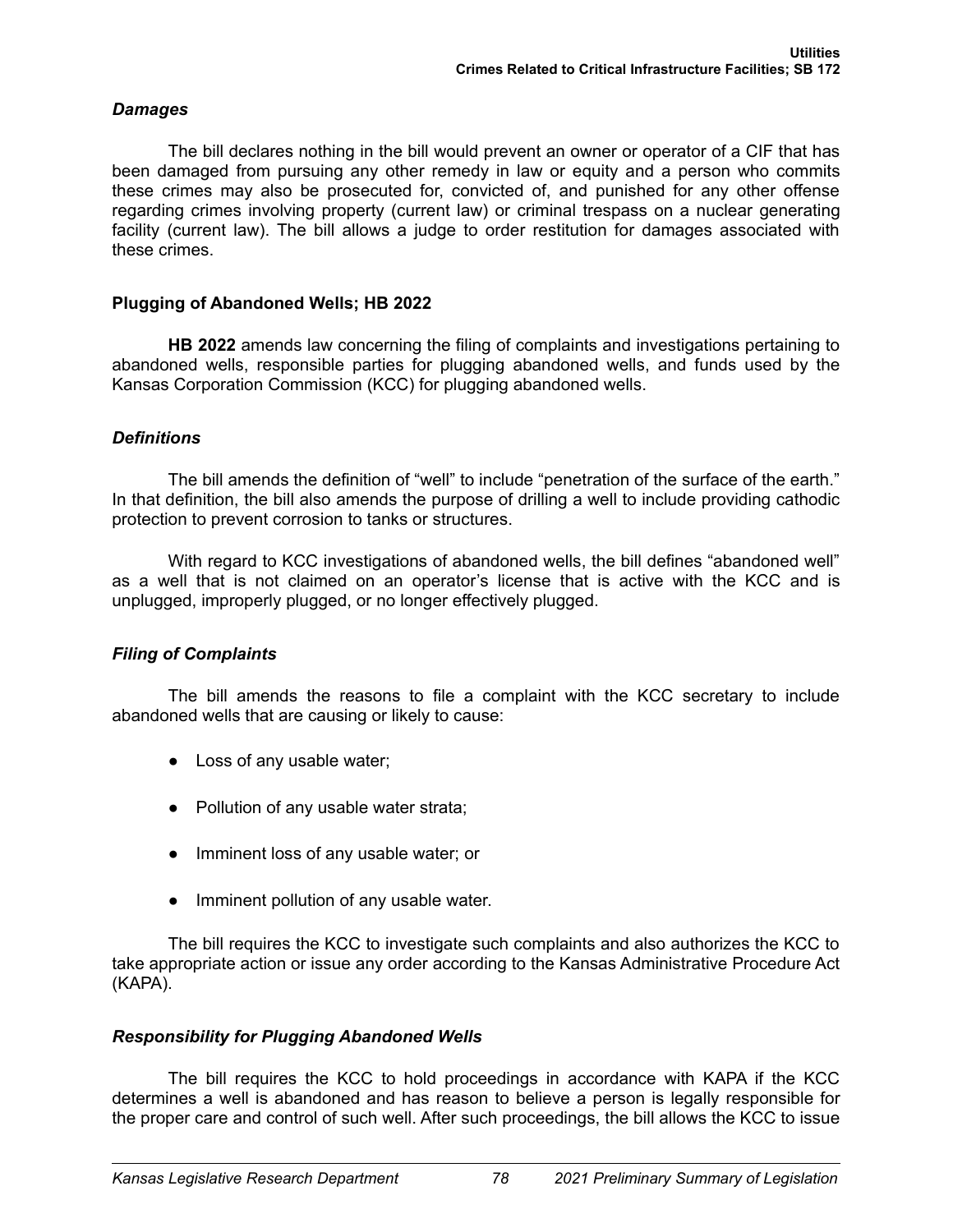orders obligating a person to plug the well or to cause the well to be brought into compliance, if the KCC finds that such person is legally responsible.

The bill limits persons that could be held legally responsible for proper care and control of an abandoned well to one or more of the following:

- Any person, including any operator, causing pollution or loss of usable water through the well;
- The most recent operator to produce from or inject or dispose into the well; however, if no production or injection has occurred, the person that caused the well to be drilled;
- The person that most recently accepted responsibility for the well through written documentation that adequately identifies the well and expressly transfers responsibility for such well;
- The operator that most recently filed a completed transfer report with the KCC in which such operator accepted responsibility for the well;
- The operator that most recently plugged the well if no KCC funds were used; and
- Any person that does any of the following to an abandoned well without KCC authorization:
	- Tampers with or removes surface or downhole equipment attached to the well;
	- Intentionally destroys, buries, or damages the well;
	- $\circ$  Intentionally alters the physical status of the well in such a way that will result in an increase in plugging costs; or
	- Conducts any physical operations upon the well.

The bill also allows any person who has no obligation to plug, replug, or repair a well to seek reimbursement for plugging a well from the Abandoned Oil and Gas Well Fund, if such well has been abandoned for five or more years. The bill requires the KCC to promulgate rules and regulations for the reimbursement process.

The bill states a person who plugs, replugs, or repairs an abandoned well shall not become legally responsible for the care and control of that well. The bill allows any abandoned well to be plugged by any person if such person has written consent from a surface owner of the land upon which the well is located and if such person is licensed by the KCC in accordance with the KCC's rules and regulations.

The bill also clarifies individuals would not be entitled to reimbursement for plugging of an abandoned well unless approved by the KCC.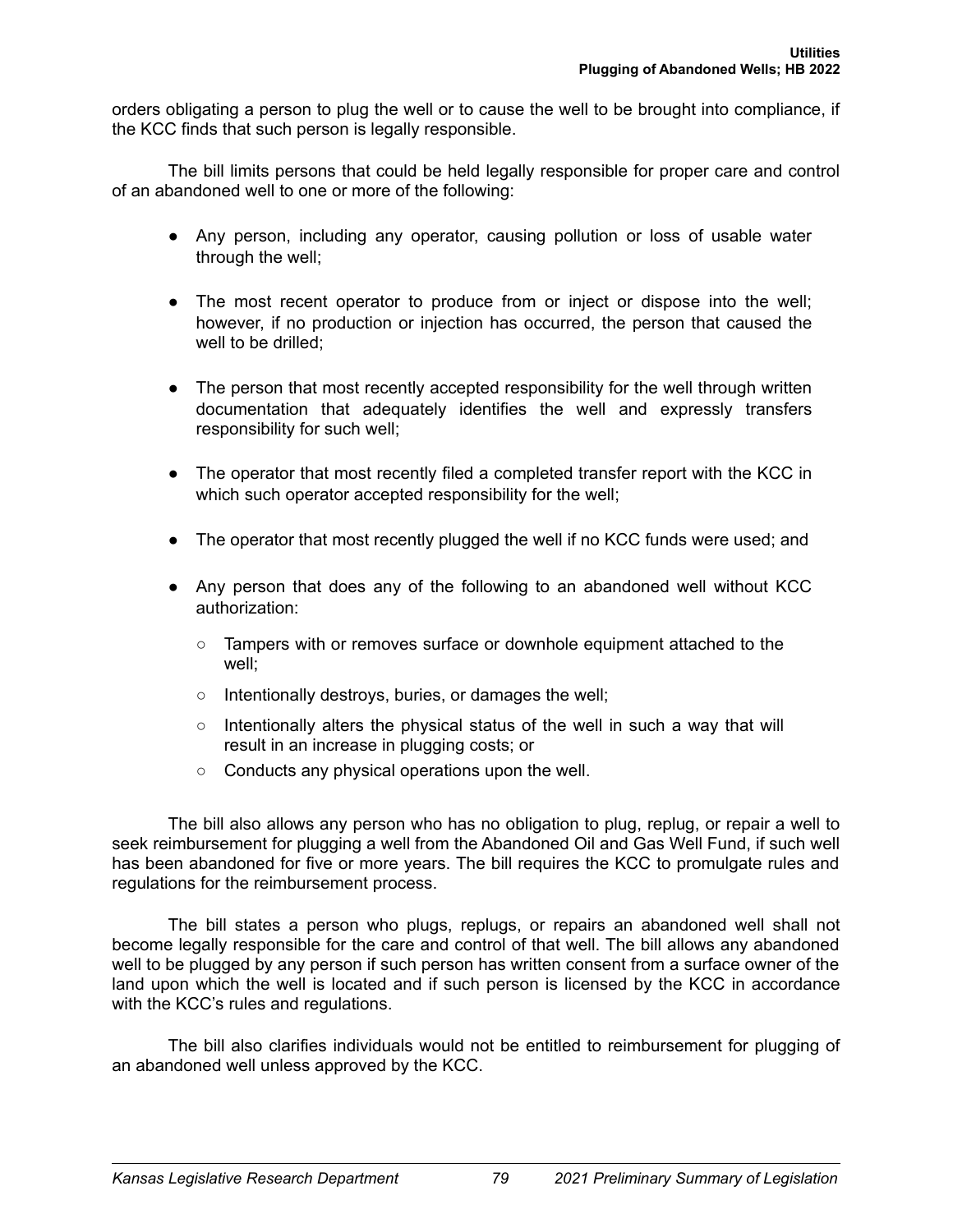#### <span id="page-84-0"></span>*Abolishing the Well Plugging Assurance Fund*

The bill amends law concerning funds used by the KCC to plug abandoned wells.

The bill allows for the deposit of all moneys previously credited to the Well Plugging Assurance Fund to be credited to the Abandoned Oil and Gas Well Fund, and the bill removes the limitation of the Abandoned Oil and Gas Well Fund to be used only for investigating abandoned wells and well sites of which the drilling began before July 1, 1996.

The bill transfers all moneys in and liabilities of the Well Plugging Assurance Fund to the Abandoned Oil and Gas Well Fund and abolishes the Well Plugging Assurance Fund on July 1, 2021.

The bill also removes requirements for the transfers from the Conservation Fee Fund and the State General Fund to the Abandoned Oil and Gas Well Fund.

## *Repealing an Interagency Agreement*

The bill repeals KSA 55-163, which pertains to an interagency agreement between the KCC and the Secretary of Health and Environment for a management plan for integrating field operations for the regulation of oil and gas operations.

## **Utility Financing and Securitization Act; Senate Sub. for HB 2072**

**Senate Sub. for HB 2072** creates the Utility Financing and Securitization Act (UFSA), which allows for the securitization of utility assets to recover energy transition costs for electric public utilities whose retail rates are subject to the jurisdiction of the Kansas Corporation Commission (KCC). The UFSA also allows electric and natural gas public utilities whose retail rates are subject to the KCC to pursue securitization to help finance qualified extraordinary expenses, such as fuel costs incurred during extreme weather events. The bill amends the provisions of the Kansas Energy Security Act and the Uniform Commercial Code to conform to the new provisions created in the UFSA.

The bill takes effect upon publication in the *Kansas Register*.

## *Utility Financing and Securitization Act*

#### *Definitions*

The bill defines various terms used throughout the UFSA, including these key terms.

**"Electric public utility"** means the same as defined in KSA 66-101a and includes a forprofit electric utility whose retail rates are subject to the jurisdiction of the KCC. The definition does not include a cooperative that has opted to deregulate or an electric public utility owned by one or more such cooperatives.

**"Energy transition costs"** includes, at the option of and upon application by an electric public utility, and as approved by the KCC, any of the pretax costs that the electric public utility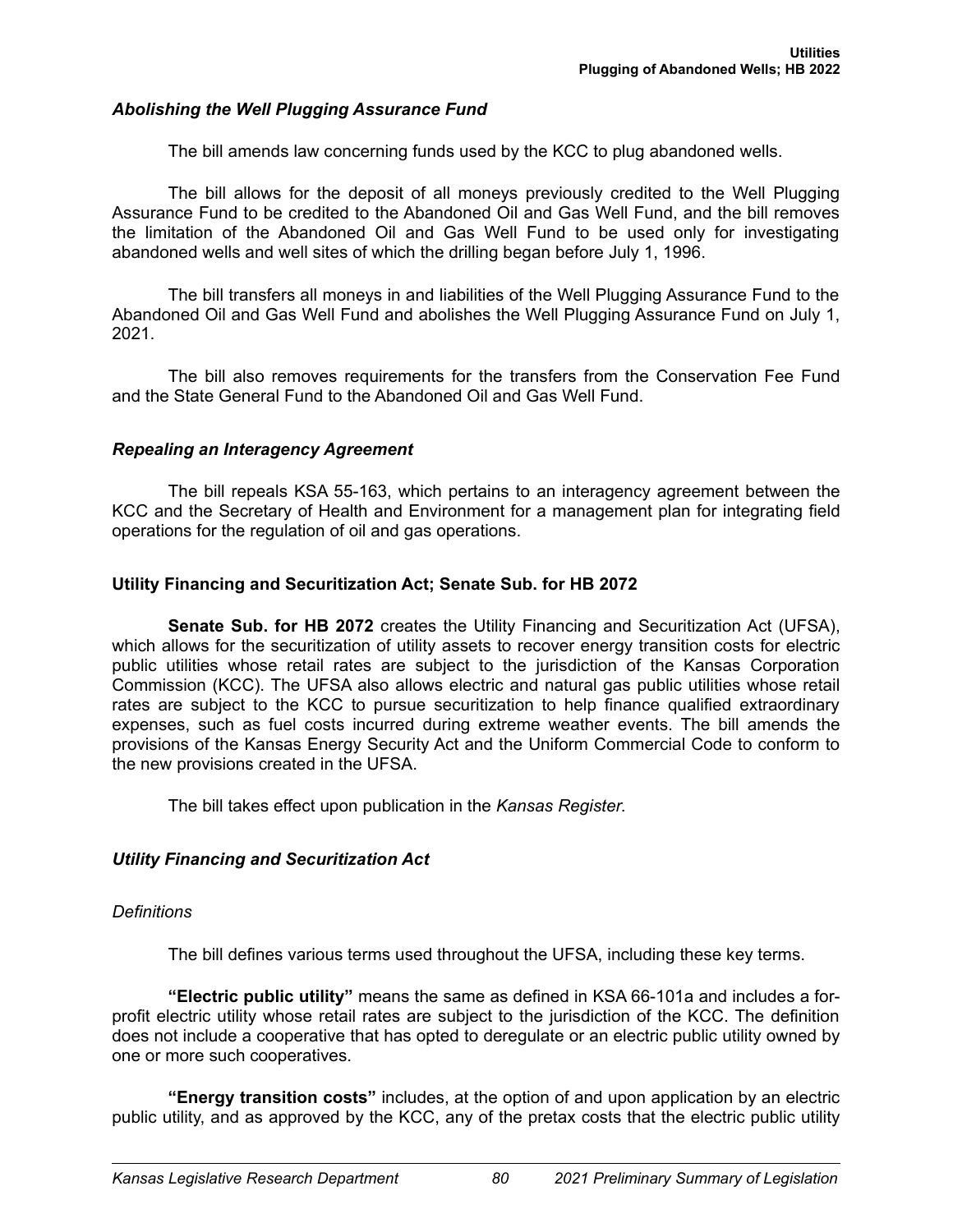has incurred or will incur that are caused by, associated with, or remain as a result of a retired, abandoned, to-be-retired, or to-be-abandoned electric generating facility that is the subject of an application for a financing order filed under the UFSA where such early retirement or abandonment is deemed reasonable and prudent by the KCC through a final order issued by the KCC.

As used in this definition, pretax costs, if determined reasonable by the KCC and not inconsistent with a KCC order granting predetermination regarding retirement or abandonment of the subject generating facility, include, but are not limited to, the undepreciated investment in the retired or abandoned electric generating facility and any facilities ancillary thereto or used in conjunction therewith, costs of decommissioning and restoring the site of the electric generating facility, other applicable capital and operating costs, accrued carrying charges, and deferred expenses. Such pretax costs are reduced by applicable tax benefits of accumulated and excess deferred income taxes, insurance, and scrap and salvage proceeds, and include the cost of retiring any existing indebtedness, fees, costs, and expenses to modify existing debt agreements or for waivers or consents related to existing debt agreements.

Energy transition costs also include pretax costs that an electric public utility has previously incurred related to the retirement of such an electric generating facility occurring before the effective date of the UFSA.

**"Financing order"** means an order from the KCC pursuant to the UFSA that authorizes:

- The issuance of securitized utility tariff bonds in one or more series;
- The imposition, collection, and periodic adjustments of a securitized utility tariff charge;
- The creation of securitized utility tariff property; and
- The sale, assignment, or transfer of securitized utility tariff property to an assignee.

**"Public utility"** means an electric or natural gas public utility whose rates are subject to the jurisdiction of the KCC.

**"Qualified extraordinary costs"** include, at the option of and upon application by a public utility and as approved by the KCC, costs of an extraordinary nature that the public utility has incurred before, on, or after the effective date of the UFSA that would cause extreme customer rate impacts if recovered through customary rate-making, including, but not limited to, purchases of gas supplies, transportation costs, and fuel and power costs including carrying charges incurred during anomalous weather events.

**"Securitized utility tariff bonds"** means bonds, debentures, notes, certificates of participation, certificates of beneficial interest, certificates of ownership, or other evidences of indebtedness or ownership that have a scheduled maturity date as determined reasonable by the KCC, but not later than 32 years from the issue date, that are issued by an electric public utility or an assignee pursuant to a financing order, the proceeds of which are used directly or indirectly to recover, finance, or refinance KCC-approved energy transition costs and financing costs and that are secured by or payable from securitized utility tariff property, or an electric or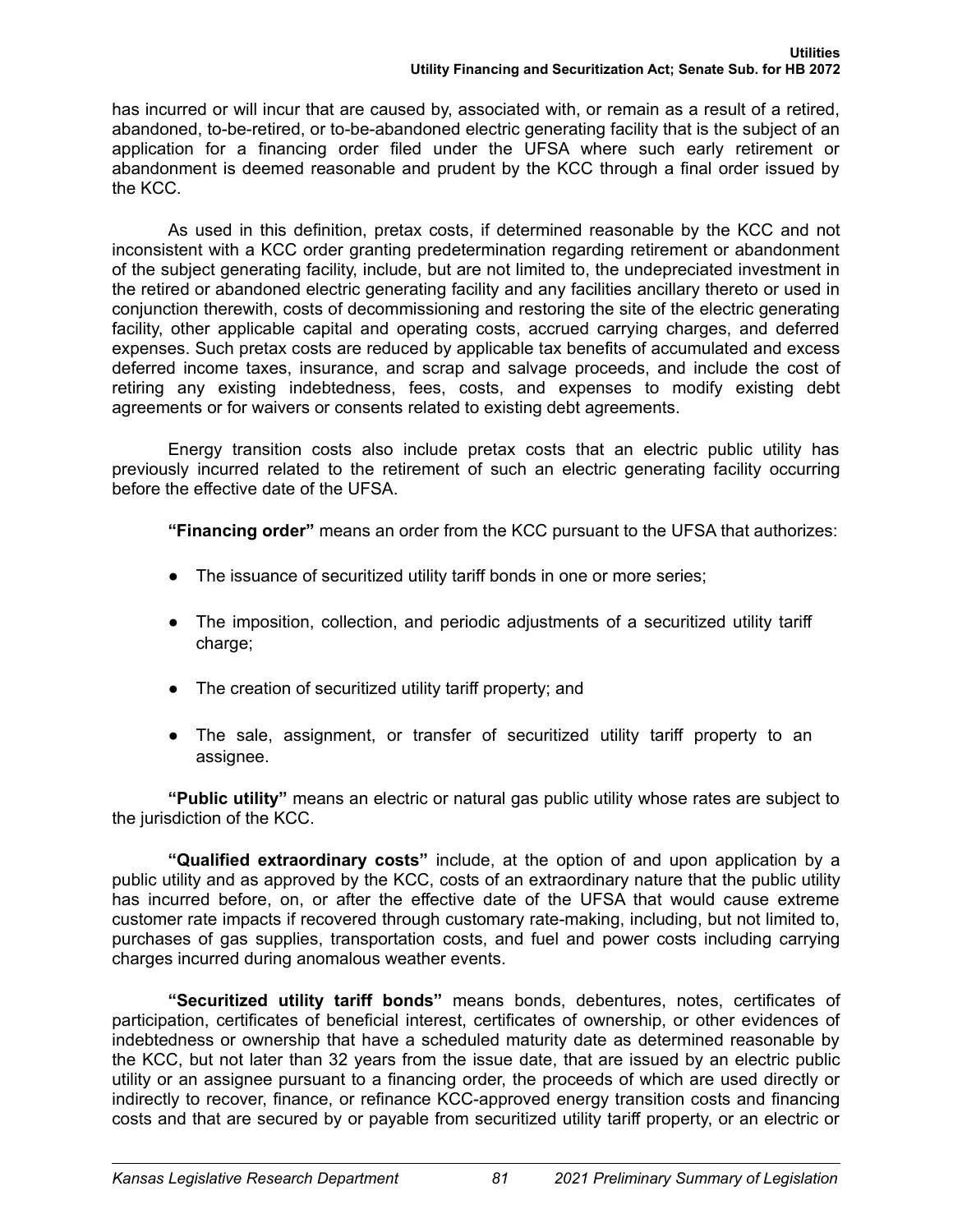natural gas public utility or assignee pursuant to a financing order, the proceeds of which are used directly or indirectly to recover, finance, or refinance KCC-approved qualified extraordinary costs and financing costs that are secured by or payable from securitized utility tariff property.

**"Securitized utility tariff charge"** means the amounts authorized by the KCC to provide a source of revenue solely to repay, finance, or refinance securitized utility tariff bonds and financing costs and that are nonbypassable charges imposed on and part of all retail customer bills, including bills to special contract customers collected by an electric or natural gas public utility or its successors or assignees, or a collection agent, in full, separate and apart from the electric or natural gas public utility's base rates.

Such charges are to be paid by all existing or future retail customers receiving electrical or natural gas service from the public utility or its successors or assignees under KCC-approved rate schedules or special contracts, even if a retail customer elects to purchase electricity or natural gas from an alternative electricity or natural gas supplier following a fundamental change in regulation of public utilities in Kansas.

**"Securitized utility tariff costs"** means either energy transition costs or qualified extraordinary costs.

**"Securitized utility tariff property"** includes all rights and interests of a public utility, its successor, or assignee under a financing order, including the right to impose, bill, charge, collect, and receive securitized utility tariff charges authorized under the financing order and to obtain periodic adjustments to such charges authorized under the bill and as provided in the financing order.

The definition also includes all revenues, collections, claims, rights to payments, payments, money, or proceeds arising from the rights and interests specified in the financing order, regardless of whether such revenues, collections, claims, rights to payment, payments, money, or proceeds are imposed, billed, received, collected, or maintained together with or commingled with other revenues, collections, rights to payment, payments, money, or proceeds.

**"Special contract"** means the terms of a contract governing the supply of electricity that has been approved by the KCC that is not included in generally applicable rate schedules.

## *Financing Order*

**Application schedule for recovery of energy transition costs.** The bill allows an electric public utility, in its sole discretion, to apply to the KCC for a financing order for the recovery of energy transition costs. In applying for the financing order, the electric public utility can file an application to issue securitized utility tariff bonds in one or more series; impose, charge, and collect securitized utility tariff charges; and create securitized utility tariff property related to the recovery of energy transition costs.

Within 25 days after a complete application is filed, the bill requires the KCC to establish a procedural schedule that requires the KCC to issue a decision on the application no later than 135 days from the date a completed application is filed.

The KCC is required to take final action to approve, approve subject to conditions the KCC considers appropriate and authorized by the bill, or deny any application for a financing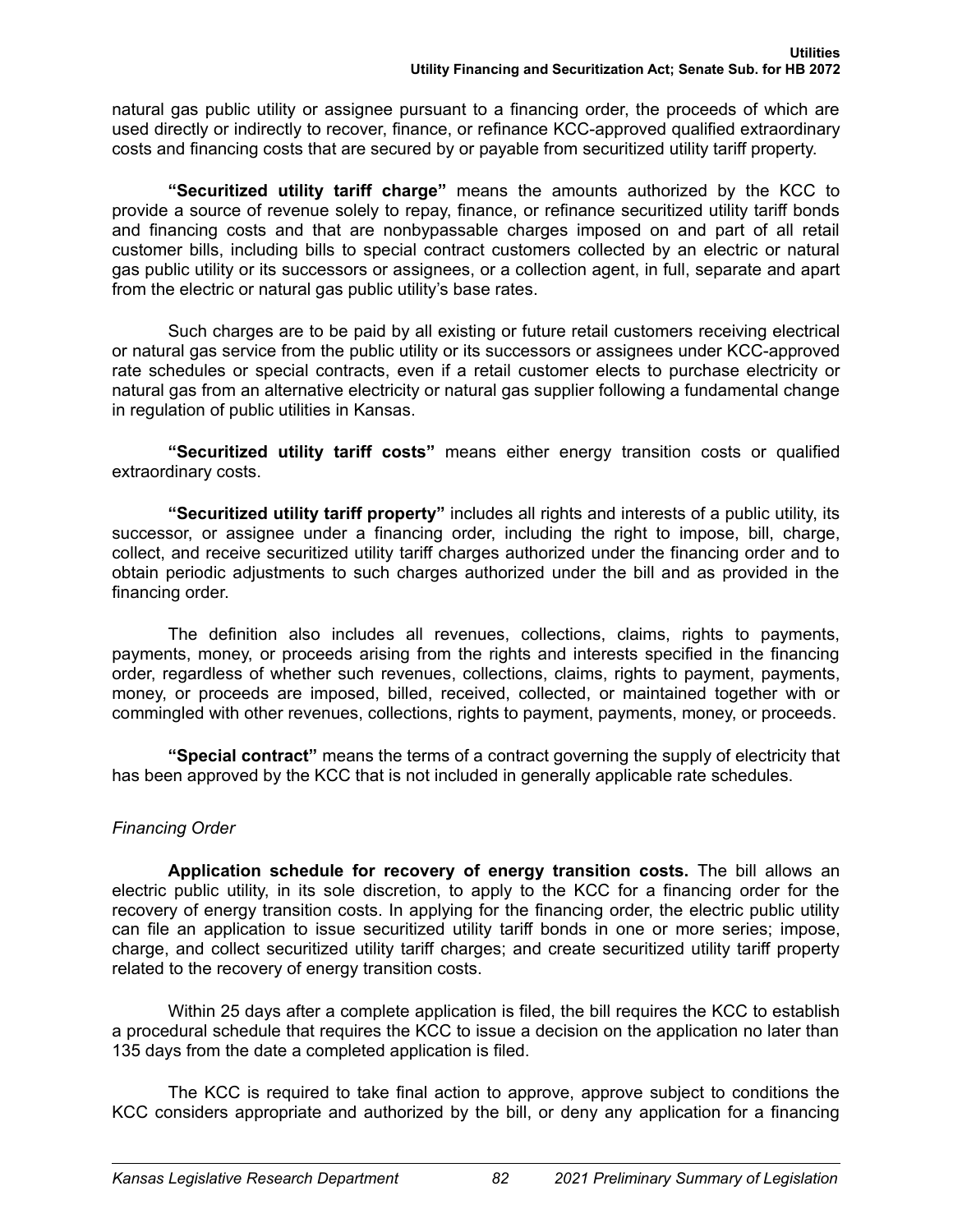order in a final order, within 135 days of receiving a complete application as authorized by the UFSA. Such final order is subject to judicial review and deemed as arising from a rate hearing.

As a prerequisite of filing an application, the bill requires an electric public utility to obtain an order from the KCC under the KCC process for predetermination under KSA 66-1239 finding retirement or abandonment of the subject generating facility to be reasonable.

**Application schedule for recovery of qualified extraordinary costs.** The bill allows a public utility, in its sole discretion, to apply to the KCC for a financing order for the recovery of qualified extraordinary costs.

In applying for the financing order, the public utility can file an application to issue securitized utility tariff bonds in one or more series, charge and collect securitized utility tariff charges, and create utility tariff property related to the recovery of qualified extraordinary costs.

Within 25 days after a complete application is filed, the bill requires the KCC to establish a procedural schedule that requires the KCC to issue a decision on the application no later than 180 days from the date a complete application is filed.

The KCC is required to take final action to approve, approve subject to conditions the KCC considers appropriate and that are authorized by the bill, or deny any application for the recovery of qualified extraordinary costs and a financing order in a final order within 180 days of receiving a complete application as authorized by the UFSA. The final order is subject to judicial review and deemed as arising from a rate hearing.

**Contents of financing order application.** The bill outlines the requirements of the application, including these key elements:

- A description:
	- Of the electric generating facility or facilities that the electric public utility has retired or abandoned, or proposes to retire or abandon, prior to the date that all undepreciated investment relating thereto has been recovered through rates and the reasons for undertaking such early retirement or abandonment. If the electric public utility is subject to a separate KCC order or proceeding relating to such retirement or abandonment (predetermination under KSA 66-1239), the bill requires that application to include a description of the order or other proceeding; or
	- $\circ$  Of the qualified extraordinary costs that the public utility proposes to recover and how customary rate-making treatment of such costs would result in extreme customer rate impacts;
- A description of the securitized utility tariff costs the applicant proposes to recover with the proceeds of the securitized utility tariff bonds;
- An indicator of whether the public utility proposes to finance all or a portion of the securitized utility tariff costs using securitized utility tariff bonds. If the public utility proposes to finance a portion of the securitized utility tariff costs, the public utility is required to identify the specific portion in the application;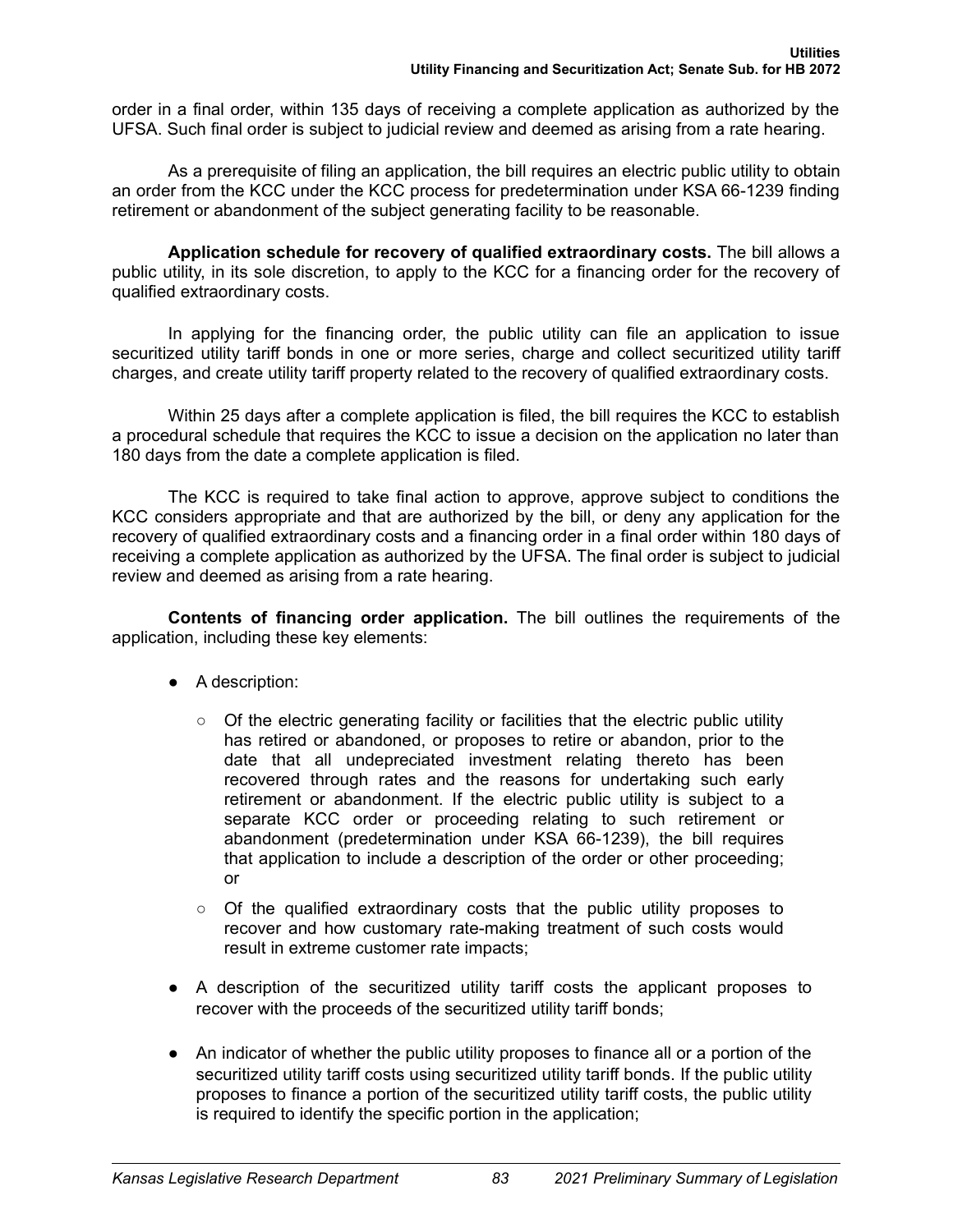- By electing not to finance all or any portion of such securitized utility tariff costs using securitized utility tariff bonds, a public utility is not deemed to waive its right to recover or request recovery of such costs pursuant to a separate proceeding with the KCC;
- An estimate of the financing costs related to the securitized utility tariff bonds;
- An estimate of the securitized utility tariff charges necessary to recover the securitized utility tariff costs and all financing costs, the period for recovery of such costs, and a description of the proposed financing structure, including the proposed scheduled final payment dates and final maturity of the securitized utility tariff bonds; and
- A comparison between the net present value of the costs to customers that are estimated to result from the issuance of securitized utility tariff bonds and the costs that would result from the application of the traditional method of financing and recovering the undepreciated investment of facilities that may become energy transition costs from customers. The bill requires the comparison to demonstrate that the issuance of securitized utility tariff bonds and the imposition of securitized utility tariff charges are expected to provide net quantifiable rate benefits to customers or will avoid or mitigate rate impacts on customers.

**Review and findings by the KCC.** After notice and hearing on an application for a financing order, the KCC is authorized to issue a financing order if the KCC finds:

- Securitized utility tariff costs described in the application are just and reasonable; and
- Proposed issuance of securitized utility tariff bonds and the imposition and collection of securitized utility tariff charges are expected to provide net quantifiable rate benefits to customers when compared to the costs that would result from the application of the traditional method of financing and recovering the securitized utility tariff costs with respect to energy transition costs or avoid or mitigate rate impacts on customers.

The bill details the elements that must be contained in a financing order issued by the KCC in response to an application filed by a public utility, including these key elements:

● An approved customer billing mechanism for securitized utility tariff charges, including a specific methodology for allocating the necessary securitized utility tariff charges among the different customer classes, including special contract customers, and a finding that the resulting securitized utility tariff charges will be just and reasonable; provided that the amount of securitized utility tariff charges allocated to special contract customers in connection with the securitization of energy transition costs does not exceed the benefits from the retirement or abandonment of the subject electric utility generating assets that are assigned or allocated to special contract customers. The bill requires the securitized utility charges allocated to special contract customers as a result of a financing order regarding a retirement or abandonment be offset by net quantifiable rate benefits of at least the same amount. The initial allocation of securitized utility tariff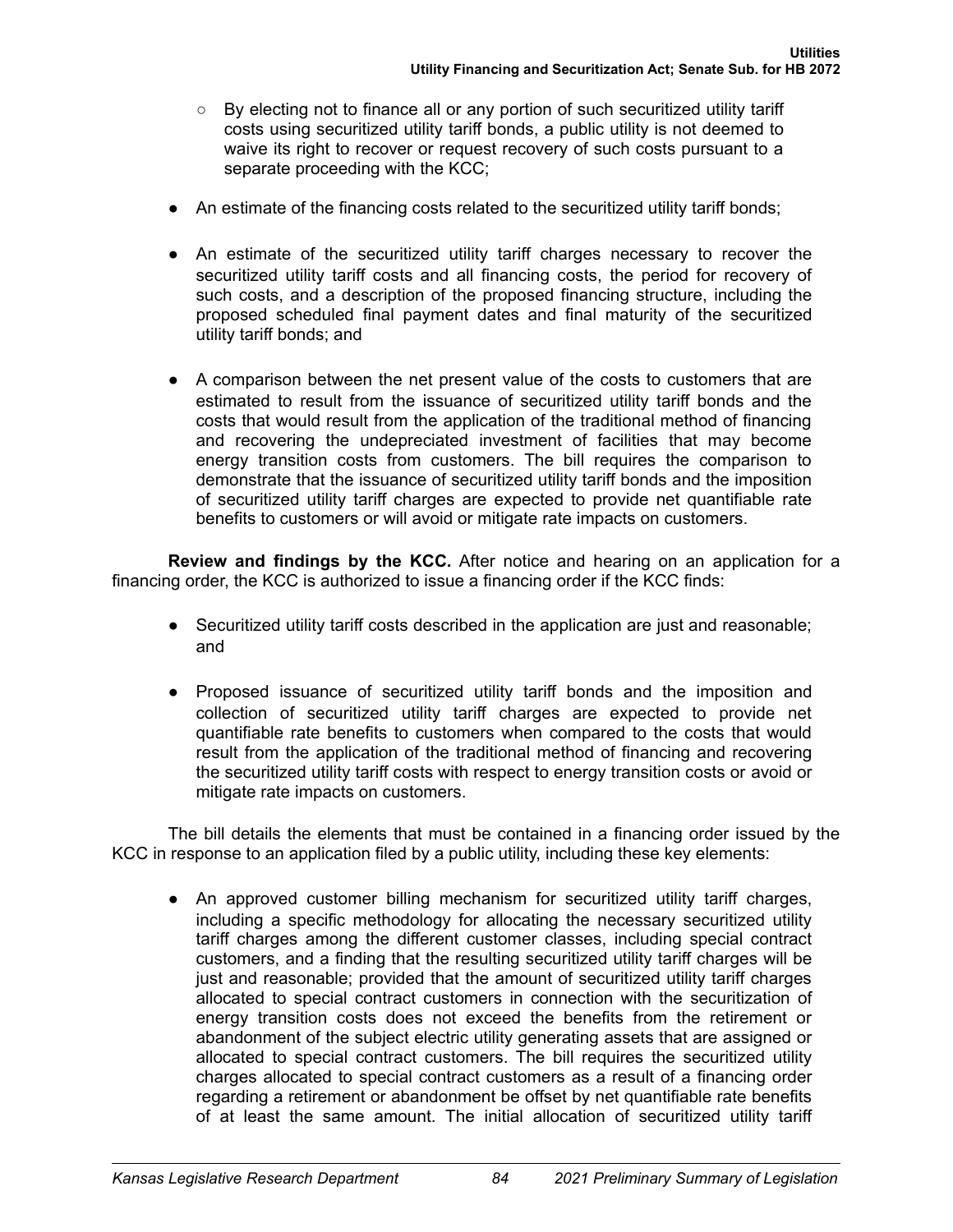charges remains in effect until the public utility files a general rate base proceeding;

- Once the KCC's order regarding the general base rate proceeding becomes final, the bill requires all subsequent applications of an adjustment mechanism regarding securitized utility tariff charges to incorporate changes in the allocation of costs to customers, as detailed in the KCC's order from the public utility's most recent general base rate proceeding;
- A finding the proposed issuance of securitized utility tariff bonds and the imposition and collection of a securitized utility tariff charge are expected to provide net quantifiable rate benefits to customers as compared to the traditional methods of financing and recovering securitized utility tariff costs from customers or to avoid or mitigate rate impacts to customers;
- An approved plan for the public utility, by means other than on the monthly bill, to provide information regarding the benefits of securitization obtained for customers through the financing order;
- A finding that the structuring, pricing, and financing costs of the securitized utility tariff bonds are expected to result in the lowest securitized utility tariff charges, consistent with market conditions at the time the securitized tariff bonds are priced and the terms of the financing order;
- A statement specifying a future rate-making process to reconcile any differences between the actual securitized utility tariff costs financed by securitized utility tariff bonds and the final securitized utility tariff costs incurred by the utility or assignee provided that any such reconciliation shall not affect the amount of securitized utility tariff bonds or the associated security tariff charges by customers;
- In a financing order granting authorization to recover energy transition costs by issuing securitized utility tariff bonds, a procedure for the treatment of accumulated deferred income taxes and excess deferred income taxes in connection with the retired or abandoned, or to-be-retired or -abandoned, electric generating facility. The accumulated deferred income taxes, including excess deferred income taxes, shall be excluded from the rate base in future rate cases, and the net tax benefits relating to amounts that will be recovered through issuance of securitized utility tariff bonds shall be credited to retail customers by reducing the amount of such securitized utility tariff bonds that would otherwise be issued. The customer credit shall include the net present value of the tax benefits, calculated using a discount rate equal to the expected interest rate of the securitized utility tariff bonds, for the estimated accumulated and excess deferred income taxes at the time of securitization, including timing differences created by the issuance of securitized utility tariff bonds amortized over the period of the bonds multiplied by the expected interest rate on such securitization utility tariff bonds;
- In the case of securitized utility tariff bonds issued to recover energy transition costs, provisions that specify the timing of rate-making and regulatory accounting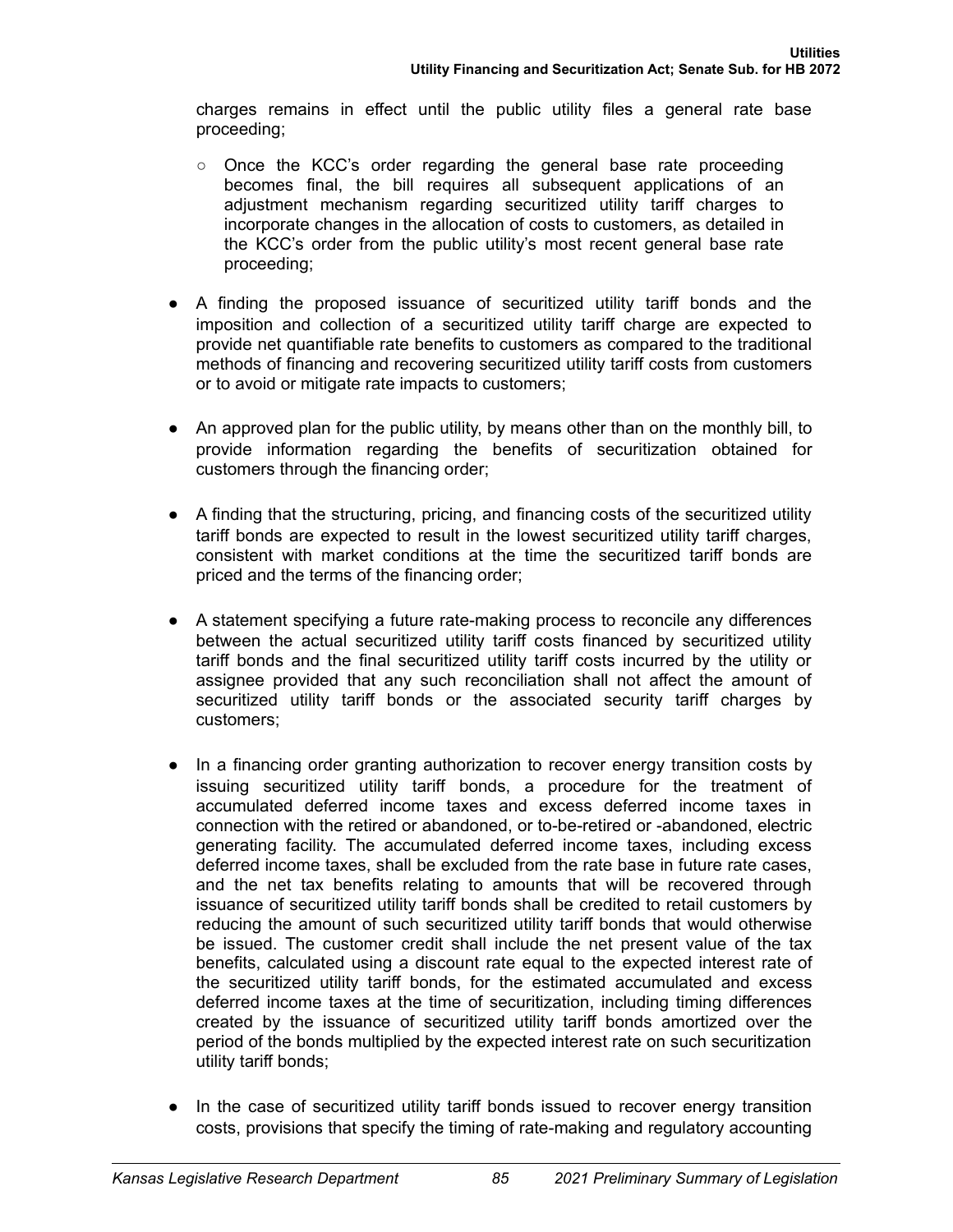actions required by the financing order to protect the interests of customers and the electric public utility, which shall be limited to the following requirements, to the extent that the KCC:

- Has issued an order granting predetermination and prescribing ratemaking parameters or regulatory accounting for retirement or abandonment of the subject electric public utility generating assets, then the electric public utility shall be permitted to implement and effectuate such rate-making parameters or regulatory accounting mechanisms; and
- Has not issued an order granting predetermination prescribing ratemaking parameters or regulatory accounting to credit customers with the benefits from retirement of the subject electric public utility generating assets, then the KCC shall address such matters in the financing order and customers shall receive the benefits as determined by KCC order simultaneously with the inception of the collection of securitized utility tariff charges; and
- Any other conditions the KCC deems appropriate that are consistent with the bill.

A financing order issued to a public utility must permit, and may require the creation of, the public utility's securitized utility tariff property that is conditioned upon the sale or other transfer of the securitized utility tariff property to an assignee and the pledge of the securitized utility tariff property to secure securitized utility tariff bonds.

**Annual filing.** The bill requires a public utility that has been issued a financing order to file with the KCC, at least annually, an application or letter applying the adjustment mechanism based on estimates of consumption for each rate class and other mathematical factors and requesting administrative approval to make the applicable adjustments. The KCC's review of the filing is limited to determining if any mathematical or clerical errors are present in the application of the adjustment mechanism relating to the appropriate amount of any over-collection or undercollection of securitized utility tariff charges and the amount of an adjustment.

The adjustments ensure the recovery of revenue is sufficient to provide for the payment of principal, interest, acquisition, defeasance, financing costs, or redemption premium and other fees, costs, and charges with respect to the securitized utility tariff bonds approved under the financing order. Within 30 days after receiving a public utility's application or letter, the KCC is required to either approve the application or letter or inform the public utility of any mathematical or clerical errors present in its calculation, and, if there are errors, the public utility may correct its error and refile its request. The time frames previously described apply to the refiled request.

**Irrevocability and KCC requirements.** Upon the transfer of the securitized utility tariff property to an assignee or the issuance of securitized utility tariff bonds, whichever occurs first, a financing order becomes irrevocable. The KCC is prohibited from amending, modifying, or terminating the financing order by a subsequent action or reduce, impair, postpone, terminate, or otherwise adjust securitized utility tariff charges approved in the financing order, with the exception of changes made *via* the adjustment mechanism.

The public utility retains sole discretion on whether securitized utility tariff bonds should be issued after the issuance of a financing order. The KCC is required to afford the public utility flexibility in establishing the terms and conditions for the securitized tariff bonds to accommodate changes in market conditions.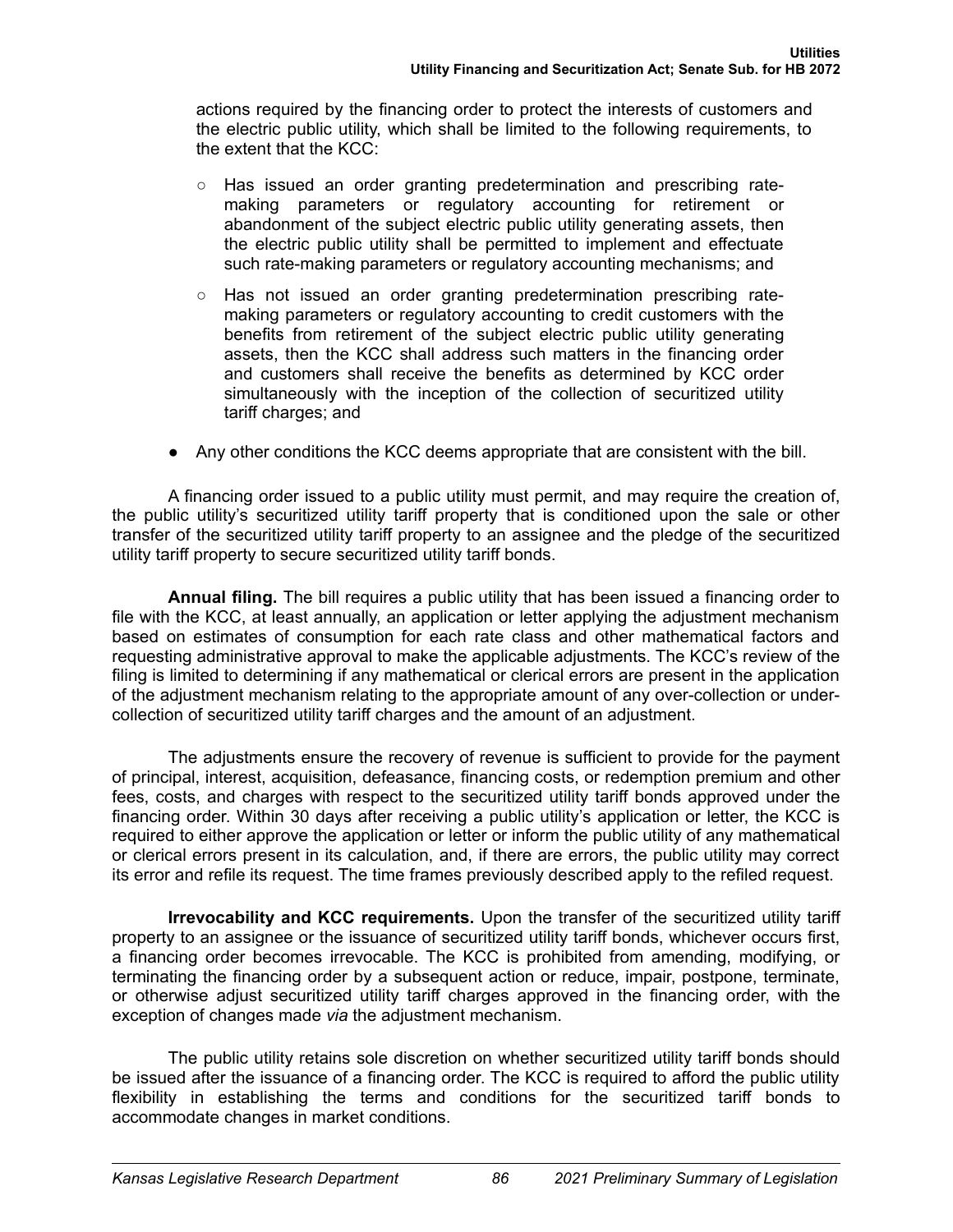**Issuance advice letter.** The public utility is required to provide to the KCC, to the extent requested and prior to the issuance of each series of bonds, an issuance advice letter following the determination of the final terms of such series of bonds no later than one day after the pricing of the securitized utility tariff bonds. The KCC has the authority to designate a representative from KCC staff to observe all facets of the process undertaken by the public utility to place the securitized utility tariff bonds to market so the KCC's representative can be prepared, if requested, to provide the KCC with an opinion on the reasonableness of the pricing, terms, and conditions of the securitized utility tariff bonds on an expedited basis. The form of such issuance advice letter must be included in the financing order and must indicate the final structure of the securitized utility tariff bonds and provide the best available estimate of total ongoing financing costs.

The issuance advice letter reports the initial securitized utility tariff charges and other information specific to the securitized utility tariff bonds to be issued, as the KCC may require. Unless an earlier date is specified in the financing order, the public utility may proceed with the issuance of the securitized utility tariff bonds unless, prior to noon on the fourth business day after the KCC receives the issuance advice letter, the KCC issues a disapproval letter directing that the bonds as proposed not be issued and including the basis for that disapproval.

In performing the responsibilities regarding the issuance advice letter, the KCC may engage a financial adviser and counsel as the KCC deems necessary.

An adversely affected party may petition for judicial review of the financing order.

**Refinancing, retiring, or refunding securitized utility tariff bonds.** The bill describes the process the KCC may commence for issuing a subsequent financing order regarding refinancing, retiring, or refunding securitized utility tariff bonds or any subsequent issue of a financing order.

## *KCC Powers and Duties*

In exercising its powers and carrying out its duties regarding any matter within its authority, the KCC cannot consider:

- Securitized utility tariff bonds issued pursuant to a financing order to be the debt of the public utility other than for federal and state income tax purposes;
- Securitized utility tariff charges paid under the financing order to be the revenue of the public utility for any purpose; or
- Securitized utility tariff costs or financing costs specified in the financing order to be the costs of the public utility.

The bill states no public utility is required to file an application for a financing order. The KCC does not have the power to order or otherwise directly or indirectly require a public utility to use securitized utility tariff bonds to recover securitized utility tariff costs or to finance any project, addition, plant, facility, extension, capital improvement, equipment, or any other expenditure.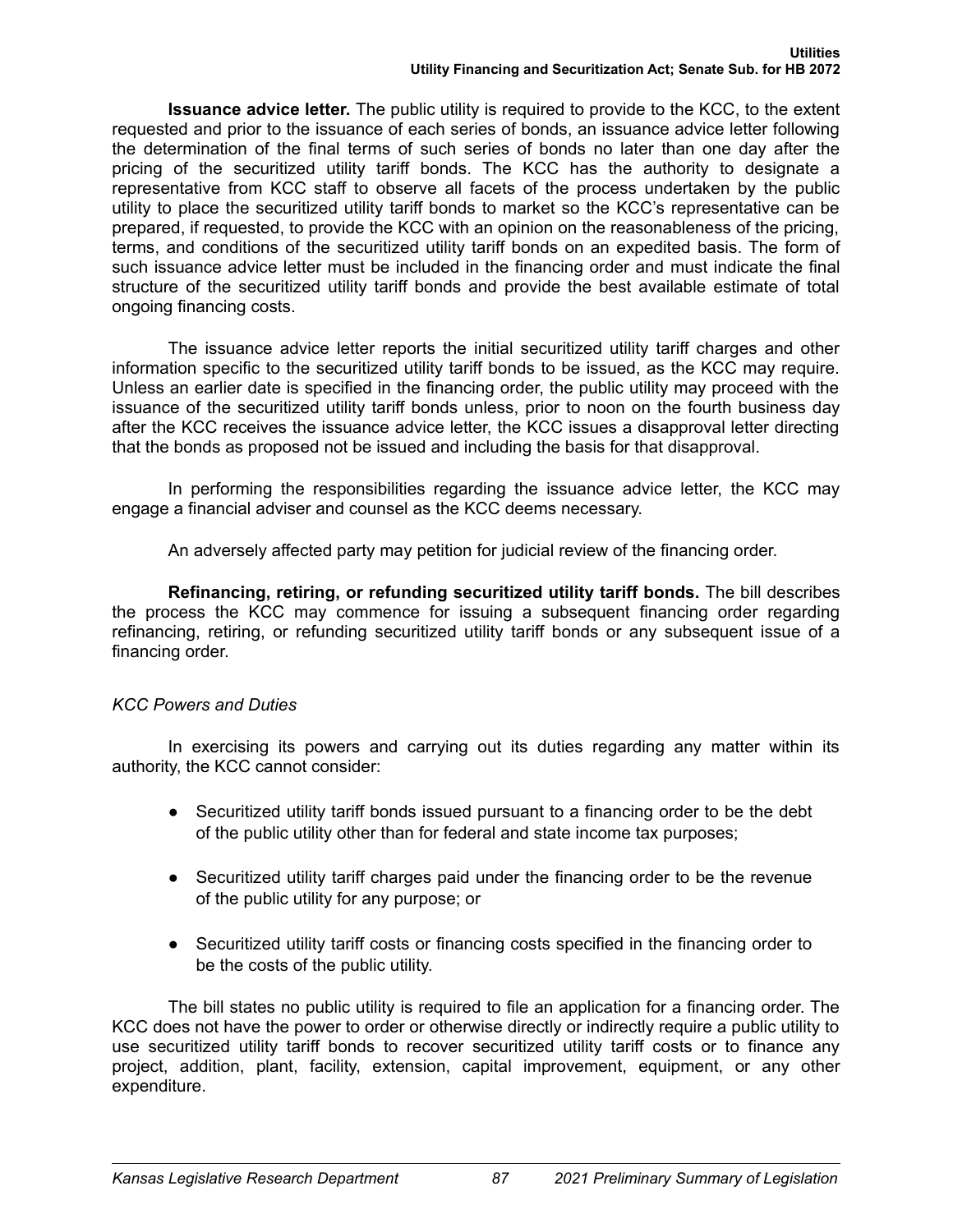The bill outlines additional elements the KCC may not consider in the securitization application process. The KCC cannot approve an application for a financing order associated with an asset retirement or abandonment if the application does not establish that the securitization of the specified retired or abandoned generating facility provides net quantifiable rate benefits to customers as required under the UFSA.

## *Customer Energy Bills*

The bill requires the customer bills of a public utility that has obtained a financing order and caused securitized utility tariff bonds to be issued to explicitly reflect that a portion of the charges on the customer bill represents securitized utility tariff charges approved in a financing order issued to the public utility, and, if the securitized utility tariff property has been transferred to an assignee, a customer bill must include a statement that the assignee is the owner of the rights to the securitized utility tariff charges and the public utility or other entity, if applicable, is acting as a collection agent or servicer for the assignee. The tariff applicable to the customer must indicate the securitized utility tariff charge and the ownership of the charge. The public utility is required to also include on the bill the securitized utility tariff charge on each customer's bill as a separate line item and include both the rate and the amount of the charge on each bill.

Failure to meet these requirements by the public utility does not invalidate, impair, or otherwise affect any financing order, securitized utility tariff property, securitized utility tariff charge, or securitized utility tariff bond.

## *Property Rights and Procedures*

The bill states all securitized utility tariff property specified in the financing order constitutes an existing, present, intangible property right or interest, notwithstanding that the imposition and collection of securitized utility tariff charges depends on the public utility to which the financing order is issued performing its servicing functions relating to the collection of securitized utility tariff charges and on future electricity or natural gas consumption.

The bill describes the nature of securitized utility tariff property and the powers of a public utility to transfer, sell, convey, or assign the securitized utility tariff property. The bill describes the process of payment if a public utility defaults on any required remittance of securitized utility tariff charges and the process if a public utility reorganizes, becomes insolvent, files for bankruptcy, or is sold or merged with another entity.

## *Security Interest*

The bill describes the timeline for creation, perfection, and enforcement of a security interest in the securitized utility tariff property and the conditions in which a security interest may be created. The bill states the security interest attaches without physical delivery of collateral or other act and is perfected upon the filing of a financing statement with the Office of the Secretary of State.

## *Sale, Assignment, or Other Transfer*

The bill describes the requirements and process for any sale, assignment, or other transfer of securitized utility tariff property, the conditions under which a transfer of an interest in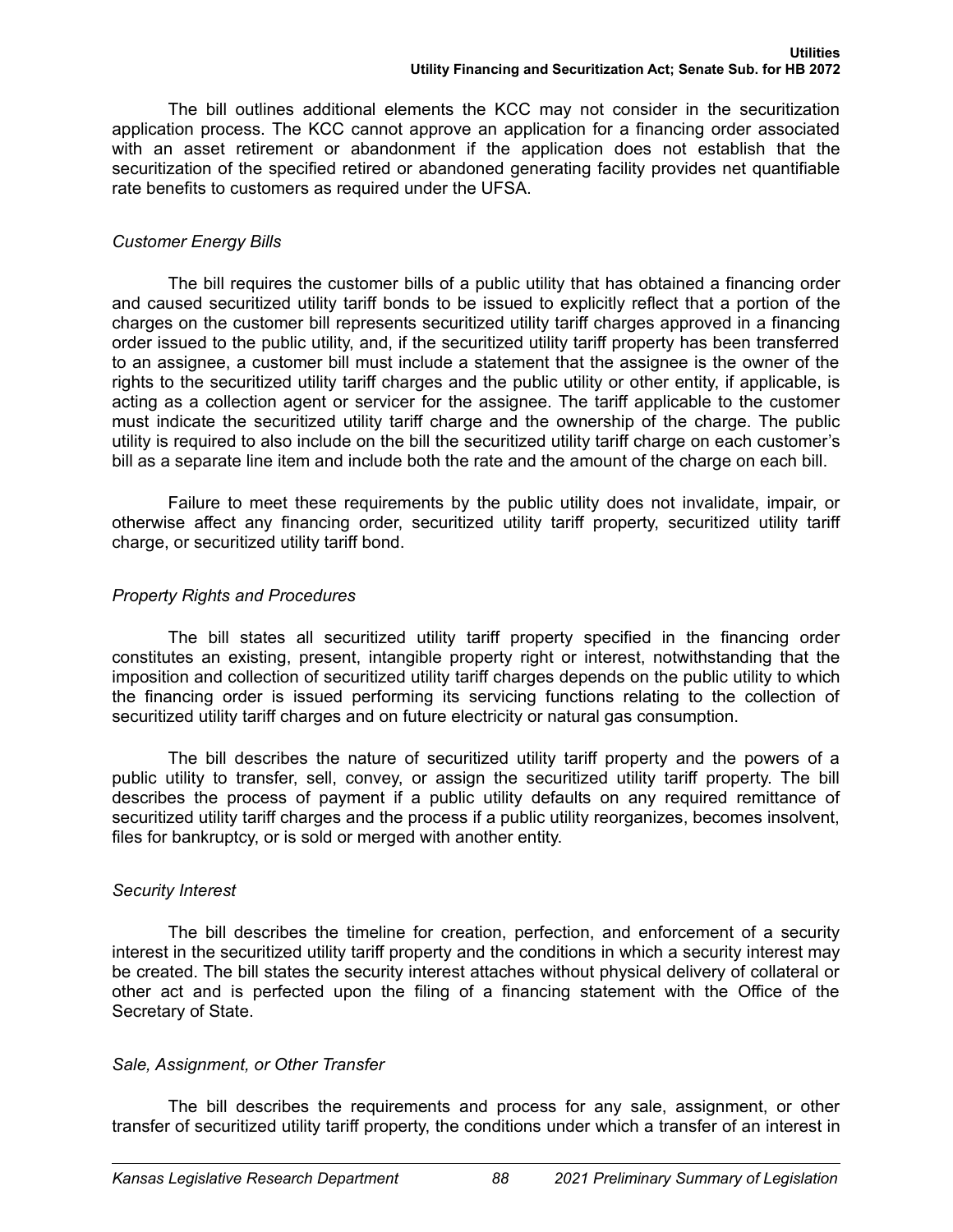securitized utility tariff property may occur, and when the transfer of an interest in securitized utility tariff property may be enforced.

## *Description of Securitized Utility Tariff Property*

The bill outlines the description of a securitized utility tariff property that must be included when such property is transferred to an assignee in a sales agreement, purchase agreement, or other transfer agreement; granted or pledged to a pledgee in a security agreement, pledge agreement, or other security document; or indicated in any financing statement. The bill requires the description to indicate or describe the financing order that created the securitized utility tariff property and state the agreement or financing statement covers all or part of the property described in the financing order.

## *Financing Statements*

The Secretary of State is required to maintain all financing statements filed to perfect a sale or other transfer of securitized utility tariff property and any security interest in securitized utility tariff property. All financing statements are governed by the Uniform Commercial Code.

## *Choice of Laws*

The bill requires the laws of Kansas to govern the validity, enforceability, attachment, perfection, priority, and exercise of remedies with respect to the transfer of an interest or right or the pledge or creation of security interest in any securitized utility tariff property.

## *Liability of Securitized Utility Tariff Bonds*

The bill provides securitized utility tariff bonds shall not be considered debts of the State; neither the State nor any political subdivisions, agencies, or instrumentalities of the State shall be liable for such bonds; and all securitized utility tariff bonds shall have on the face thereof the statement: "Neither the full faith and credit nor the taxing power of the State of Kansas is pledged to the payment of the principal of, or interest on, this bond."

## *Investment in Securitized Utility Tariff Bonds*

The bill lists the entities that may legally invest in securitized utility tariff bonds.

## *Prohibited Actions*

The bill lists the actions the State may not engage in, including impairing the value of the securitized utility tariff property and the securitized utility tariff bonds or the rights and remedies of bondholders, assignees, or other financing parties.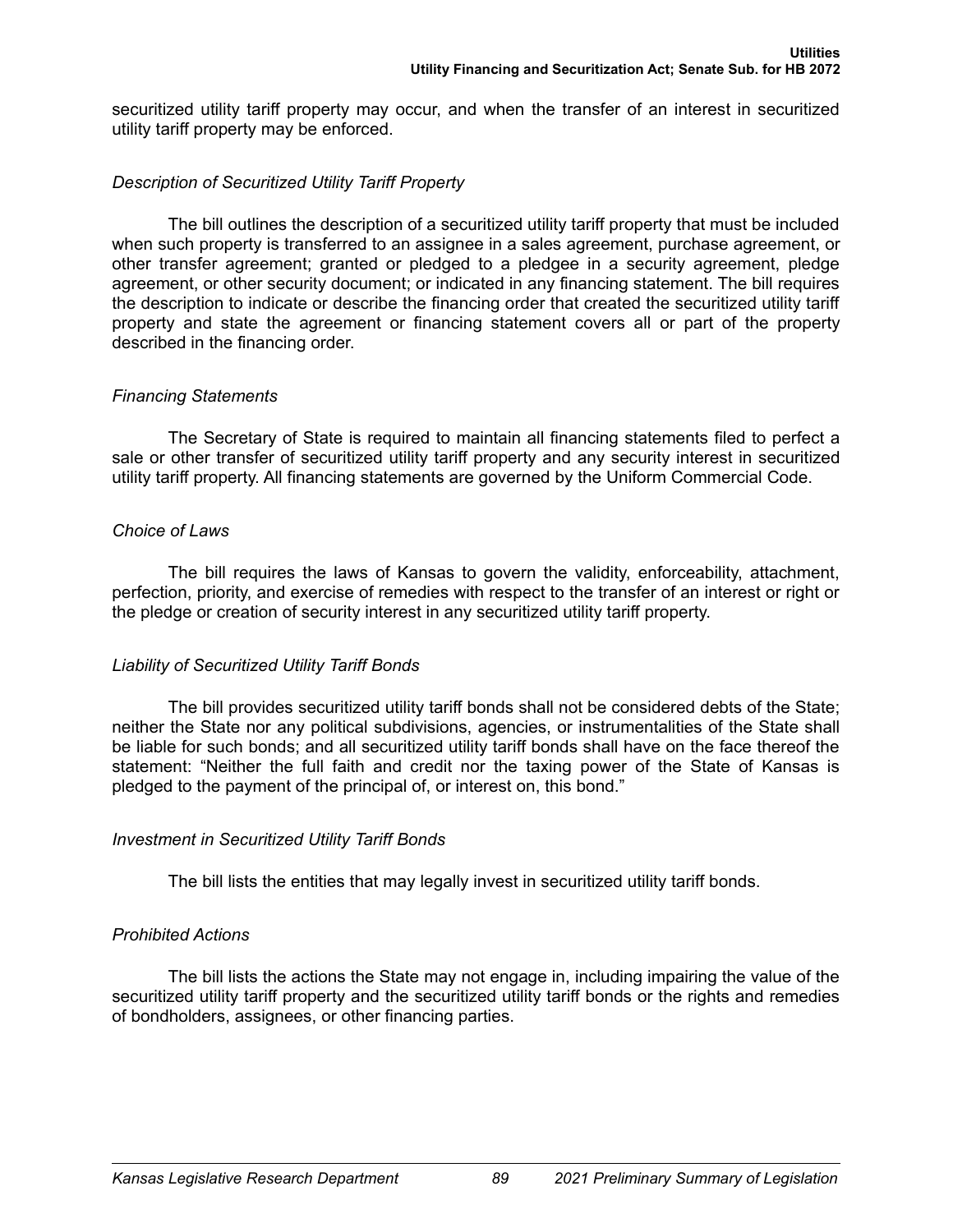## <span id="page-94-0"></span>*Discretion of Public Utility*

A public utility has sole discretion to determine the method by which it expends or invests the proceeds received from the issuance of securitized utility tariff bonds.

## *Kansas Energy Security Act*

The bill amends the Kansas Energy Security Act regarding the KCC procedure for ratemaking and predetermination to add that, prior to retiring or abandoning a generating facility, or within a reasonable time after retirement or abandonment if filing before retirement or abandonment is not possible under the circumstances, a public utility may file with the KCC an application for a determination of rate-making principles and treatment. That determination will apply to recovery in wholesale or retail rates for the costs to be incurred by the public utility to acquire such public utility's stake in the generating facility or to reflection in wholesale or retail rates of the costs to be incurred and the cost savings to be achieved by the public utility in retiring or abandoning such public utility's stake in the generating facility, including, but not limited to, the reasonableness of such retirement or abandonment.

The bill amends certain provisions regarding KCC orders considering the retirement or abandonment of generating facilities.

## *Uniform Commercial Code*

The bill amends provisions of the Uniform Commercial Code to reflect any new security interests that may be created under the provisions of UFSA.

## **Electric Vehicle Charging; HB 2145**

**HB 2145** exempts from the definition of "public utility" the marketing and sale of electricity purchased through a retail electric supplier in such supplier's certified service territory for the sole purpose of the provision of electric vehicle charging services to an end user.

## **Construction of Urban Electric Transmission Lines; HB 2321**

**HB 2321** requires certain electric utilities—all electric utilities excluding municipal utilities, electric cooperatives, or their subsidiaries—to take steps before exercising eminent domain to acquire an interest in land or beginning work related to the construction of an urban electric transmission line. For the purposes of the bill, "urban electric transmission line" means any line or line extension that is at least 2.5 miles in length; traverses at least 2.5 contiguous miles through a city of at least 300,000 people; and is designed to transfer at least 69, but less than 230, kilovolts of electricity.

Electric utilities are required to:

● Provide notice to the city in which the project is proposed at least six months prior to construction with preliminary plans, including the locations and dimensions of equipment to be installed relative to existing infrastructure, with visual examples;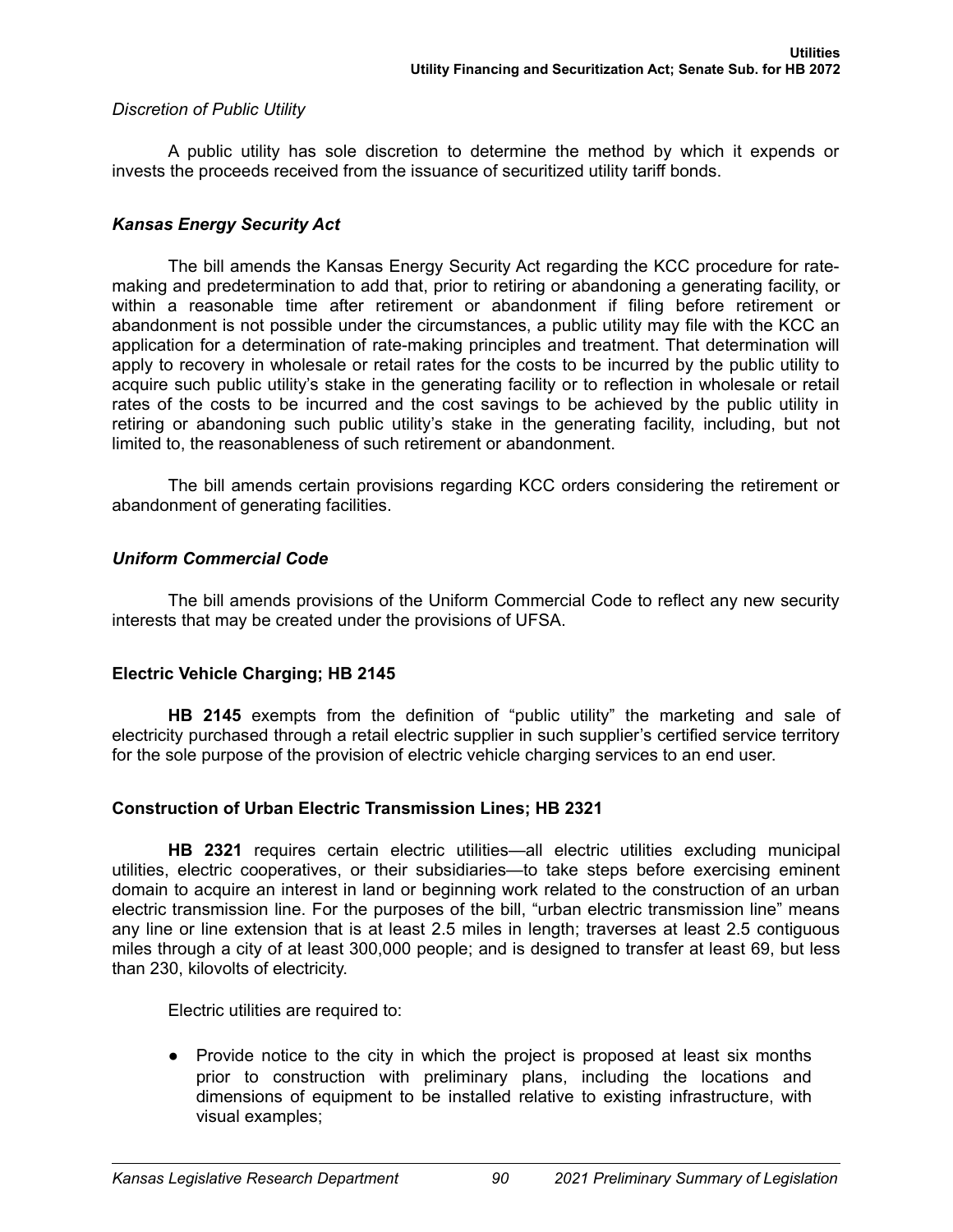- <span id="page-95-0"></span>● Conduct an open house in such city that:
	- Allows affected landowners to provide public comment;
	- $\circ$  Is attended by a commissioner and a staff person of the Kansas Corporation Commission (KCC); and
	- Is held on a weekend day or after 5:00 p.m. on a weekday;
- Provide notice of the proposed construction and open house to:
	- All landowners and tenants of property within 660 feet of proposed improvements;
	- The governing body of the city and its infrastructure planning authority; and
	- The KCC;
- Publish notice of the time, place, and subject of the open house in a local newspaper; and
- Obtain any required permits.

Provisions of the bill do not apply to construction or repair required due to physical damage.

## **Kansas Corporation Commission Regulation of Wire Stringing Activities; HB 2367**

**HB 2367** amends law to clarify the Kansas Corporation Commission has authority to regulate the activities or facilities of an otherwise jurisdictional entity with regard to wire stringing along or across streets, highways, or public places.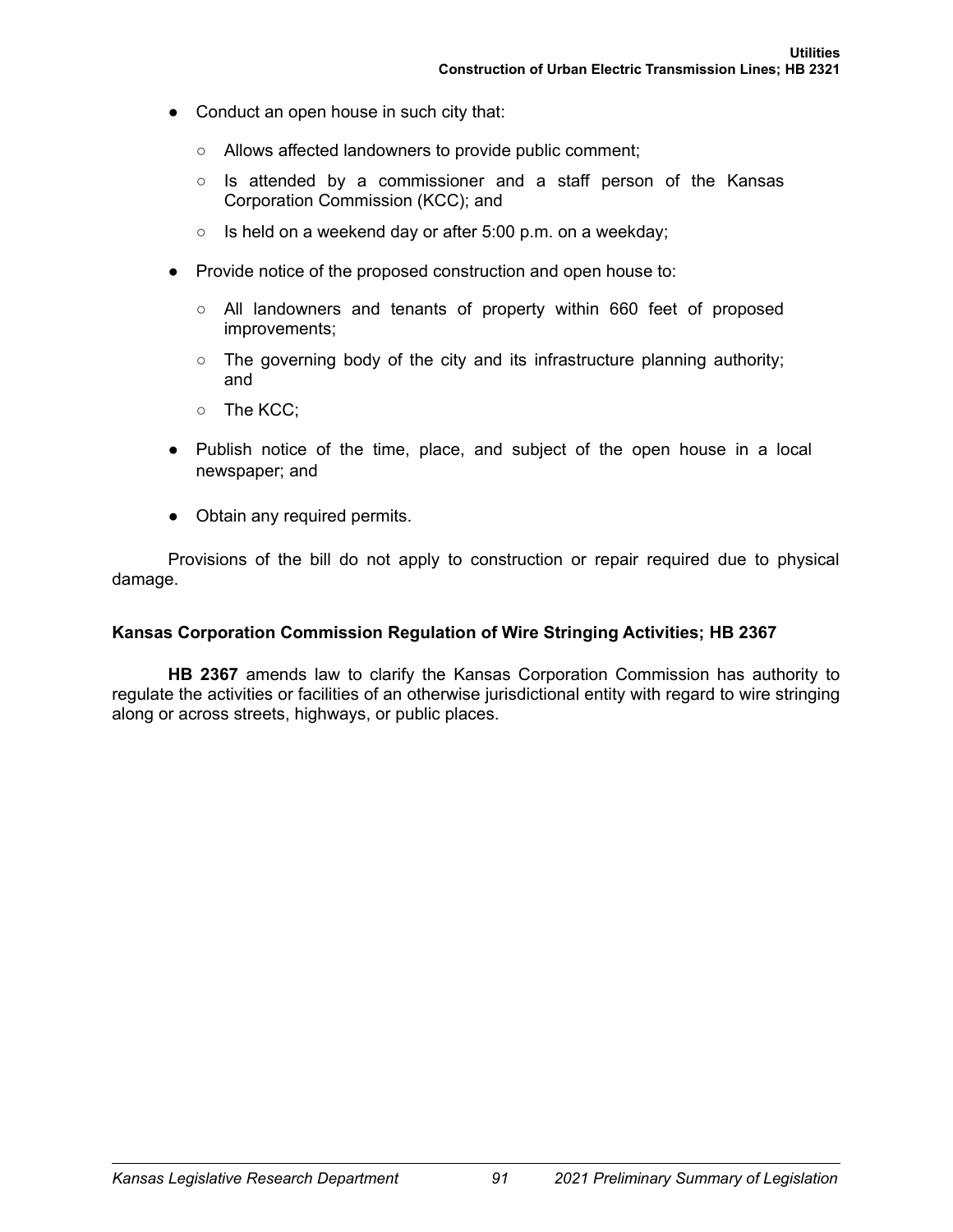## **NUMERICAL INDEX OF BILLS House Bills and Resolutions**

#### Bill

#### Page Bill

## Page

| Senate Sub. for HB 2072 80 |  |
|----------------------------|--|
|                            |  |
|                            |  |
|                            |  |
|                            |  |
|                            |  |
|                            |  |
|                            |  |
|                            |  |
|                            |  |

## **NUMERICAL INDEX OF BILLS Senate Bills and Resolutions**

| Bill | Page | Bill | 'aα |
|------|------|------|-----|
|      |      |      |     |
|      |      |      |     |
|      |      |      |     |
|      |      |      |     |
|      |      |      |     |
|      |      |      |     |
|      |      |      |     |
|      |      |      |     |
|      |      |      |     |
|      |      |      |     |
|      |      |      |     |
|      |      |      |     |
|      |      |      |     |

## **Executive Reorganization Orders**

Bill

Page

Page